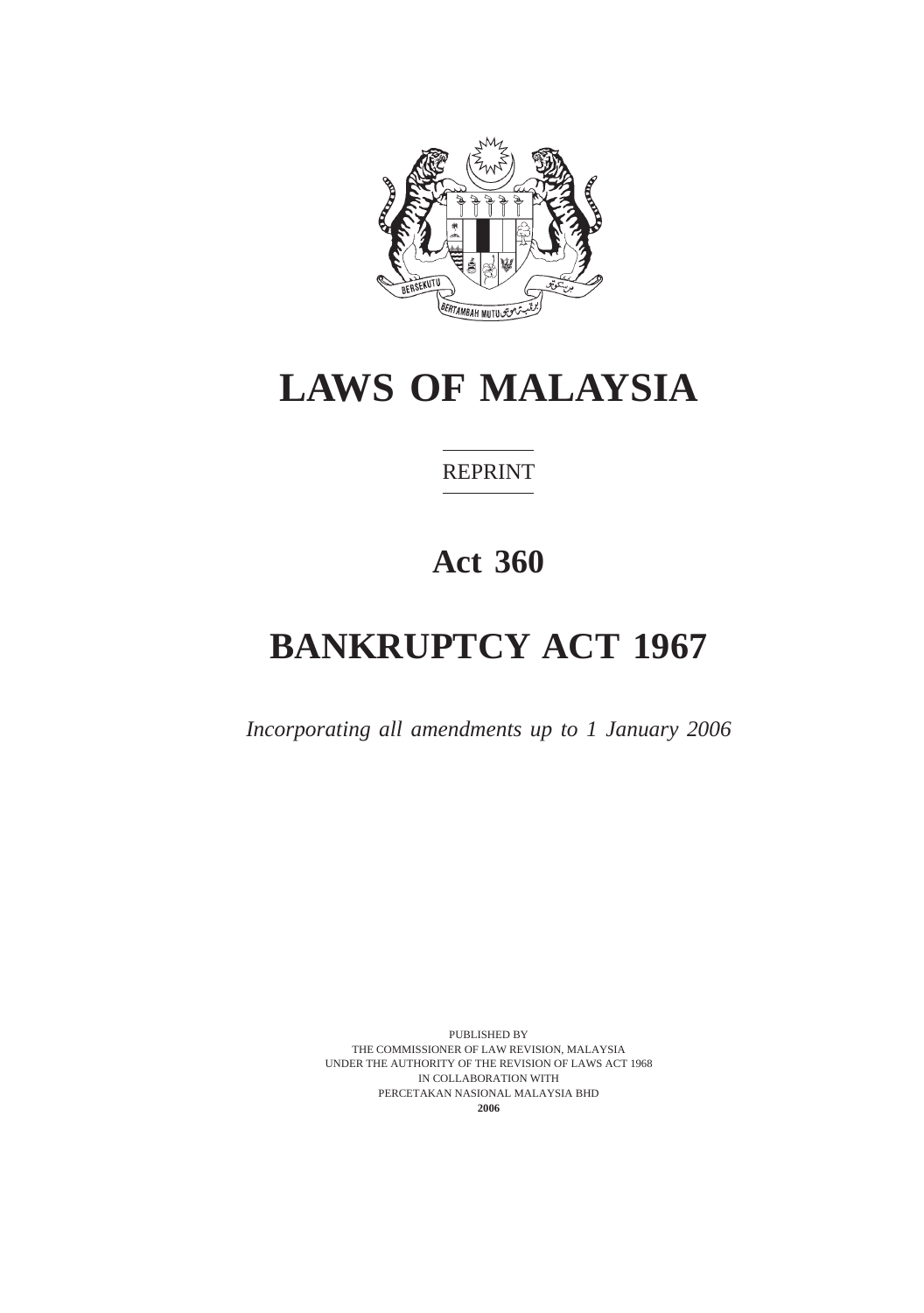## **BANKRUPTCY ACT 1967**

|  |  |  | First enacted       1967 (Act 55 of 1967)                |
|--|--|--|----------------------------------------------------------|
|  |  |  | Revised        1988 (Act 360 w.e.f.<br>31 December 1988) |

*PREVIOUS REPRINT*

*First Reprint … … … … … 2001*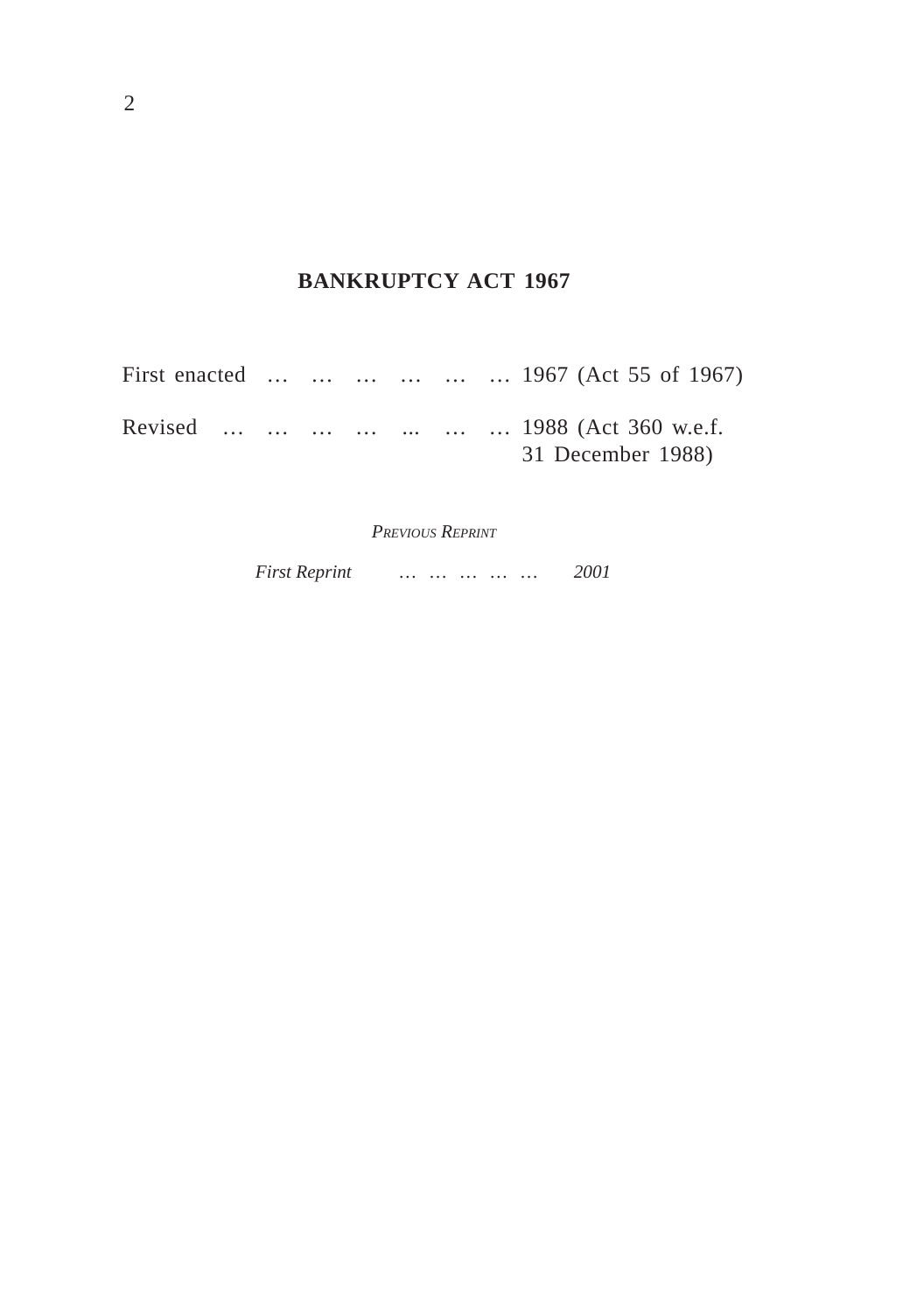## **LAWS OF MALAYSIA**

## **Act 360**

## **BANKRUPTCY ACT 1967**

ARRANGEMENT OF SECTIONS

#### PRELIMINARY

Section

1. Short title and application

*Interpretation*

2. Interpretation

PART I

#### PROCEEDINGS FROM ACT OF BANKRUPTCY TO DISCHARGE

#### *Acts of Bankruptcy*

3. Acts of bankruptcy

#### *Receiving Order*

- 4. Jurisdiction to make receiving order
- 5. Conditions on which creditor may petition
- 6. Proceedings and order on creditor's petition
- 7. Debtor's petition and order thereon
- 8. Effect of receiving order
- 9. Court may detain or order arrest of debtor and commit him to prison unless he gives security not to leave Malaysia
- 10. Discretionary powers as to appointment of interim receiver and stay of proceedings
- 11. Service of order staying proceedings
- 12. Power to appoint special manager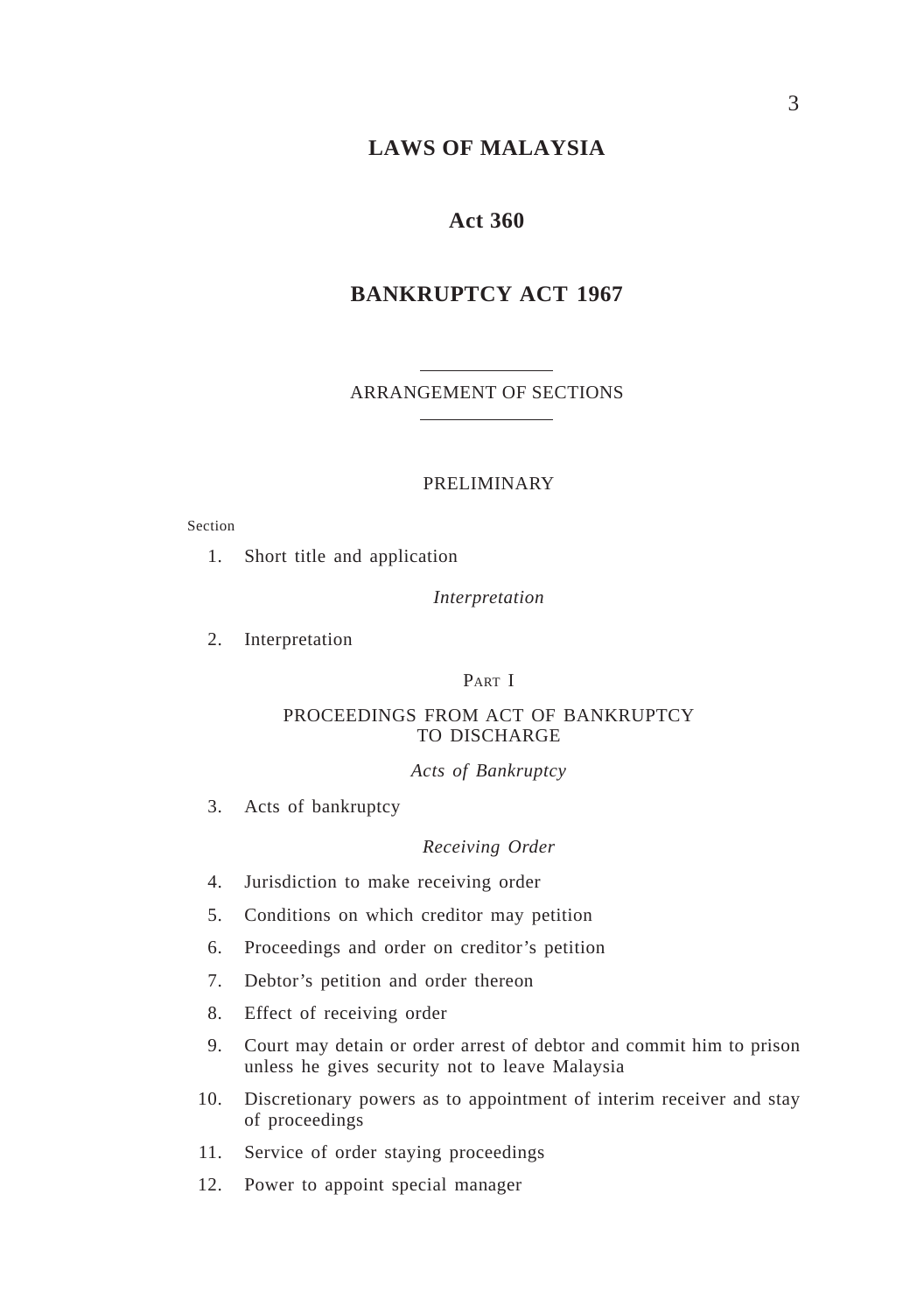Section

- 13. Advertisement of receiving order
- 14. Power of court to rescind receiving order in certain cases

#### *Proceedings consequent on Receiving Order*

- 15. First and other meetings of creditors
- 16. Debtor's statement of affairs

#### *Public Examination of Debtor*

17. Public examination of debtor

#### *Composition or Scheme of Arrangement*

- 18. Power for creditors to accept and court to approve composition or arrangement
- 19. Effect of composition or scheme
- 20. No deed of arrangement valid except under section 18 or 26 unless registered
- 21. Penalty for collusive preference
- 22. Power of Minister to make rules
- 23. Rectification of registers

#### *Adjudication of Bankruptcy*

- 24. Adjudication of bankruptcy
- 25. Consultative committee
- 26. Power to accept composition or scheme after bankruptcy adjudication

*Control over Person and Property of Debtor*

- 27. Duties of debtor as to discovery and realization of property
- 28. Arrest of debtor under certain circumstances
- 29. Release of debtor on security
- 30. Re-direction of letters and telegrams
- 31. Discovery of debtor's property
- 32. Director General of Insolvency to settle list of debtors to the estate

#### *Discharge of Bankrupt*

- 33. Discharge of bankrupt by order of court
- 33A. Discharge of bankrupt by Certificate of Director General of Insolvency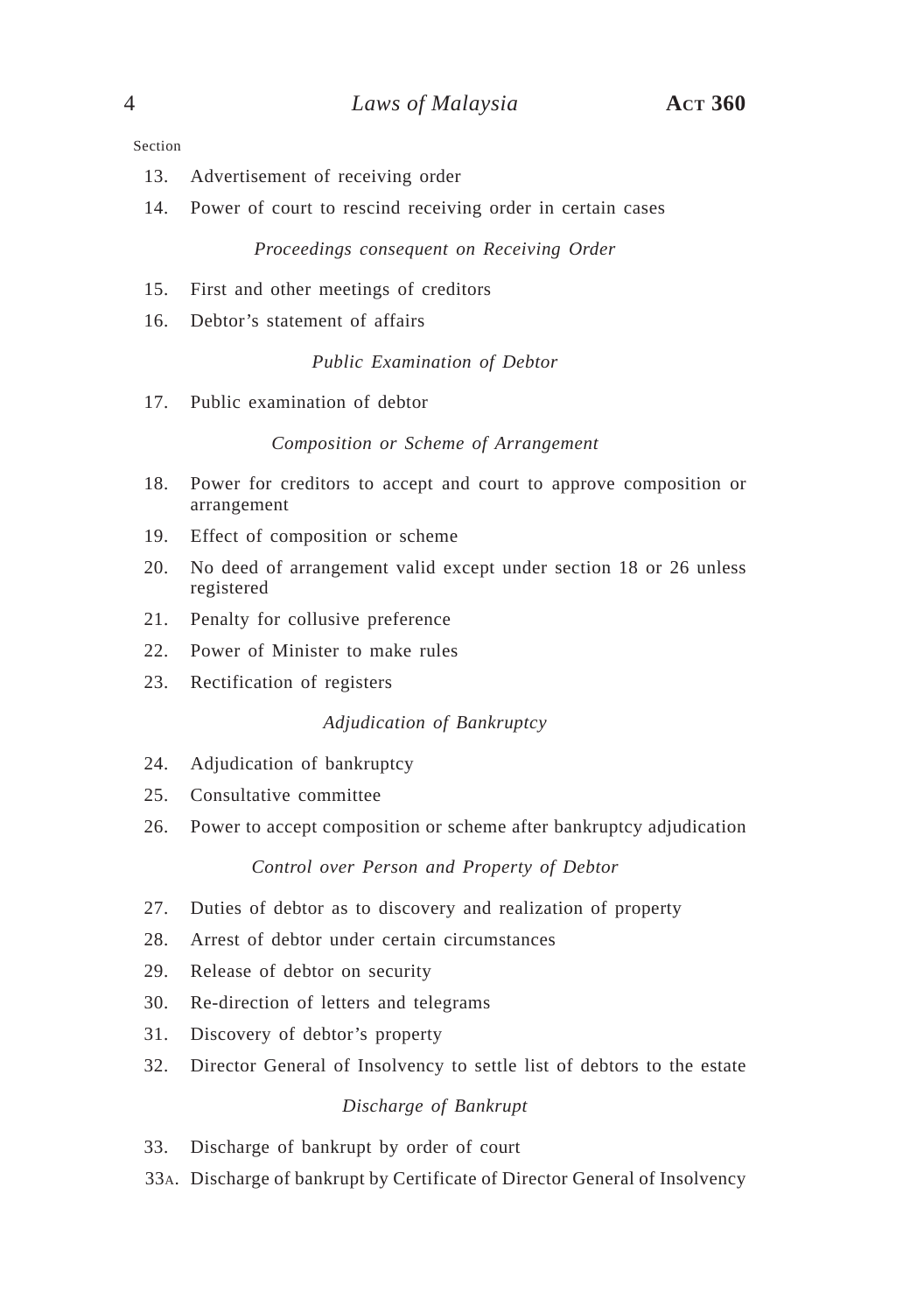## *Bankruptcy* 5

Section

- 33B. Objection by creditor to discharge of bankrupt under section 33A
- 34. Fraudulent settlements
- 35. Effect of discharge
- 35A. Discharged bankrupt to give assistance

#### PART II

#### DISQUALIFICATION AND DISABILITIES OF BANKRUPT

- 36. Disqualification of bankrupt
- 37. Vacating offices by bankruptcy

#### *Undischarged Bankrupt*

- 38. Consequences of refusal of discharge
- 38A. Power to prevent bankrupt from leaving Malaysia
- 39. List of undischarged bankrupts to be kept

#### PART III

## ADMINISTRATION OF PROPERTY

#### *Proof of Debts*

- 40. Description of debts provable in bankruptcy
- 41. Mutual credit and set-off
- 42. Rules as to proof of debts
- 43. Priority of debts
- 44. Preferential claim in case of apprenticeship and in respect of passage money
- 45. Power to landlord to distrain for rent
- 46. Postponement of husband's or wife's claims

#### *Property Available for Payment of Debts*

- 47. Relation back of Director General of Insolvency's title
- 48. Description of bankrupt's property divisible amongst creditors
- 49. Provisions as to second bankruptcy

#### *Effect of Bankruptcy on Antecedent Transactions*

50. Restriction of rights of creditor under execution or attachment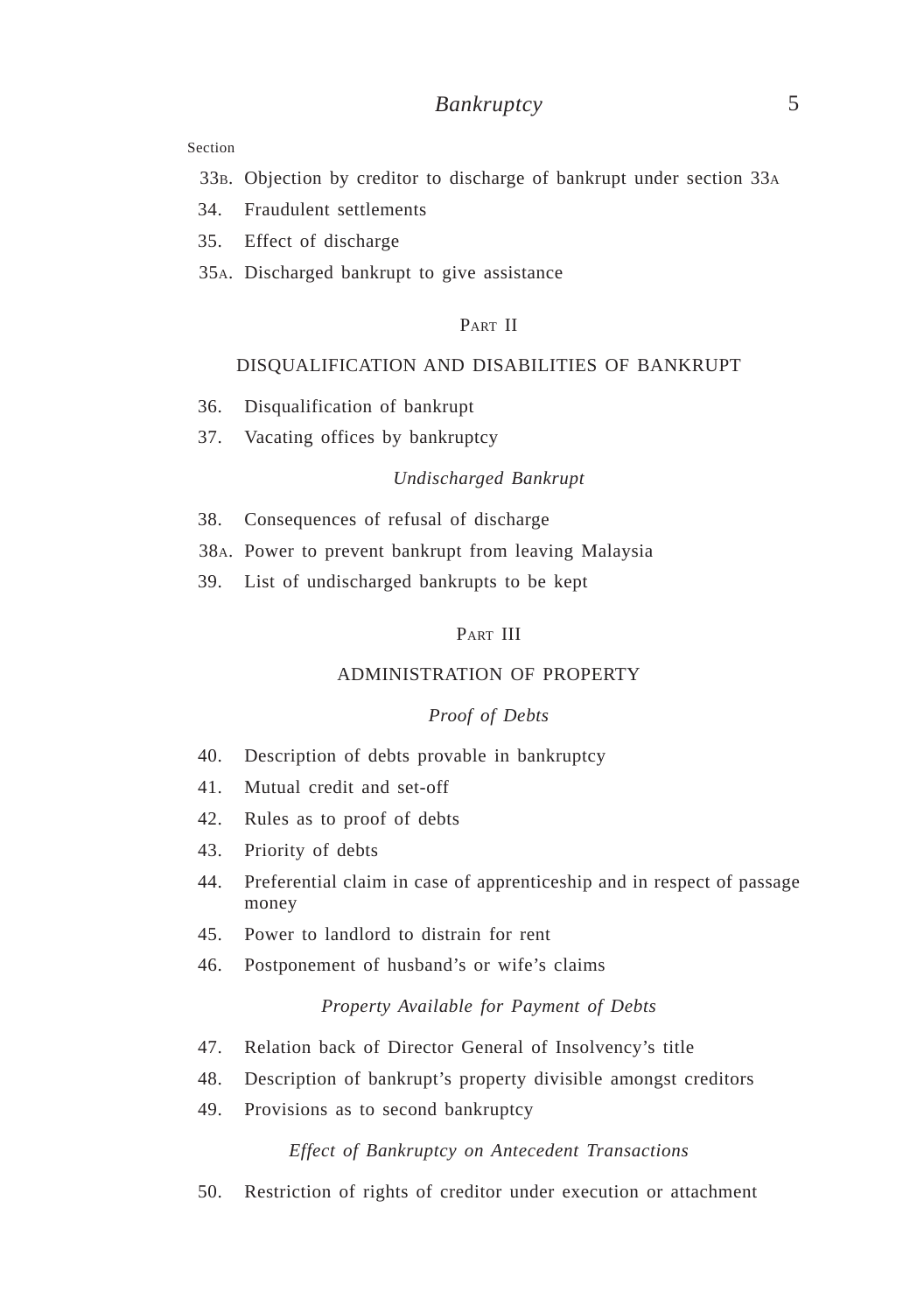Section

- 51. Property taken in execution
- 52. Avoidance of voluntary settlement
- 53. Avoidance of preferences in certain cases
- 53A. Avoidance of assignment of book debts
- 53B. Property or proceeds therefrom deemed to be property of Director General of Insolvency
- 53C. Fair market value may be fixed on review
- 54. Protection of *bona fide* transactions without notice

#### *Realization of Property*

- 55. Possession of property by assignee
- 56. Seizure of property of bankrupt
- 57. Appropriation of portion of pay or salary to creditors
- 58. Vesting and transfer of property
- 59. Disclaimer of onerous property
- 60. Powers of Director General of Insolvency to deal with property
- 61. Powers exercisable by Director General of Insolvency subject to orders of court

#### *Distribution of Property*

- 62. Declaration and distribution of dividends
- 63. Joint and separate dividends
- 64. Provision for creditors residing at a distance, *etc.*
- 65. Right of creditor who has not proved debt before declaration of a dividend
- 66. Final dividend
- 67. No action for dividend
- 68. Power to allow bankrupt to manage property
- 69. Right of bankrupt to surplus

#### PART IV

#### DIRECTOR GENERAL OF INSOLVENCY

#### *Appointment*

70. Appointment of Director General of Insolvency and other officers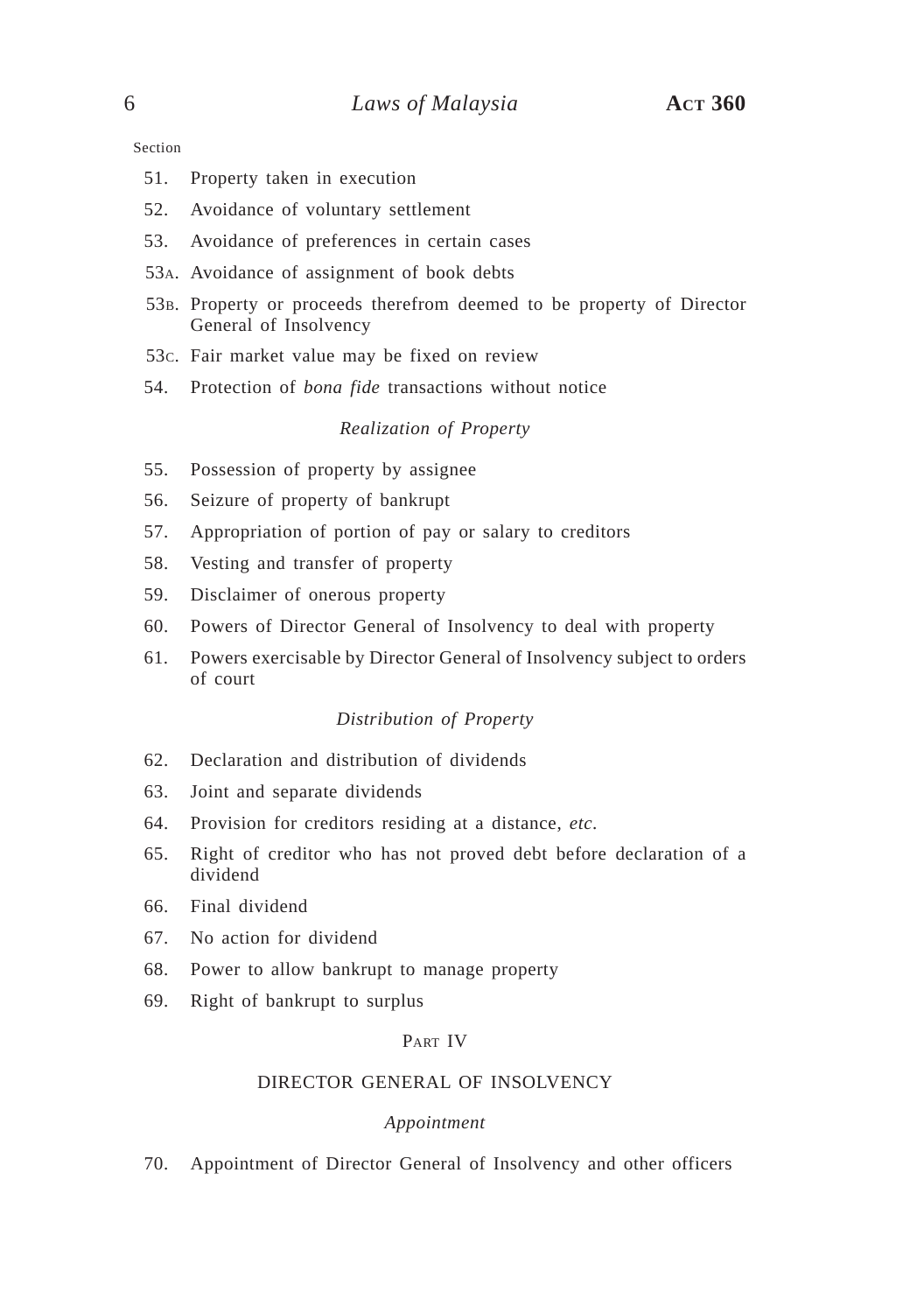## *Bankruptcy* 7

#### *Duties*

Section

- 71. Status of Director General of Insolvency
- 72. Duties of Director General of Insolvency as regards the debtor's conduct
- 73. Duties of Director General of Insolvency as to debtor's estate
- 74. Protection of Director General of Insolvency and person acting under his direction or control

#### *Costs*

75. Allowance and taxation of costs

#### *Receipts, Payments, Accounts, Audit*

- 76. Bankruptcy Estates Account
- 77. Investment of surplus funds
- 78. Inspection and audit of Director General of Insolvency's accounts
- 79. Director General of Insolvency to furnish list of creditors
- 80. Books to be kept by Director General of Insolvency
- 81. Official examination of Director General of Insolvency's records

#### *Release*

82. Release of Director General of Insolvency

#### *Official Name*

83. Official name of Director General of Insolvency

#### *Vacation of Office on Insolvency*

84. Office of Director General of Insolvency vacated by insolvency

#### *Additional Powers*

84A. Additional powers of Director General of Insolvency

#### *Control*

- 85. Discretionary powers of Director General of Insolvency and control thereof
- 86. Appeal to court against Director General of Insolvency
- 87. Control of court over Director General of Insolvency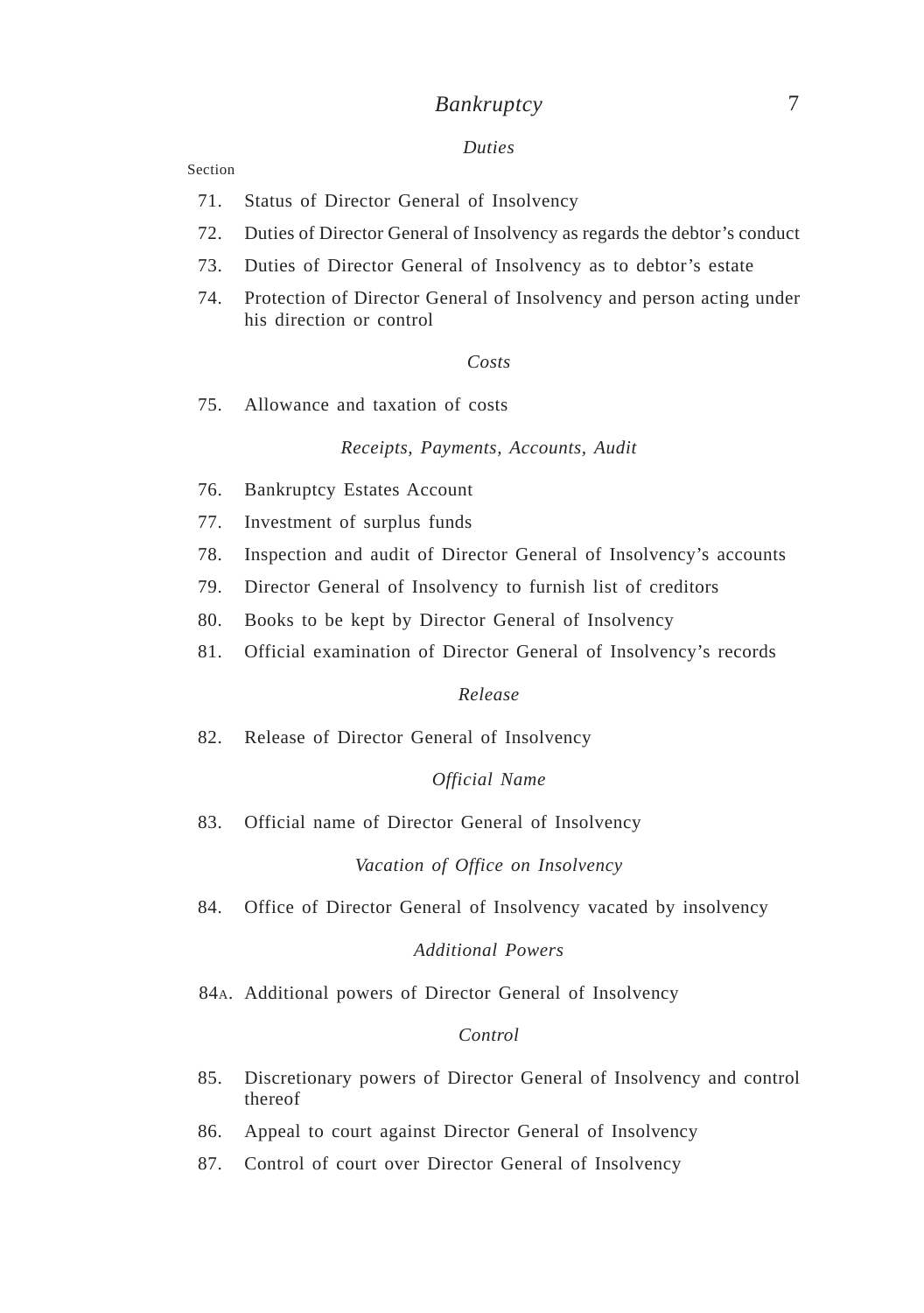## 8 *Laws of Malaysia* **ACT 360**

#### PART V

#### CONSTITUTION, PROCEDURE AND POWERS OF COURT

#### *Jurisdiction*

#### Section

- 88. High Court to be the court having jurisdiction in bankruptcy
- 89. Exercise in Chambers of jurisdiction
- 90. Jurisdiction in bankruptcy of Registrar
- 91. General power of bankruptcy courts

#### *Appeals*

92. Appeals in bankruptcy

#### *Procedure*

- 93. Discretionary powers of the court
- 94. Consolidation of petitions
- 95. Power to change carriage of proceedings
- 96. Continuance of proceedings on death of debtor
- 97. Power to stay proceedings
- 98. Power to present petition against one partner
- 99. Power to dismiss petition against some respondents only
- 100. Consolidation of bankruptcy proceedings by or against partners
- 101. Actions by Director General of Insolvency and bankrupt's partners
- 102. Actions on joint contracts
- 103. Proceedings in partnership name
- 104. Reciprocal provisions relating to Singapore and designated countries

#### *Annulment of Adjudication*

105. Power of court to annul adjudication in certain cases

#### PART VI

#### SMALL BANKRUPTCIES

- 106. Summary administration in small cases
- 107. Wage-earner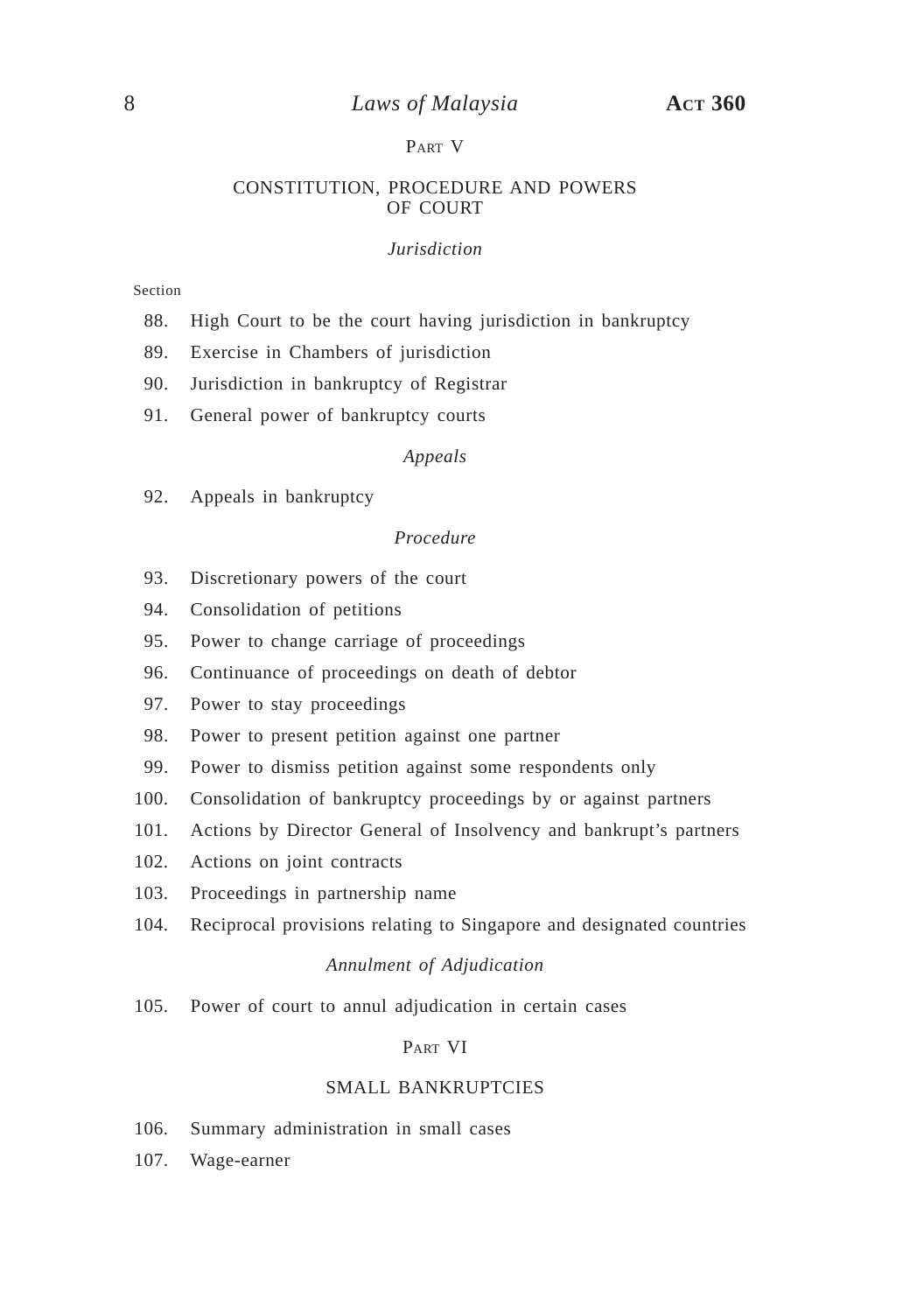Section

108. No public examination in small cases

#### PART VII

### FRAUDULENT DEBTORS AND CREDITORS

- 109. Punishment of fraudulent debtors
- 110. Bankrupt failing to keep proper account
- 111. Bankrupt incurring debt without reasonable ground of expectation of paying it
- 112. Penalty for absconding with property
- 113. Penalty for absconding in order to avoid service of bankruptcy process or embarrass bankruptcy proceedings
- 114. Penalty on fraudulently obtaining credit, *etc.*
- 115. Penalty on false claims, *etc*.
- 116. Debts incurred by fraud
- 117. (*Deleted*)
- 117A. Sessions Court to have full jurisdiction to try offences
- 118. Criminal liability after discharge or composition
- 119. Form of charge

#### PART VIII

#### SUPPLEMENTAL PROVISIONS

## *Application of Act*

- 120. Application to married women
- 121. Exclusion of corporations and companies
- 122. Administration in bankruptcy of estate of person dying insolvent

#### *General Rules*

- 123. Power to make rules
- *Fees*

124. Fees

#### *Evidence*

125. *Gazette* to be evidence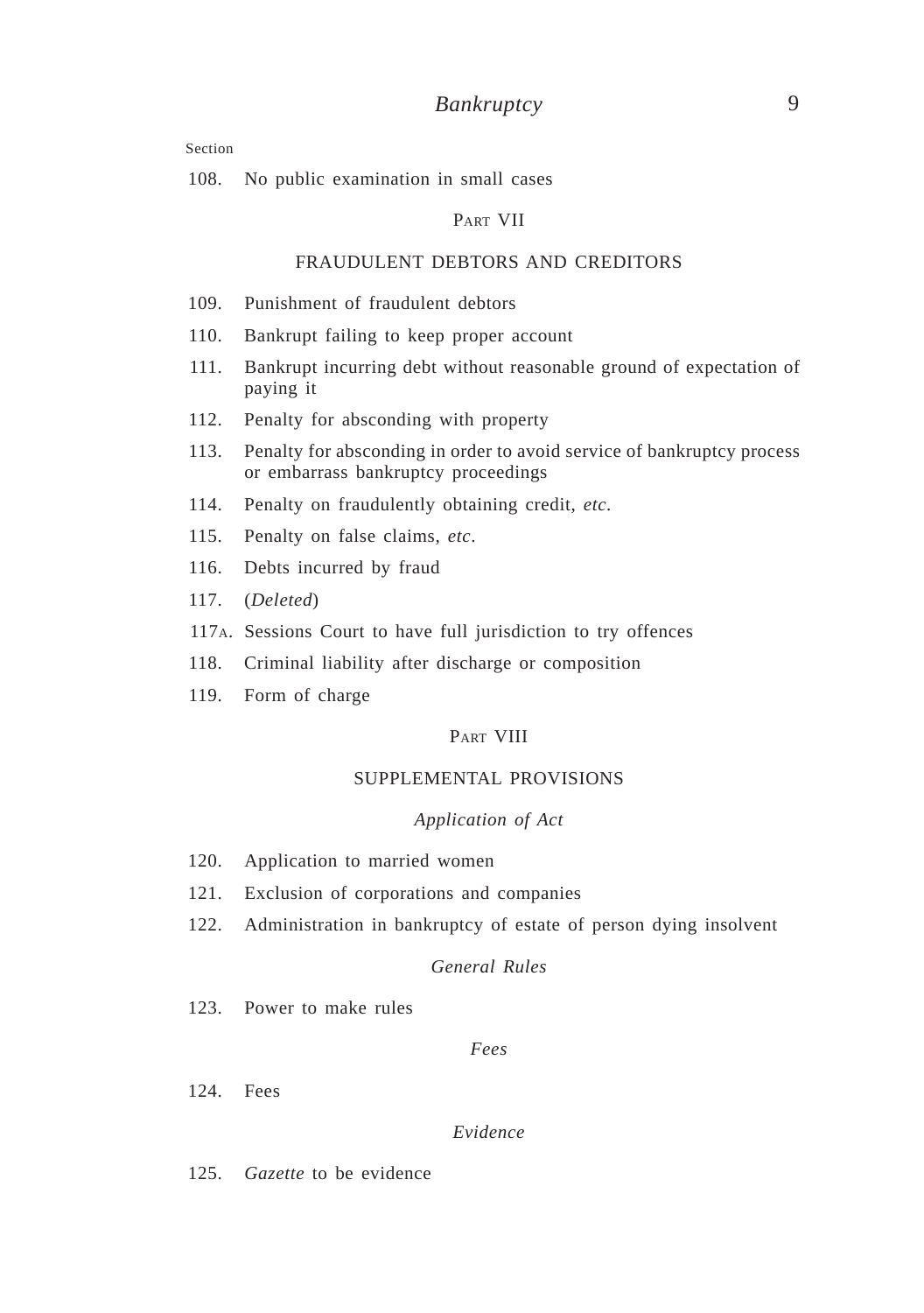Section

- 126. Evidence of proceedings at meetings of creditors
- 127. Evidence of proceedings in bankruptcy
- 128. Swearing of affidavits
- 129. Death of witness

#### *Notices*

130. Service of notices

#### *Formal Defects*

131. Formal defect not to invalidate proceedings

#### *Stamp Duty*

132. Exemption of deeds, *etc*., from stamp duty

*Corporations, Firms and Mentally Disordered Persons*

133. Acts of corporations, firms and mentally disordered persons

## *Unclaimed Funds or Dividends*

134. Unclaimed or undistributed money

*Debtor's Books*

135. Access to debtor's books

*Repeals and Special Provisions*

- 136. *(Omitted)*
- 137. Transitional provisions for States of Malaya
- 138. Jurisdiction of District Officers, Sarawak and Sabah
- 139. Transitional provisions for Sarawak and Sabah SCHEDULE A SCHEDULE B SCHEDULE C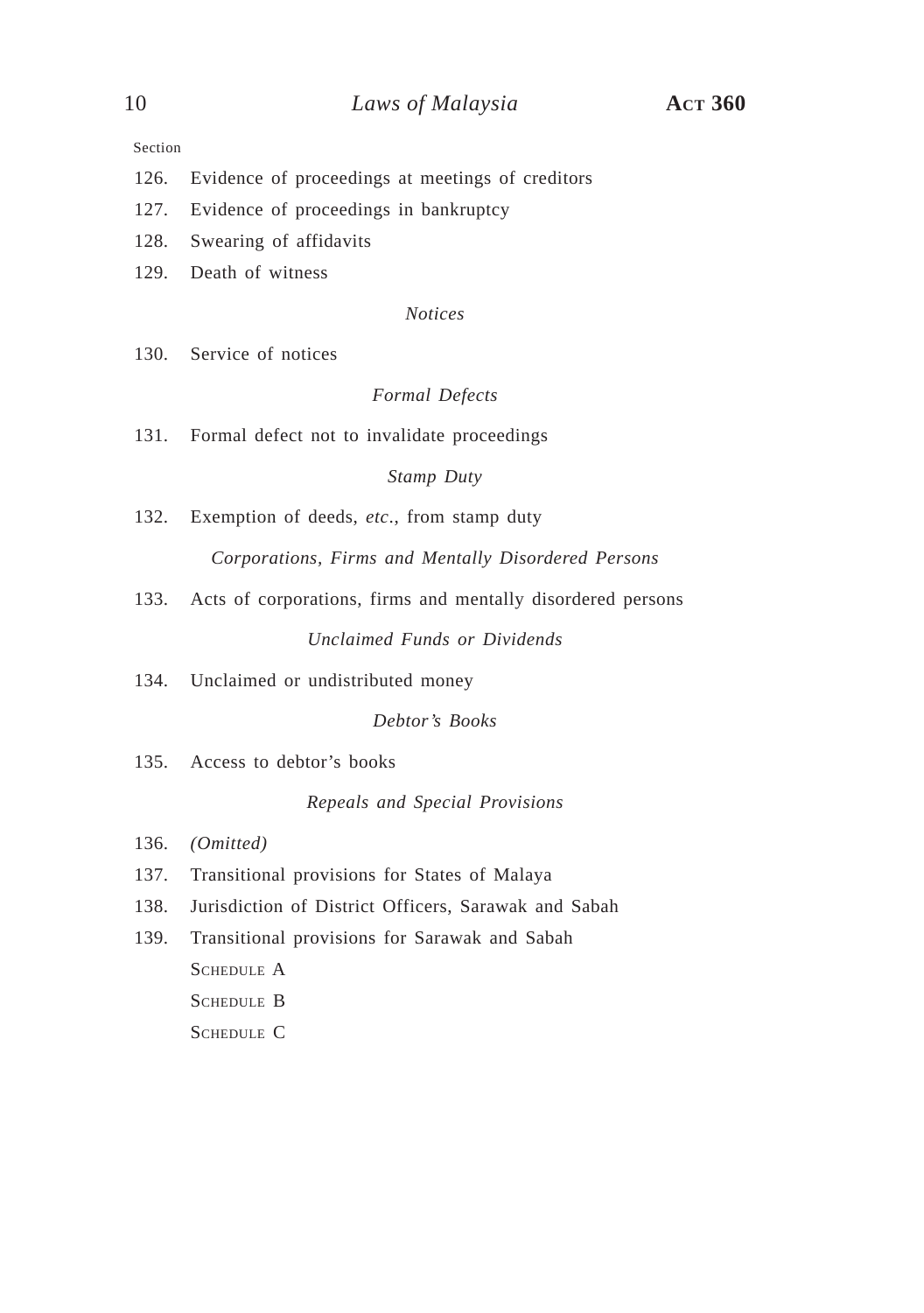## **LAWS OF MALAYSIA**

#### **Act 360**

## **BANKRUPTCY ACT 1967**

An Act relating to the law of bankruptcy.

[*30 September 1967*]

**BE IT ENACTED** by the Seri Paduka Baginda Yang di-Pertuan Agong with the advice and consent of the Dewan Negara and Dewan Rakyat in Parliament assembled, and by the authority of the same, as follows:

#### PRELIMINARY

## **Short title and application**

**1.** (1) This Act may be cited as the Bankruptcy Act 1967.

(2) This Act shall apply throughout Malaysia.

#### *Interpretation*

#### **Interpretation**

**2.** In this Act, unless the context otherwise requires—

"advocate" means any person entitled to practise as an advocate or as a solicitor or as an advocate and solicitor under any law in any part of Malaysia;

"affidavit" includes attestation on honour;

"available act of bankruptcy" means any act of bankruptcy available for a bankruptcy petition at the date of the presentation of the petition on which the receiving order is made;

"bankruptcy petition" includes a petition for a receiving order;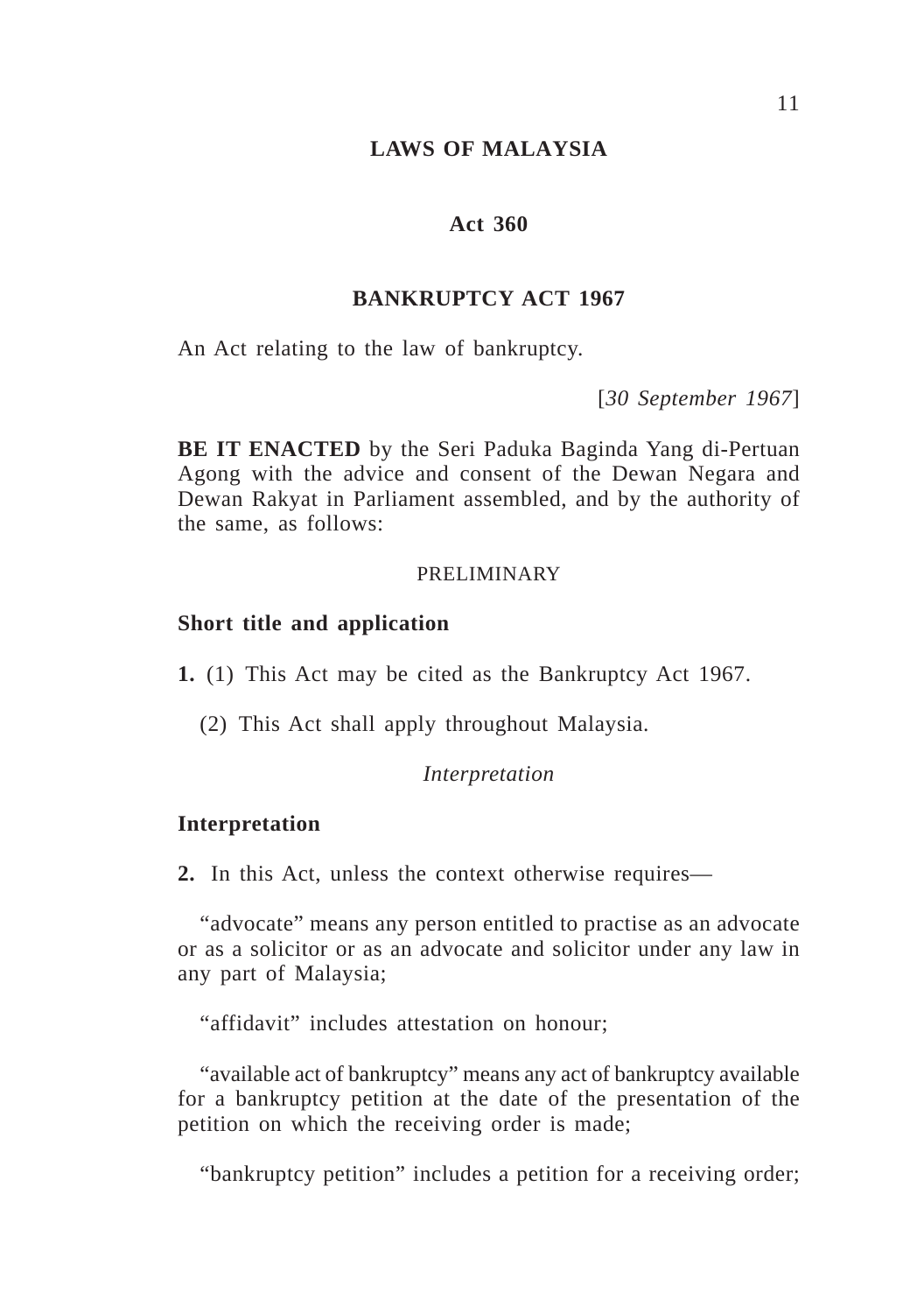"Chief Judge" means the Chief Judge of the High Court in Malaya or of the High Court in Sabah and Sarawak, as the case may require;

"consultative committee" means the committee appointed under section 25;

"the court" means the court having jurisdiction in bankruptcy under this Act;

"debt provable in bankruptcy" or "provable debt" includes any debt or liability by this Act made provable in bankruptcy;

"deed of arrangement" includes any of the following instruments, whether under seal or not, made by, for, or in respect of the affairs of a debtor for the benefit of his creditors generally:

- *(a)* an assignment of property;
- *(b)* a deed or agreement for a composition;

and in cases where creditors of a debtor obtain any control over the property or business—

- *(c)* a deed of inspectorship entered into for the purpose of winding-up or carrying on a business;
- *(d)* a letter of licence authorizing the debtor or any other person to manage, carry on, realize or dispose of a business with a view to the payment of debts; and
- *(e)* any agreement or instrument entered into for the purpose of carrying on or winding up the debtor's business, or authorizing the debtor or any other person to manage, carry on, realize or dispose of the debtor's business with a view to the payment of his debts;

"Director General of Insolvency" includes any officer appointed under section 70 and authorized to exercise the powers of the Director General of Insolvency;

"gazetted" means published in the official *Gazette* of Malaysia or of any State (as the case may require) including any supplement or Extraordinary *Gazette*;

"general rules" includes forms;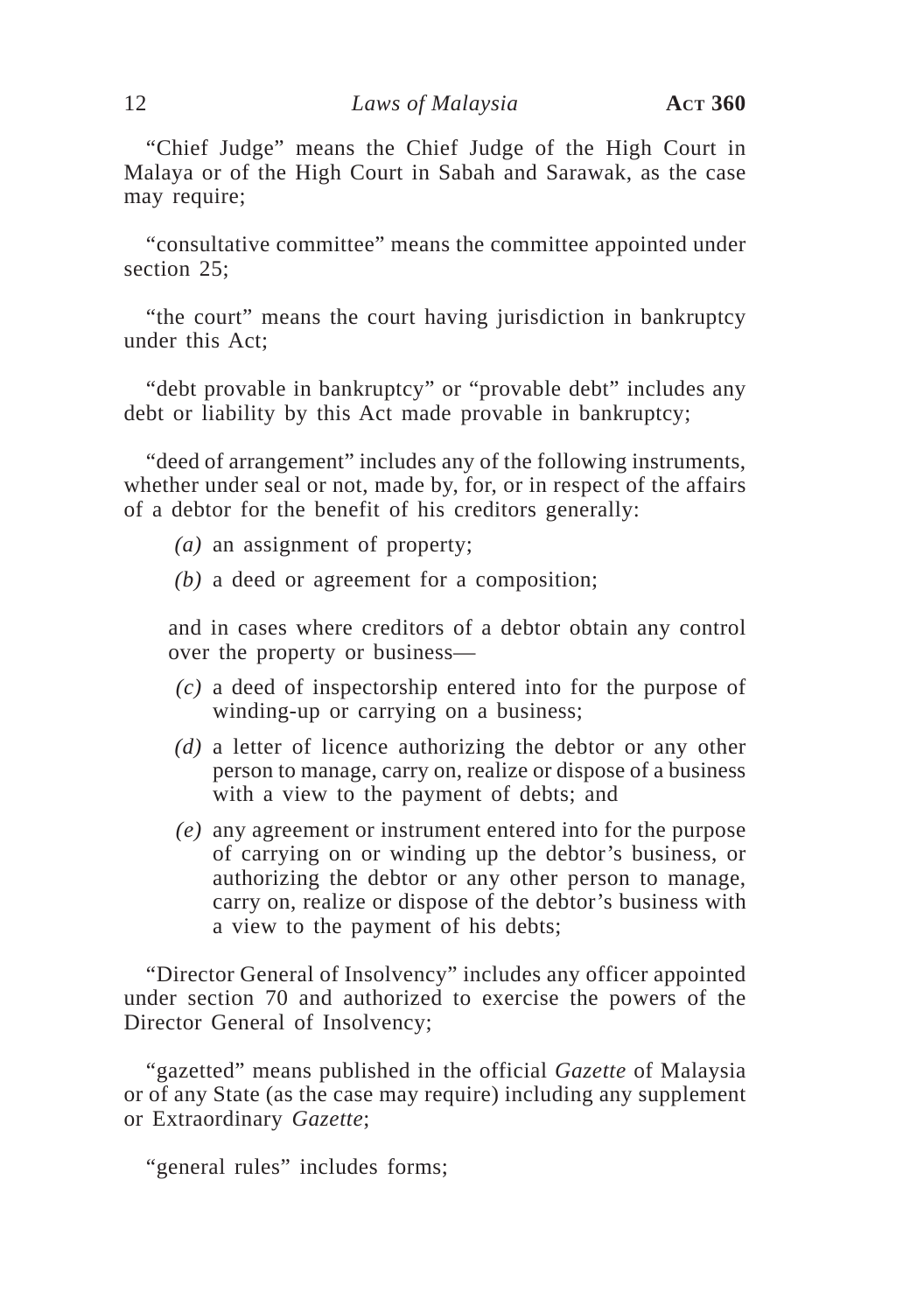"goods" includes all chattels personal;

"liability" includes any compensation for work or labour done, any obligation or possibility of an obligation to pay money or money's worth on the breach of any express or implied covenant. contract, agreement or undertaking, whether the breach does or does not occur or is or is not likely to occur or capable of occurring before the discharge of the debtor, and generally it shall include any express or implied engagement, agreement or undertaking to pay, or capable or resulting in the payment of money or money's worth, whether the payment is as respects amount fixed or unliquidated or as respects time, present or future, certain or dependent on any one contingency or on two or more contingencies, or as to mode of valuation capable of being ascertained by fixed rules or as matter of opinion;

"oath" includes attestation on honour;

"ordinary resolution" means a resolution decided by a majority in value of the creditors present personally or by proxy at a meeting of creditors and voting on the resolution;

"property" includes money, goods, things in action, land and every description of property, whether real or personal and whether situate in Malaysia or elsewhere, also obligations, easements and every description of estate, interest and profit, present or future, vested or contingent, arising out of or incident to property as above defined;

"Registrar" means the Registrar of the High Court and includes a Deputy Registrar, a Senior Assistant Registrar or an Assistant Registrar of the High Court;

"resolution" means ordinary resolution;

"secured creditor" means a person holding a mortgage, charge or lien on the property of the debtor or any part thereof as a security for a debt due to him from the debtor but shall not include a plaintiff in any action who has attached the property of the debtor before judgement;

"social guarantor" means a person who provides, not for the purpose of making profit, the following guarantees:

*(a)* a guarantee for a loan, scholarship or grant for educational or research purposes;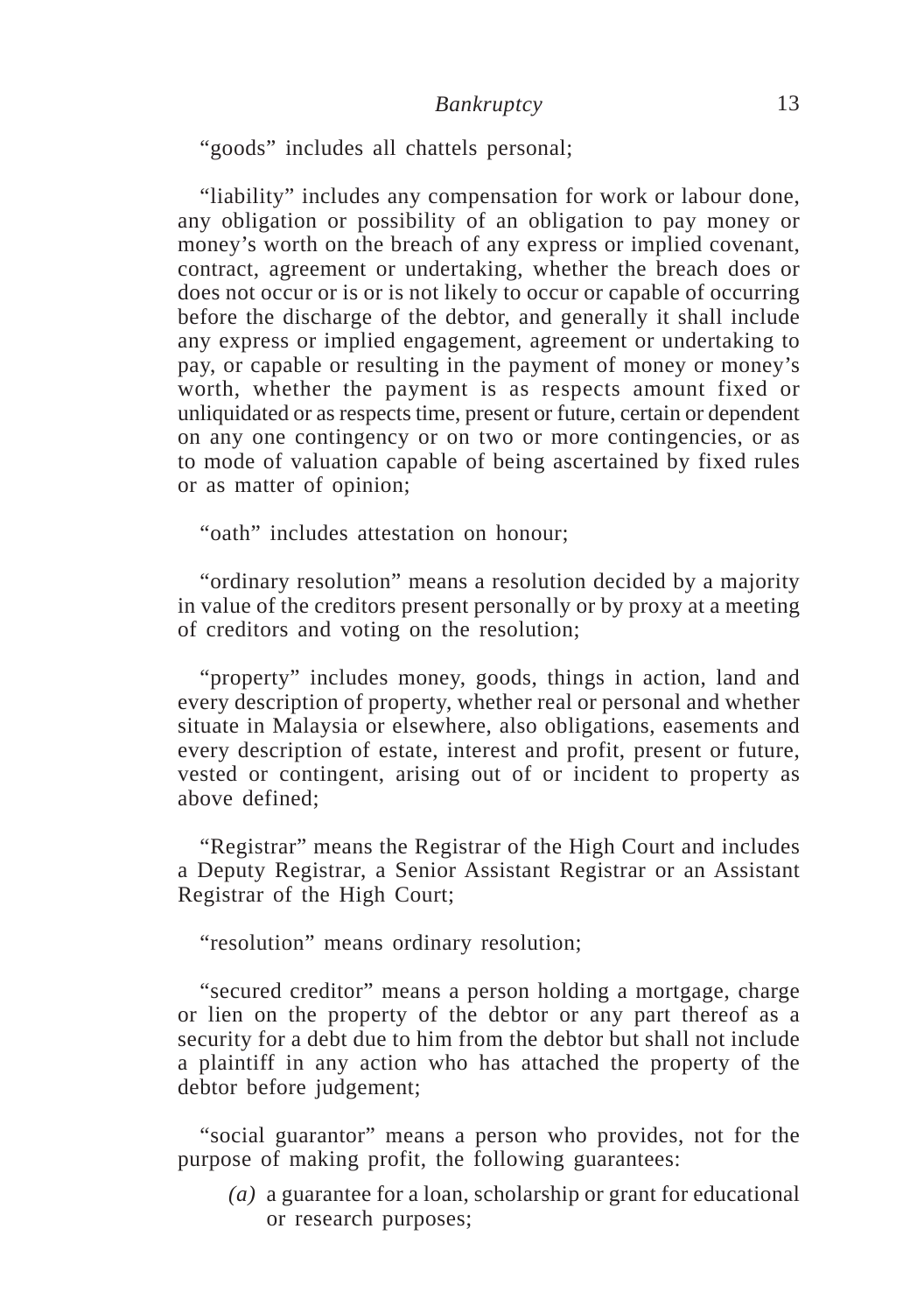- *(b)* a guarantee for a hire-purchase transaction of a vehicle for personal or non-business use; and
- *(c)* a guarantee for a housing loan transaction solely for personal dwelling;

"special resolution" means a resolution decided by a majority in number and at least three-fourths in value of the creditors present personally or by proxy at a meeting of creditors and voting on the resolution.

## PART I

## PROCEEDINGS FROM ACT OF BANKRUPTCY TO DISCHARGE

## *Act of Bankruptcy*

## **Acts of bankruptcy**

**3.** (1) A debtor commits an act of bankruptcy in each of the following cases:

- *(a)* if in Malaysia or elsewhere he makes a conveyance or assignment of his property to a trustee or trustees for the benefit of his creditors generally;
- *(b)* if in Malaysia or elsewhere he makes a fraudulent conveyance, gift, delivery or transfer of his property or of any part thereof;
- *(c)* if in Malaysia or elsewhere he makes any conveyance or transfer of his property or of any part thereof, or creates any charge thereon which would under this or any other written law for the time being in force be void as a fraudulent preference if he were adjudged bankrupt;
- *(d)* if with intent to defeat or delay his creditors he does any of the following things:
	- (i) departs out of Malaysia or being out of Malaysia remains out of Malaysia;
	- (ii) departs from his dwelling-house or otherwise absents himself, or begins to keep house or closes his place of business; or
	- (iii) submits collusively or fraudulently to an adverse judgment or order for the payment of money;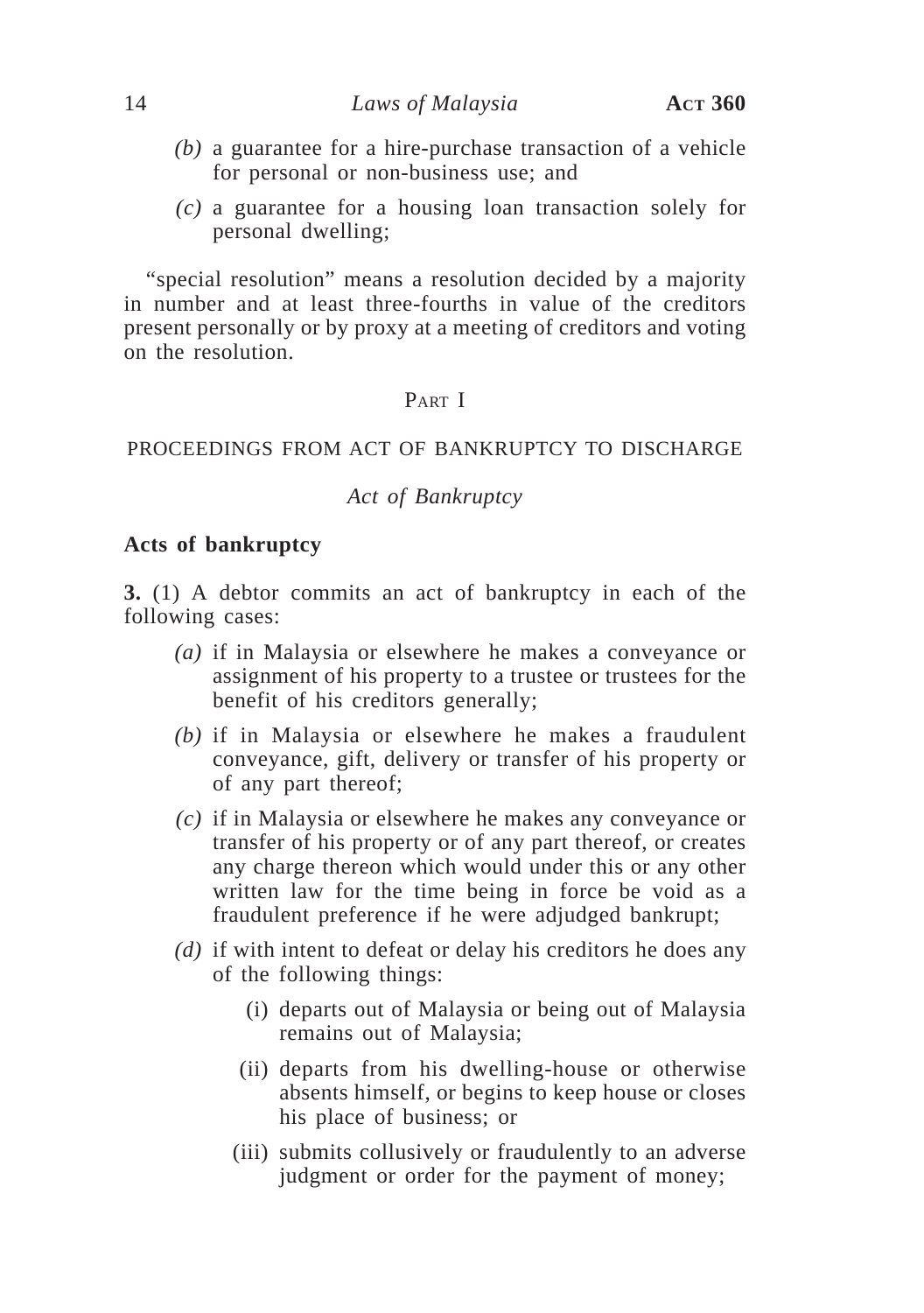- *(e)* if execution issued against him has been levied by seizure of his property under process in an action or in any civil proceeding in the High Court, Sessions Court or Magistrates Court where the judgment, including costs, is for an amount of \*one thousand ringgit or more;
- *(f)* if he files in the court a declaration of his inability to pay his debts or presents a bankruptcy petition against himself;
- *(g)* if he gives notice to any of his creditors that he has suspended or that he is about to suspend payment of his debts;
- *(h)* if he makes to any two or more of his creditors, not being partners, an offer of composition with his creditors or a proposal for a scheme of arrangement of his affairs, and such offer or proposal is not followed by the registration within fourteen days thereafter of a deed of arrangement with his creditors, in accordance with the rules for the time being in force for the registration of deeds of arrangement under this Act;
- *(i)* if a creditor has obtained a final judgment or final order against him for any amount and execution thereon not having been stayed has served on him in Malaysia, or by leave of the court elsewhere, a bankruptcy notice under this Act requiring him to pay the judgment debt or sum ordered to be paid in accordance with the terms of the judgment or order with interest quantified up to the date of issue of the bankruptcy notice, or to secure or compound for it to the satisfaction of the creditor or the court; and he does not within seven days after service of the notice in case the service is effected in Malaysia, and in case the service is effected elsewhere then within the time limited in that behalf by the order giving leave to effect the service, either comply with the requirements of the notice or satisfy the court that he has a counterclaim, set off or cross demand which equals or exceeds the amount of the judgment debt or sum ordered to be paid and which he could not set up in the action in which the judgment was obtained or in the proceedings in which the order was obtained:

Provided that for the purposes of this paragraph and of section 5 any person who is for the time being entitled to enforce a final judgment or final order shall be deemed to be a creditor who has obtained a final judgment or final order;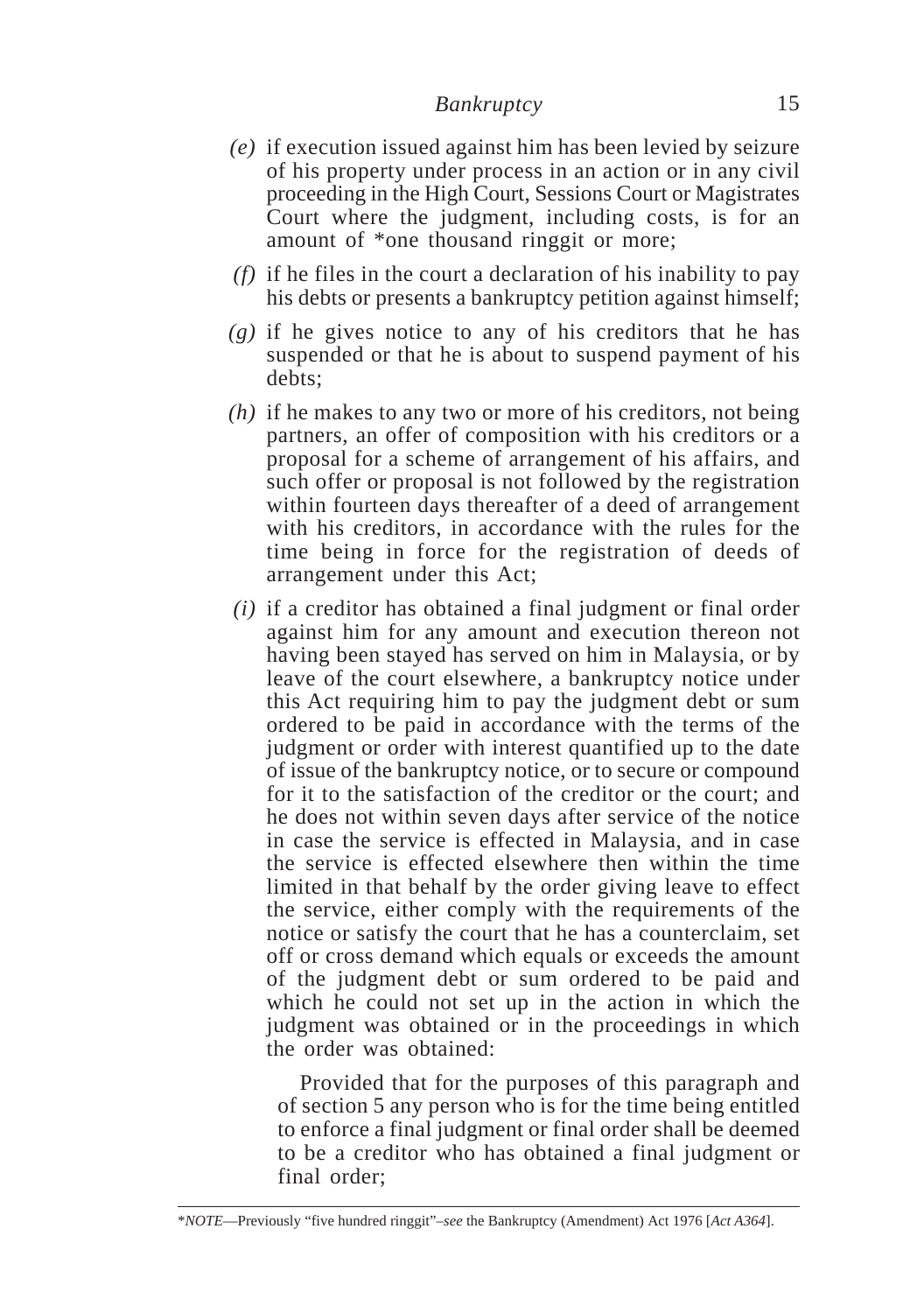## 16 *Laws of Malaysia* **ACT 360**

*(j)* if the officer charged with the execution of a writ of attachment or other process makes a return that the debtor was possessed of no property liable to seizure; and for the purposes of this paragraph the date when the writ is lodged with the officer shall be deemed to be the date of the act of bankruptcy.

(2) A bankruptcy notice under this Act shall be in the prescribed form and shall state the consequences of non compliance therewith and shall be served in the prescribed manner:

Provided that a bankruptcy notice—

- (i) may specify an agent to act on behalf of the creditor in respect of any payment or other thing required by the notice to be made to or done to the satisfaction of the creditor; and
- (ii) shall not be invalidated by reason only that the sum specified in the notice as the amount due exceeds the amount actually due unless the debtor within the time allowed for payment gives notice to the creditor that he disputes the validity of the notice on the ground of such mistake; but if the debtor does not give such notice he shall be deemed to have complied with the bankruptcy notice, if within the time allowed he takes such steps as would have constituted compliance with the notice had the actual amount due been correctly specified therein.

(3) The word "debtor" in this Act shall be deemed to include any person who at the time when the act of bankruptcy was done or suffered by him—

- *(a)* was personally present in Malaysia;
- *(b)* ordinarily resided or had a place of residence in Malaysia;
- *(c)* was carrying on business in Malaysia either personally or by means of an agent; or
- *(d)* was a member of a firm or partnership which carried on business in Malaysia.

## *Receiving Order*

## **Jurisdiction to make receiving order**

**4.** Subject to the conditions hereinafter specified, if a debtor has committed an act of bankruptcy, the Court may on a bankruptcy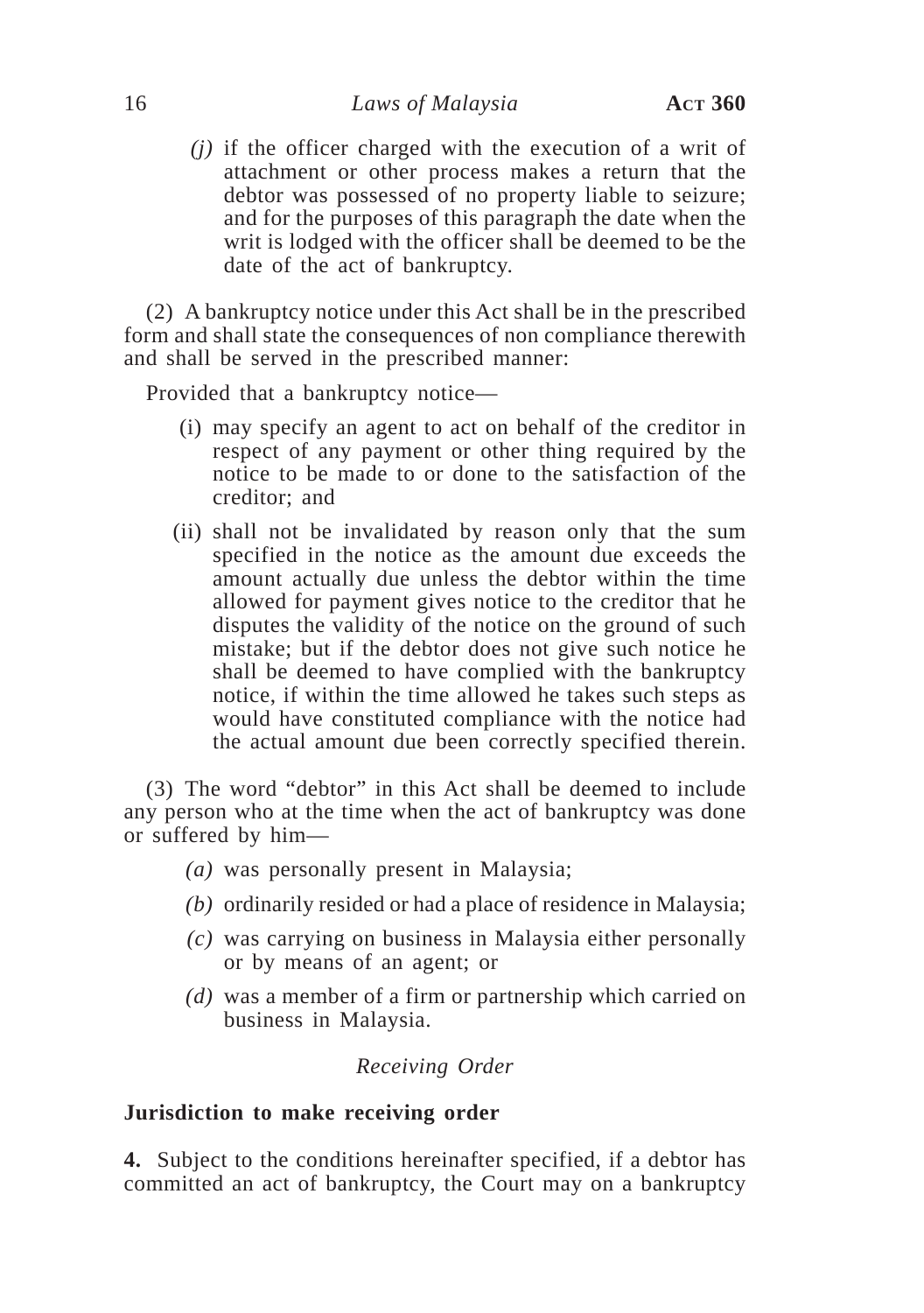petition being presented, either by a creditor or by the debtor make an order for the protection of the estate, which order is in this Act called a receiving order.

## **Conditions on which creditor may petition**

**5.** (1) A creditor shall not be entitled to present a bankruptcy petition against a debtor unless—

- *(a)* the debt owing by the debtor to the petitioning creditor, or if two or more creditors join in the petition the aggregate amount of debts owing to the several petitioning creditors, amounts to \*thirty thousand ringgit;
- *(b)* the debt is a liquidated sum payable either immediately or at some certain future time;
- *(c)* the act of bankruptcy on which the petition is grounded has occurred within six months before the presentation of the petition; and
- *(d)* the debtor is domiciled in Malaysia or in any State or within one year before the date of the presentation of the petition has ordinarily resided or had a dwelling house or place of business in Malaysia or has carried on business in Malaysia personally or by means of an agent or is or has been within the same period a member of a firm or partnership which has carried on business in Malaysia by means of a partner or partners or an agent or manager.

(2) If the petitioning creditor is a secured creditor he must in his petition either state that he is willing to give up his security for the benefit of the creditors in the event of the debtor being adjudged bankrupt or give an estimate of the value of his security. In the latter case he may to the extent of the balance of the debt due to him, after deducting the value so estimated, be admitted as a petitioning creditor in the same manner as if he were an unsecured creditor.

(3) A petitioning creditor shall not be entitled to commence any bankruptcy action against a social guarantor unless he proves to the satisfaction of the court that he has exhausted all avenues to recover debts owed to him by the debtor.

<sup>\*</sup>*NOTE*—Previously "ten thousand ringgit"–*see* the Bankruptcy (Amendment) Act 2003 [*Act A1197*].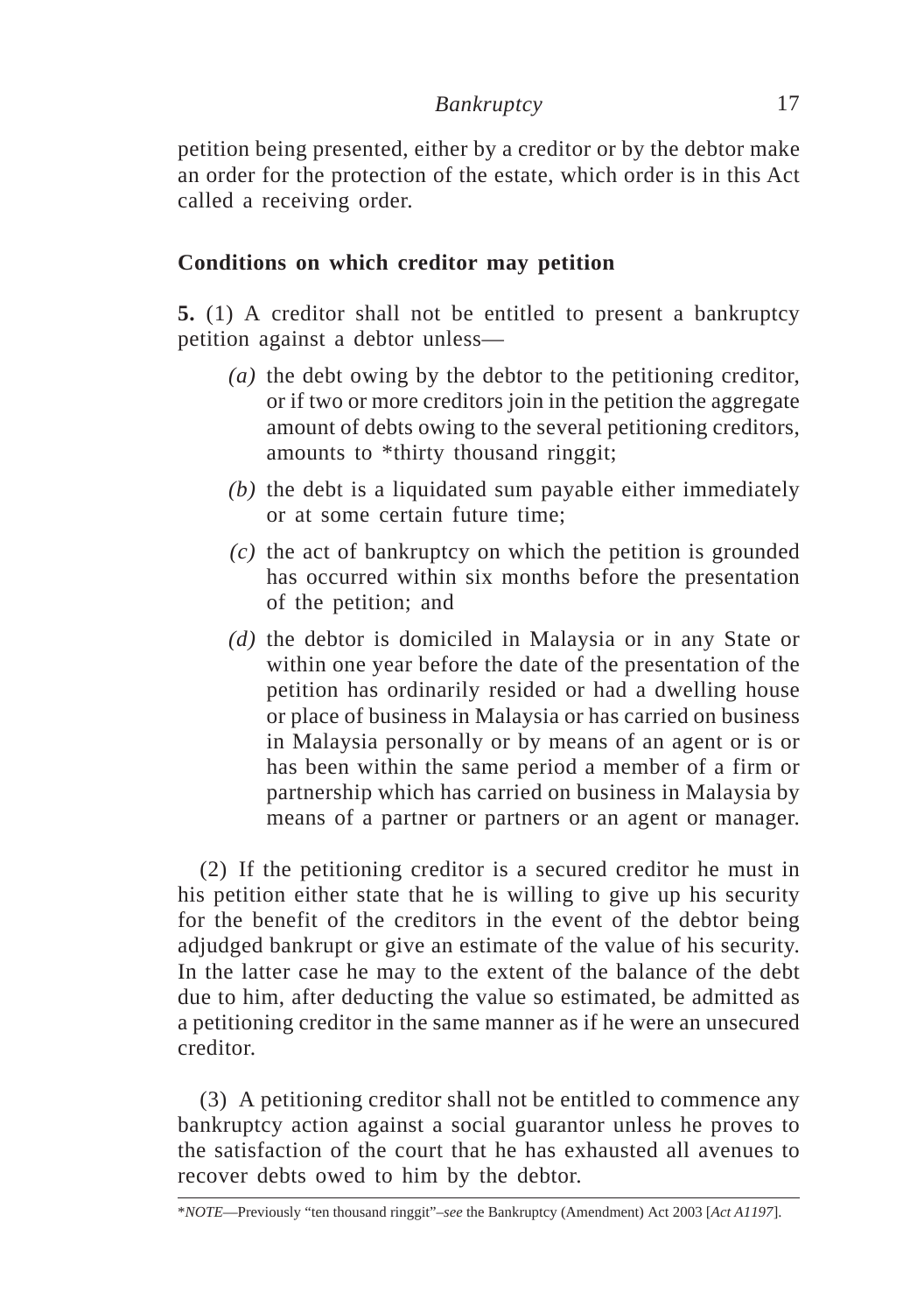## **Proceedings and order on creditor's petition**

**6.** (1) A creditor's petition shall be verified by affidavit of the creditor or of some person on his behalf having knowledge of the facts, and shall be served as prescribed.

- (2) At the hearing the court shall require proof of—
	- *(a)* the debt of the petitioning creditor;
	- *(b)* the act of bankruptcy or, if more than one act of bankruptcy is alleged in the petition, some one of the alleged acts of bankruptcy; and
	- *(c)* if the debtor does not appear, the service of the petition,

and if satisfied with the proof may make a receiving order in pursuance of the petition.

(3) If the court is not satisfied with the proof of the petitioning creditor's debt or of the act of bankruptcy or of the service of the petition, or is satisfied by the debtor that he is able to pay his debts, or that for other sufficient cause no order ought to be made, the court may dismiss the petition.

(4) When the act of bankruptcy relied on is non-compliance with a bankruptcy notice to pay, secure or compound for a judgment debt, the court may if it thinks fit stay or dismiss the petition on the ground that an appeal is pending from the judgment.

(5) Where the debtor appears on the petition and denies that he is indebted to the petitioner, or that he is indebted to such an amount as would justify the petitioner in presenting a petition against him, the court, on such security, if any, being given as the court may require for payment to the petitioner of any debt which may be established against the debtor in due course of law and of the costs of establishing the debt, may, instead of dismissing the petition, stay all proceedings on the petition for such time as may be required for trial of the question relating to the debt.

(6) Where proceedings are stayed the court may, if by reason of the delay caused by the stay of proceedings or for any other cause it thinks just, make a receiving order on the petition of some other creditor, and shall thereupon dismiss, on such terms as it thinks just, the petition in which proceedings have been stayed as aforesaid.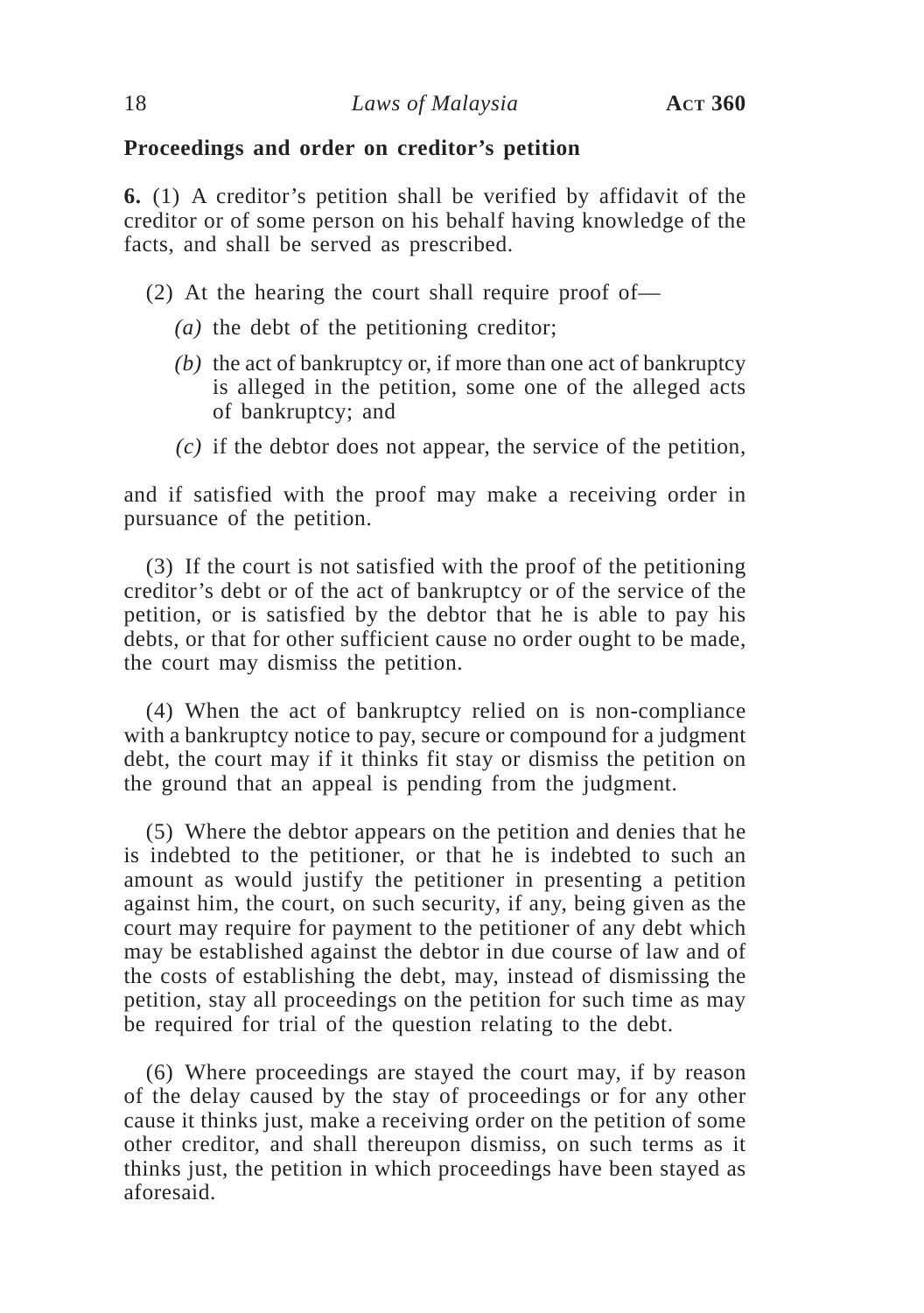(7) A creditor's petition shall not after presentation be withdrawn without the leave of the court.

## **Debtor's petition and order thereon**

**7.** (1) A debtor's petition shall allege that the debtor is unable to pay his debts, and the presentation thereof shall be deemed an act of bankruptcy without the previous filing by the debtor of any declaration of inability to pay his debts, and the court shall thereupon make a receiving order.

(2) A debtor's petition shall not after presentation be withdrawn without the leave of the court.

## **Effect of receiving order**

**8.** (1) On the making of a receiving order the Director General of Insolvency shall be thereby constituted receiver of the property of the debtor, and thereafter, except as directed by this Act, no creditor to whom the debtor is indebted in respect of any debt provable in bankruptcy shall have any remedy against the property or person of the debtor in respect of the debt, or shall proceed with or commence any action or other legal proceeding in respect of such debt unless with the leave of the court and on such terms as the court may impose.

(2) This section shall not affect the power of any secured creditor to realize or otherwise deal with his security in the same manner as he would have been entitled to realize or deal with it if this section had not been passed—nor shall it operate to prejudice the right of any person to receive any payment under or by virtue of section 31 of the Employment Act 1955 [*Act 265*] of the States of \*Peninsular Malaysia or any corresponding provisions in Sabah and Sarawak.

(2A) Notwithstanding subsection (2), no secured creditor shall be entitled to any interest in respect of his debt after the making of a receiving order if he does not realize his security within six months from the date of the receiving order.

(3) On a receiving order being made against a debtor he shall, within twenty-four hours after such order has been served upon him file an affidavit in the office of the Director General of Insolvency, containing a true and correct statement of the names and residences

<sup>\*</sup>*NOTE*—All references to "West Malaysia" shall be construed as reference to "Penisular Malaysia"–*see* the Interpretation (Amendment) Act 1997 [*Act A996*], subsection 5(2).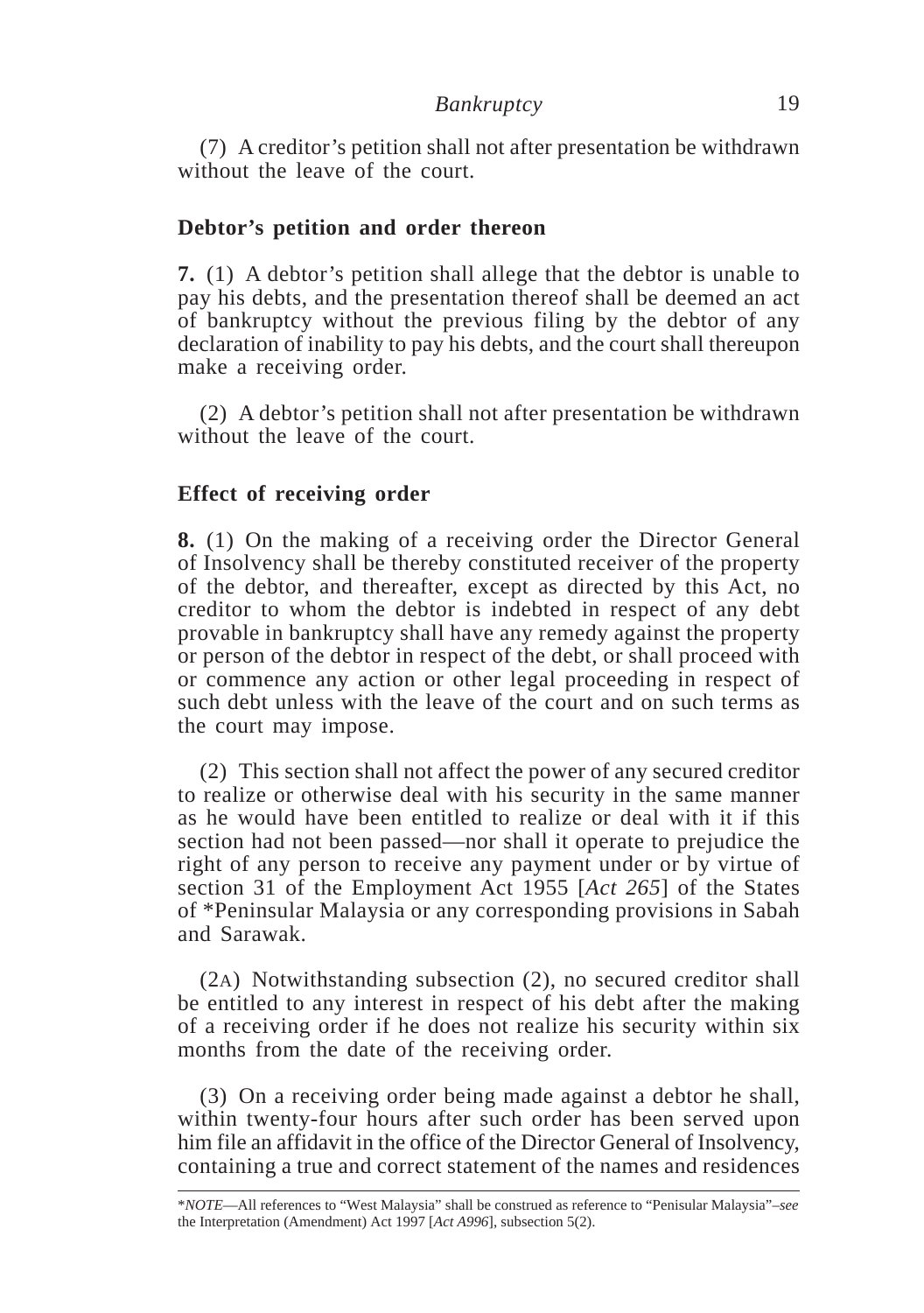of all the partners, if any, in his business and of his principal assets and liabilities. Such statement shall for the purposes of this Act be deemed to be part of the debtor's statement of his affairs referred to in section 16.

(4) On such order as aforesaid being made against a debtor the Director General of Insolvency shall forthwith take possession of all books of account and other papers and documents in the possession, custody or control of the debtor relating to his property or affairs, and may take into his possession all or any deeds, books, documents and other property of the debtor.

## **Court may detain or order arrest of debtor and commit him to prison unless he gives security not to leave Malaysia**

**9.** (1) On making a receiving order, the court, on application made by or on behalf of the petitioning creditor or any other person claiming to be a creditor, may detain the debtor if he is present, and if he is not present may order the debtor to be arrested and brought before the court by warrant addressed to any police officer or officer of the court, and unless the debtor, when so detained or brought before the court, gives security to the satisfaction of the court that he will not leave Malaysia without the previous permission in writing of the Director General of Insolvency or of the court, he may be committed to the civil prison and be there kept until the close of his public examination or until the court otherwise orders.

(2) If a receiving order is made against a firm in the firm's name no such warrant to arrest any alleged partner in the firm shall issue, except upon the application of the petitioning or some other creditor and upon evidence on oath as to the persons who at the date of the receiving order are partners in the firm.

(3) If any person arrested denies that he is a partner, the court shall order his release unless the petitioning or other creditor gives security, to the satisfaction of the court, to meet the probable damages if such person is found not to be a partner.

(4) The cost of maintaining any debtor in prison under this section shall be prepaid by the applicant from time to time to the gaol authority, according to the cost of rations for the time being.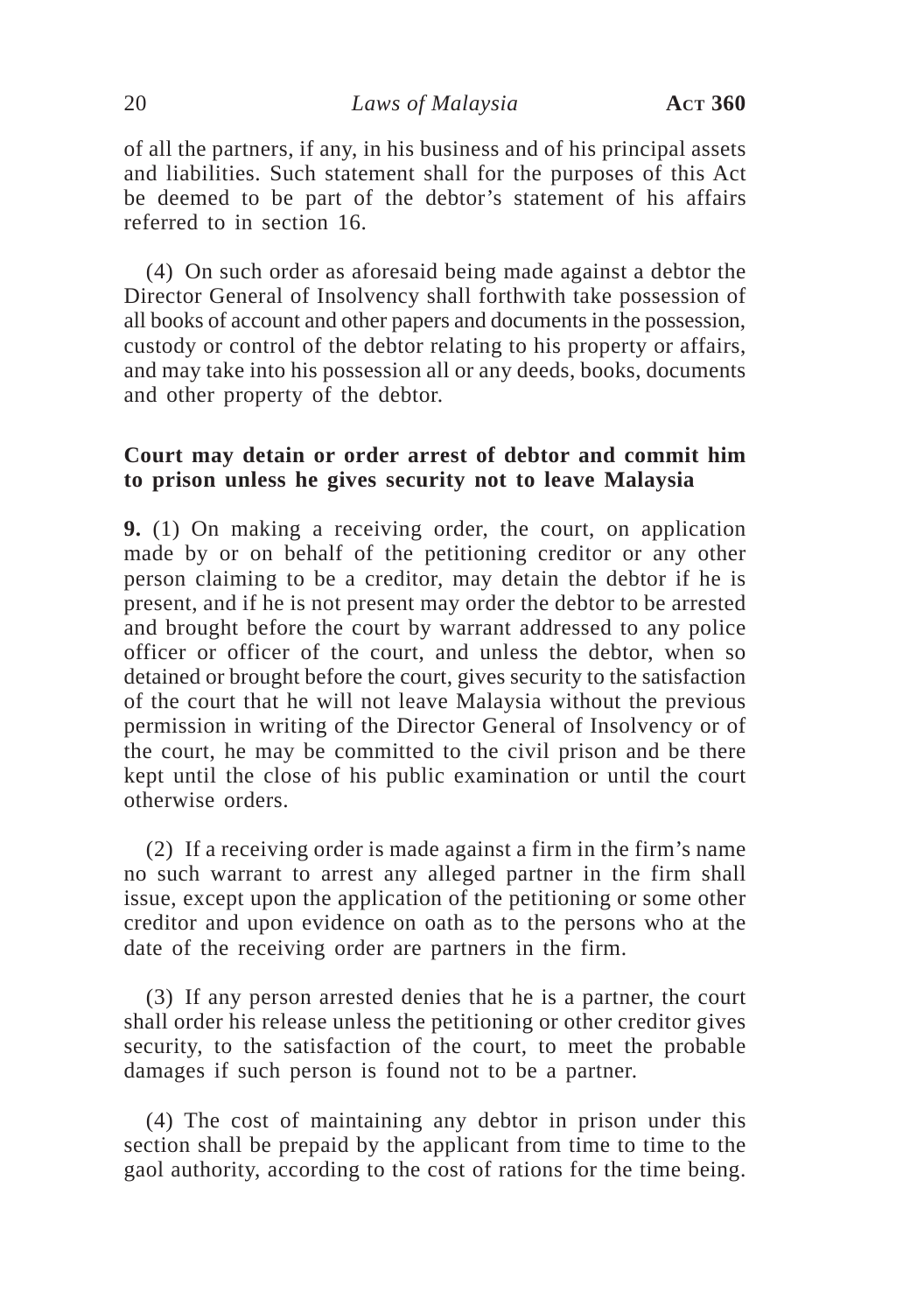## **Discretionary powers as to appointment of interim receiver and stay of proceedings**

**10.** (1) The court may, if it thinks it advisable for the protection of the estate, at any time after the presentation of a bankruptcy petition and before a receiving order is made, appoint the Director General of Insolvency to be interim receiver of the property of the debtor or of any part thereof, and direct him to take immediate possession thereof or of any part thereof, including all books of account and other papers and documents belonging to the debtor and relating to his business.

(2) The court may at any time after the presentation of a bankruptcy petition stay any action, execution or other legal process against the property or person of the debtor.

## **Service of order staying proceedings**

**11.** Where an order is made under section 10, staying any action or proceeding or staying proceedings generally, the order may be served by sending a copy thereof, under the seal of the court, by prepaid registered post to the address for service of the plaintiff or other party prosecuting such proceeding.

## **Power to appoint special manager**

**12.** (1) The Director General of Insolvency may, if satisfied that the nature of the debtor's estate or business or the interests of the creditors generally require the appointment of a special manager of the estate or business other than the Director General of Insolvency, appoint a manager thereof accordingly to act until the first meeting of creditors, and with such powers, including any of the powers of a receiver, as are entrusted to him by the Director General of Insolvency.

(2) The debtor may be appointed special manager.

(3) The special manager shall give security and account in such manner as the Director General of Insolvency, subject to the control of the court, directs.

(4) The special manager shall receive such remuneration as the Director General of Insolvency, within the prescribed limits and subject to such control as aforesaid, determines.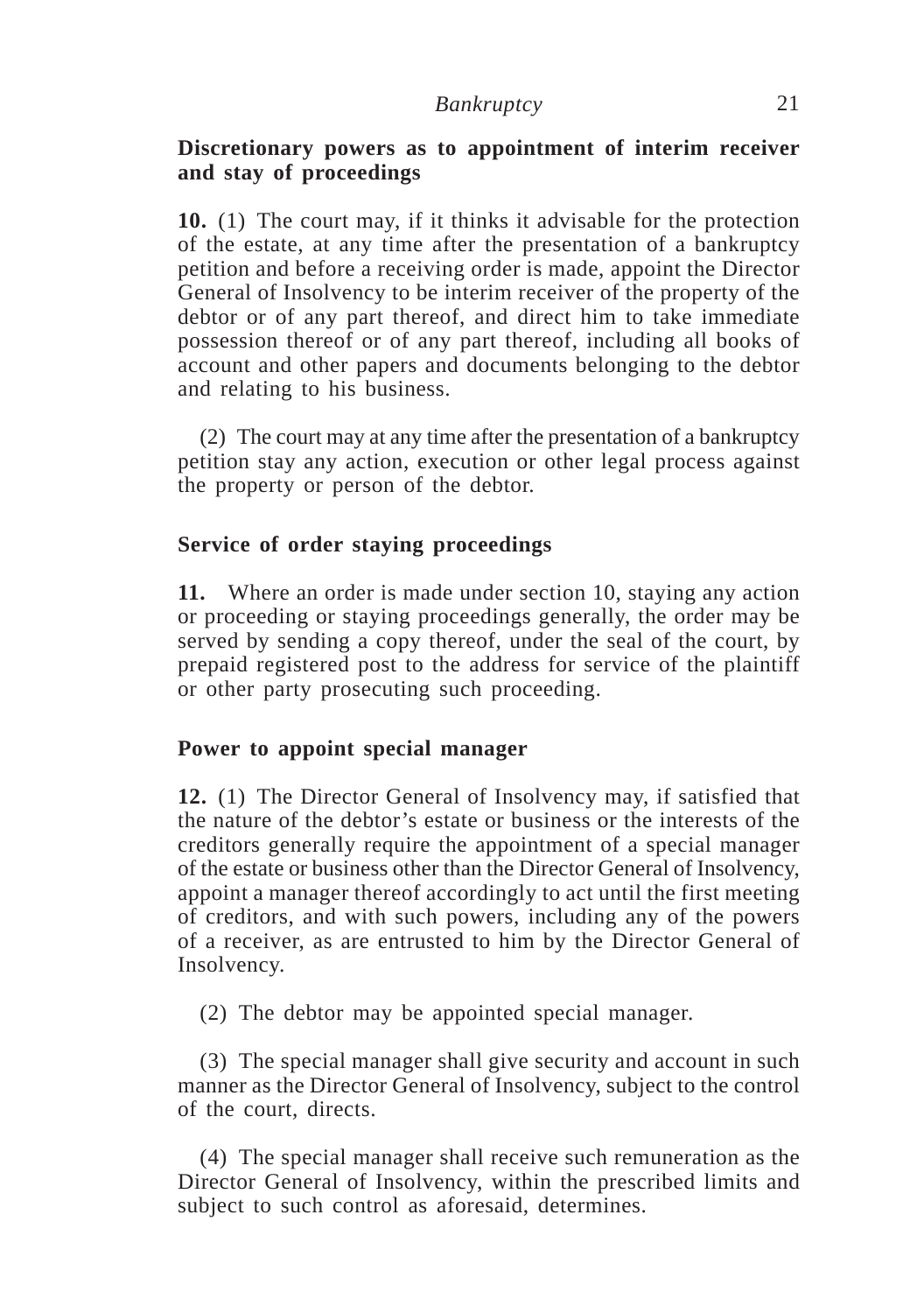## **Advertisement of receiving order**

**13.** Notice of every receiving order, stating the name, address and description of the debtor, the date of the order and the date of the petition, shall be gazetted and advertised in a local paper as prescribed.

## **Power of court to rescind receiving order in certain cases**

**14.** If in any case where a receiving order has been made on a bankruptcy petition it appears to the court, upon an application by the Director General of Insolvency or any creditor or other person interested, that a majority of the creditors in number and value are resident in the Republic of Singapore, and that from the situation of the property of the debtor or for other causes his estate and effects ought to be distributed among the creditors under the bankruptcy or insolvency laws of that country, the court, after such inquiry as it seems fit, may rescind the receiving order and stay all proceedings on or dismiss the petition upon such terms, if any, as it thinks fit.

*Proceedings consequent on Receiving Order*

## **First and other meetings of creditors**

**15.** (1) As soon as may be after the making of a receiving order against a debtor a general meeting of his creditors, in this Act referred to as the first meeting of creditors, shall be held for the purpose of considering whether a proposal for a composition or scheme of arrangement shall be entertained, or whether it is expedient that the debtor be adjudged bankrupt, and generally as to the mode of dealing with the debtor's property.

(1A) Any creditor who has tendered a proof of debts, or his representative duly authorized in writing, may question the debtor concerning his affairs and the causes of his failure.

(2) With respect to the summoning of and proceedings at the first and other meetings of creditors the rules in Schedule A shall be observed.

## **Debtor's statement of affairs**

**16.** (1) Where a receiving order is made against a debtor he shall make out and submit to the Director General of Insolvency a statement of and in relation to his affairs in the prescribed form,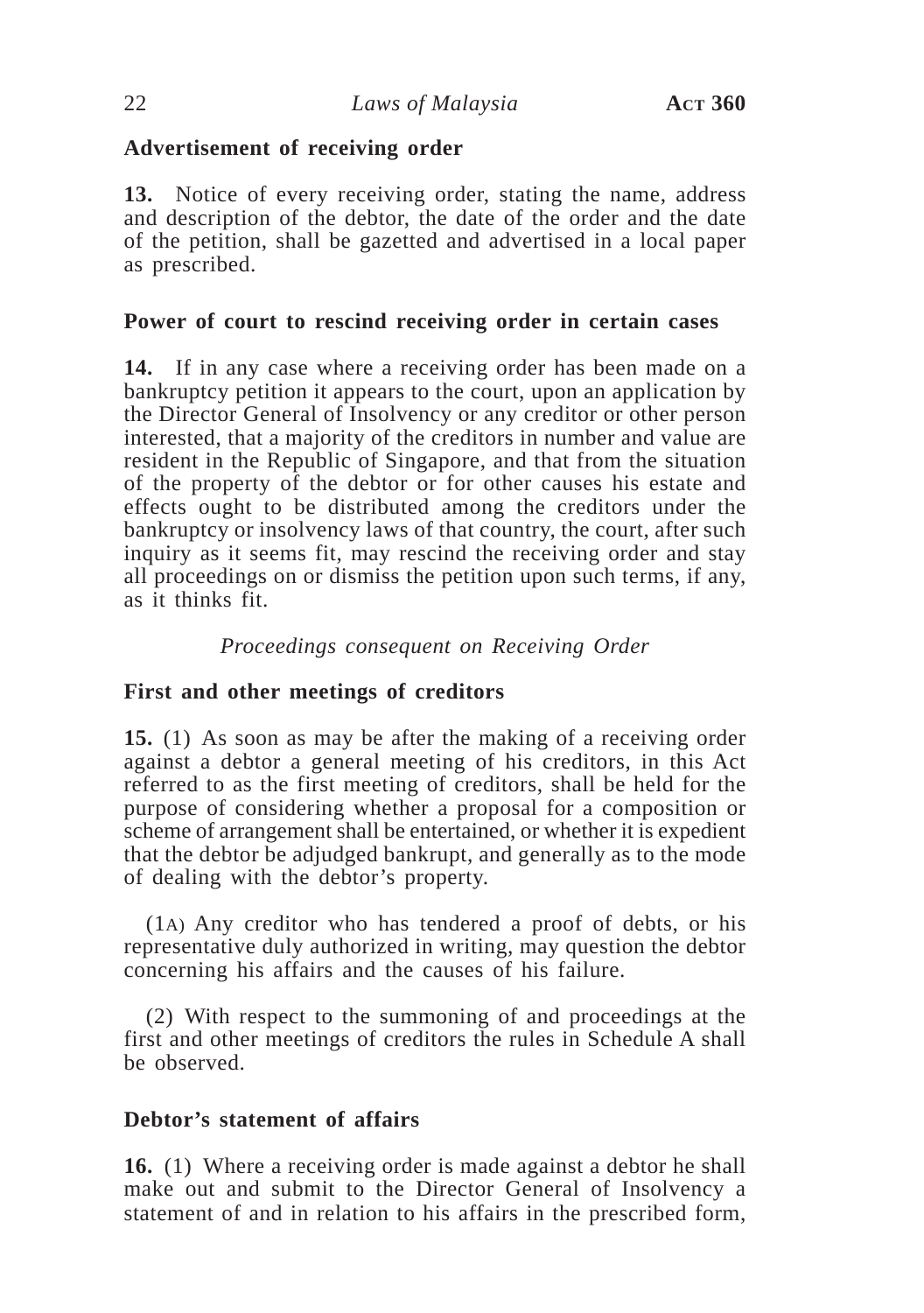## *Bankruptcy* 23

verified by affidavit, showing the particulars of the debtor's assets, debts and liabilities, the names, residences and occupations of his creditors, the securities held by them respectively, the dates when the securities were respectively given, the cause of his insolvency, the date when he last balanced his accounts before becoming insolvent, the amount of his capital at the date of such balance, after providing for all his liabilities and making allowances for bad and doubtful debts, and such further and other information as is prescribed or as the Director General of Insolvency requires.

(2) The statement shall be so submitted within the following times:

- *(a)* if the order is made on the petition of the debtor, within seven days from the date of the order;
- *(b)* if the order is made on the petition of a creditor, within twenty-one days from the date of the order,

but the Director General of Insolvency may in either case for special reasons extend the time by order made under his hand, to be forthwith filed, recording the reasons therefor.

(3) If the debtor fails without reasonable excuse, proof whereof shall lie on him, to comply with the requirements of this section he shall be guilty of a contempt of court and may be punished accordingly, and the court may on the application of the Director General of Insolvency or of any creditor adjudge him bankrupt.

(4) Any person stating himself, in writing, to be a creditor of the bankrupt may personally or by agent inspect this statement at all reasonable times and take any copy thereof or extract therefrom, but any person untruthfully so stating himself to be a creditor shall be guilty of a contempt of court and shall be punishable accordingly on the application of the Director General of Insolvency.

*Public Examination of Debtor*

## **Public examination of debtor**

**17.** (1) Where the court makes a receiving order, the Director General of Insolvency may make an application to hold a public sitting on a day to be appointed by the court for the examination of the debtor, and the debtor shall attend thereat, and shall be examined as to his conduct, dealing and property: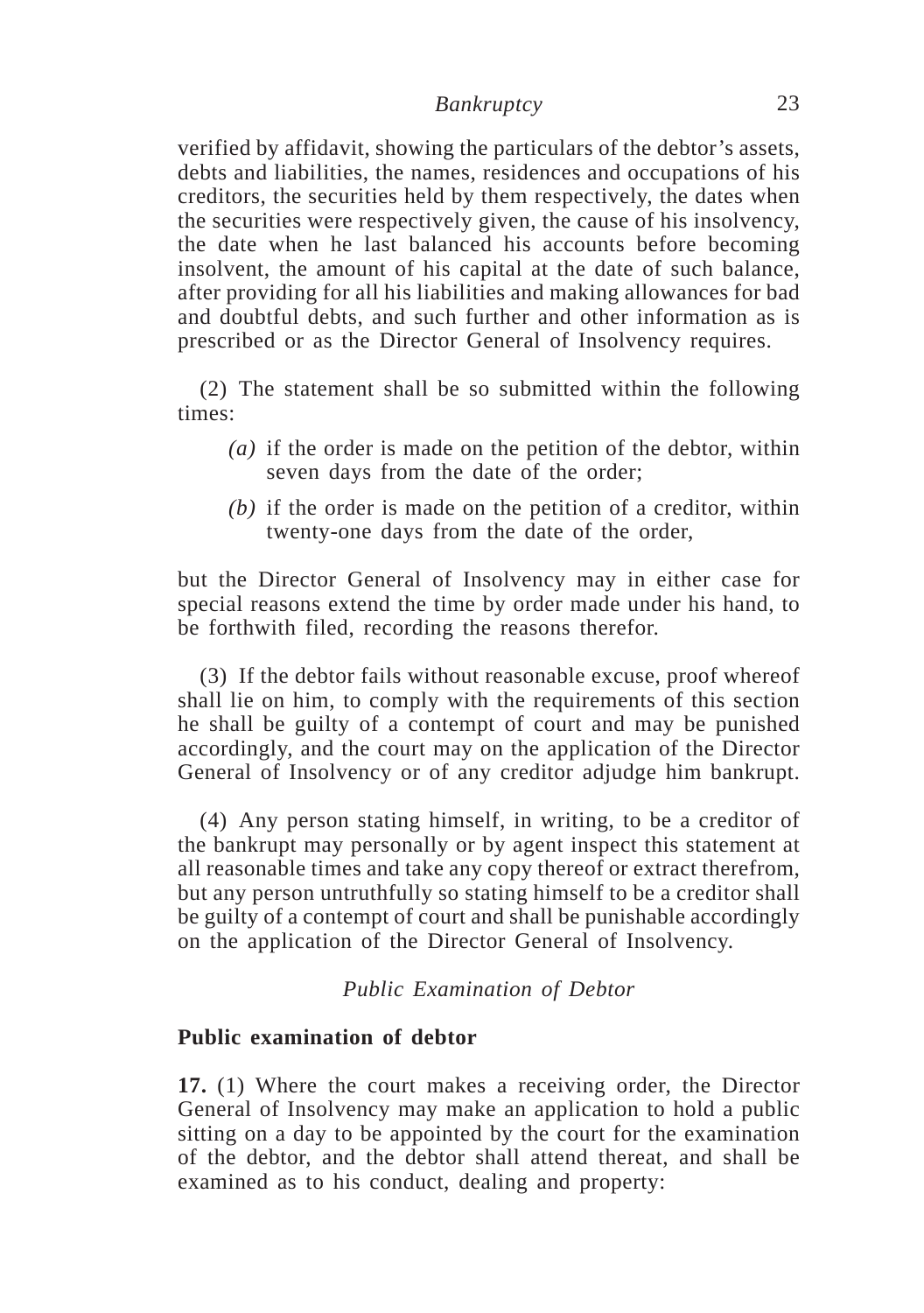## 24 *Laws of Malaysia* **ACT 360**

Provided that when the debtor is a lunatic or suffers from any such mental or physical affliction or disability as in the opinion of the Court renders him unfit to attend his public examination the court may dispense with such examination or direct the debtor to be examined in such manner and place as the court thinks expedient.

(2) The examination shall be held as soon as conveniently may be after the expiration of the time for the submission of the debtor's statement of affairs and after the first meeting of creditors.

(3) The court may adjourn the examination from time to time.

(4) Any creditor who has tendered a proof, or his representative authorized in writing, may question the debtor concerning his affairs and the causes of his failure.

(5) The Director General of Insolvency shall take part in the examination of the debtor, and for the purpose thereof may, if specially authorized by the Attorney General, employ an advocate and solicitor but no advocate and solicitor shall be allowed to take part in the examination on behalf of the debtor.

(6) The court may put such questions to the debtor as it thinks expedient.

(7) The debtor shall be examined upon oath, and it shall be his duty to answer all such questions as the court puts or allows to be put to him.

(8) Such notes of the examination as the court thinks proper shall be taken down in writing by the Registrar and shall be read over to and signed by the debtor, and may thereafter be used in evidence against him, and shall be open to the inspection of any creditor at all reasonable times.

(9) When the court is of opinion that the affairs of the debtor have been sufficiently investigated, it shall, by order, declare that his examination is concluded, but such order shall not preclude the court from directing a further examination of the debtor as to his conduct, dealings and property whenever it sees fit to do so.

(10) *(Deleted by Act A827).*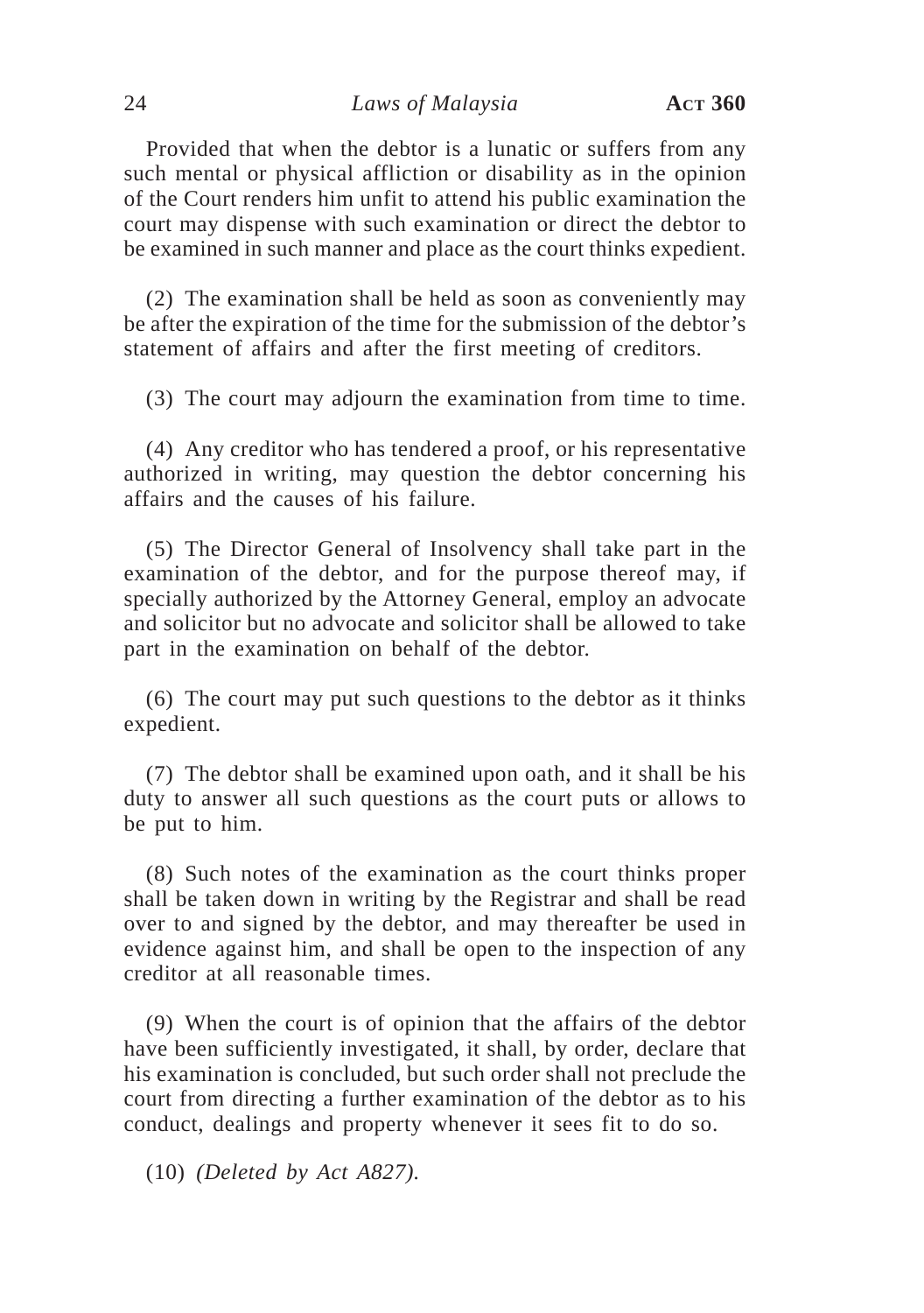## *Bankruptcy* 25

## *Composition or Scheme of Arrangement*

## **Power for creditors to accept and court to approve composition or arrangement**

**18.** (1) The creditors may, by special resolution at the first meeting or any adjournment thereof, resolve to entertain a proposal for a composition in satisfaction of the debts due to them from the debtor, or a proposal for a scheme of arrangement of the debtor's affairs.

(2) The composition or scheme shall not be binding on the creditors unless it is confirmed at a subsequent meeting of the creditors by a resolution passed by a majority in number, representing at least three-fourths in value of all the creditors who have proved, and is approved by the court.

(3) Any creditor who has proved his debt may assent to or dissent from such composition or scheme by a letter addressed to the Director General of Insolvency in the prescribed form, and attested by a witness, and sent or posted so as to be received by such Director General of Insolvency not later than the day preceding such subsequent meeting, and a creditor so assenting or dissenting shall be taken as being present and voting at such meeting.

(4) The subsequent meeting shall be summoned by the Director General of Insolvency by not less than seven days' notice and shall not be held until after the public examination of the debtor is concluded.

(5) The notice shall state generally the terms of the proposal and shall be accompanied by a report of the Director General of Insolvency thereon.

(6) The debtor or the Director General of Insolvency may, after the composition or scheme is accepted by the creditors, apply to the court to approve it, and notice of the time appointed for hearing the application shall be given as prescribed.

(7) *(Deleted by Act A827).*

(8) The court before approving a composition or scheme shall hear a report of the Director General of Insolvency as to the terms of the composition or scheme and as to the conduct of the debtor, and shall hear any objections which may be made by or on behalf of any creditor.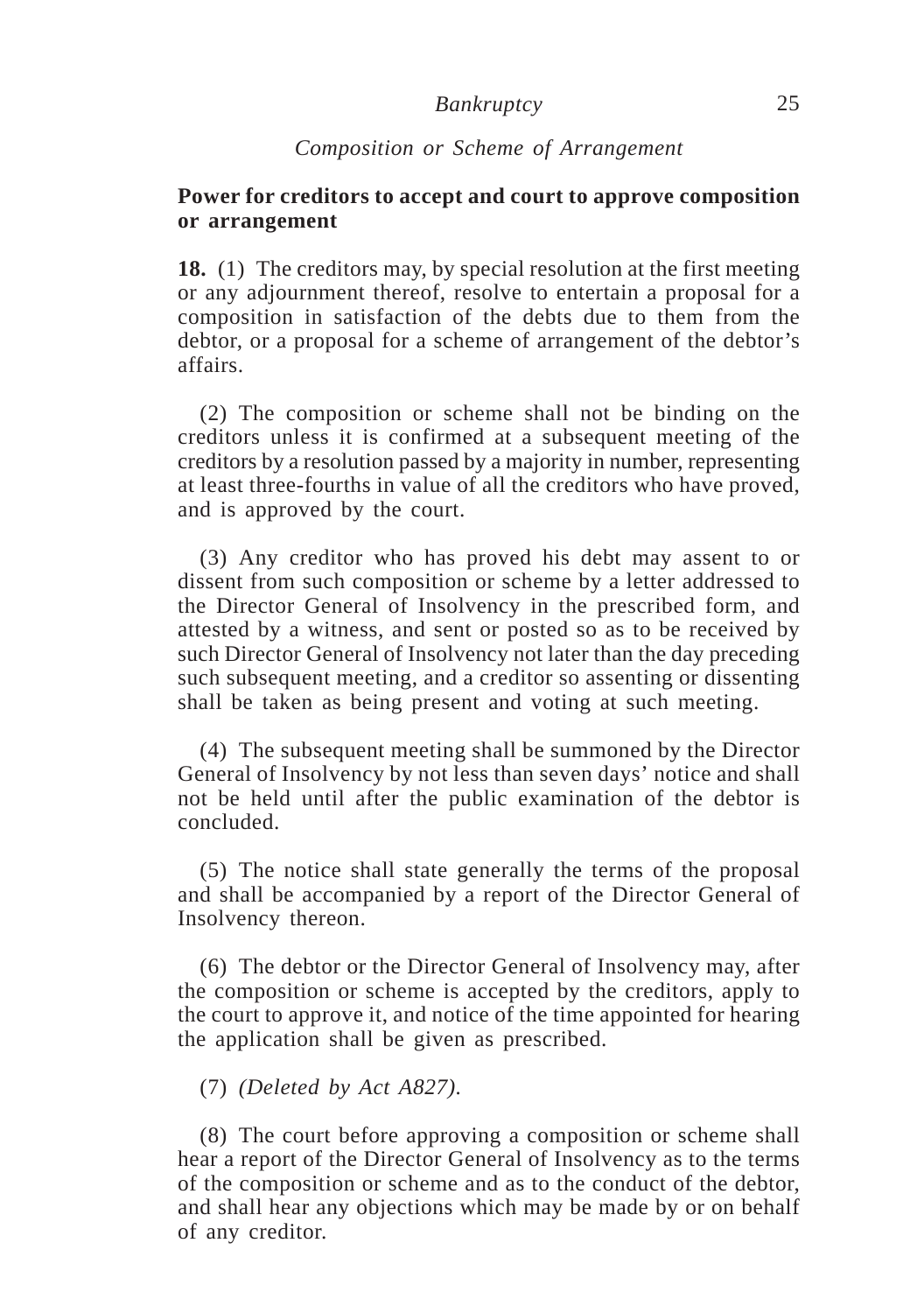### 26 *Laws of Malaysia* **ACT 360**

(9) If the court is of opinion that the terms of the composition or scheme are not reasonable or are not calculated to benefit the general body of creditors, and in any case in which the court is required under this Act to refuse a bankrupt his discharge, the court shall, or if any such facts are proved as would under this Act justify the court in refusing, qualifying or suspending the discharge, the court may, in its discretion, refuse to approve the composition or scheme.

(10) If the court approves the composition or scheme the approval may be testified by the seal of the court being attached to the instrument containing the terms of the composition or scheme, or by the terms being embodied in an order of the court.

(11) A composition or scheme accepted and approved in pursuance of this section shall be binding on all the creditors so far as relates to any debts due to them from the debtor and provable in bankruptcy.

(12) A certificate of the Director General of Insolvency that a composition or scheme has been duly accepted and approved shall, in the absence of fraud, be conclusive as to its validity.

(13) A composition or scheme under this section may be enforced by the court on application by any person interested, and any disobedience of an order of the court made on the application shall be deemed a contempt of court.

(14) If default is made in payment of any instalment due in pursuance of the composition or scheme, or if it appears to the court on satisfactory evidence that the composition or scheme cannot, in consequence of legal difficulties or for any sufficient cause, proceed without injustice or undue delay to the creditors or to the debtor, or that the approval of the court was obtained by fraud, the court may, if it thinks fit, on application by any creditor, adjudge the debtor bankrupt and annul the composition or scheme, but without prejudice to the validity of any sale, disposition or payment duly made or thing duly done under or in pursuance of the composition or scheme.

(15) Where a debtor is adjudged bankrupt under subsection (14), any debt provable in other respects, which has been contracted before the date of the adjudication, shall be provable in the bankruptcy.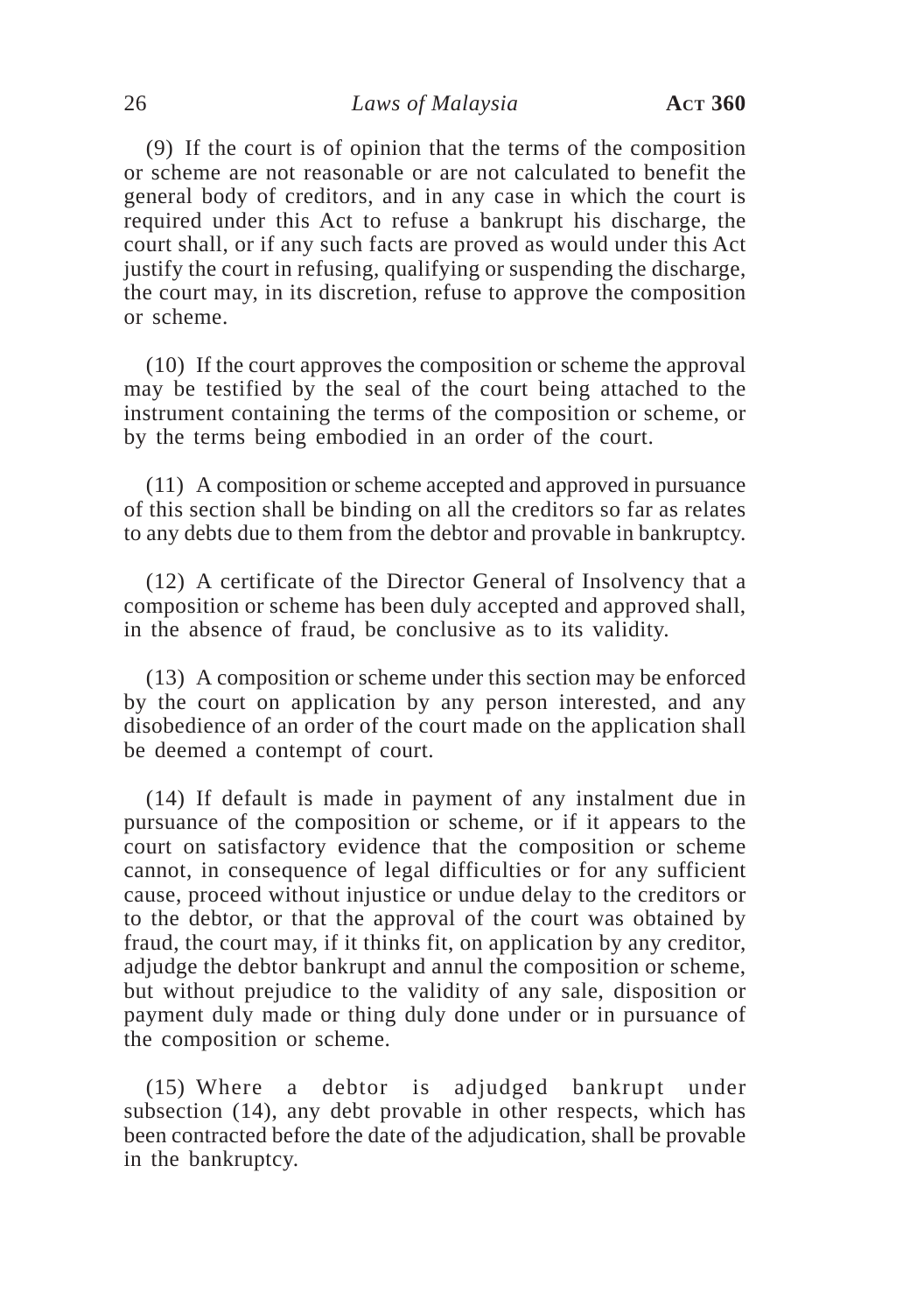## *Bankruptcy* 27

(16) If under or in pursuance of a composition or scheme a trustee or assignee is appointed to administer the debtor's property or manage his business or distribute a composition, Part IV shall apply to such trustee or assignee as if he were an assignee in a bankruptcy, and as if the terms "bankruptcy","bankrupt" and "order of adjudication" included respectively a composition or scheme of arrangement, a compounding or arranging debtor and an order approving the composition or scheme.

(17) Part III shall, so far as the nature of the case and the terms of the composition or scheme admit, apply thereto, the same interpretation being given to the words "assignee," "bankruptcy" and "order of adjudication" as in subsection (16).

(18) No composition or scheme shall be approved by the court which does not provide for the payment in priority to other debts of all debts directed to be so paid in the distribution of the property of a bankrupt.

(19) The acceptance by a creditor of a composition or scheme shall not release any person who under this Act would not be released by an order of discharge if the debtor had been adjudged bankrupt.

#### **Effect of composition or scheme**

**19.** Notwithstanding the acceptance and approval of a composition or scheme, such composition or scheme shall not be binding on any creditor so far as regards a debt or liability from which, under this Act, the debtor would not be discharged by an order of discharge in bankruptcy unless the creditor assents to the composition or scheme.

## **No deed of arrangement valid except under section 18 or 26 unless registered**

**20.** No deed of arrangement, except a composition or scheme entered into under section 18 or 26, shall be valid unless the same has been registered within fourteen clear days after the first execution thereof by the debtor or any creditor, in accordance with the rules for the time being in force for the registration of deeds of arrangements under this Act.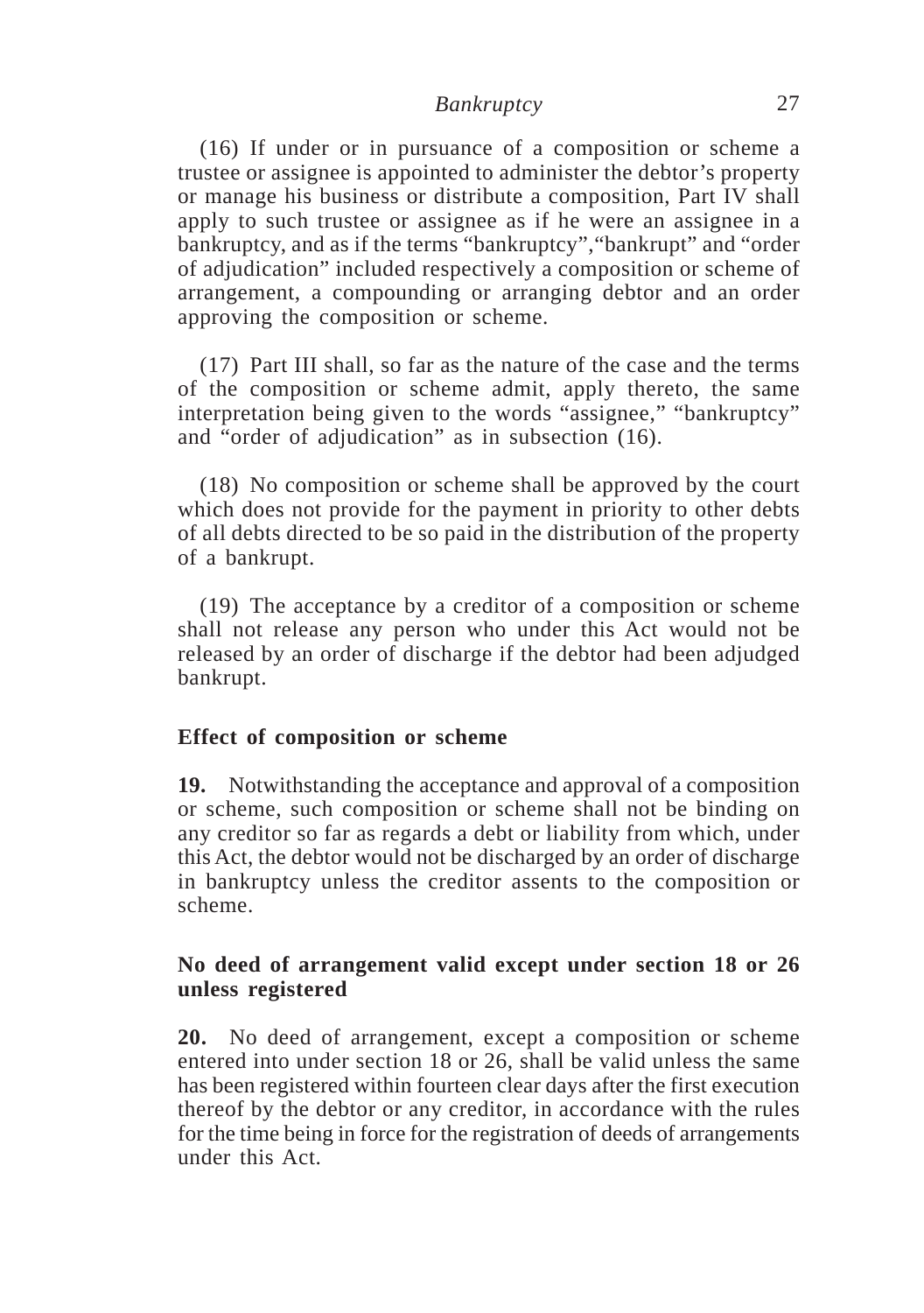## **Penalty for collusive preference**

**21.** (1) Every person who signs or on whose behalf is signed a deed of arrangement to which section 20 applies, who within two months before or at any period after signing the same, receives any secret or collusive preference, gratuity, security, payment or other consideration, all hereinafter included in the expression "gratuity", for concurring in or signing such deed of arrangement shall be guilty of an offence punishable as hereinafter mentioned.

(2) Every gratuity for concurring in or signing, or having concurred in or signed a deed of arrangement, shall be deemed to be secret and collusive unless the same or any promise for the same is disclosed on the face of the deed of arrangement or in a memorandum annexed to the deed at the time when the person who has received or is to receive such gratuity signs the deed of arrangement, which memorandum shall also be signed in acknowledgment of having seen the same by all the parties to the deed of arrangement before the registration thereof.

(3) Every person committing an offence under this section shall be liable to a fine not exceeding five times the amount or value of the gratuity received by or promised to him, and the court before which such person is tried may award a part of any such fine, not exceeding one-half thereof, to the informer through whom the conviction has been obtained, provided that such informer is not the debtor.

## **Power of Minister to make rules**

**22.** (1) The Minister may make rules for the registration of deeds of arrangement under this Act.

- (2) Such rules shall provide for—
	- *(a)* the mode of registration;
	- *(b)* the form of the registers to be kept for the purpose of registration of deeds of arrangement under this Act;
	- *(c)* the inspection of the registers and deeds registered and the taking of copies and extracts of the same, and the custody of the registers and other documents connected with the business of registration;
	- *(d)* the fees to be taken in respect of registration of deeds of arrangement and in respect of office copies or extracts and searches.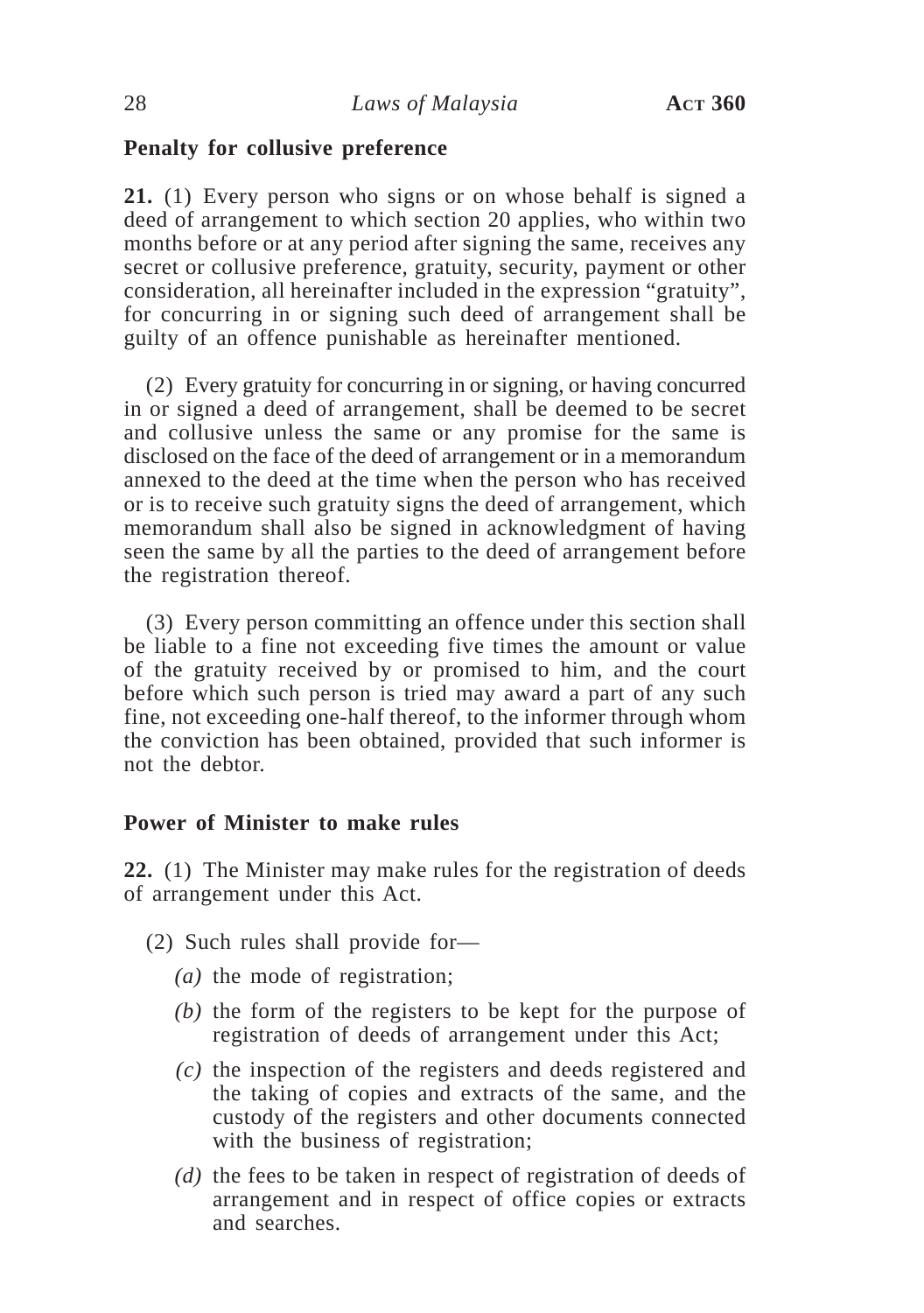*Bankruptcy* 29

(3) Until rules are made under this section, the rules for the registration of deeds of arrangements shall be as set out in Schedule B.

## **Rectification of registers**

**23.** The court, upon being satisfied that the omission to register a deed of arrangement within the time required by this Act, or that the omission or mis-statement of the name, residence or description of any person was accidental or due to inadvertence or to some cause beyond the control of the debtor and not imputable to any negligence on his part, may, on the application of any party interested and on such terms and conditions as are just and expedient, extend the time for such registration or order such omission or misstatement to be supplied or rectified by the insertion in the register of the true name, residence or description.

*Adjudication of Bankruptcy*

## **Adjudication of bankruptcy**

**24.** (1) At the time of making a receiving order the court shall adjudge the debtor bankrupt unless the debtor can show to the satisfaction of the court that he is in a position to offer a composition or make a scheme of arrangement satisfactory to his creditors; provided that when a receiving order is made against a firm in the firm's name the court shall not adjudge any person bankrupt as a member of the firm unless such person is proved to the satisfaction of the court to be a partner by his own admission or by evidence on oath.

(2) The court may at any time, on the application of the debtor himself, by petition in writing, unstamped, to be forthwith filed, adjudge him bankrupt and at the same time make a receiving order against him, and such application may be made without notice.

(3) Where a receiving order is made against a debtor, if the creditors at the first meeting or any adjournment thereof resolve by ordinary resolution that the debtor be adjudged bankrupt or pass no resolution, or if the creditors do not meet, or if a composition or scheme is not accepted or approved in pursuance of this Act within fourteen days after the conclusion of the examination of the debtor or such further time as the court allows, the court shall adjudge the debtor bankrupt.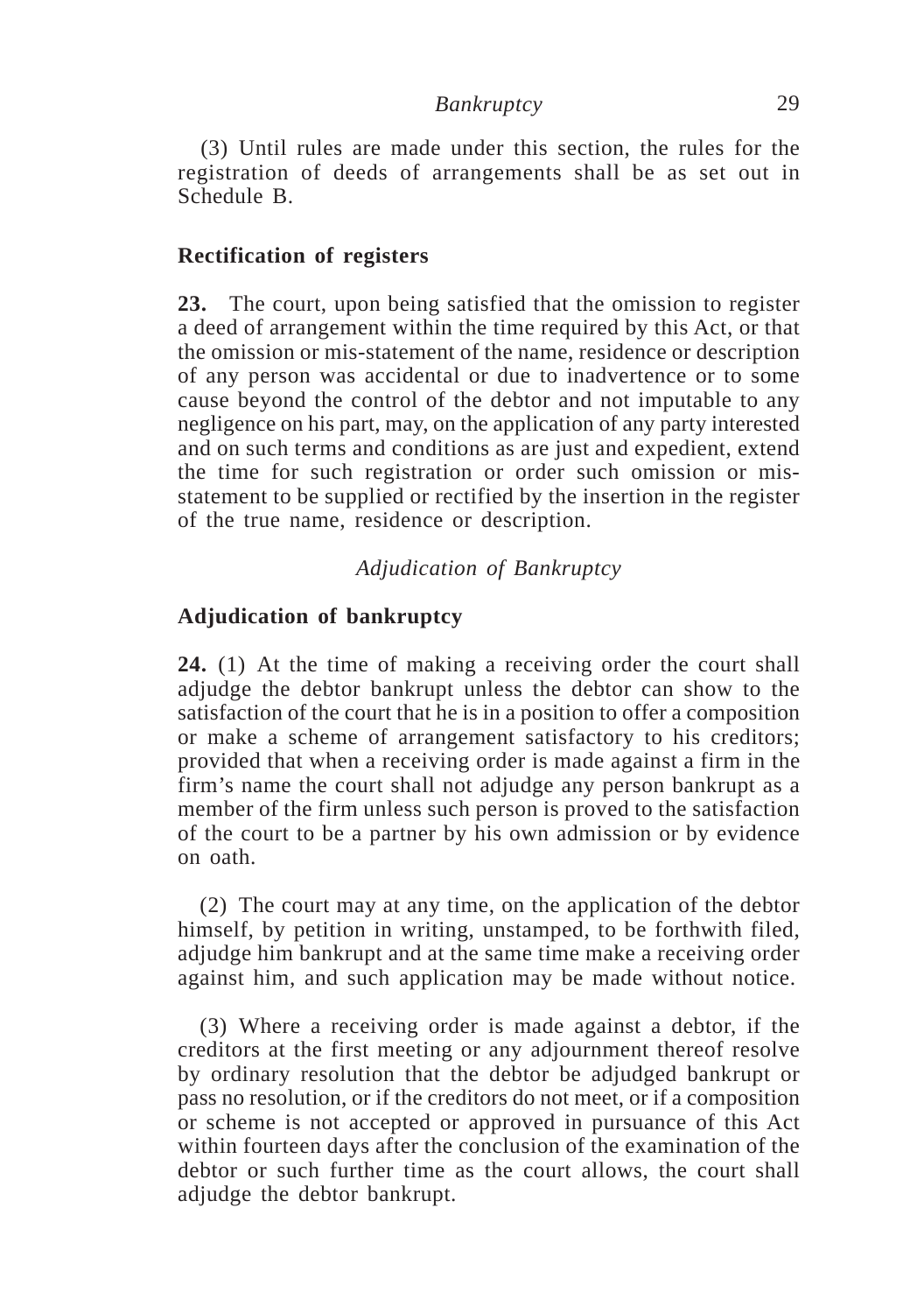(4) When a debtor is adjudged bankrupt his property shall become divisible among his creditors and shall vest in the Director General of Insolvency.

(5) Notice of every order adjudging a debtor bankrupt, stating the name, address and description of the bankrupt and the date of the adjudication, shall be published in the *Gazette* and advertised in a local paper as prescribed, and the date of the order shall for the purposes of this Act be the date of the adjudication.

## **Consultative committee**

**25.** (1) The creditors qualified to vote may, at their first meeting or any adjournment thereof, appoint by resolution from among the creditors qualified to vote, or the holders of general proxies or general powers of attorney from such creditors, a committee of one or more persons, not exceeding three, for the purpose of advising the Director General of Insolvency on matters relating to the administration of the property of the bankrupt.

(2) The Director General of Insolvency may convene the committee at such times as he thinks necessary, and the Director General of Insolvency shall convene the committee whenever requested in writing to do so by all or a majority of the members of the committee.

(3) Any member of the committee may resign his office by notice in writing, signed by him and delivered to the Director General of Insolvency.

(4) If a member of the committee becomes bankrupt, or compounds or arranges with his creditors, or is absent for more than two months from Malaysia his office shall thereupon become vacant.

(5) Any member of the committee may be removed by an ordinary resolution at any meeting of creditors, of which seven days' notice has been given stating the object of the meeting.

(6) On a vacancy occurring in the office of a member of the committee the Director General of Insolvency shall forthwith summon a meeting of creditors for the purpose of filling the vacancy, and the meeting may by resolution appoint another creditor or other person eligible as above to fill the vacancy.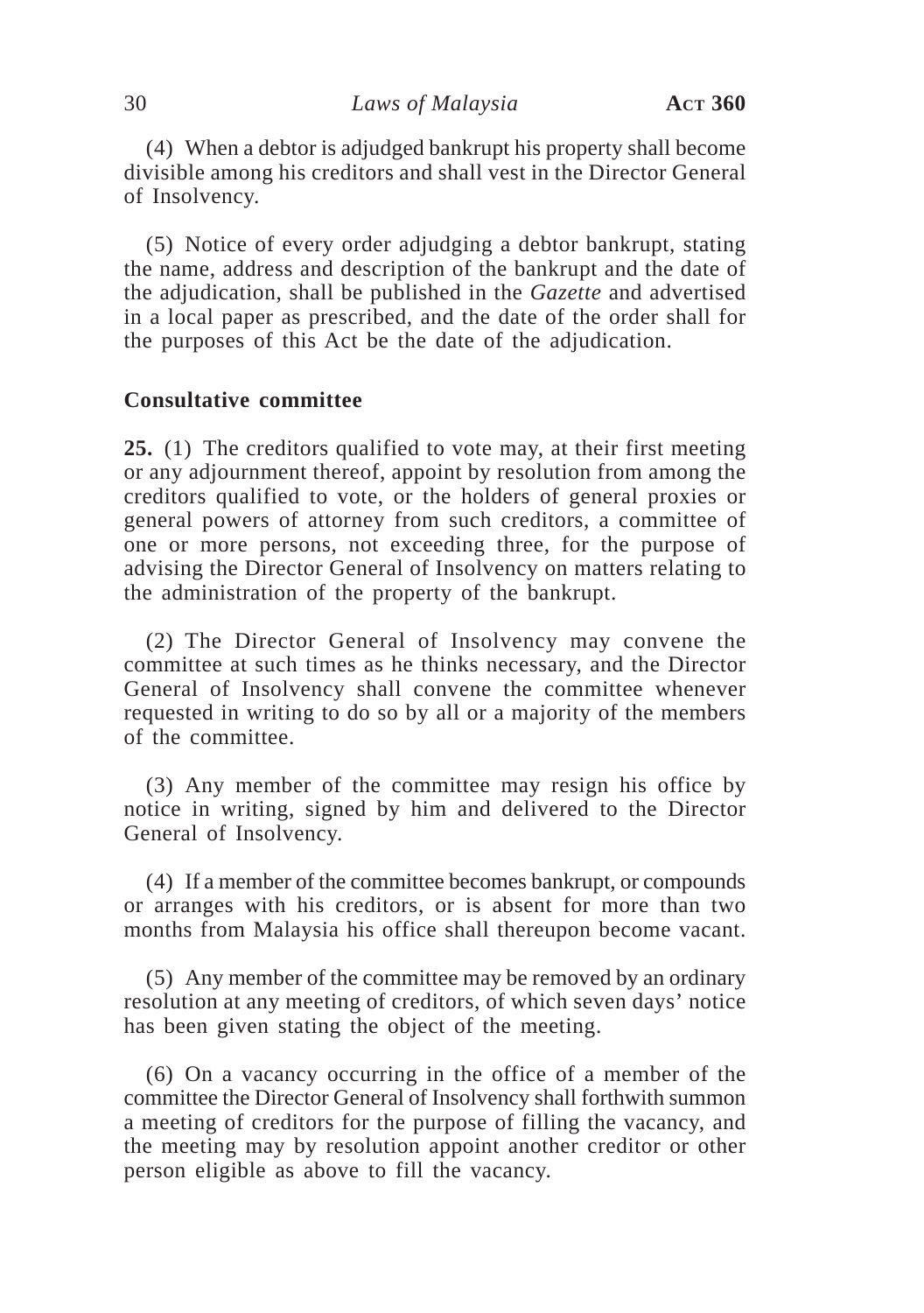## **Power to accept composition or scheme after bankruptcy adjudication**

**26.** (1) Where a debtor is adjudged bankrupt the creditors may, if they think fit, at any time after the adjudication, by special resolution, resolve to entertain a proposal for a composition in satisfaction of the debts due to them under the bankruptcy, or for a scheme of arrangement of the bankrupt's affairs, and thereupon the same proceedings shall be taken and the same consequences shall ensue as in the case of a composition or scheme entertained at the first meeting of creditors.

(2) If the court approves the composition or scheme it may make an order annulling the bankruptcy and vesting the property of the bankrupt in him or in such other person as the court appoints, on such terms and subject to such conditions, if any, as the court declares.

(3) If default is made in payment of any instalment due in pursuance of the composition or scheme, or if it appears to the court that the composition or scheme cannot proceed without injustice or undue delay, or that the approval of the court was obtained by fraud, the court may, if it thinks fit, on application by any person interested, adjudge the debtor bankrupt and annul the composition or scheme, but without prejudice to the validity of any sale, disposition or payment duly made or thing duly done under or in pursuance of the composition or scheme.

(4) Where a debtor is adjudged bankrupt under subsection (3) all debts provable in other respects, which have been contracted before the date of such adjudication, shall be provable in the bankruptcy.

*Control over Person and Property of Debtor*

## **Duties of debtor as to discovery and realization of property**

**27.** (1) Every debtor against whom a receiving order is made shall, unless prevented by sickness or other sufficient cause, attend the first meeting of his creditors and any subsequent meeting of his creditors which the Director General of Insolvency requires him to attend, and shall submit to such examination and give such information as the meeting requires.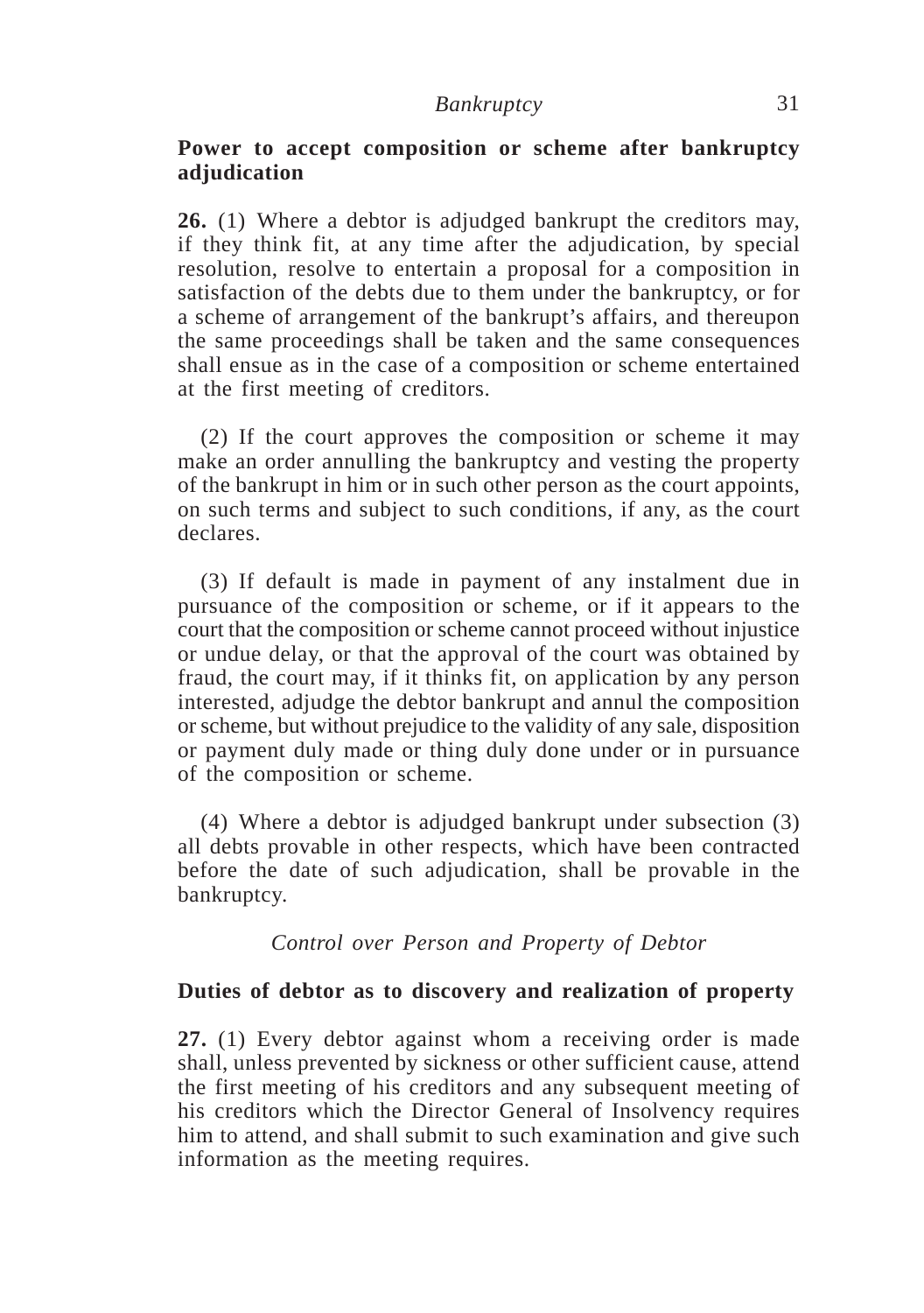(2) He shall give such inventory of his property, such list of his creditors and debtors and of the debts due to and from them respectively, submit to such examination in respect of his property or his creditors, wait at such times and places on the Director General of Insolvency, execute such powers of attorney, conveyances, deeds and instruments, and generally do all such acts and things in relation to his property and the distribution of the proceeds amongst his creditors as are reasonably required by the Director General of Insolvency, or are prescribed or directed by the court by any special order or orders made in reference to any particular case or made on the occasion of any special application by the Director General of Insolvency or any creditor or person interested.

(3) He shall, if adjudged bankrupt, aid to the utmost of his power in the realization of his property, and the distribution of the proceeds among his creditors, and amongst other things shall, if required by the Director General of Insolvency so to do, answer all such questions and shall submit to such medical examination and do all such other things as are necessary for the purpose of effecting an insurance on his life.

(4) If a debtor wilfully fails to perform the duties imposed on him by this section or to deliver up possession of any part of his property which is divisible amongst his creditors under this Act, and which is for the time being in his possession or under his control, to the Director General of Insolvency or to any person authorized by the court to take possession of it, he shall, in addition to any other punishment to which he may be subject, be guilty of a contempt of court and may be punished accordingly.

#### **Arrest of debtor under certain circumstances**

**28.** (1) The court may, by warrant addressed to any police officer or officer of the court, cause a debtor to be arrested, and any books, papers, money and goods in his possession to be seized, and him and them to be safely kept as prescribed until such time as the court orders if—

*(a)* after a bankruptcy notice has been issued under this Act, or after presentation of a bankruptcy petition by or against him, it appears to the court that there is probable reason for believing that he is in hiding or has absconded or is about to abscond, with a view of avoiding payment of the debt in respect of which the bankruptcy notice was issued, or of avoiding service of a bankruptcy petition, or of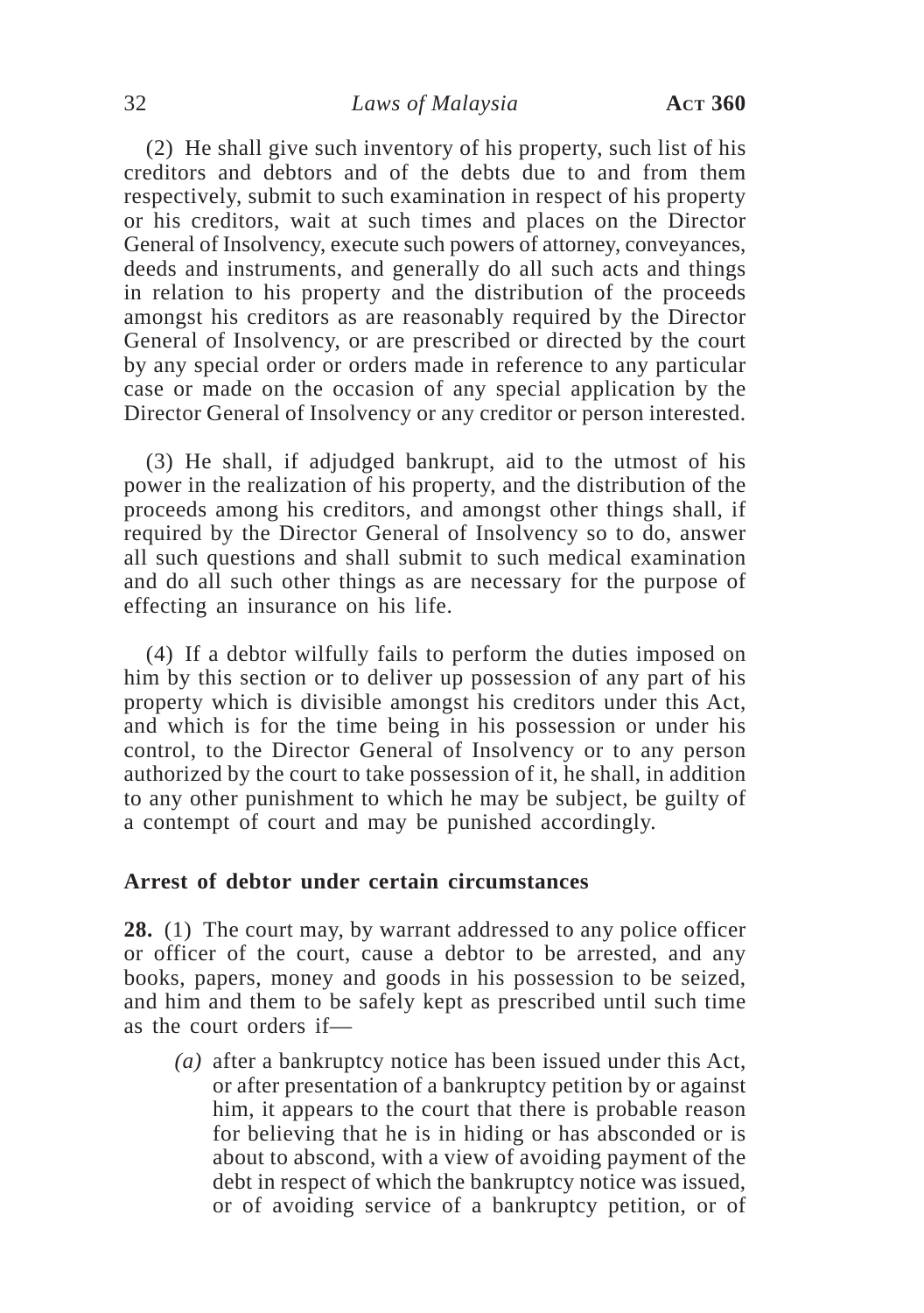avoiding appearance to any such petition, or of avoiding examination in respect of his affairs, or of otherwise avoiding, delaying or embarrassing proceedings in bankruptcy against him; or

- *(b)* after presentation of a bankruptcy petition by or against him it appears to the court that there is probable cause for believing that he is about to remove his goods, with a view of preventing or delaying possession being taken of them by the Director General of Insolvency, or that there is probable ground for believing that he has concealed or is about to conceal or destroy any of his goods or any books, documents or writings which might be of use to his creditors in the course of his bankruptcy; or
- *(c)* after service of a bankruptcy petition on him or after a receiving order is made against him he removes any goods in his possession above the value of fifty ringgit without the leave of the Director General of Insolvency; or
- *(d)* without good cause shown he fails to attend any examination ordered by the court; or
- *(e)* after presentation of a bankruptcy petition by or against him the Director General of Insolvency reports to the court, or the court is otherwise satisfied that there is probable reason for believing that the assets will not be sufficient to pay a dividend of fifty ringgit per centum on the debts or that there is probable reason for believing that the debtor has committed any offence punishable under this Act.

(2) No arrest upon a bankruptcy notice shall be valid and protected unless the debtor before or at the time of his arrest is served with such bankruptcy notice.

(3) No payment or composition made or security given after arrest made under this section shall be exempt from this Act relating to fraudulent preferences.

## **Release of debtor on security**

**29.** (1) When a debtor is arrested under section 28 he may be released by order of the court, either with or without giving security to the satisfaction of the court that he will not leave Malaysia without the previous permission in writing of the Director General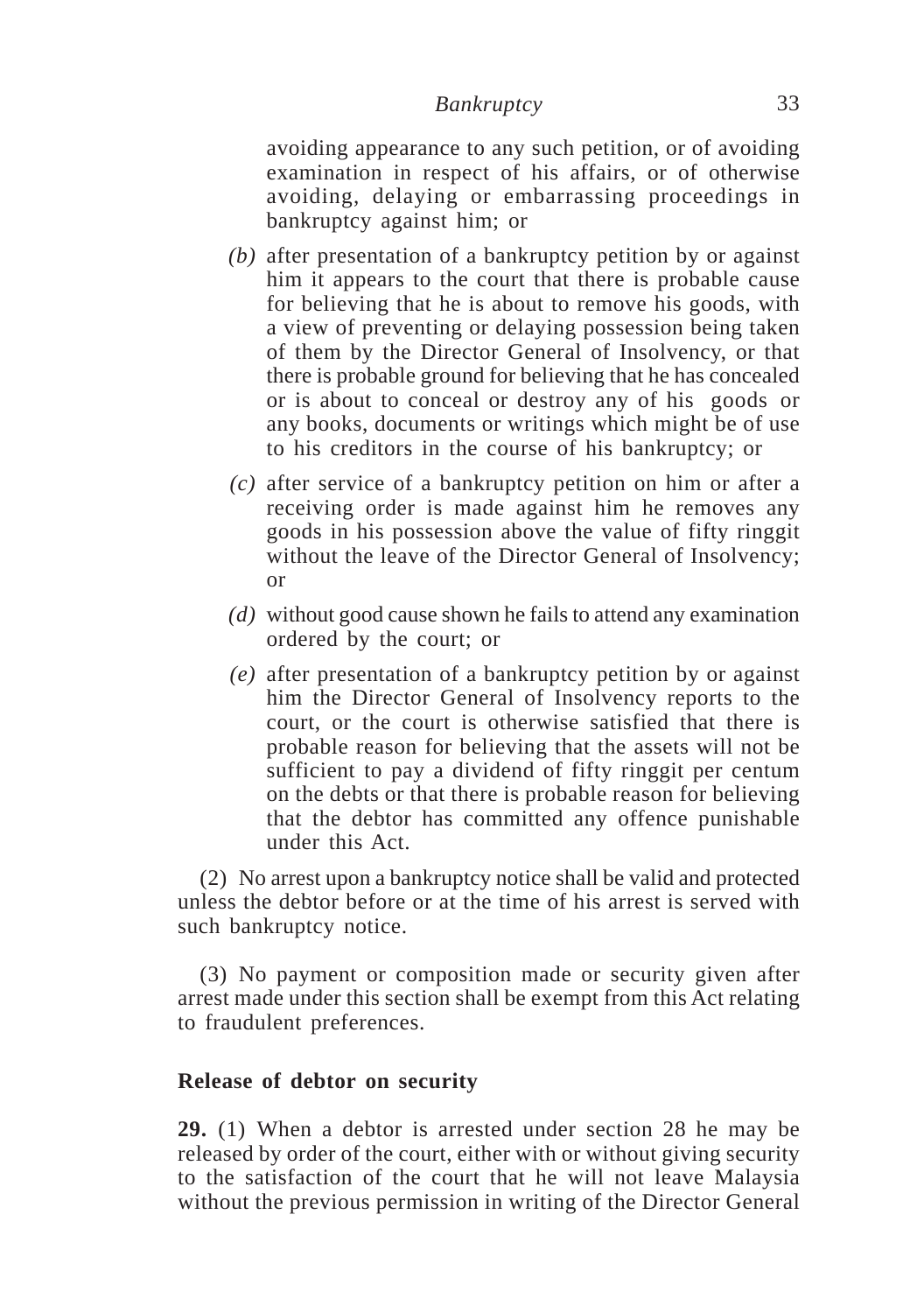of Insolvency or of the court, or that he will not remove any of his goods or conceal or destroy any of his goods or any books, documents or writings which might be of use to his creditors in the course of his bankruptcy.

## **Proceeds of security to fall into the estate of the debtor**

(2) The proceeds of the realization of any security given under this section or under section 9 on breach by the debtor of any of the conditions of such security shall be deemed to be the property of the debtor, and when he is adjudged bankrupt shall vest in the Director General of Insolvency.

## **Redirection of letters and telegrams**

**30.** Where a receiving order is made against a debtor the court, on the application of the Director General of Insolvency, may order that for such time not exceeding three months as the court thinks fit, telegrams and post letters addressed to the debtor at any place or places mentioned in the order for redirection shall be redirected, sent or delivered by the agent of the telegraph company or by the postal authorities, as the case may be, to the Director General of Insolvency or otherwise as the court directs, and the same shall be done accordingly.

## **Discovery of debtor's property**

**31.** (1) The court may, on the application of the Director General of Insolvency or of any creditor who has proved his debt at any time after a receiving order has been made against a debtor, summon before it the debtor, or any wife of his, or any person known or suspected to have in his possession any of the estate or effects belonging to the debtor, or supposed to be indebted to the debtor, or any person whom the court deems capable of giving information respecting the debtor, his dealings or property, and the court may require any such person to produce any documents in his custody or power relating to the debtor, his dealings or property.

(2) If any person so summoned, after having been tendered a reasonable sum, refuses to come before the court at the time appointed, or refuses to produce any such document, having no lawful impediment made known to the court at the time of its sitting and allowed by it, the court may by warrant cause him to be apprehended and brought up for examination.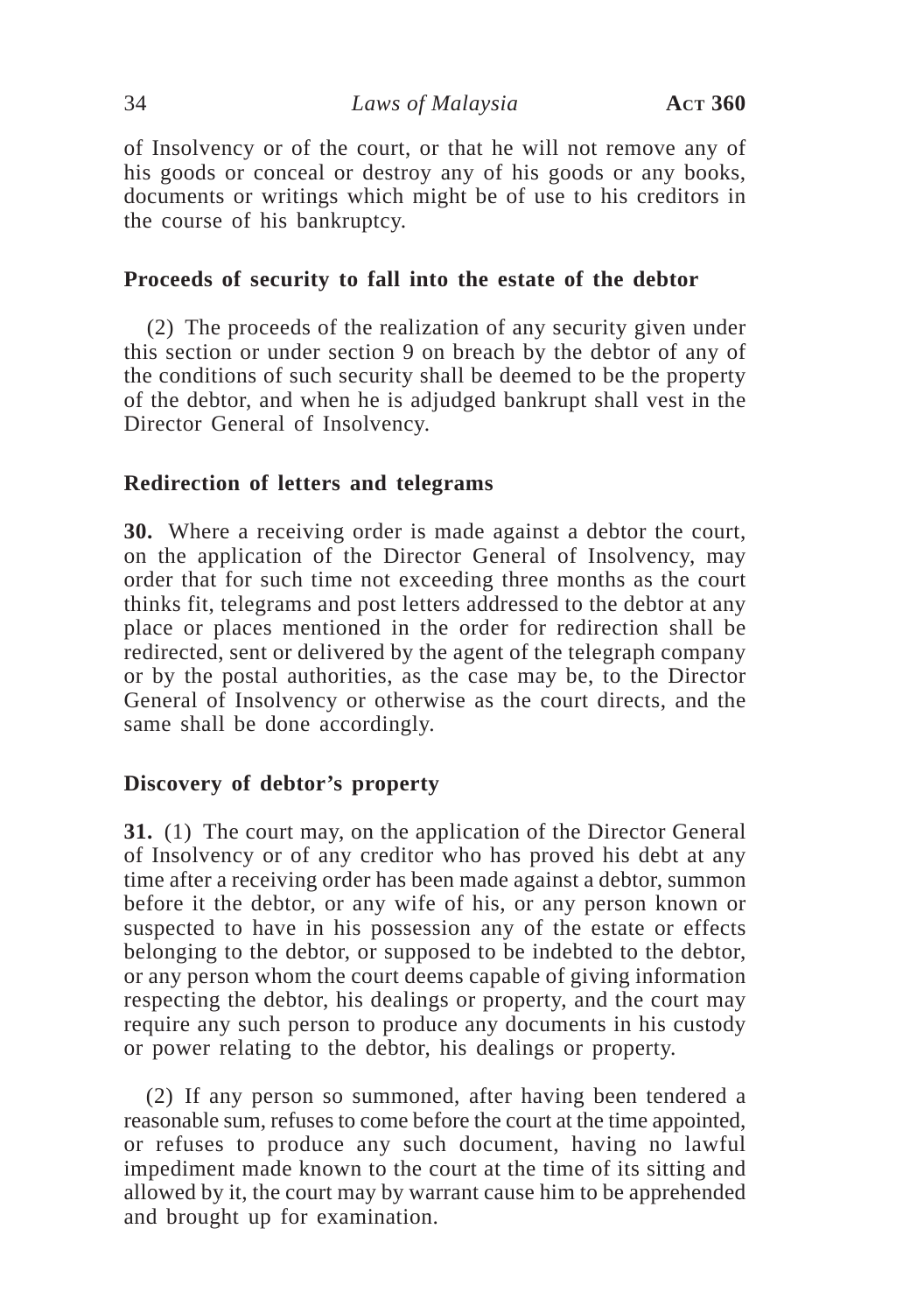### *Bankruptcy* 35

(3) The court may examine on oath, either by word of mouth or by written interrogatories, any person so brought before it concerning the debtor, his dealings or property.

(4) If on the examination of any such person it appears to the court that he is indebted to the debtor, the court may, on the application of the Director General of Insolvency, order him to pay to the Director General of Insolvency, at such time and in such manner as to the court seems expedient, the amount in which he is indebted or any part thereof, either in full discharge of the whole amount in question or not as the court thinks fit, with or without costs of the examination.

(5) If on the examination of any such person it appears to the court that he has in his possession any property belonging to the debtor the court may, on the application of the Director General of Insolvency, order him to deliver to the Director General of Insolvency such property or any part thereof at such time and in such manner and on such terms as to the court seems just.

(6) The powers given to the court under this section may in all cases be exercised by the Registrar and any order made or act done by the Registrar shall be deemed the order or act of the court.

## **Director General of Insolvency to settle list of debtors to the estate**

**32.** (1) The Director General of Insolvency shall, as soon as may be after a receiving order has been made against a debtor, prepare and file in court a list of persons supposed to be indebted to the debtor, with the amounts in which they are supposed to be so indebted set opposite to their names respectively.

(2) Before finally settling the name and amount of the debt of any person on such list the Director General of Insolvency shall give notice in writing to such person, stating that he has placed such person upon the list of debtors to the estate in the amount in the notice specified, and that unless such person on or before a day in such notice specified gives to the Registrar and to the Director General of Insolvency notice in writing of his intention to dispute his indebtedness, he will be deemed to admit that the amount set opposite his name in such list is due and owing by him to the debtor and will be settled on such list accordingly.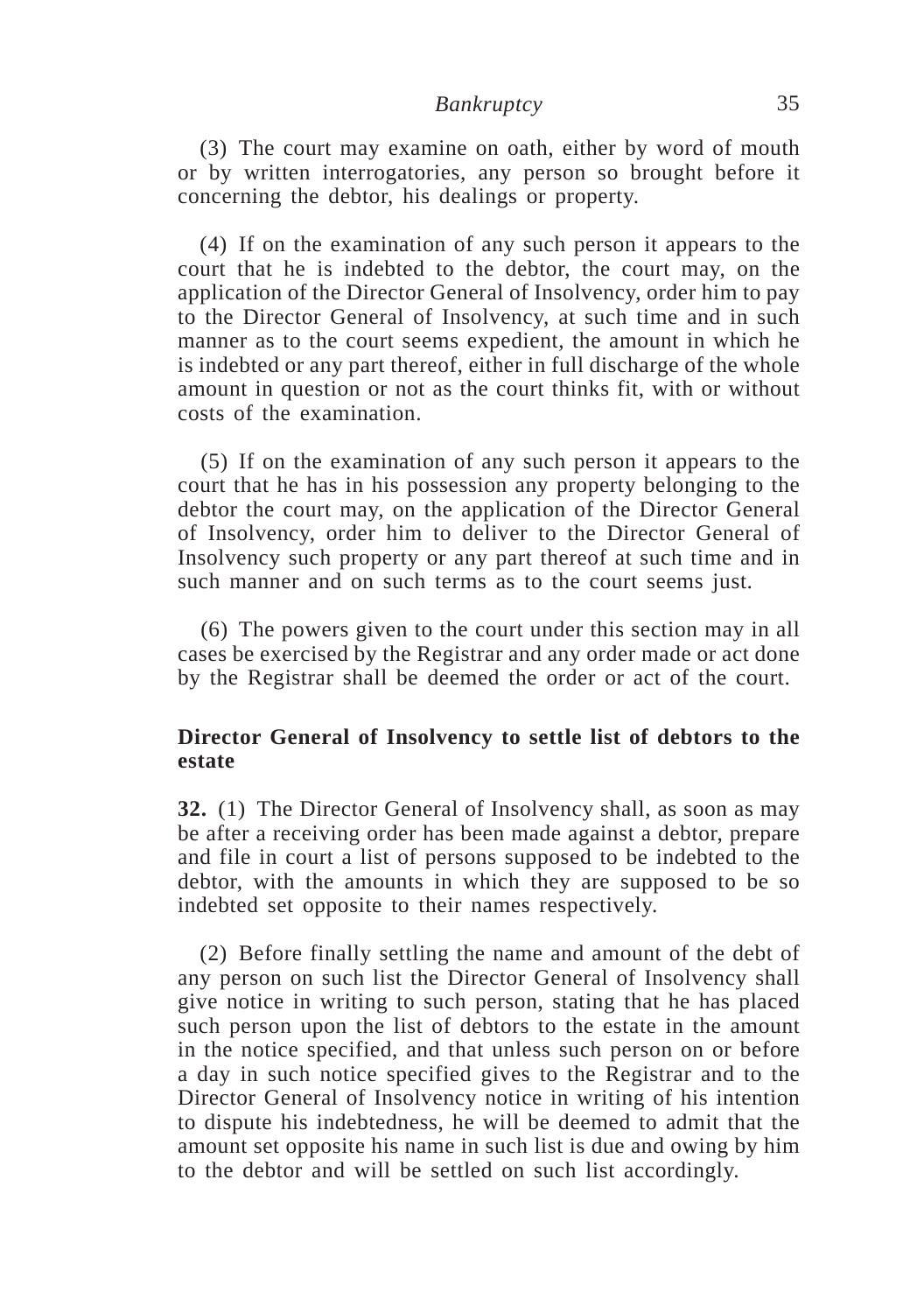36 *Laws of Malaysia* **ACT 360**

(3) A person included in such list who does not give notice of his intention to dispute his indebtedness within the time limited in that behalf shall be settled upon such list, and execution may issue against him and a bankruptcy notice under this Act may be served upon him for the amount set opposite his name in such list in the same way as if judgment had been entered up against him for such amount in favour of the Director General of Insolvency.

(4) A certificate by the Registrar that the person named therein has been settled upon such list as a debtor to the estate in the amount in such certificate specified shall be received as proof of the facts therein stated.

(5) A person settled upon such list in manner aforesaid may apply to the court in a summary way for leave to dispute his indebtedness or the amount thereof, and the court may if it thinks fit make such order for determining the question as may seem expedient upon the terms of such persons giving security for costs and either paying into court or giving security for the whole or such part of the alleged debt as under the circumstances may seem reasonable, and may stay all further proceedings.

## *Discharge of Bankrupt*

## **Discharge of bankrupt by order of court**

**33.** (1) A bankrupt may at any time after being adjudged bankrupt apply to the court for an order of discharge, and the court shall appoint a day for hearing the application.

(2) *(Deleted by Act A827).*

(3) On the hearing of the application the court shall take into consideration a report of the Director General of Insolvency as to the bankrupt's conduct and affairs, including a report as to the bankrupt's conduct during the proceedings under his bankruptcy, and may either grant or refuse an absolute order of discharge, or suspend the operation order of discharge subject to any conditions with respect to any earnings or income which may afterwards become due to the bankrupt, or with respect to his after-acquired property.

(4) In all cases where it is proved to the satisfaction of the court that the bankrupt has committed any offence under this Act or under any written law repealed by this Act or under section 421, 422, 423 or 424 of the Penal Code [*Act 574*] the court shall unless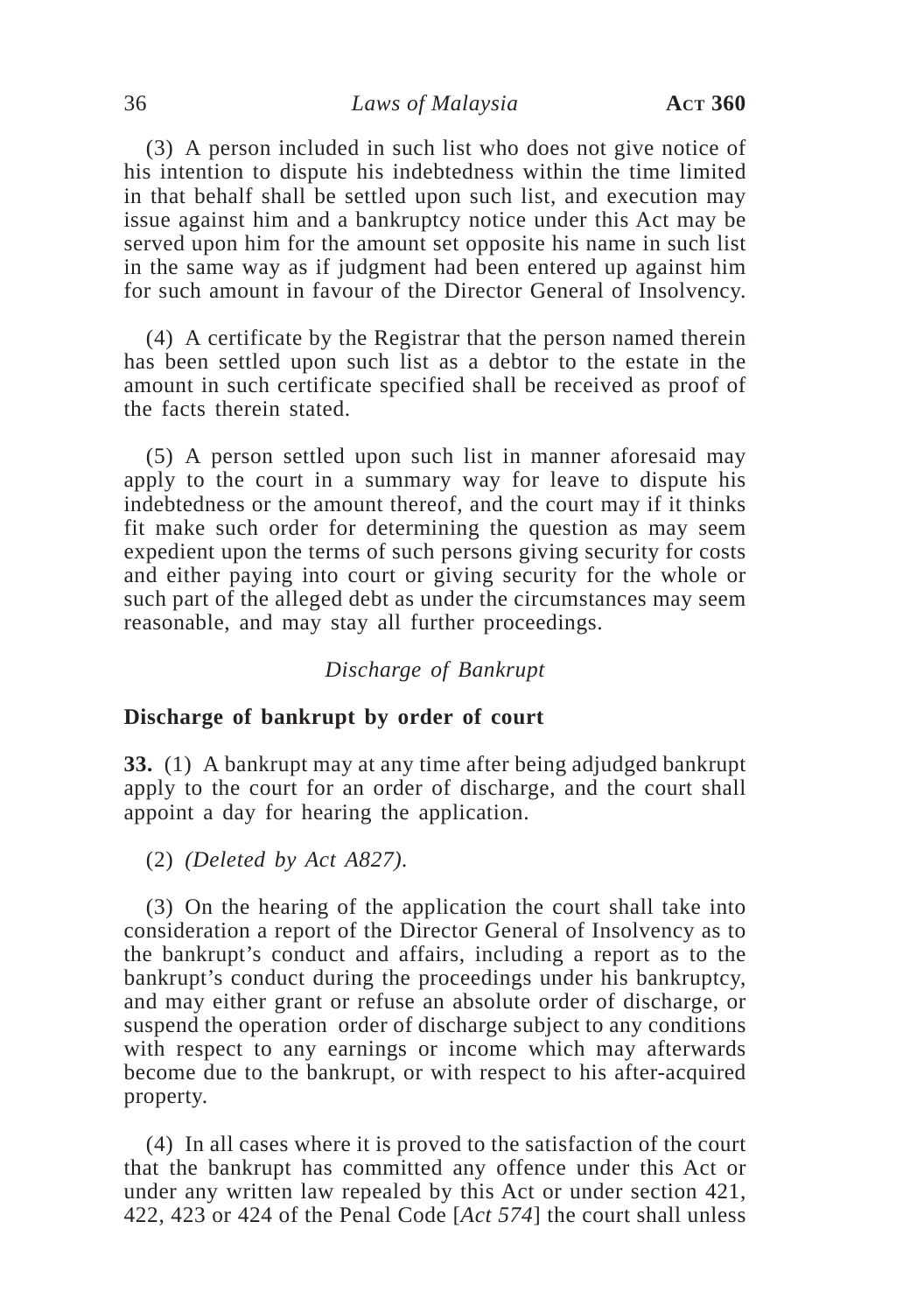for special reasons it otherwise determines either refuse the discharge or suspend the operation of the order until a dividend of not less than fifty per centum has been paid to the creditors, and on proof of any of the facts mentioned in subsection (6) the court shall either—

- *(a)* refuse the order; or
- *(b)* suspend the operation of the order for a specified time; or
- *(c)* suspend the operation of the order until a dividend of not less than fifty per centum has been paid to the creditors; or
- *(d)* grant an order of discharge subject to such conditions as aforesaid.

The powers of suspending and attaching conditions to a bankrupt's discharge may be exercised concurrently.

(5) If at any time after the expiration of two years from the date of any order made under this section the bankrupt satisfies the court that there is no reasonable probability of his being in a position to comply with the terms of such order, the court may modify the terms of the order or any subsequent order in such manner and upon such conditions as it thinks fit.

- (6) The facts hereinbefore referred to are—
	- *(a)* that the bankrupt has omitted to keep such books of account as sufficiently disclose his business transactions and financial position within the three years immediately preceding his bankruptcy, or within such shorter period immediately preceding that event as the court deems reasonable in the circumstances;
	- *(b)* that the bankrupt has continued to trade after knowing or having reason to believe himself to be insolvent;
	- *(c)* that the bankrupt has contracted any debt provable in the bankruptcy without having at the time of contracting it any reasonable ground of expectation, proof whereof shall lie on him, of being able to pay it;
	- *(d)* that the bankrupt has failed to account satisfactorily for any loss of assets or for any deficiency of assets to meet his liabilities;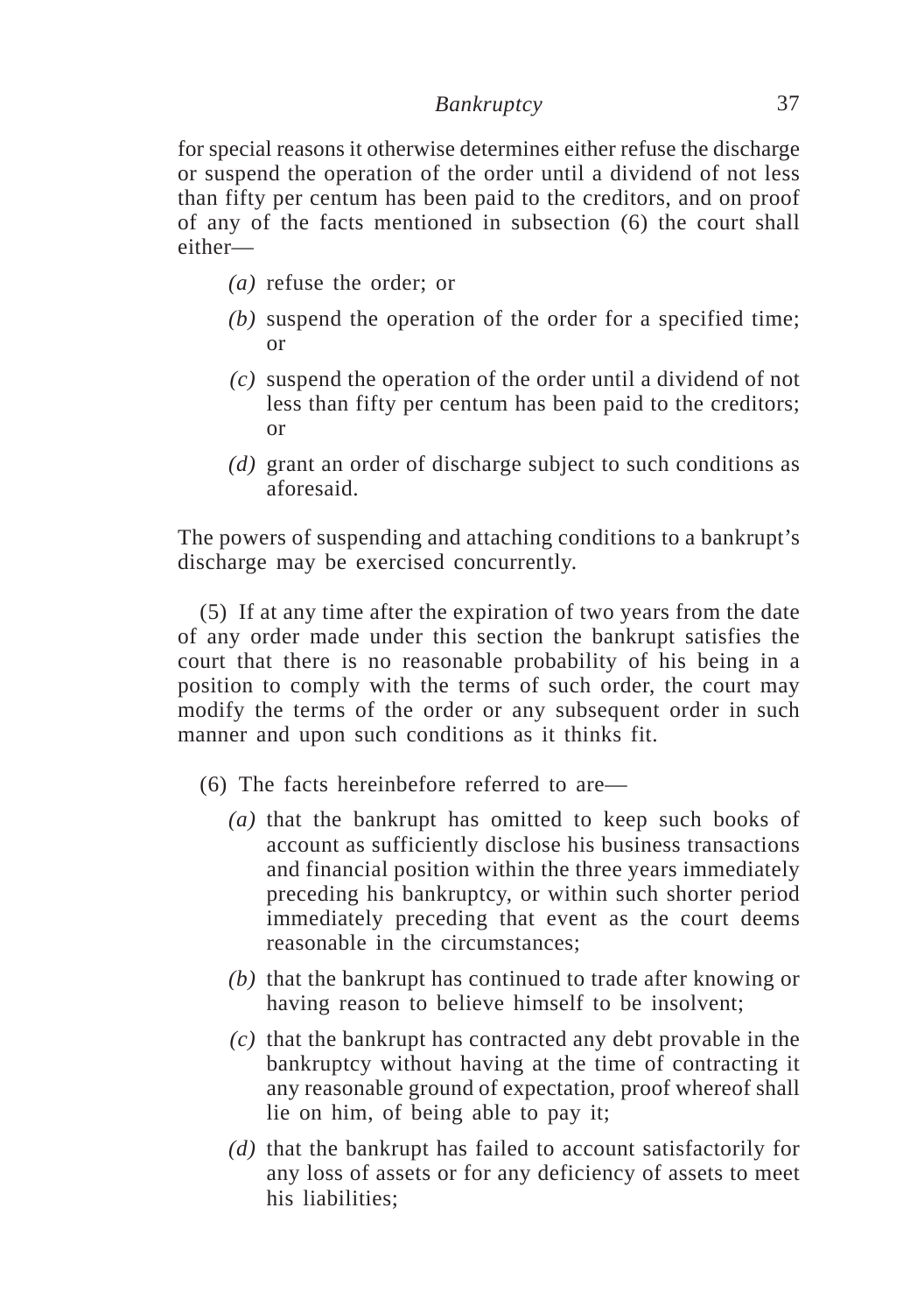- *(e)* that the bankrupt has brought on or contributed to his bankruptcy by rash and hazardous speculations or extravagance in living, or by recklessness, or gambling or want of reasonable care and attention to his business and affairs;
- *(f)* that the bankrupt has delayed or put any of his creditors to unnecessary expense by a frivolous or vexatious defence to any action or other legal proceedings properly brought or instituted against him;
- *(g)* that the bankrupt has brought on or contributed to his bankruptcy by incurring unjustifiable expense in bringing any frivolous or vexatious action;
- *(h)* that the bankrupt has within three months preceding the date of the receiving order, when unable to pay his debts as they become due, given an undue preference to any of his creditors;
- *(i)* that the bankrupt has within three months preceding the date of the receiving order incurred liabilities with a view to making his assets equal to an amount of fifty ringgit per centum of the amount of his unsecured liabilities;
- *(j)* that the bankrupt has in Malaysia or elsewhere on any previous occasion been adjudged bankrupt or made a composition or arrangement with his creditors;
- *(k)* that the bankrupt has been guilty of any fraud or fraudulent breach of trust;
- *(l)* that the bankrupt has within three months immediately preceding the date of the receiving order sent goods out of Malaysia under circumstances which afford reasonable grounds for believing that the transaction was not a *bona fide* commercial transaction;
- *(m)* that the bankrupt's assets are not of a value equal to fifty ringgit per centum of the amount of his unsecured liabilities, unless he satisfies the court that the fact that the assets are not of a value equal to fifty ringgit per centum of his unsecured liabilities has arisen from circumstances for or in respect of which he cannot justly be held blameable.

(7) For the purposes of this section a bankrupt's assets shall be deemed of a value equal to fifty ringgit per centum of the amount of his unsecured liabilities when the court is satisfied that the property of the bankrupt has realized or is likely to realize or with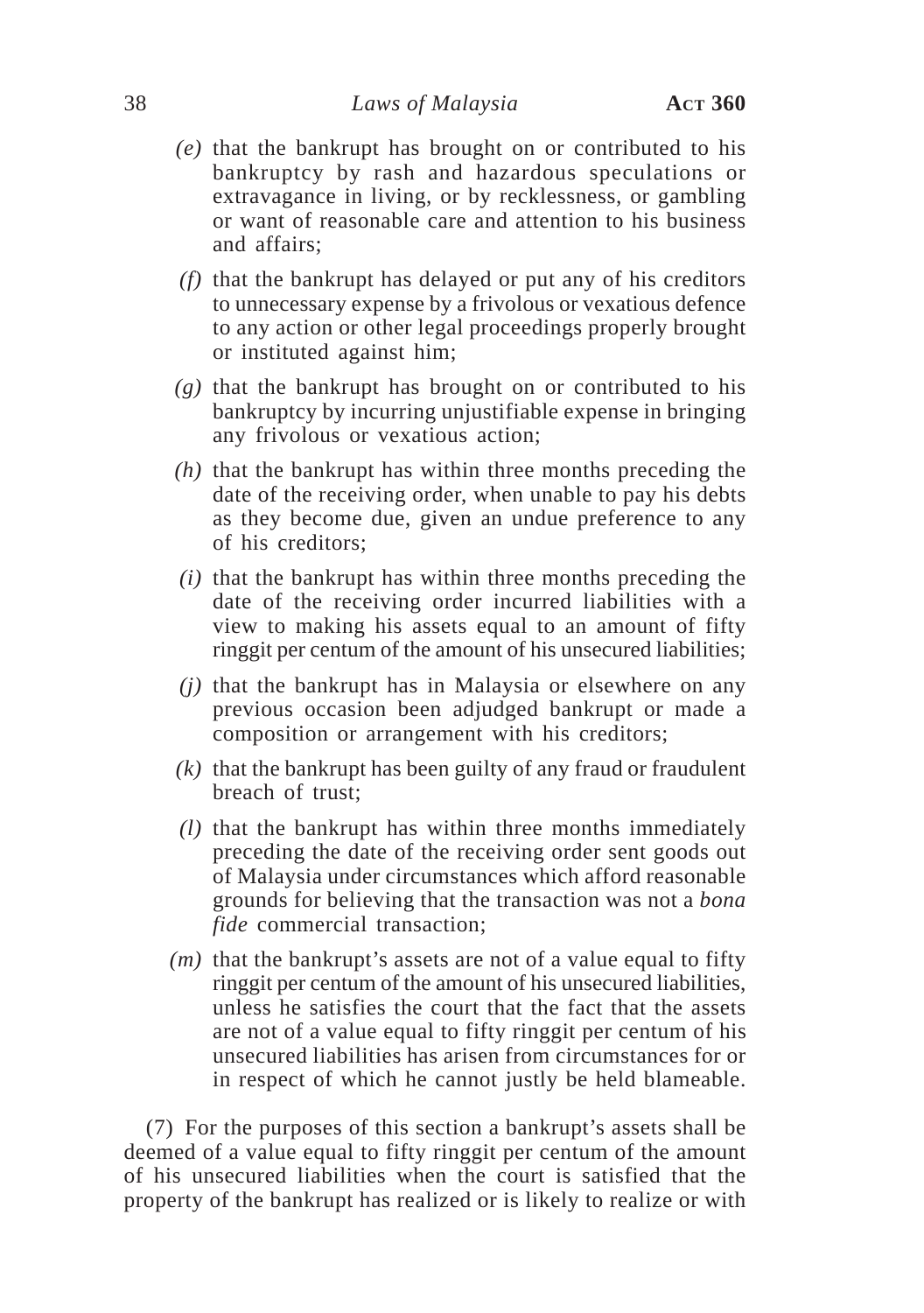due care in realization might have realized an amount equal to fifty ringgit per centum of the amount of his unsecured liabilities and a report by the Director General of Insolvency shall be *prima facie* evidence of the amount of such liabilities.

(8) For the purposes of this section the report of the Director General of Insolvency shall be *prima facie* evidence of the statements therein contained.

(9) Notice of the appointment by the court of the day for hearing the application for discharge shall be published as prescribed and sent fourteen days at least before the day so appointed to each creditor who has proved, and the court shall hear the Director General of Insolvency, and may also hear any creditor. At the hearing the court may put such questions to the debtor and receive such evidence as it thinks fit.

(10) The court may, as one of the conditions referred to in this section, require the bankrupt to consent to judgment being entered against him by the Director General of Insolvency for any balance, or part of the balance, of the debts provable under the bankruptcy which is not satisfied at the date of his discharge; but in such case execution shall not be issued on the judgment without leave of the court, which leave may be given on proof that the bankrupt has since his discharge acquired property or income available for payment of his debts.

(11) *(Deleted by Act A1035)*.

(12) For the purposes of this section the following presumptions shall be made—

- *(a)* if at any time after the expiration of six months from the date of the adjudication the Director General of Insolvency reports to the court that the value of the assets which have been realized, together with the estimated value of the assets which are realizable, is insufficient to pay a dividend of fifty ringgit per centum on the debts proved in the bankruptcy, it shall be presumed, until the contrary is proved, that the bankrupt has continued to trade after knowing or having reason to believe himself to be insolvent;
- *(b)* in determining whether a bankrupt was, or knew, or had reason to believe himself to be insolvent at any particular date, every debt owing to him by any person resident out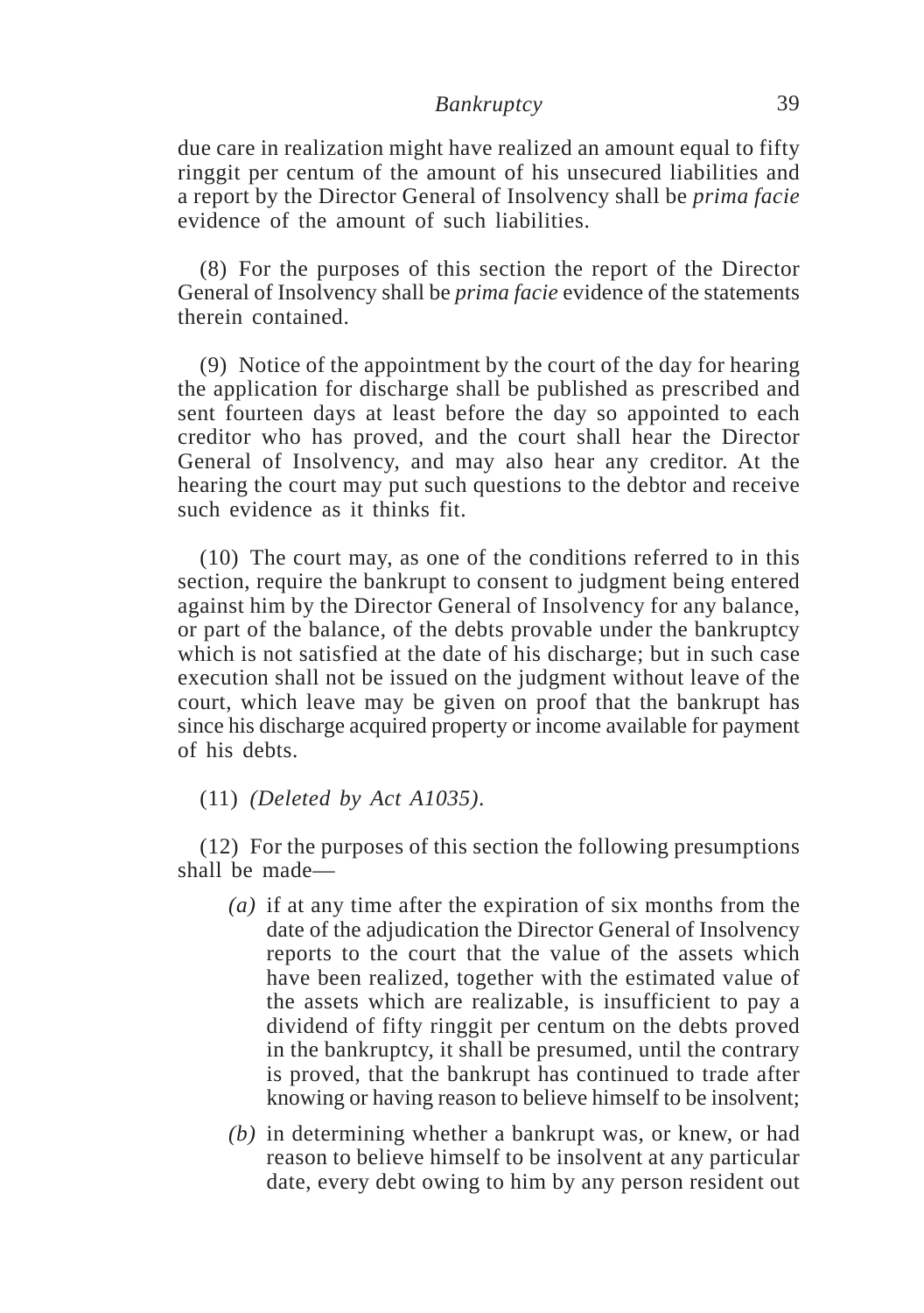of the jurisdiction, which debt had been at such date due for more than twelve months, shall be excluded from the computation of the value of the assets, and for the purpose of such computation shall be deemed not to be an asset;

- *(c)* a bankrupt shall be deemed to have continued to trade after knowing or having reason to believe himself to be insolvent if, having continued to trade after he was in fact insolvent, he—
	- (i) is unable to satisfy the court that he had reasonable ground for believing himself to be solvent; or
	- (ii) fails without reasonable excuse, proof whereof shall lie on him, to produce a proper balance sheet for each of the three years immediately preceding the bankruptcy, every such balance sheet being made within a reasonable time after the expiration of the year to which it relates, and showing the true state of his affairs at the end of such year;
- *(d)* any preference given by the bankrupt to any creditor within the three months immediately preceding the date of the receiving order shall, until the contrary is proved, be deemed to be undue.

## **Discharge of bankrupt by Certificate of Director General of Insolvency**

**33A.** (1) The Director General of Insolvency may, in his discretion but subject to section 33B, issue a certificate discharging a bankrupt from bankruptcy.

(2) The Director General of Insolvency shall not issue a certificate discharging a bankrupt from bankruptcy under subsection (1) unless a period of five years has lapsed since the date the receiving order and the order by which he was adjudged bankrupt were made.

(3) Notice of every discharge under subsection (1) shall be given by the Director General of Insolvency to the Registrar and the Director General of Insolvency shall advertise the notice in a local newspaper as prescribed.

(4) The Director General of Insolvency shall, upon the application of any interested person, issue a copy of the certificate of discharge to the applicant upon payment of the prescribed fee.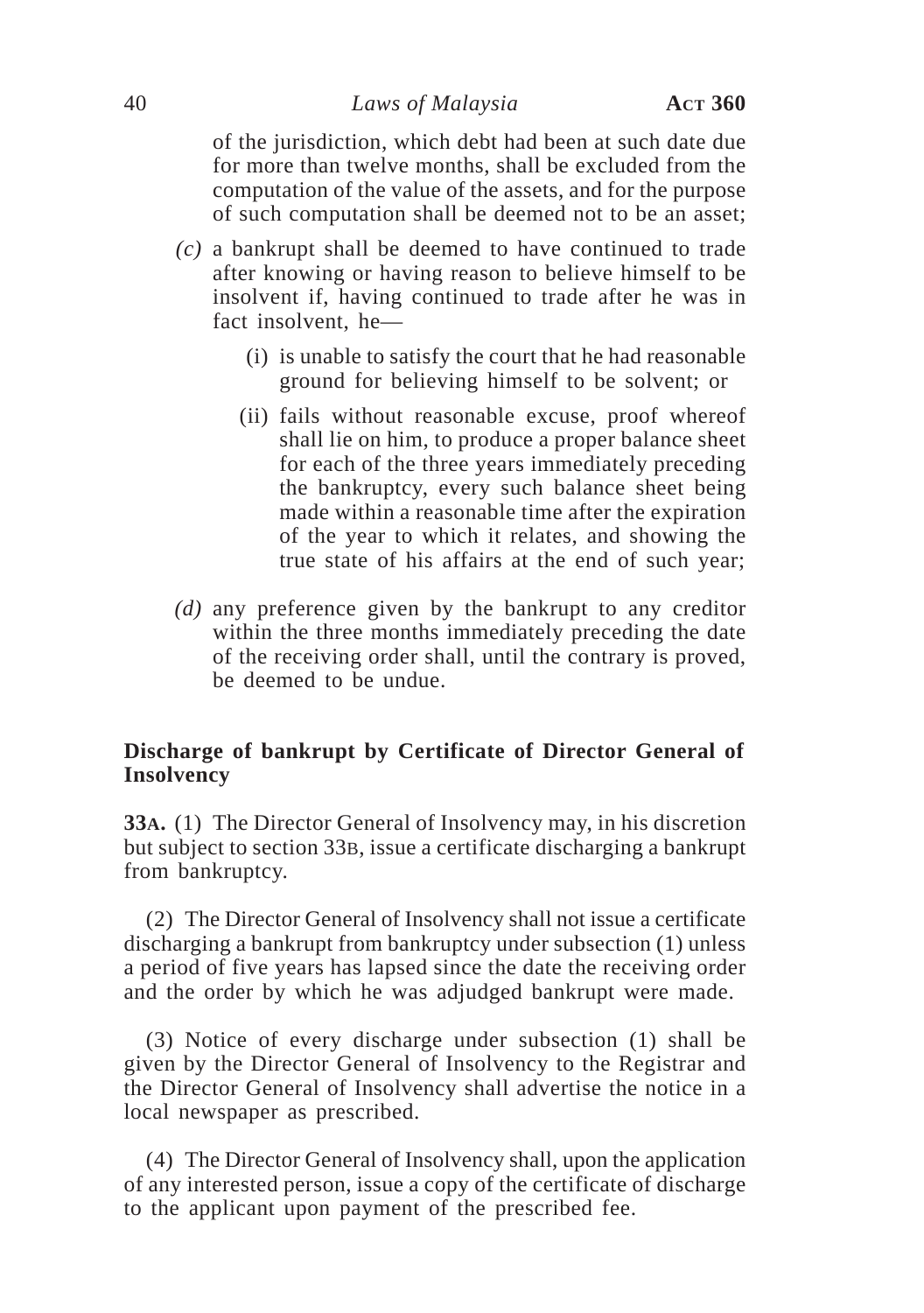## **Objection by creditor to discharge of bankrupt under section 33A**

**33B.** (1) Before issuing a certificate of discharge under section 33A, the Director General of Insolvency shall serve on each creditor who has filed a proof of debt a notice of his intention to issue the certificate.

(2) A creditor who has been served with a notice under subsection (1) and who wishes to object to the issuance of a certificate discharging the bankrupt shall, within twenty-one days from the date of service of the notice, furnish a notice of the objection stating the grounds of his objection.

(3) A creditor who does not furnish a notice of his objection and the grounds of his objection in accordance with subsection (2) shall be deemed to have no objection to the discharge.

(4) A creditor who has furnished a notice of his objection and the grounds of his objection in accordance with subsection (2) may, within twenty-one days of being informed by the Director General of Insolvency that his objection has been rejected, make an application to the court for an order prohibiting the Director General of Insolvency from issuing a certificate of discharge.

(5) Every application under subsection (4) shall be served on the Director General of Insolvency and on the bankrupt and the court shall hear the Director General of Insolvency and the bankrupt before making an order on the application.

(6) On an application made under subsection (4), the court may, if it thinks it just and expedient—

- *(a)* dismiss the application;
- *(b)* make an order that for a period not exceeding two years a certificate of discharge shall not be issued by the Director General of Insolvency.

### **Fraudulent settlements**

- **34.** In either of the following cases:
	- *(a)* in the case of a settlement made before and in consideration of marriage where the settlor is not at the time of making the settlement able to pay all his debts without the aid of the property comprised in the settlement; or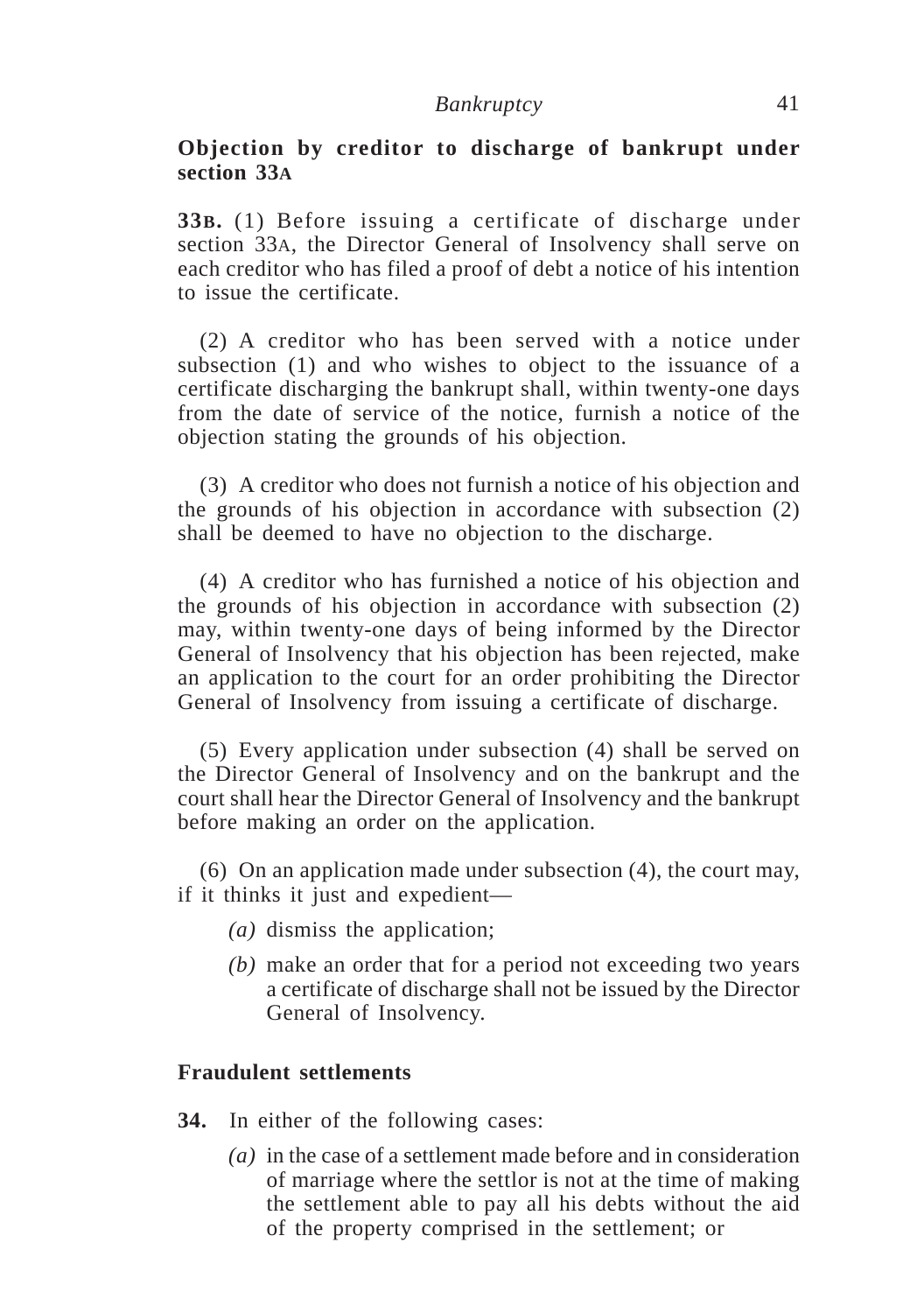### 42 *Laws of Malaysia* **ACT 360**

*(b)* in the case of any covenant or contract made in consideration of marriage for the future settlement on, or for the settlor's wife or children of any money or property wherein he had not at the date of his marriage any estate or interest, not being money or property of or in right of his wife,

if the settlor is adjudged bankrupt or compounds or arranges with his creditors, and it appears to the court that such settlement, covenant or contract was made in order to defeat or delay creditors, or was unjustifiable having regard to the state of the settlor's affairs at the time when it was made, the court may refuse or suspend an order of discharge, or grant an order subject to conditions, or refuse to approve a composition or arrangement, as the case may be, in like manner as in cases where the debtor has been guilty of fraud.

## **Effect of discharge**

**35.** (1) Subject to this section and any condition imposed by the court under section 33, where a bankrupt is discharged, the discharge shall release him from all his debts provable in the bankruptcy but shall have no effect—

- *(a)* on the functions (so far as they remain to be carried out) of the Director General of Insolvency; or
- *(b)* on the operation, for the purposes of the carrying out those functions, of the provisions of this Act.
- (2) A discharge shall not release the bankrupt from—
	- *(a)* any debt, due to the Government of Malaysia or of any State;
	- *(b)* any debt with which the bankrupt may be chargeable at the suit of—
		- (i) the Government of Malaysia or of any State or any other person for any offence under any written law relating to any branch of the public revenue; or
		- (ii) any other public officer on a bail bond entered into for the appearance of any person prosecuted for any such offence; or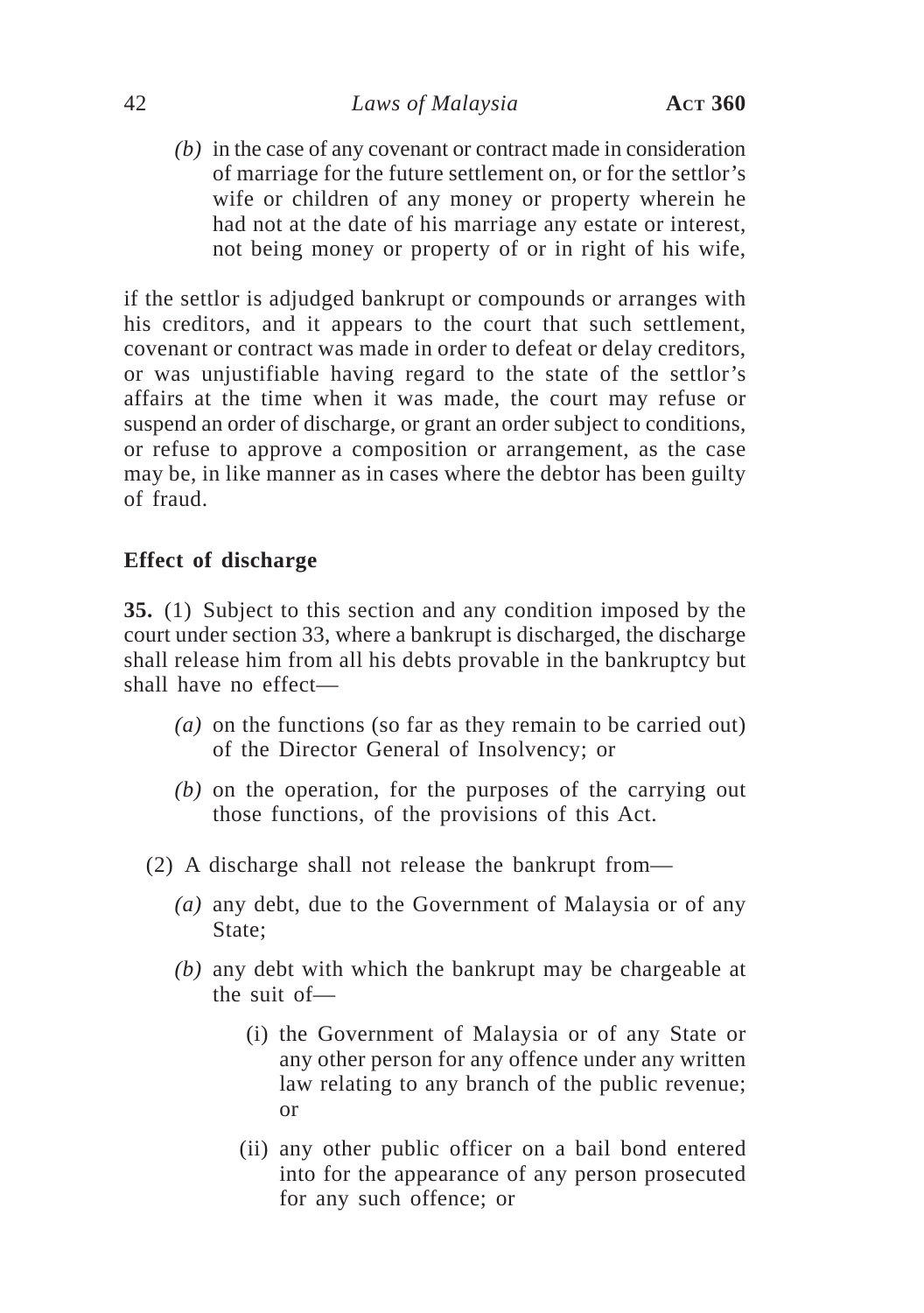- *(c)* any provable debt which he incurred in respect of, or forbearance in respect of which was secured by means of, any fraud or fraudulent breach of trust to which he was party; or
- *(d)* any liability in respect of a fine imposed for an offence.

(3) A bankrupt may be discharged from any of the debts excepted under subsection (2) by a certificate in writing of the Minister of Finance in the case of a debt due to the Government of Malaysia or the Menteri Besar or Chief Minister of any State in the case of a debt due to the State or of the Attorney General in the case of such bail bond as is referred to in subsection (2).

(4) An order of discharge or a certificate of discharge shall be conclusive evidence of the bankruptcy and of the validity of the proceedings therein, and in any proceedings that are instituted against a bankrupt who has obtained an order of discharge or a certificate of discharge in respect of any debt from which he is released by the order or certificate the bankrupt may plead that the cause of action occurred before his discharge.

(5) A discharge shall not release any person other than the bankrupt from any liability (whether as partner or co-trustee of the bankrupt or otherwise) from which the bankrupt is released by the discharge, or from any liability as surety for the bankrupt or as a person in nature of such a surety.

## **Discharged bankrupt to give assistance**

**35A.** A discharged bankrupt shall, notwithstanding his discharge, give such assistance as the Director General of Insolvency requires in the realization and distribution of such of his property as is vested in the Director General of Insolvency, and if the discharged bankrupt fails to do so—

- *(a)* he shall be guilty of an offence and shall be liable on conviction to a fine not exceeding five thousand ringgit or to imprisonment for a term not exceeding six months or to both; and
- *(b)* the court may, if it thinks fit, revoke his discharge, but without prejudice to the validity of any sale, disposition or payment duly made, or thing duly done subsequent to the discharge, but before its revocation.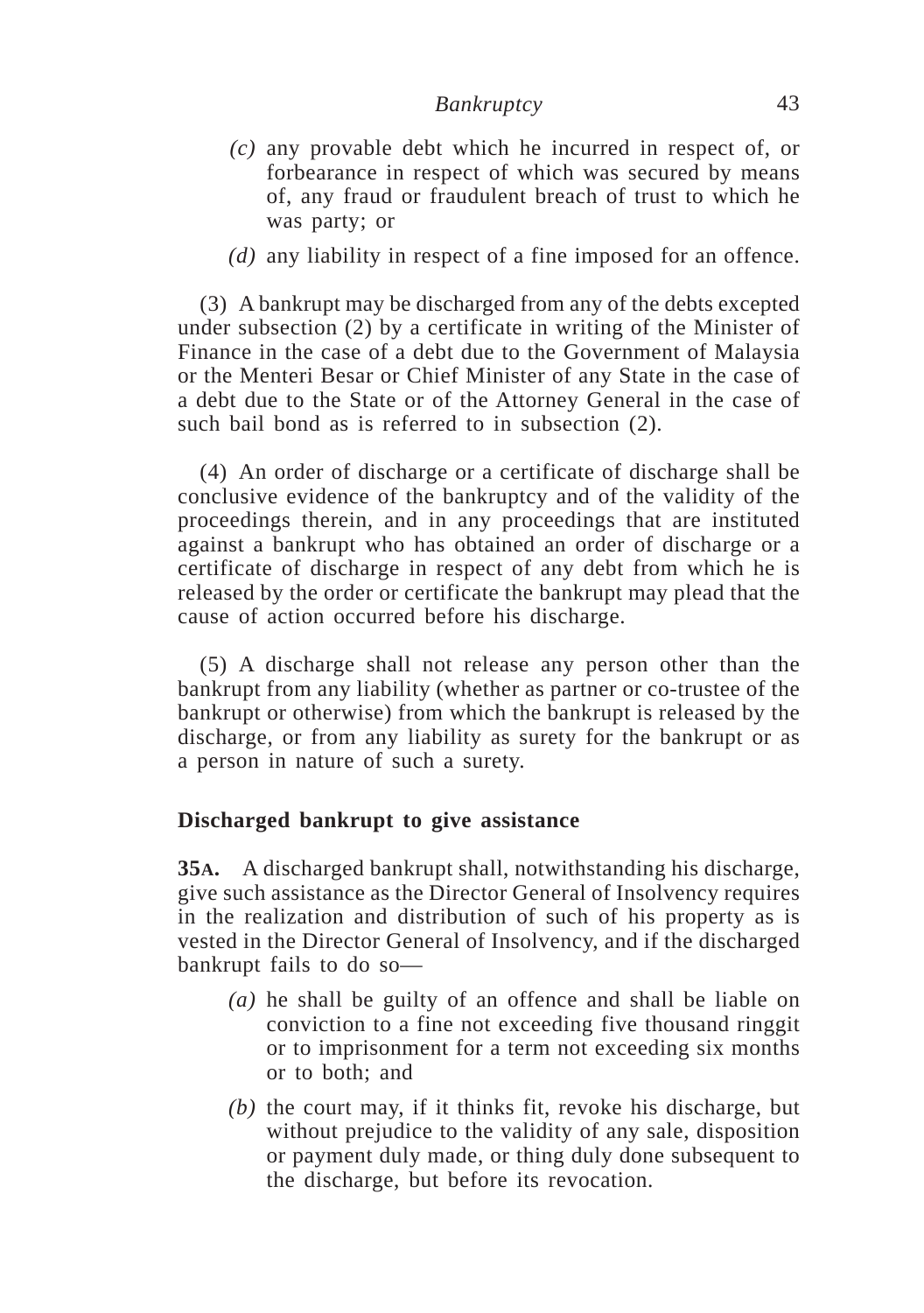## PART II

### DISQUALIFICATION AND DISABILITIES OF BANKRUPT

### **Disqualification of bankrupt**

**36.** (1) Where a debtor is adjudged bankrupt he shall subject to this Act, be disqualified for—

- *(a)* being appointed or acting as a Sessions Court Judge or Magistrate;
- *(b)* being nominated or elected to or holding or exercising the office of Councillor of a local authority.

(2) The disqualifications to which a bankrupt is subject under this section shall be removed and cease if and when—

- *(a)* the adjudication of bankruptcy against him is annulled; or
- *(b)* he obtains from the court his discharge with a certificate to the effect that his bankruptcy was caused by misfortune without any misconduct on his part.

(3) The court may grant or withhold such certificate as it thinks fit, but any refusal of such certificate shall be subject to appeal.

## **Vacating offices by bankruptcy**

**37.** If a person is adjudged bankrupt whilst holding the office of a Sessions Court Judge, Magistrate, or a Councillor of a local authority, his office shall thereupon become vacant.

### *Undischarged Bankrupt*

### **Consequences of refusal of discharge**

**38.** (1) Where a bankrupt has not obtained his discharge—

- *(a)* the bankrupt shall be incompetent to maintain any action (other than an action for damages in respect of an injury to his person) without the previous sanction of the Director General of Insolvency;
- *(b)* the bankrupt shall once in every six months render to the Director General of Insolvency an account of all moneys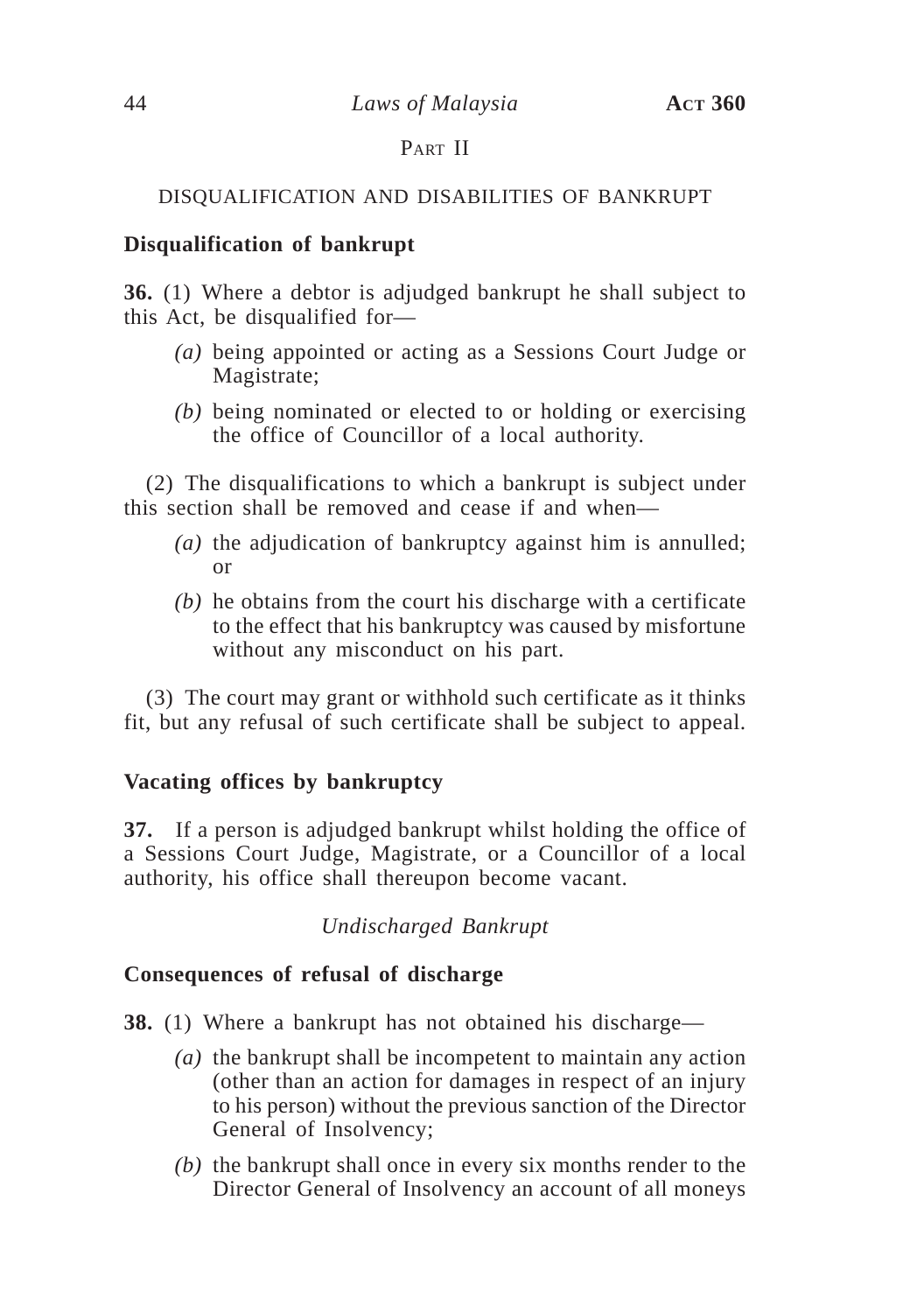and property which have come to his hands for his own use during the preceding six months, and shall pay and make over to the Director General of Insolvency so much of the same moneys and property as have not been expended in the necessary expenses of maintenance of himself and his family;

- *(ba)* notwithstanding paragraph *(b)*, the bankrupt shall immediately report to the Director General of Insolvency the receipt of any moneys, property or proceeds in any form from property the value of which exceeds five hundred ringgit and which moneys, property or proceeds do not form part of his usual income and the bankrupt shall, as soon as may be required by the Director General of Insolvency, pay or make over such moneys, property or proceeds to the Director General of Insolvency;
- *(bb)* the bankrupt shall immediately inform the Director General of Insolvency if there is any change of his home address;
	- *(c)* the bankrupt shall not leave Malaysia without the previous permission of the Director General of Insolvency or of the court;
	- *(d)* the bankrupt shall not, except with the previous permission of the Director General of Insolvency or of the court, enter into or carry on any business either alone or in partnership, or become a director of any company or otherwise directly or indirectly take part in the management of any company;
	- *(e)* the bankrupt shall not, except with the previous permission of the Director General of Insolvency or of the court, engage in the management or control of any business carried on by or on behalf of, or be in the employment of, any of the following persons, namely—
		- (i) his spouse;
		- (ii) a lineal ancestor or a lineal descendant of his or a spouse of such ancestor or descendant; or
		- (iii) a sibling of his or a spouse of such sibling.

(1A) In granting permission under paragraph *(c)*, *(d)* or *(e)* of subsection (1), the Director General of Insolvency or the court may impose such conditions as he or it may think fit.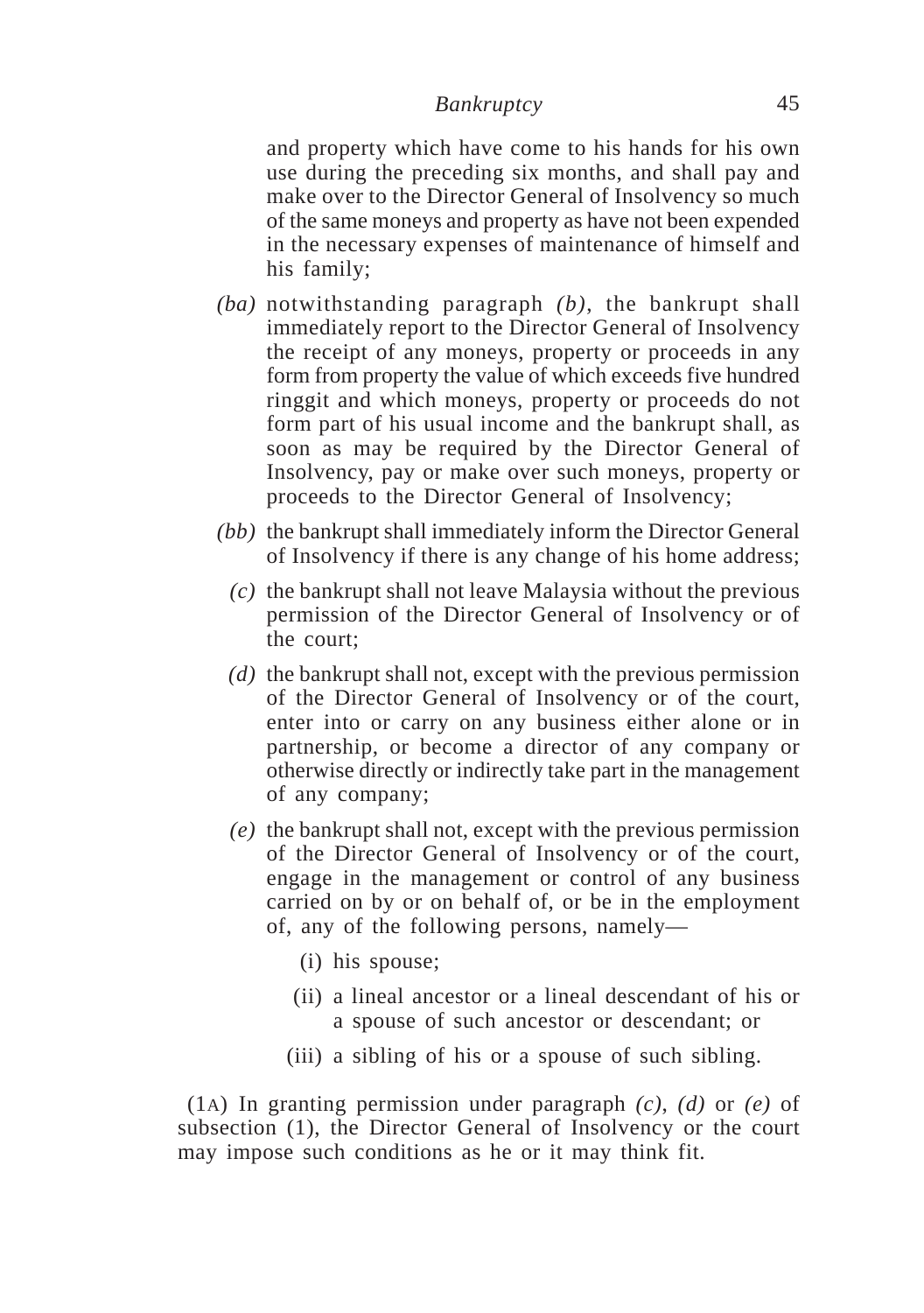(2) A bankrupt who makes default in performing or observing this section or a condition imposed pursuant to subsection (1A) shall be deemed guilty of a contempt of court, and shall be punished accordingly on the application of the Director General of Insolvency.

### **Power to prevent bankrupt from leaving Malaysia**

**38A.** (1) The Director General of Insolvency may by notice issued to any immigration officer request that a bankrupt be prevented from leaving Malaysia.

(2) Subject to any order issued or made under any written law relating to banishment or immigration, an immigration officer who receives a notice under subsection (1) in respect of any bankrupt shall take or cause to be taken all such measures as may be necessary to give effect to it.

(3) An immigration officer shall be empowered to seize and deliver to the Director General of Insolvency any passport or travel document belonging to any bankrupt who is attempting to leave Malaysia without the previous permission of the Director General of Insolvency.

(4) For the purposes of this section, "immigration officer" means any person appointed under section 3 of the Immigration Act 1959 [*Act 155*].

## **List of undischarged bankrupts to be kept**

**39.** (1) The Director General of Insolvency shall keep and maintain a list of undischarged bankrupts.

(2) The list under subsection (1) shall be available, at all reasonable times, for inspection by any member of the public at any office of the Director General of Insolvency.

(3) The name of a deceased bankrupt shall be removed from the list five years after the end of the administration of his estate in bankruptcy.

(4) The Director General of Insolvency may issue a copy of the list to any person upon request by that person and upon payment of the prescribed fee.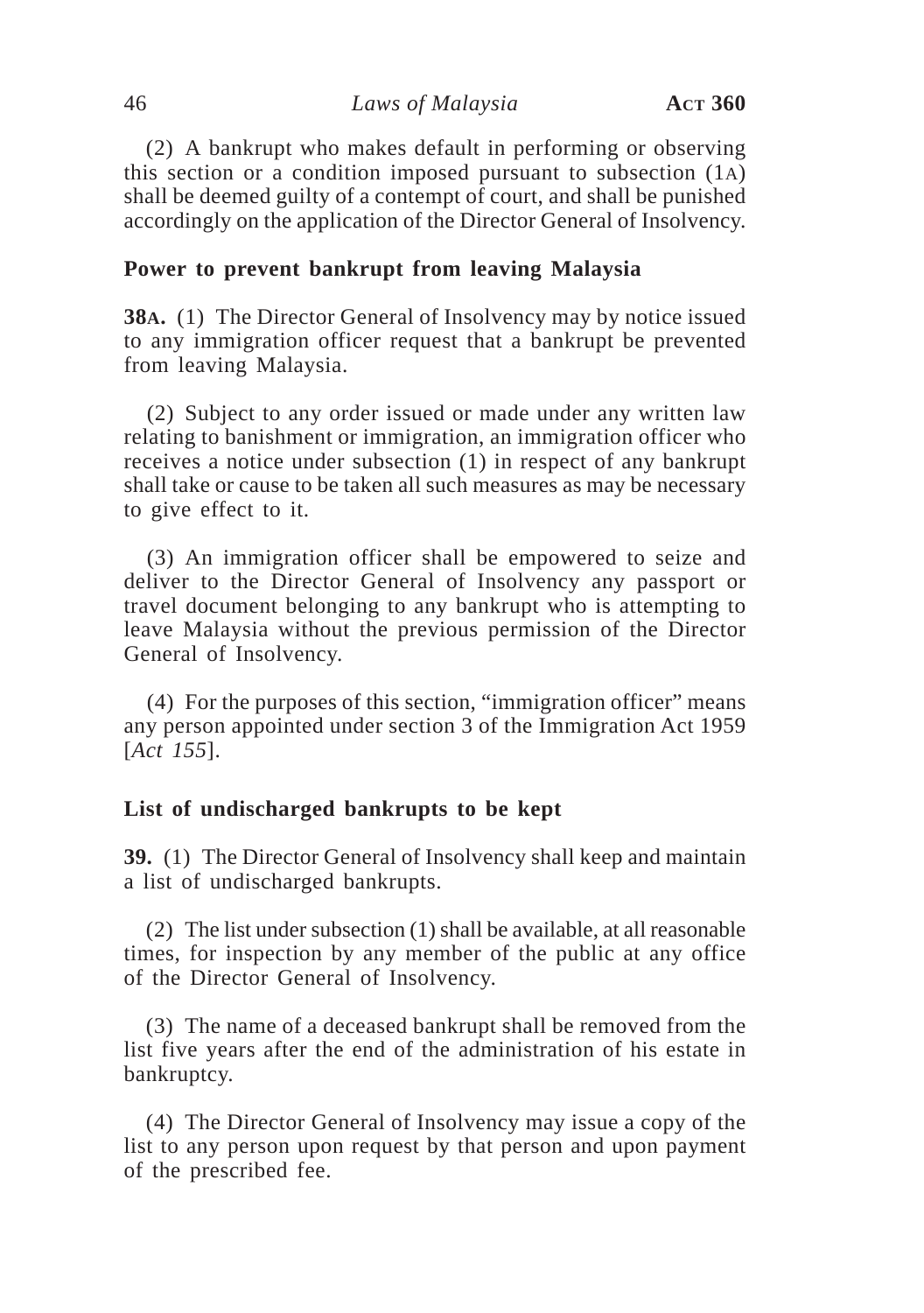## PART III

### ADMINISTRATION OF PROPERTY

### *Proof of Debts*

### **Description of debts provable in bankruptcy**

**40.** (1) Demands in the nature of unliquidated damages arising otherwise than by reason of a contract, promise or breach of trust shall not be provable in bankruptcy.

(2) A person having notice of any act of bankruptcy available against the debtor shall not prove under the receiving order for any debt or liability contracted by the debtor subsequent to the date of his so having notice.

(3) Save as provided in subsections (1) and (2) all debts and liabilities present or future, certain or contingent, to which the debtor is subject at the date of the receiving order, or to which he may become subject before his discharge by reason of any obligation incurred before the date of the receiving order shall be deemed to be debts provable in bankruptcy.

(4) An estimate shall be made by the Director General of Insolvency of the value of any debt or liability provable under subsection (3) which, by reason of its being subject to any contingency or contingencies, or for any other reason, does not bear a certain value.

(5) Any person aggrieved by any such estimate may appeal to the court.

(6) If in the opinion of the court the value of the debt or liability is incapable of being fairly estimated the court may make an order to that effect, and thereupon the debt or liability shall for the purposes of this Act be deemed to be debt not provable in bankruptcy.

(7) If in the opinion of the court the value of the debt or liability is capable of being fairly estimated, the court may assess the same and may give all necessary directions for this purpose, and the amount of the value when assessed shall be deemed to be a debt provable in bankruptcy.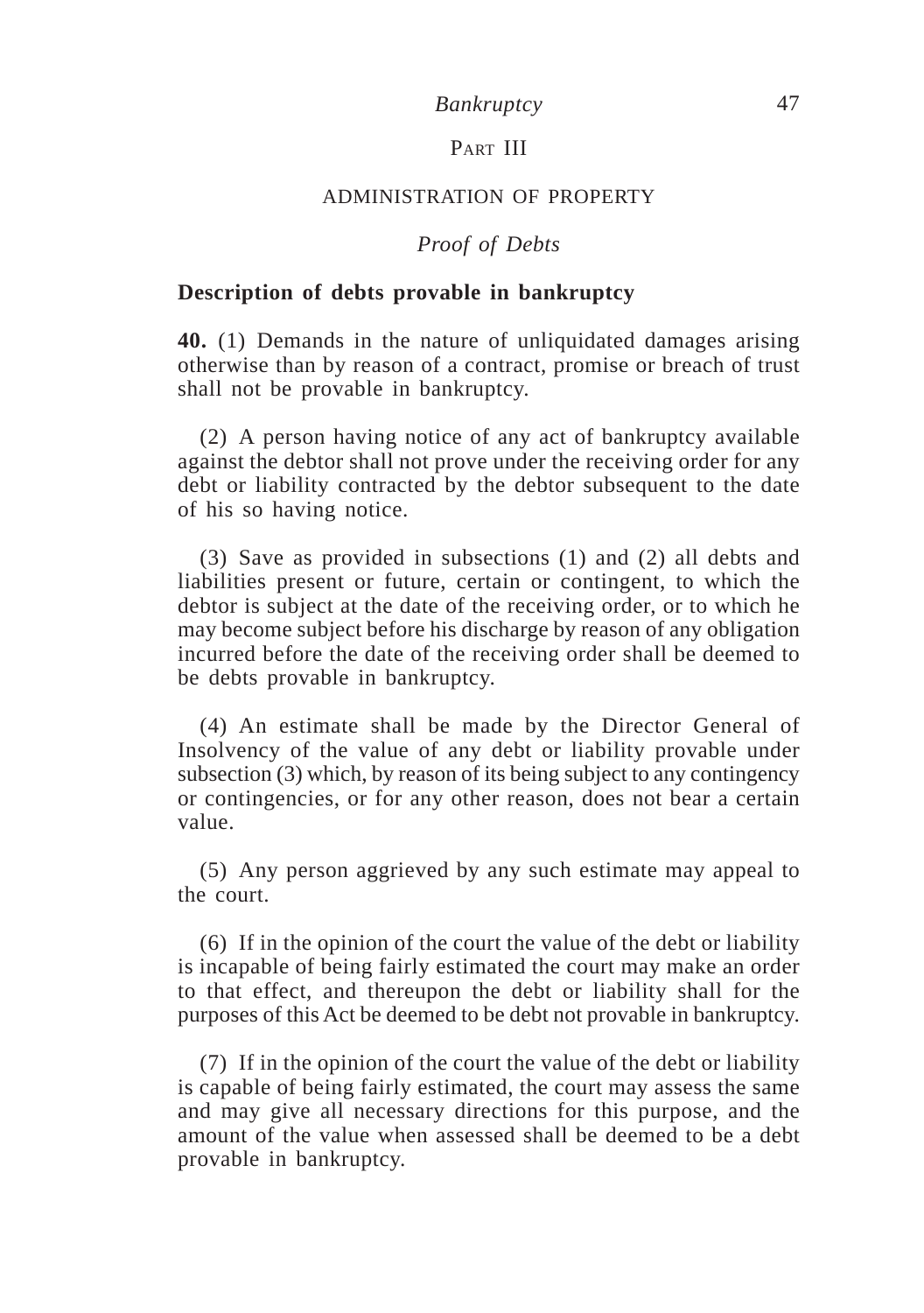## **Mutual credit and set-off**

**41.** (1) Where there have been mutual credits, mutual debts, or other mutual dealings between a debtor against whom a receiving order is made under this Act and any other person proving or claiming to prove a debt under such order, an account shall be taken of what is due from the one party to the other in respect of such mutual dealings, and the sum due from the one party shall be set-off against any sum due from the other party, and the balance of the account and no more shall be claimed or paid on either side respectively.

(2) A person shall not be entitled under this section to claim the benefit of any set-off against the property of a debtor in any case where he had at the time of giving credit to the debtor notice of an act of bankruptcy committed by the debtor and available against him.

## **Rules as to proof of debts**

**42.** The rules in Schedule C shall be observed with respect to the mode of proving debts, the right of proof by secured and other creditors, the admission and rejection of proofs and other matters.

## **Priority of debts**

**43.** (1) In the distribution of the property of a bankrupt there shall be paid in priority to all other debts—

- *(a)* all local rates and land tax due from the bankrupt at the date of the receiving order and having become due and payable within twelve months next before that time;
- *(b)* income tax and other assessed taxes assessed on the bankrupt up to the 31st day of December next before the date of the receiving order and not exceeding in the whole one year's assessment;
- *(c)* all wages or salary of any clerk, servant, labourer or workman not exceeding one thousand ringgit for each whether payable for time or piece work or whether or not payable wholly or in part by way of commission in respect of services rendered to the bankrupt during the period of five months next before the date of the receiving order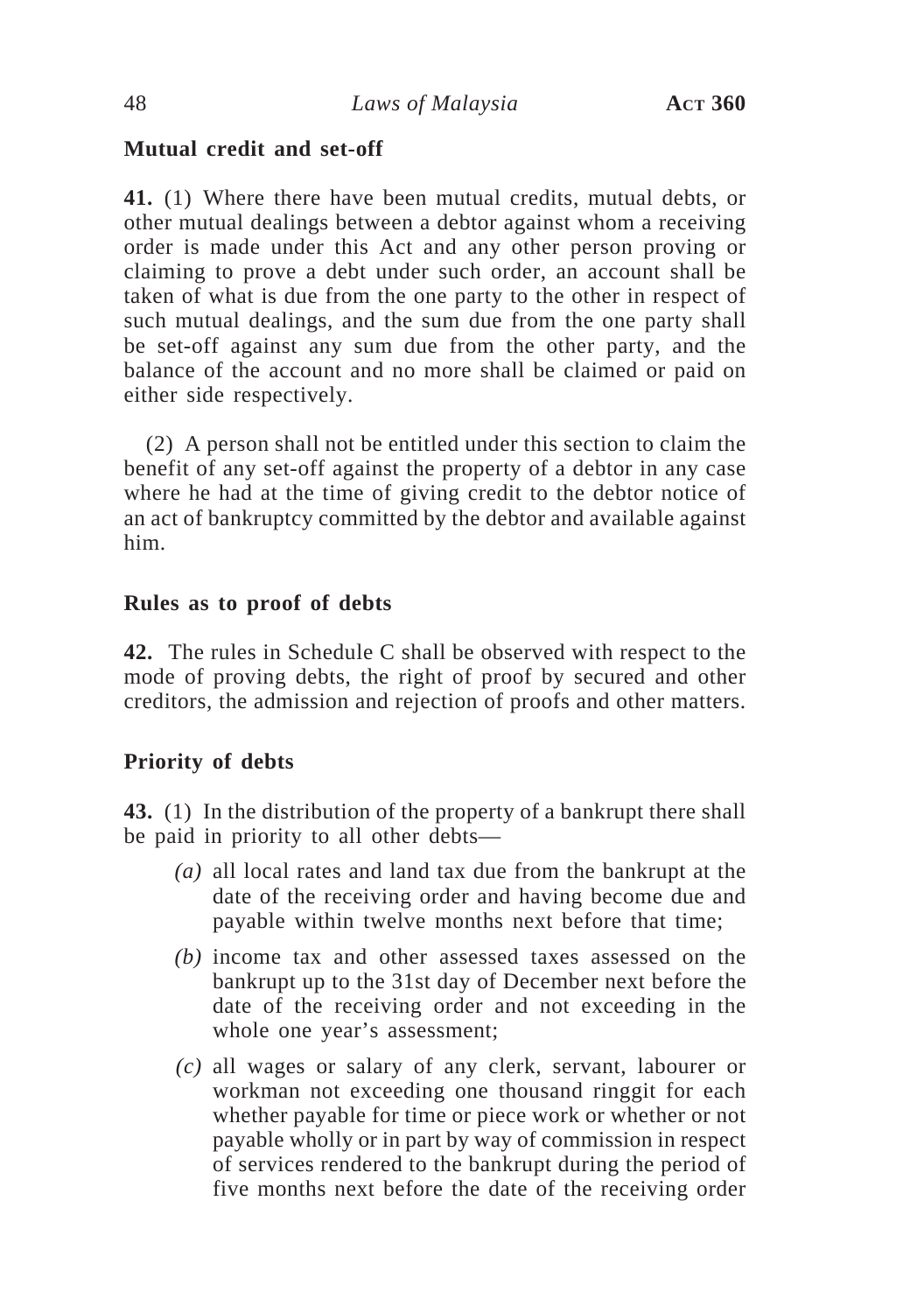or the date of the termination of his service if the latter occurs within twelve months of and precedes the date of the receiving order:

Provided that, where any clerk, servant, labourer or workman has entered into a contract for the payment of his wages or any part thereof in a lump sum at the end of the year of hiring, the priority under this section shall extend to the whole of such sum, or a part thereof, as the court may decide to be due under the contract, proportionate to the time of service up to the date of the receiving order;

- *(d)* all amounts due in respect of contributions payable during the twelve months before the date of the receiving order by the bankrupt as the employer of any person under any law relating to provident funds; and
- *(e)* all amounts due in respect of workmen's compensation under any law relating to workmen's compensation accrued before the date of the receiving order.

(2) The foregoing debts shall rank equally between themselves, and shall be paid in full unless the property of the bankrupt is insufficient to meet them, in which case they shall abate in equal proportions between themselves.

(3) In the case of partners the joint estate shall be applicable in the first instance in payment of their joint debts, and the separate estate of each partner shall be applicable in the first instance in payment of his separate debts. If there is a surplus of the separate estates it shall be dealt with as part of the joint estate. If there is a surplus of the joint estate it shall be dealt with as part of the respective separate estates in proportion to the right and interest of each partner in the joint estate.

(4) Subject to this Act all debts proved in the bankruptcy shall be paid *pari passu*.

(5) If there is any surplus after payment of the foregoing debts, the surplus shall not be applied in any payment of interest after the date of the receiving order to any creditor on any debt proved in the bankruptcy, except for the payment of interest to a secured creditor under subsection 8(2A).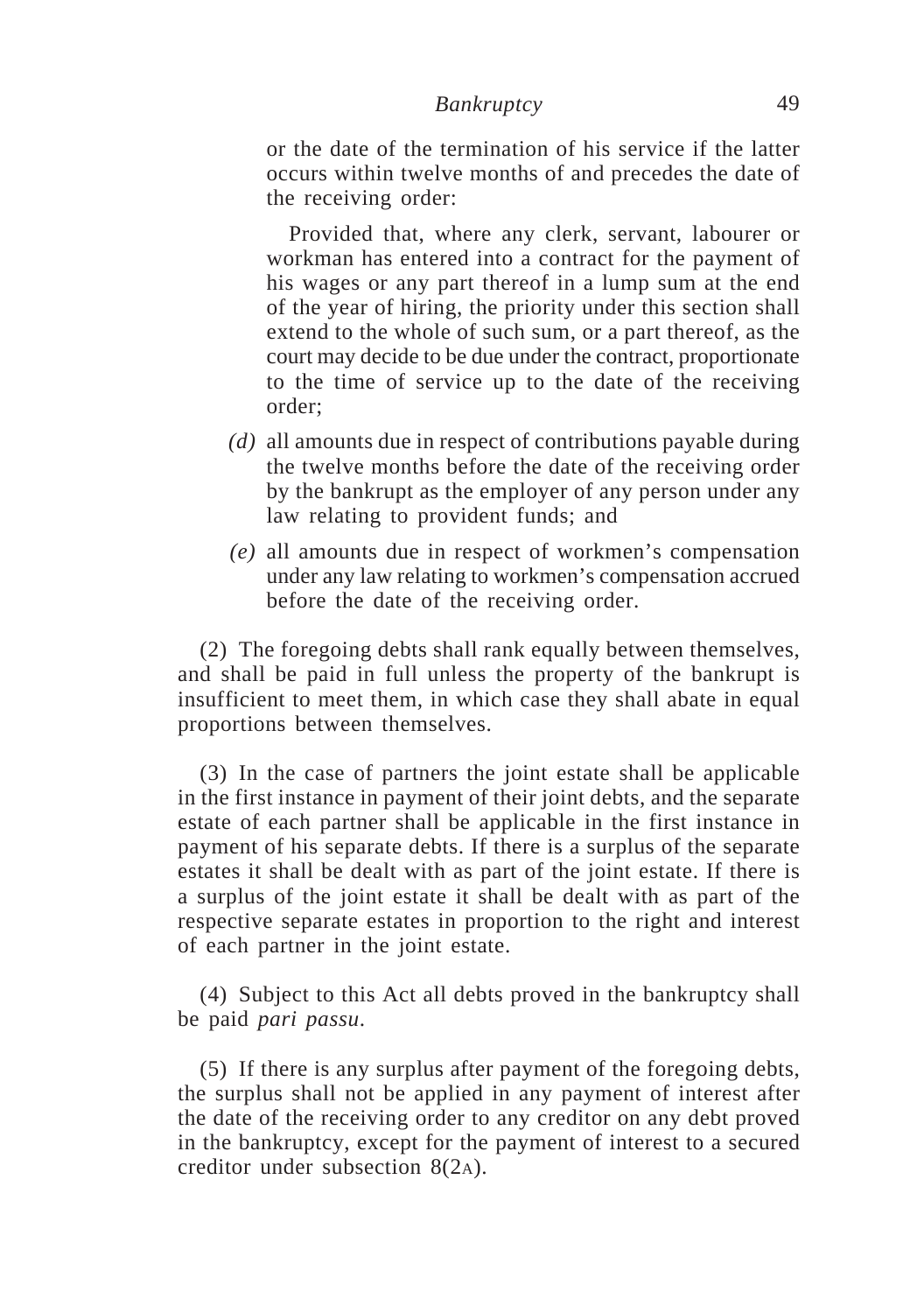## **Interest on debts**

(6) Where a debt has been proved upon a debtor's estate and such debt includes interest or any pecuniary consideration in lieu of interest, such interest or consideration shall for the purposes of dividend be calculated at a rate not exceeding six per centum per annum up to the date the receiving order is granted by the court.

(7) This section shall have effect subject to any written law relating to partnership in force in any part of Malaysia.

(8) Where an interim receiver has been appointed before the making of the receiving order the date of such appointment shall for the purposes of this section be deemed to be the date of the receiving order.

## **Preferential claim in case of apprenticeship and in respect of passage money**

**44.** (1) Where at the time of the presentation of the bankruptcy petition any person is apprenticed or is an articled clerk to the bankrupt, the adjudication of bankruptcy shall, if either the bankrupt or apprentice or clerk gives notice in writing to the Director General of Insolvency to that effect, be a complete discharge of the indenture of apprenticeship or articles of agreement.

(2) If any money has been paid by or on behalf of the apprentice or clerk to the bankrupt as a fee, the Director General of Insolvency may, on the application of the apprentice or clerk or of some person on his behalf, pay such sum as the Director General of Insolvency, subject to an appeal to the court, thinks reasonable out of the bankrupt's property to or for the use of the apprentice or clerk, regard being had to the amount paid by him or on his behalf and to the time during which he served with the bankrupt under the indenture or articles before the commencement of the bankruptcy and to the other circumstances of the case.

(3) Where it appears expedient to the Director General of Insolvency he may, on the application of any apprentice or articled clerk to the bankrupt, or of some person on his behalf, instead of acting under subsection (1) or (2) transfer the indenture of apprenticeship or articles of agreement to some other person.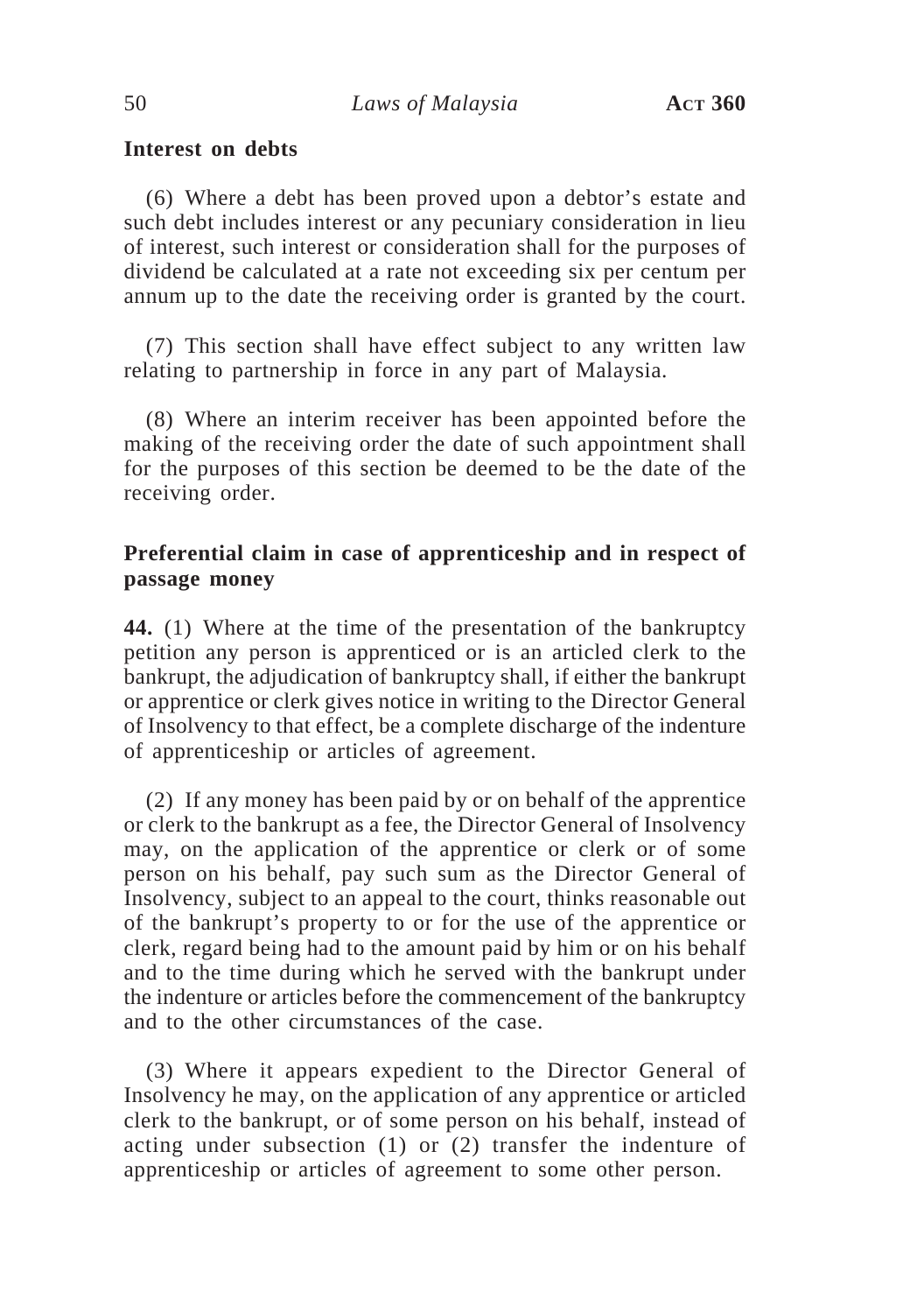(4) Where at the date of the receiving order any person is in the employment of the bankrupt who came to Malaysia for the purpose of entering into such employment either—

- *(a)* under any contract to serve the bankrupt for a period of not less than one year, which period has not elapsed three months before the date of such order; or
- *(b)* under a contract either absolutely or conditionally that such person shall be provided with a passage to another country on the determination of his employment,

and such person has not obtained other employment and is desirous of leaving Malaysia, the court may, if it seems just and expedient under all the circumstances of the case, direct the Director General of Insolvency to provide for such person such passage as he is entitled to under the contract, or if he is not so entitled then a suitable passage to the country whence he came for the purpose of entering into such employment, or in either case any other not more costly passage which such person may desire.

## **Power to landlord to distrain for rent**

**45.** (1) Subject to any law relating to the recovery of rent by way of distress, the landlord or other person to whom any rent is due from the bankrupt may, at any time either before or after the commencement of the bankruptcy, distrain upon the goods or effects of the bankrupt for the rent due to him from the bankrupt with this limitation, that if such distress for rent is levied after the commencement of the bankruptcy it shall be available only for three months' rent accrued due prior to the date of the order of adjudication, but the landlord or other person to whom the rent is due from the bankrupt may prove under the bankruptcy for the surplus due for which the distress may not have been available.

(2) This section shall with the necessary modifications apply in the case of an order for the administration of the estate of a deceased person who died insolvent and for the purposes of this section the term "order of adjudication" shall be deemed to include an order for such administration.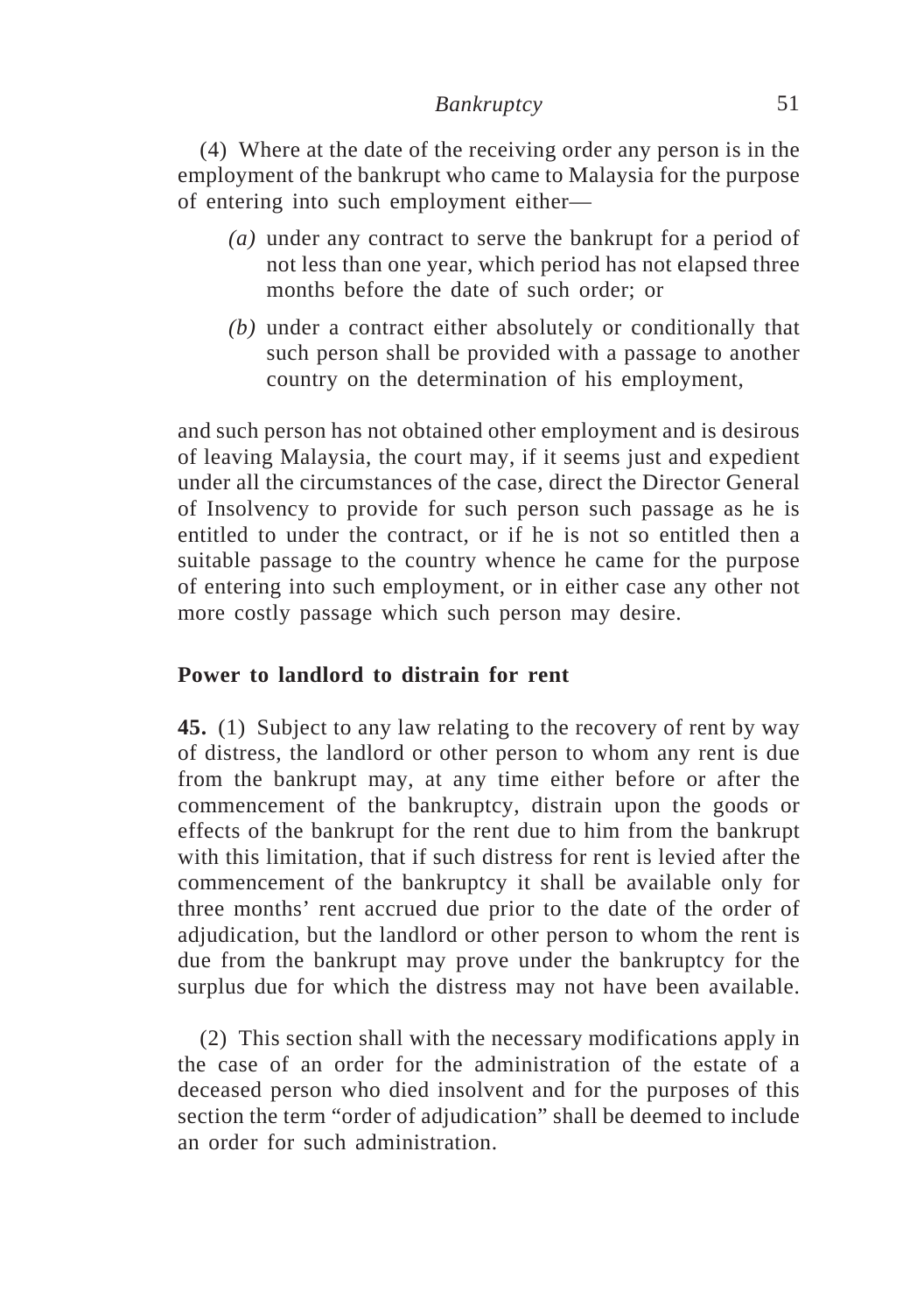## **Postponement of husband's or wife's claims**

**46.** (1) Where a married woman has been adjudged bankrupt her husband shall not be entitled to claim any dividend as a creditor in respect of any money or other property lent or entrusted by him to his wife for the purposes of her trade or business until all claims of the other creditors of his wife for valuable consideration in money or money's worth have been satisfied.

(2) Where the husband of a married woman has been adjudged bankrupt any money or other property of such woman lent or entrusted by her to her husband for the purpose of any trade or business carried on by him or otherwise shall be treated as assets of his estate and the wife shall not be entitled to claim any dividend as a creditor in respect of any such money or other property until all claims of the other creditors of her husband for valuable consideration in money or money's worth have been satisfied.

## *Property Available for Payment of Debts*

## **Relation back of Director General of Insolvency's title**

**47.** (1) The bankruptcy of a debtor, whether the same takes place on the debtor's own petition or upon that of a creditor, shall be deemed to have relation back to and commence at the time of the act of bankruptcy being committed on which a receiving order is made against him, or if the bankrupt is proved to have committed more acts of bankruptcy than one to have relation back to and to commence at the time of the first of the acts of bankruptcy proved to have been committed by the bankrupt within six months next preceding the date of the presentation of the bankruptcy petition.

(2) No bankruptcy petition, receiving order or adjudication shall be rendered invalid by reason of any act of bankruptcy anterior to the debt of the petitioning creditor.

## **Description of bankrupt's property divisible amongst creditors**

**48.** (1) The property of the bankrupt divisible among his creditors, and in this Act referred to as the property of the bankrupt—

- *(a)* shall not comprise the following:
	- (i) property held by the bankrupt on trust for any other person;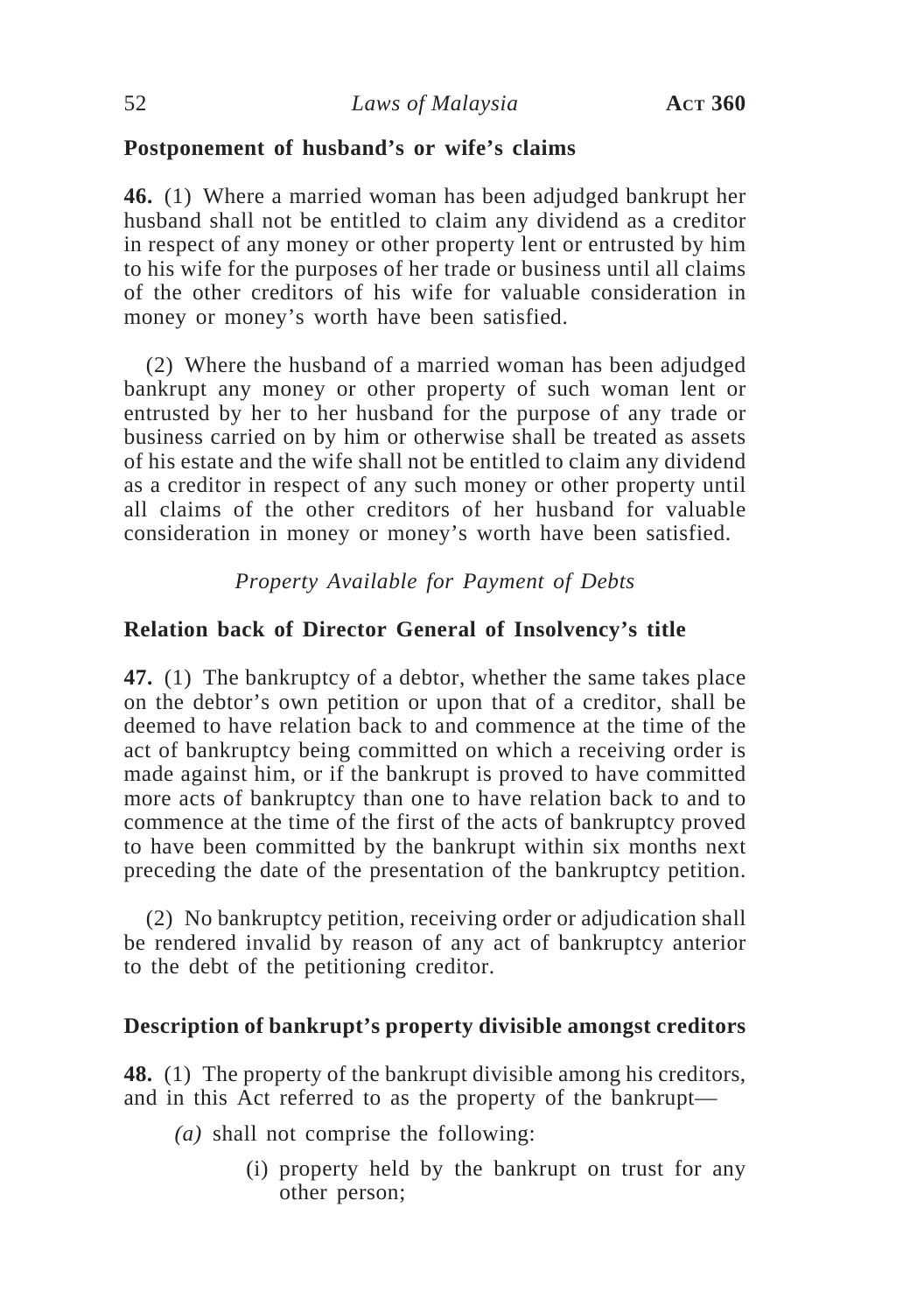- (ii) the tools, if any, of his trade and the necessary wearing apparel and bedding and other like necessaries of himself, his wife and children to a value inclusive of tools and apparel and the other things aforesaid not exceeding \*five thousand ringgit in the whole;
- *(b)* shall comprise the following:
	- (i) all such property as belongs to or is vested in the bankrupt at the commencement of the bankruptcy or is acquired by or devolves on him before his discharge;
	- (ii) the capacity to exercise and to take proceedings for exercising all such powers in or over or in respect of property as might have been exercised by the bankrupt for his own benefit at the commencement of his bankruptcy or before his discharge; and
	- (iii) subject to the law for the time being in force relating to bills of sale, all goods being at the commencement of the bankruptcy in the possession, order or disposition of the bankrupt by the consent and permission of the true owner under such circumstances that he is the reputed owner thereof.

(2) Things in action other than debts due or growing due to the bankrupt in the course of his trade or business shall not be deemed goods within the meaning of this section.

# **Provisions as to second bankruptcy**

**49.** (1) Where a second or subsequent receiving order is made against a bankrupt, or where an order is made for the administration in bankruptcy of the estate of a deceased bankrupt, then for the purposes of any proceedings consequent upon any such order, the Director General of Insolvency shall be deemed to be a creditor in respect of any unsatisfied balance of the debts provable in the last preceding bankruptcy against the property of the bankrupt in the subsequent bankruptcy.

(2) In the event of a second or subsequent receiving order made against a bankrupt being followed by an order adjudging him bankrupt, or in the event of an order being made for the administering

<sup>\*</sup>*NOTE*—Previously "five hundred ringgit"–*see* the Bankruptcy (Amendment) Act 1992 [*Act A827*].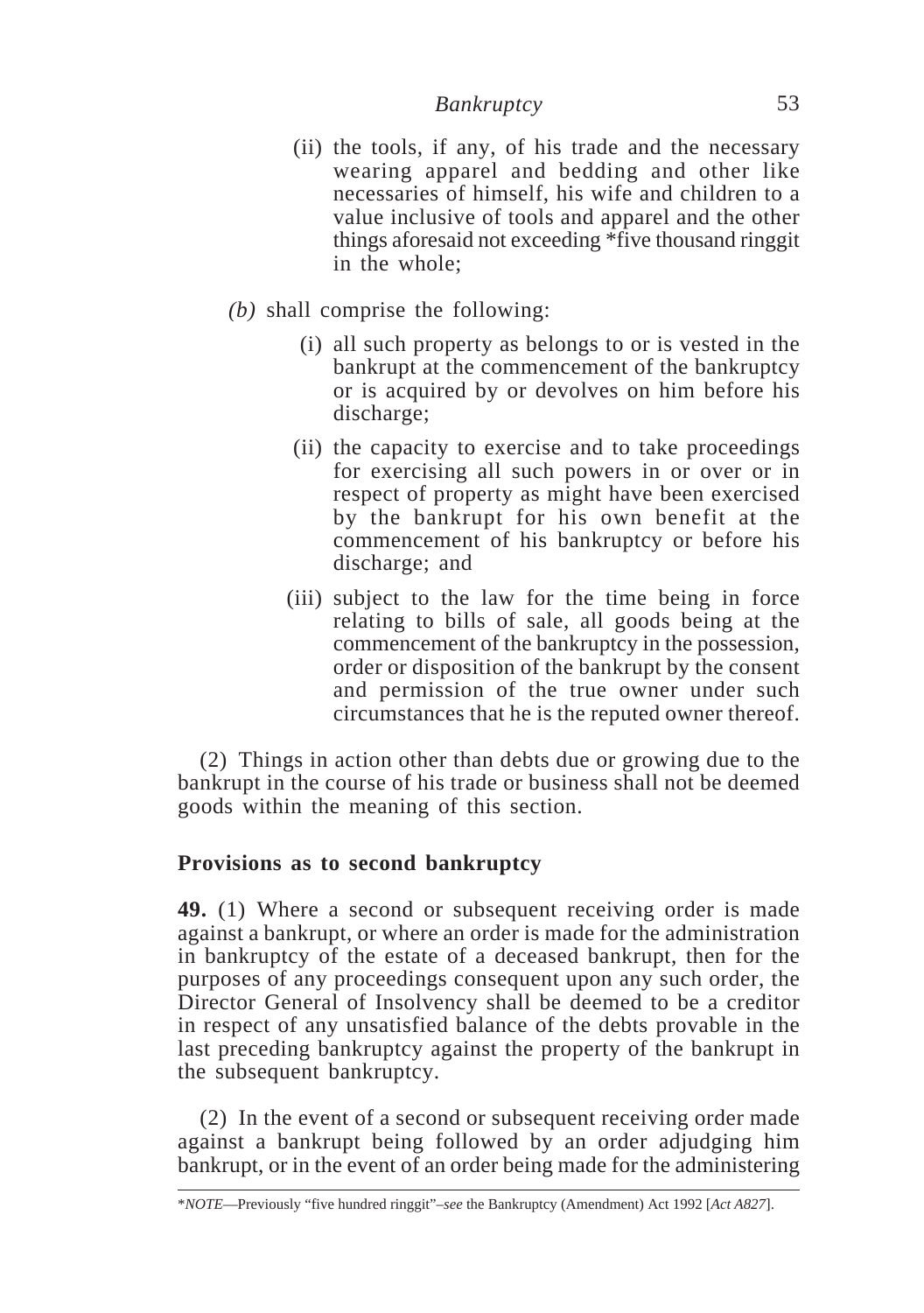### 54 *Laws of Malaysia* **ACT 360**

in bankruptcy of the estate of a deceased bankrupt, any property acquired by him since he was last adjudged bankrupt, which at the date when the subsequent petition was presented had not been distributed amongst the creditors in such last preceding bankruptcy, shall (subject to any disposition thereof made by the Director General of Insolvency in that bankruptcy, without knowledge of the presentation of the subsequent petition) vest in the Director General of Insolvency on account of the subsequent bankruptcy or administration in bankruptcy as the case may be.

(3) Where the Director General of Insolvency in any bankruptcy receives notice of a subsequent petition in bankruptcy against the bankrupt or after his decease of a petition for the administration of his estate in bankruptcy, the Director General of Insolvency shall hold any property then in his possession which has been acquired by the bankrupt since he was adjudged bankrupt until the subsequent petition has been disposed of, and, if on the subsequent petition an order of adjudication or an order for the administration of the estate in bankruptcy is made, he shall hold all such property or the proceeds thereof (after deducting his costs and expenses) to the account of the subsequent bankruptcy or administration in bankruptcy, as the case may be.

### *Effect of Bankruptcy on Antecedent Transactions*

#### **Restriction of rights of creditor under execution or attachment**

**50.** (1) Where a creditor has issued execution against the goods or lands of a debtor, or has attached any debt due, or property belonging to him, he shall not be entitled to retain the benefit of the execution or attachment against the Director General of Insolvency unless he has completed the execution or attachment before the date of the receiving order and before notice of the presentation of any bankruptcy petition by or against the debtor, or of the commission of any available act of bankruptcy by the debtor.

- (2) For the purposes of this Act—
	- *(a)* an execution against goods or land is completed by seizure and sale, or in the case of an equitable interest in land by the appointment of a receiver;
	- *(b)* an attachment of a debt is completed by receipt of the debt;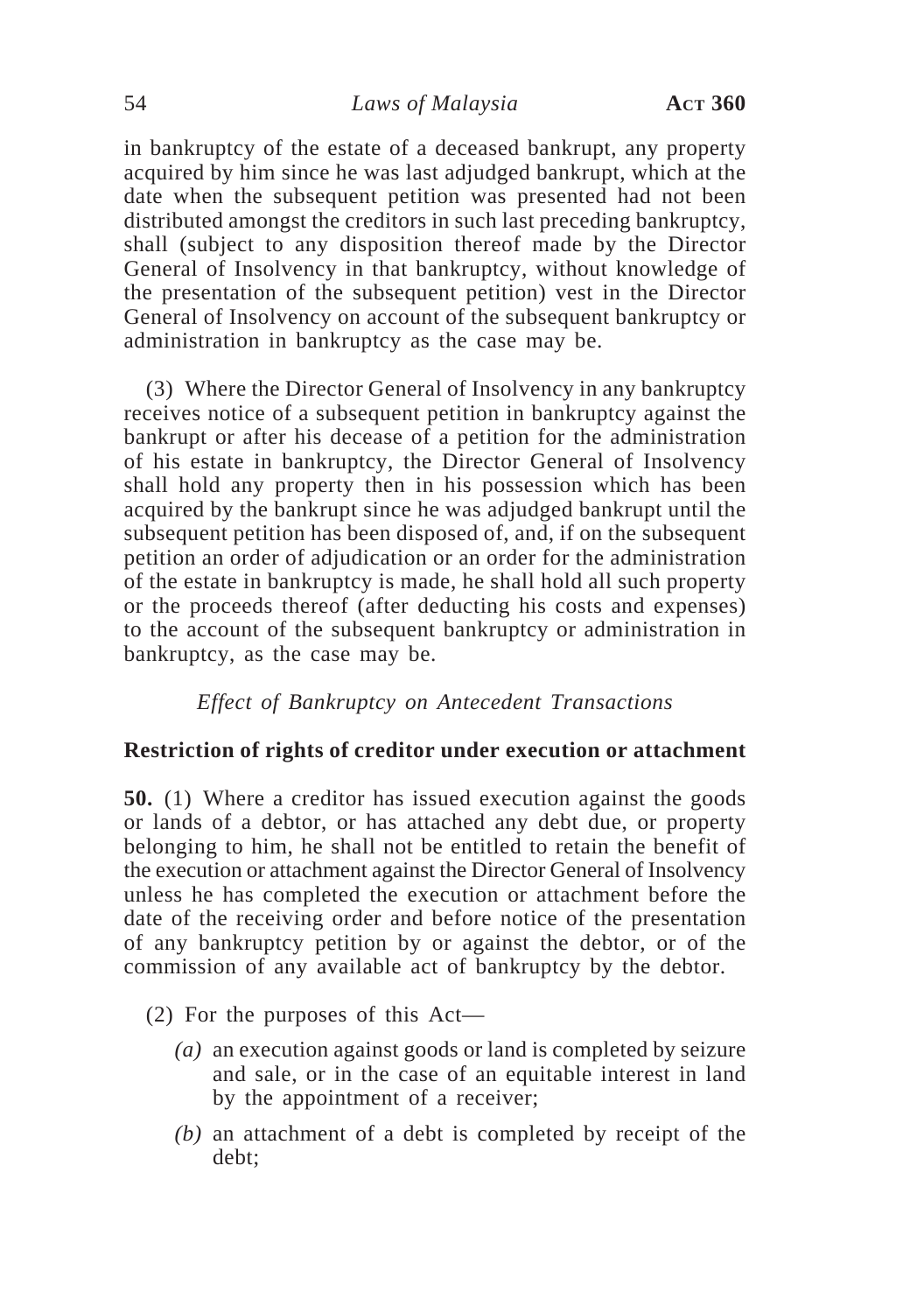*(c)* an attachment of property is completed by the sale of such property and the satisfaction out of the proceeds of such sale of the judgment in execution of which the attachment was made.

#### **Property taken in execution**

**51.** (1) Where any property of a debtor is taken in execution and before the sale or realization thereof, or the delivery to the execution creditor of any moneys seized or paid in order to avoid sale, notice is served on the Court that a receiving order has been made against the debtor, the Court shall deliver the property or the possession thereof and any such moneys to the Director General of Insolvency, but the costs of and incidental to the execution shall be a first charge on such property or moneys, and the Director General of Insolvency may sell the property or an adequate part thereof for the purpose of satisfying the charge.

#### **Duty as to money received on seizure or subsequently thereto**

(2) Where an order of execution has been made in respect of a judgment for a sum exceeding one hundred ringgit the Court shall hold all moneys coming to its hands under such writ of seizure and sale for fourteen days from the receipt thereof, and if within that time notice is served on it of a bankruptcy petition having been presented against or by the debtor and a receiving order is made against the debtor thereon or on any other petition of which the Court has notice, the Court shall deduct the costs of and incidental to the execution and pay the balance to the Director General of Insolvency, who shall be entitled to retain the same as against the execution creditor.

## **Execution levied by seizure and sale not invalid by reason of seizure being an act of bankruptcy**

(3) An execution levied by seizure and sale on property of a debtor is not invalid by reason of the seizure being an act of bankruptcy, and a person who purchases the property in good faith under a sale by the Court out of which such execution has issued shall in all cases acquire a good title to it against the Director General of Insolvency.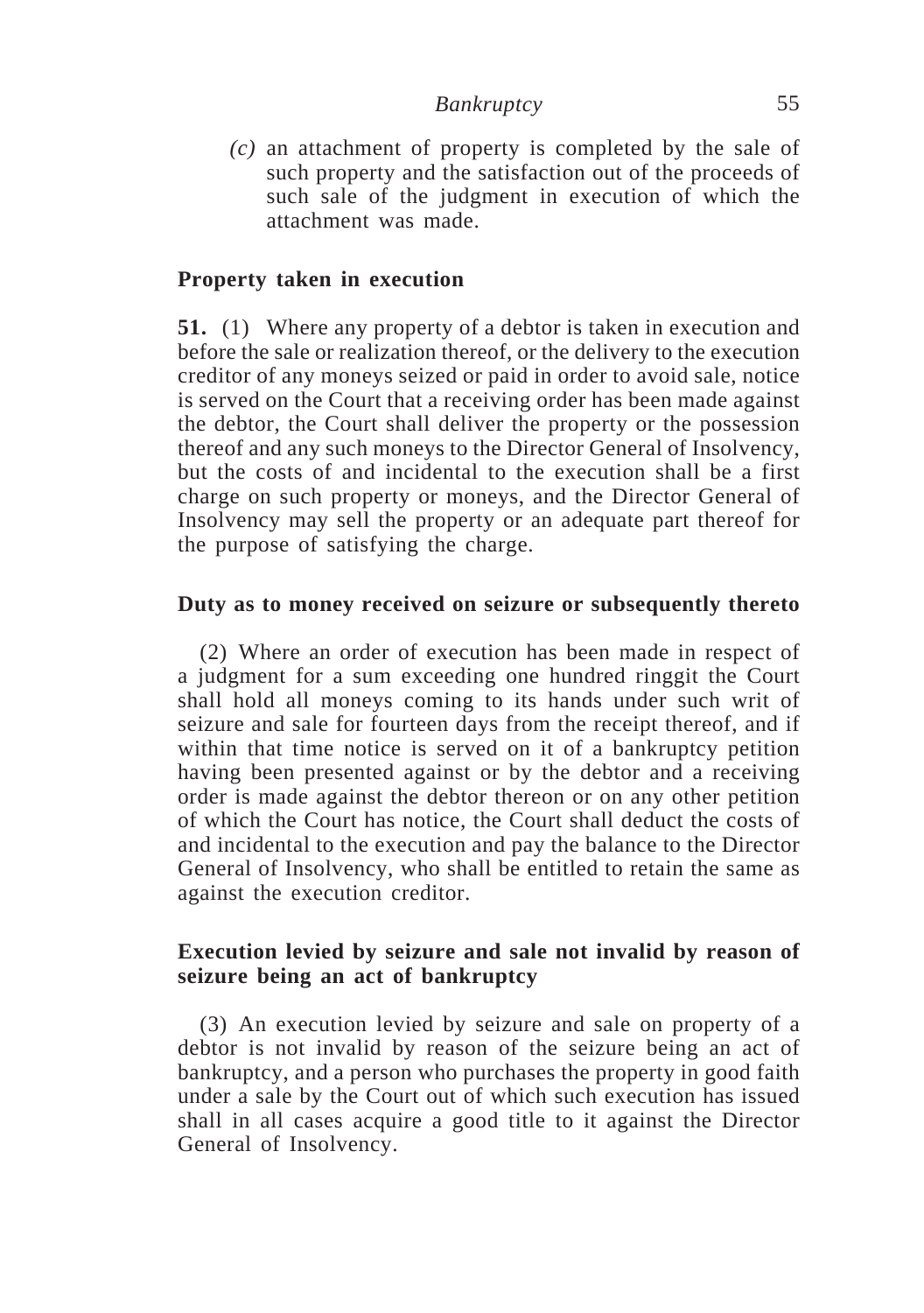(4) Where the act of bankruptcy upon which a bankruptcy petition is founded is the seizure of any property under a judgment, and the debtor has had a receiving order made against him on such petition, then the costs of the judgment creditor incurred by him in obtaining such judgment during the thirty days next preceding the taking of the property in execution shall be payable out of the assets of the bankrupt in the same manner and in the same order of priority as the costs of the petitioning creditor.

(5) For the purposes of this section a notice served on the Registrar or the Magistrate of a Court shall be deemed to have been served on the Court.

#### **Avoidance of voluntary settlement**

**52.** (1) Any settlement of property, not being a settlement made before and in consideration of marriage or a settlement made in favour of a purchaser or incumbrancer in good faith and for valuable consideration, or a settlement made on or for the wife or children of the settlor of property which has accrued to the settlor after marriage in right of his wife, shall, if the settlor becomes bankrupt within two years after the date of the settlement, be absolutely void against the Director General of Insolvency, and shall, if the settlor becomes bankrupt at any subsequent time within five years after the date of the settlement, be void against the Director General of Insolvency, unless the parties claiming under the settlement can prove that the settlor was at the time of making the settlement able to pay all his debts without the aid of the property comprised in the settlement, and that the interest of the settlor in such property had passed to the trustee of such settlement on the execution thereof.

(2) Any covenant or contract made in consideration of marriage for the future settlement on or for the settlor's wife or children of any money or property wherein he had not at the date of his marriage any estate or interest, whether vested or contingent, in possession or remainder, and not being money or property of or in right of his wife, shall, on his becoming bankrupt, before the property or money has been actually transferred or paid pursuant to the contract or covenant, be void against the Director General of Insolvency.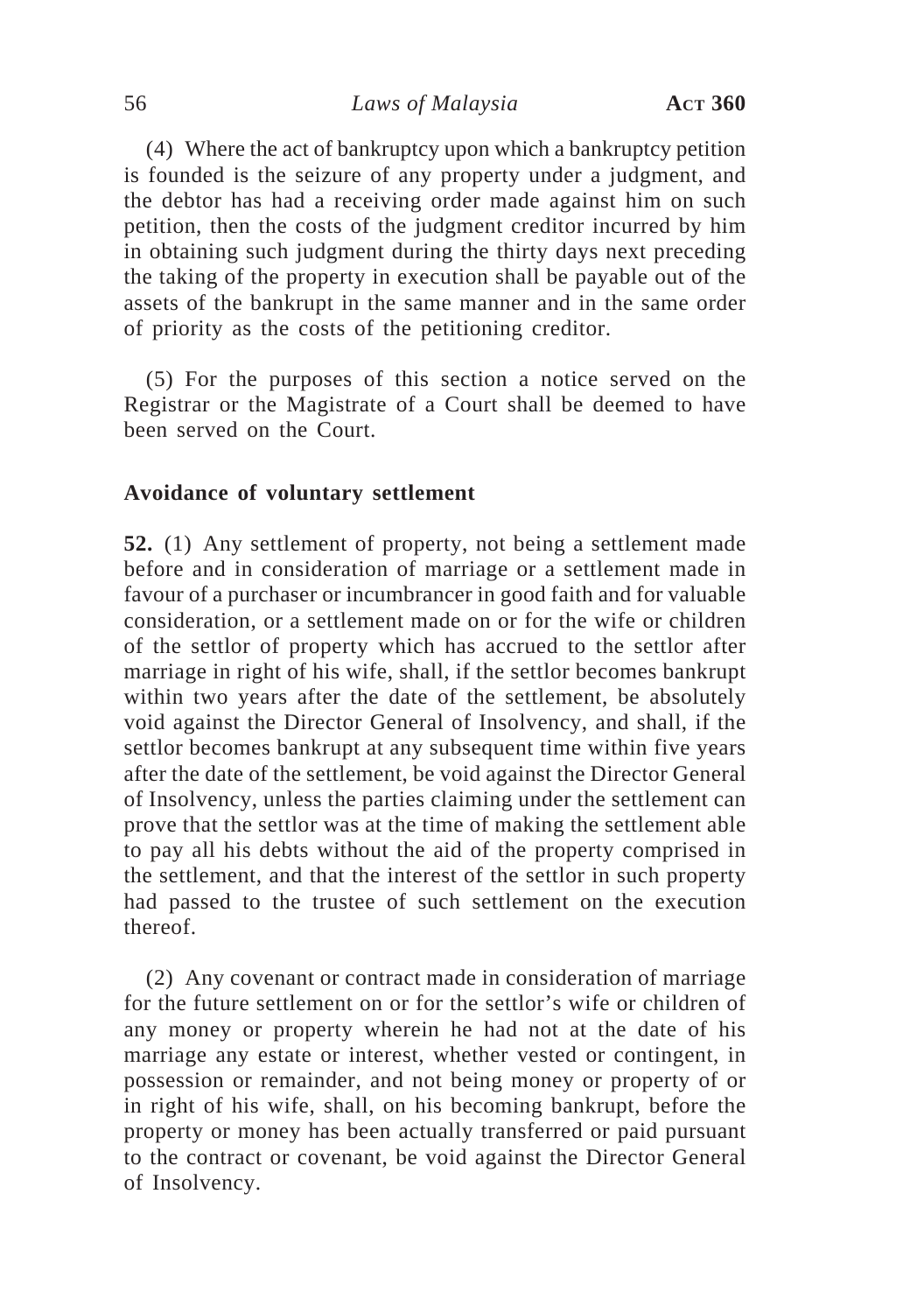(3) For the purposes of this section "settlement" includes any conveyance or transfer of property, bill, bond, note, security for money or covenant for the payment of money and any gift of money.

(4) For the purposes of this section a settlor who dies insolvent shall be deemed to have become bankrupt at the date of his death.

## **Avoidance of preferences in certain cases**

**53.** (1) Every conveyance or transfer of property or charge thereon made, every payment made, every obligation incurred and every judicial proceeding taken or suffered by any person unable to pay his debts, as they become due, from his own money in favour of any creditor or any person in trust for any creditor shall be deemed to have given such creditor a preference over other creditors if the person making, taking, paying or suffering the same is adjudged bankrupt on a bankruptcy petition presented within six months after the date of making, taking, paying or suffering the same and every such act shall be deemed fraudulent and void as against the Director General of Insolvency.

(2) This section shall not affect the rights of any person making title in good faith and for valuable consideration through or under a creditor of the bankrupt.

(3) For the purposes of this section "creditor" includes a surety or guarantor for the debt due to that creditor.

## **Avoidance of assignment of book debts**

**53A.** (1) Where a person engaged in any trade or business makes an assignment of his existing or future book debts or any class or part thereof and subsequently becomes bankrupt, the assignment shall be void as against the Director General of Insolvency in respect of any book debts that had not been paid at the date of an available act of bankruptcy.

(2) This section shall not apply to an assignment of book debts registered pursuant to any written law if the assignment is valid under that law.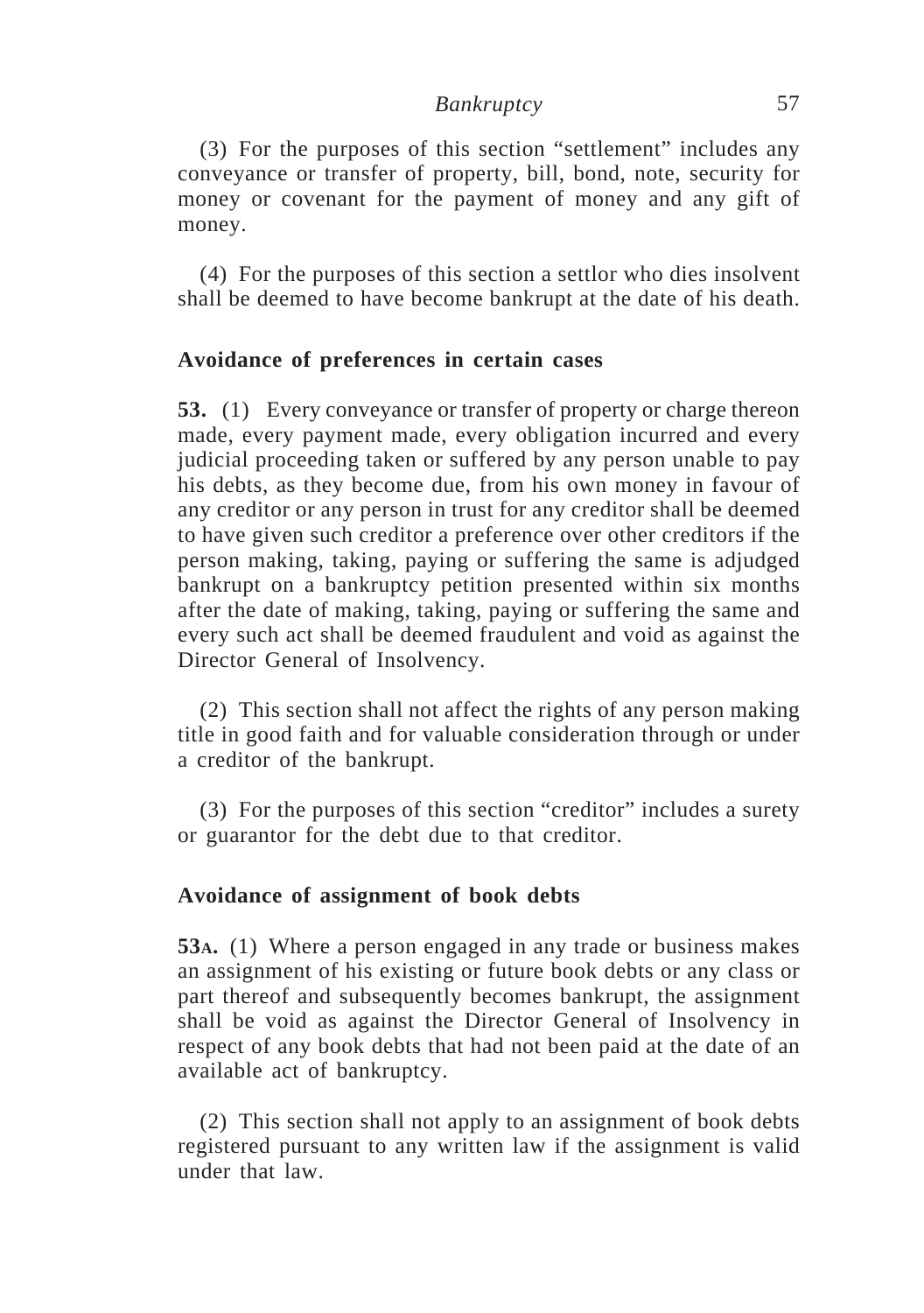### 58 *Laws of Malaysia* **ACT 360**

(3) Nothing in this section shall render void any assignment of book debts due at the date of the assignment from specified debtors or of book debts included in the transfer of a business, such transfer being made *bona fide* and for valuable consideration.

(4) For the purposes of this section "assignment" includes assignment by way of security or other charge on book debts.

## **Property or proceeds therefrom deemed to be property of Director General of Insolvency**

**53B.** (1) Where a person has acquired property of the bankrupt under a transaction that is void or under a voidable transaction (that is subsequently set aside) and sold, disposed of, realized or collected the property or any part of it, the money or other proceeds from any such dealing, whether further disposed of or not, shall be deemed to be the property of the Director General of Insolvency.

(2) The Director General of Insolvency may recover the property referred to in subsection (1) or its value or the money or other proceeds therefrom from the person who acquired it from the bankrupt or from any other person to whom the person may have sold, resold or transferred the property or paid over the money or other proceeds therefrom as fully and effectually as the Director General of Insolvency could have recovered the property if it had not been so sold, transferred, disposed of, realized or collected.

(3) Notwithstanding subsections (1) and (2), where any person, (not being the person who acquired the property from bankrupt) to whom the property was sold, resold or otherwise disposed of, had paid or given therefor valuable consideration and acted in good faith such person shall not be subject to the operation of this section and the Director General of Insolvency's recourse for recovery of the consideration so paid or given or its value shall be solely against the person who entered into the transaction with the bankrupt.

(4) Where the consideration payable for or upon any sale or resale of such property or any part thereof remains unsatisfied the right of the Director General of Insolvency shall be subrogated for that of the vendor to compel payment or satisfaction.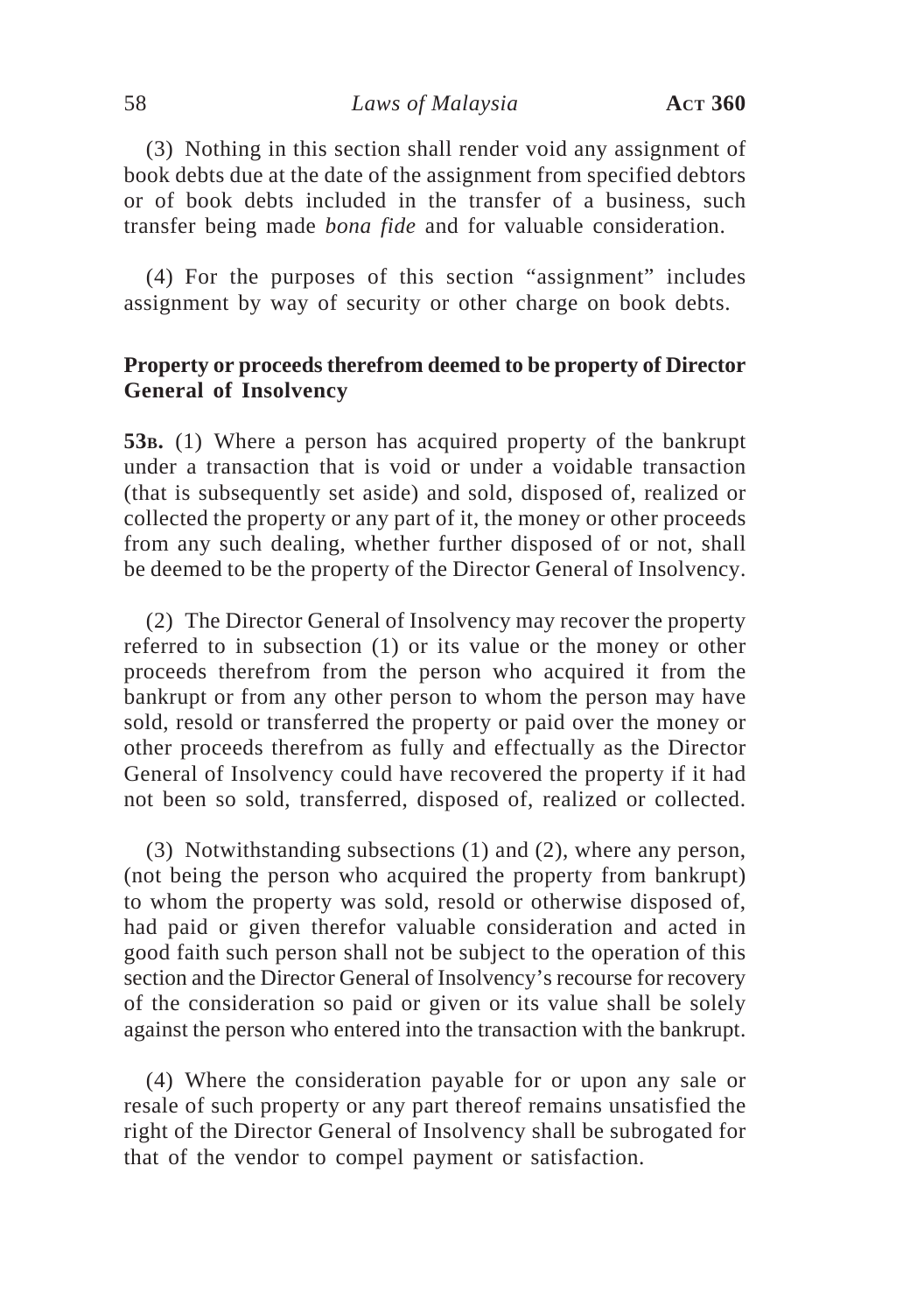#### **Fair market value may be fixed on review**

**53C.** (1) Where a person who has sold, purchased, leased, hired, supplied or received property or services, as the case may be becomes bankrupt within twelve months of that transaction, the court may, upon the application of the Director General of Insolvency, review that transaction and inquire whether the bankrupt gave or received fair market value in consideration for the property or services at the time of that transaction.

(2) Where the court finds that the consideration given or received by the bankrupt in the transaction under review was conspicuously in excess of or conspicuously lower than the fair market value of the property or services at the time of the transaction, the court may give judgment in favour of the Director General of Insolvency against the other party to the transaction or against any other person who was privy to the transaction with the bankrupt or against all such persons and such judgment shall be for the difference between the value of the consideration given or received by the bankrupt and the fair market value of the property or services at the time of the transaction as determined by the court in accordance with subsection (3).

(3) In making an application under this section, the Director General of Insolvency shall state what in his opinion was the fair market value of the property or services at the time of the transaction and what in his opinion was the value of the consideration given or received by the bankrupt in the transaction, and the values on which the court makes any finding pursuant to this section shall be the values so stated unless other values are proven.

#### **Protection of** *bona fide* **transactions without notice**

**54.** (1) Subject to the foregoing provisions of this Act with respect to the effect of bankruptcy on an execution or attachment, and with respect to the avoidance of certain settlements and preferences, nothing in this Act shall invalidate in the case of a bankruptcy—

- *(a)* any payment by the bankrupt to any of his creditors;
- *(b)* any payment or delivery to the bankrupt;
- *(c)* any conveyance or assignment by the bankrupt for valuable consideration;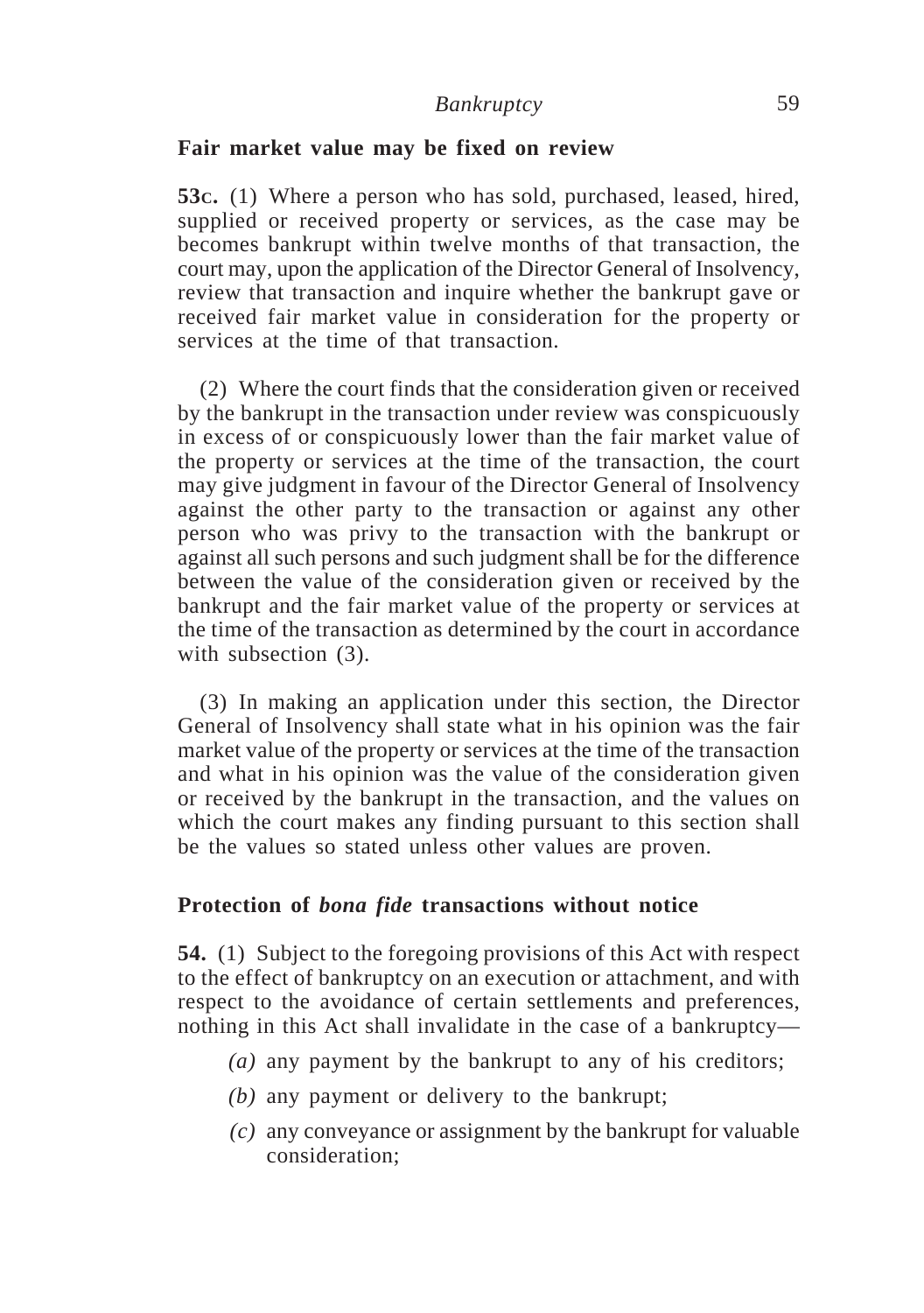- *(d)* any contract, dealing or transaction by or with the bankrupt for valuable consideration:
	- if—
		- (i) the payment, delivery, conveyance, assignment, contract, dealing or transaction, as the case may be, takes place before the date of the receiving order; and
		- (ii) the person other than the debtor to, by, or with whom the payment, delivery, conveyance, assignment, contract, dealing or transaction was made, executed or entered into has not, at the time of the payment, delivery, conveyance, assignment, contract, dealing or transaction, notice of any available act of bankruptcy committed by the bankrupt before that time.

(2) For the purpose of this section "valuable consideration" means a consideration of fair and reasonable money value in relation  $to$ —

- *(a)* the value of the property conveyed, assigned or transferred; or
- *(b)* the known or reasonably anticipated benefits of the contract, dealing or transaction.

(3) For the purposes of this section "notice" includes knowledge of an act of bankruptcy or of any bankruptcy proceedings or of facts sufficient to indicate to the person dealing with the debtor the commission of an act of bankruptcy.

## *Realization of Property*

### **Possession of property by assignee**

**55.** (1) The Director General of Insolvency shall after the adjudication take possession of the deeds, books and documents of the bankrupt and all other parts of his property capable of manual delivery.

(2) The Director General of Insolvency shall, in relation to and for the purpose of acquiring or retaining possession of the property of the bankrupt, be in the same position as if he were a receiver of the property appointed by the court, and the court may on his application enforce such acquisition or retention accordingly.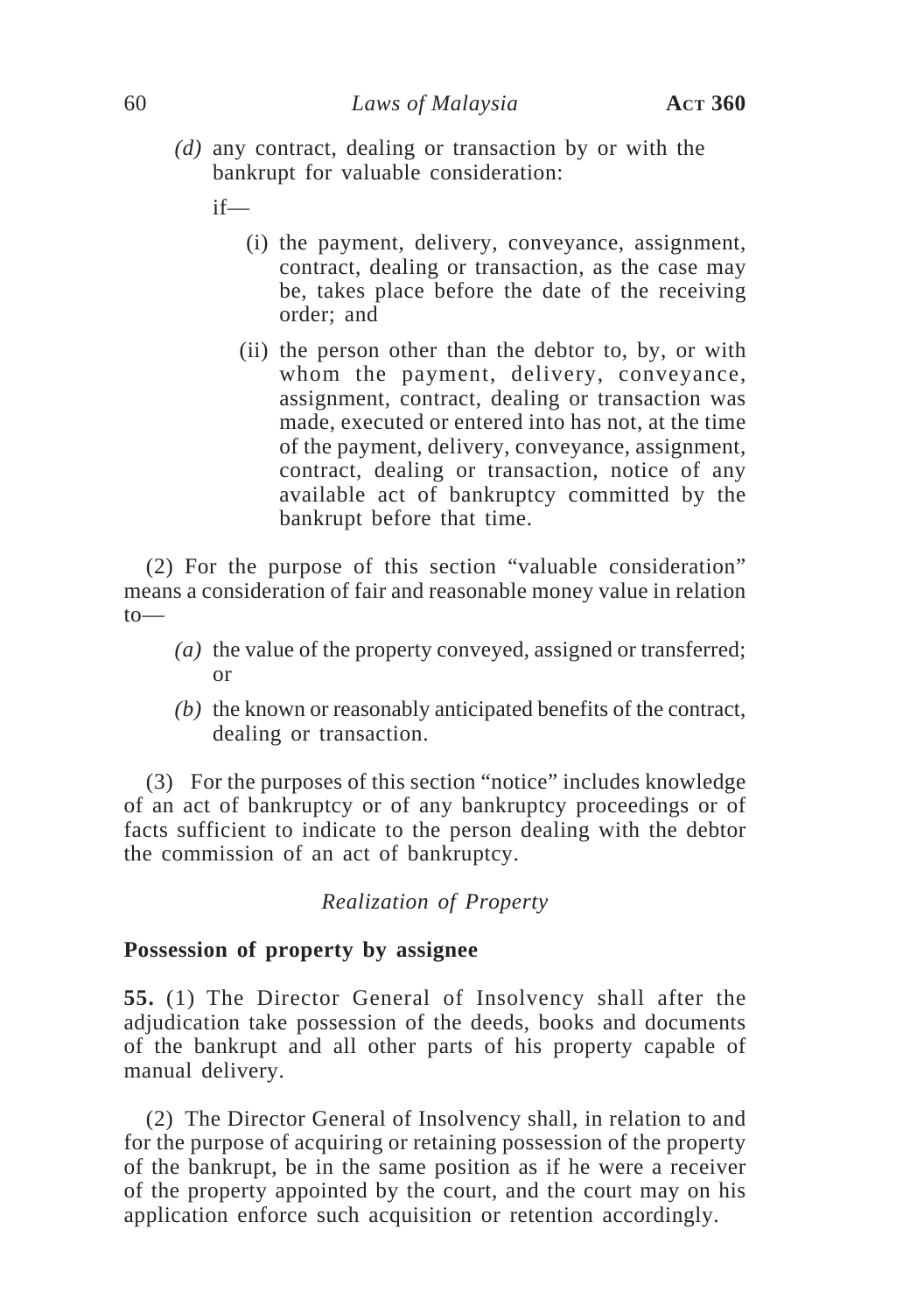(3) Where any part of the property of the bankrupt consists of stock, shares in ships, shares or any other property transferable in the books of any company, office or person, the Director General of Insolvency may exercise the right to transfer the property to the same extent as the bankrupt might have exercised it if he had not become bankrupt.

(4) Where any part of the property of the bankrupt consists of things in action, such things shall be deemed to have been duly assigned to the Director General of Insolvency.

(5) Any treasurer or other officer or any banker, attorney or agent of a bankrupt shall pay and deliver to the Director General of Insolvency all money and securities in his possession or power as such officer, banker, attorney or agent which he is not by law entitled to retain as against the bankrupt or the Director General of Insolvency. If he does not, he shall be guilty of a contempt of court, and may be punished accordingly on the application of the Director General of Insolvency.

#### **Seizure of property of bankrupt**

**56.** (1) Any person acting under warrant of the court may seize any part of the property of a bankrupt in the custody or possession of the bankrupt or of any other person, and with a view to such seizure may break open any house, building or room of the bankrupt where the bankrupt is supposed to be, or any building or receptacle of the bankrupt where any of his property is supposed to be.

(2) Where the court is satisfied that there is reason to believe that property of the bankrupt is concealed in a house or place not belonging to him, the court may if it thinks fit grant a search warrant to any police officer or officer of the court, who may execute it, according to its tenor, in the same manner and subject to the same privileges in and subject to which a search warrant for property supposed to be stolen may be executed according to law.

### **Appropriation of portion of pay or salary to creditors**

**57.** (1) Where the bankrupt is an officer of the Armed Forces or a public officer or otherwise employed or engaged in the civil service of any government in Malaysia the Director General of Insolvency shall receive for distribution amongst the creditors so much of the bankrupt's pay or salary as the court, on the application of the Director General of Insolvency, directs.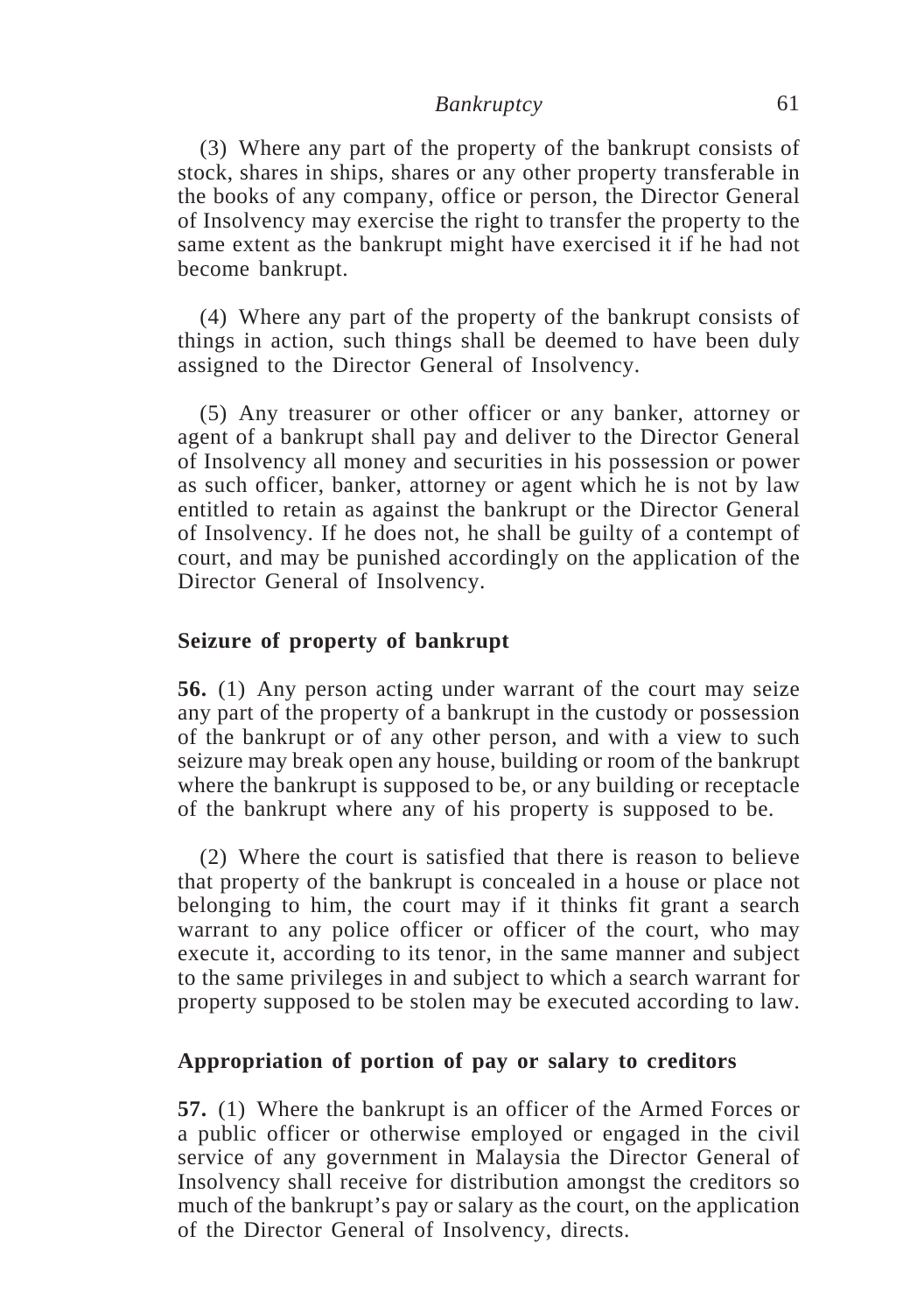(2) *(Deleted by Act A364)*.

(3) Where a bankrupt is in the receipt of a salary or income other than as aforesaid, or is entitled to any half-pay or pension or compensation granted by any Government of Malaysia the court, on the application of the Director General of Insolvency, shall, subject to any written law for the time being regulating the grant and payment of pensions, from time to time make such order as it thinks just for the payment of the salary, income, half-pay, pension or compensation or of any part thereof to the Director General of Insolvency, to be applied by him in such manner as the court directs.

(4) Nothing in this section shall take away or abridge any power of any such Government to dismiss a bankrupt or to declare the pension, half-pay or compensation of any bankrupt to be forfeited.

### **Vesting and transfer of property**

**58.** (1) The property of the bankrupt shall pass from Director General of Insolvency to Director General of Insolvency, and shall vest in the Director General of Insolvency for the time being during his continuance in office, without any conveyance, assignment or transfer whatever.

(2) All dealings with property which has been, is, or shall be vested under this Act in the Director General of Insolvency for the time being, and all deeds, agreements, instruments, acts and things necessary or expedient for the purposes of such dealings as aforesaid, shall, if the same have been or shall be transacted, made, entered into, signed, perfected or done by an officer appointed for the time being under section 70 to act for or in the place of the Director General of Insolvency, be deemed to have been and shall be of the same force and effect and as valid for all intents and purposes as the same would have been or would be if transacted, made, entered into, signed, perfected or done by the Director General of Insolvency personally.

#### **Disclaimer of onerous property**

**59.** (1) Where any part of the property of the bankrupt consists of land of any tenure burdened with onerous covenants, of shares or stock in companies, of unprofitable contracts or of any other property that is unsaleable or not readily saleable by reason of its binding the possessor thereof to the performance of any onerous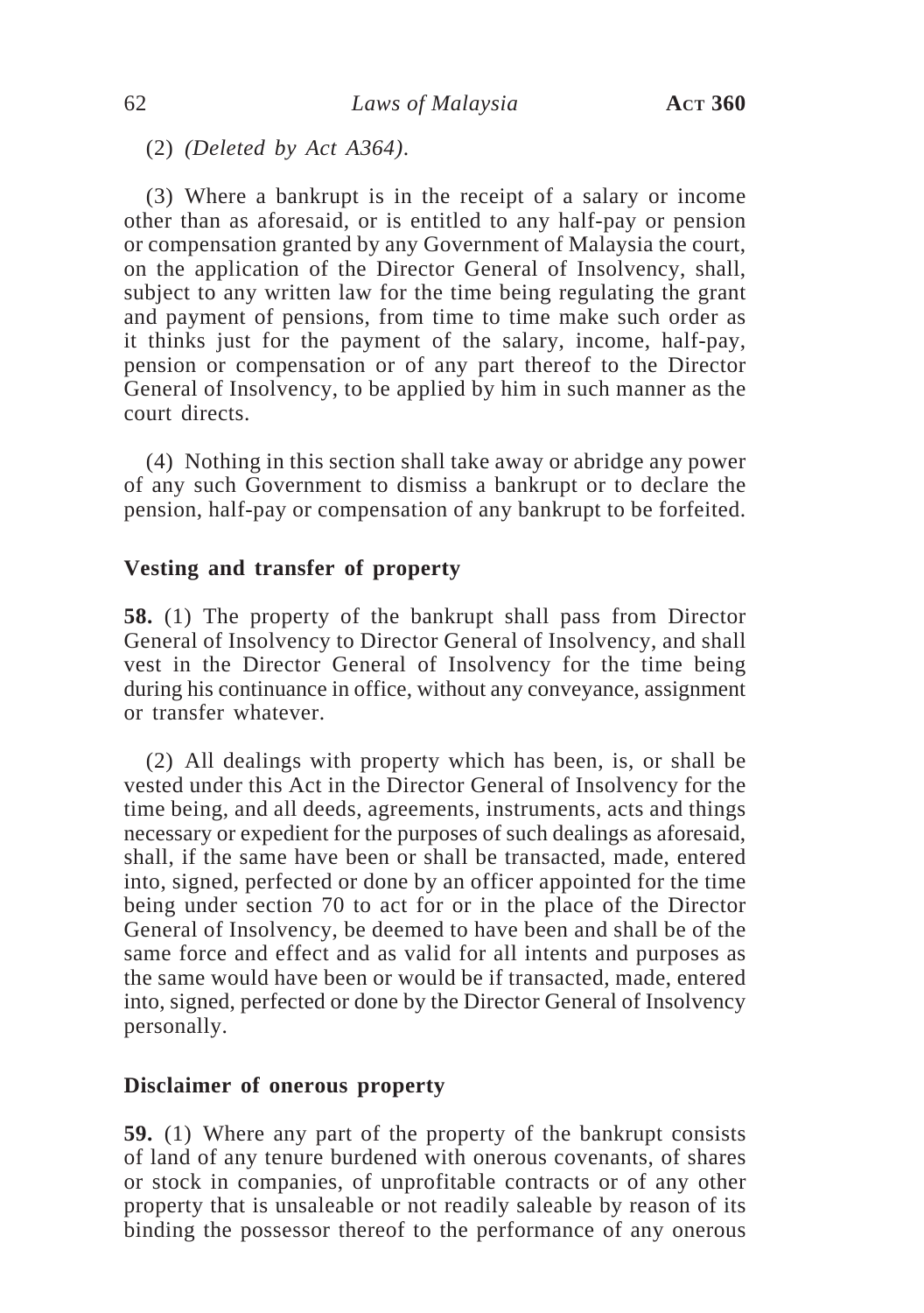act or to the payment of any sum of money, the Director General of Insolvency, notwithstanding that he has endeavoured to sell or has taken possession of the property or exercised any act of ownership in relation thereto, but subject to this section, may, by writing signed by him, at any time disclaim the property.

(2) The disclaimer shall operate to determine as from the date of disclaimer the rights, interests and liabilities of the bankrupt and his property in or in respect of the property disclaimed, and shall also discharge the Director General of Insolvency from all personal liability in respect of the property disclaimed as from the date when the property vested in him, but shall not, except so far as is necessary for the purpose of releasing the bankrupt and his property and the Director General of Insolvency from liability, affect the rights or liabilities of any other person.

(3) The Director General of Insolvency shall not be entitled to disclaim a lease without the leave of the court, except in any cases which may be prescribed or where all persons interested in the property consent to such disclaimer, and the court may, before or on granting such leave, require such notices to be given to persons interested and impose such terms as a condition of granting leave and make such orders with respect to fixtures, tenant's improvements and other matters arising out of the tenancy as the court thinks just.

(4) The Director General of Insolvency shall not be entitled to disclaim any property, in pursuance of this section, in any case where an application in writing has been made to him by any person interested in the property, requiring him to decide whether he will disclaim or not, and he has for a period of twenty-eight days after the receipt of the application, or such extended period as is allowed by the court, declined or neglected to give notice whether he disclaims the property or not; and in the case of a contract if the Director General of Insolvency, after the application, does not within the said period or extended period disclaim the contract, he shall be deemed to have adopted it.

(5) The court may, on the application of any person who is, as against the Director General of Insolvency, entitled to the benefit or subject to the burden of a contract made with the bankrupt, make an order rescinding the contract on such terms as to payment by or to either party of damages for the non-performance of the contract or otherwise as to the court seems equitable; and any damages payable under the order to any such person may be proved by him as a debt under the bankruptcy.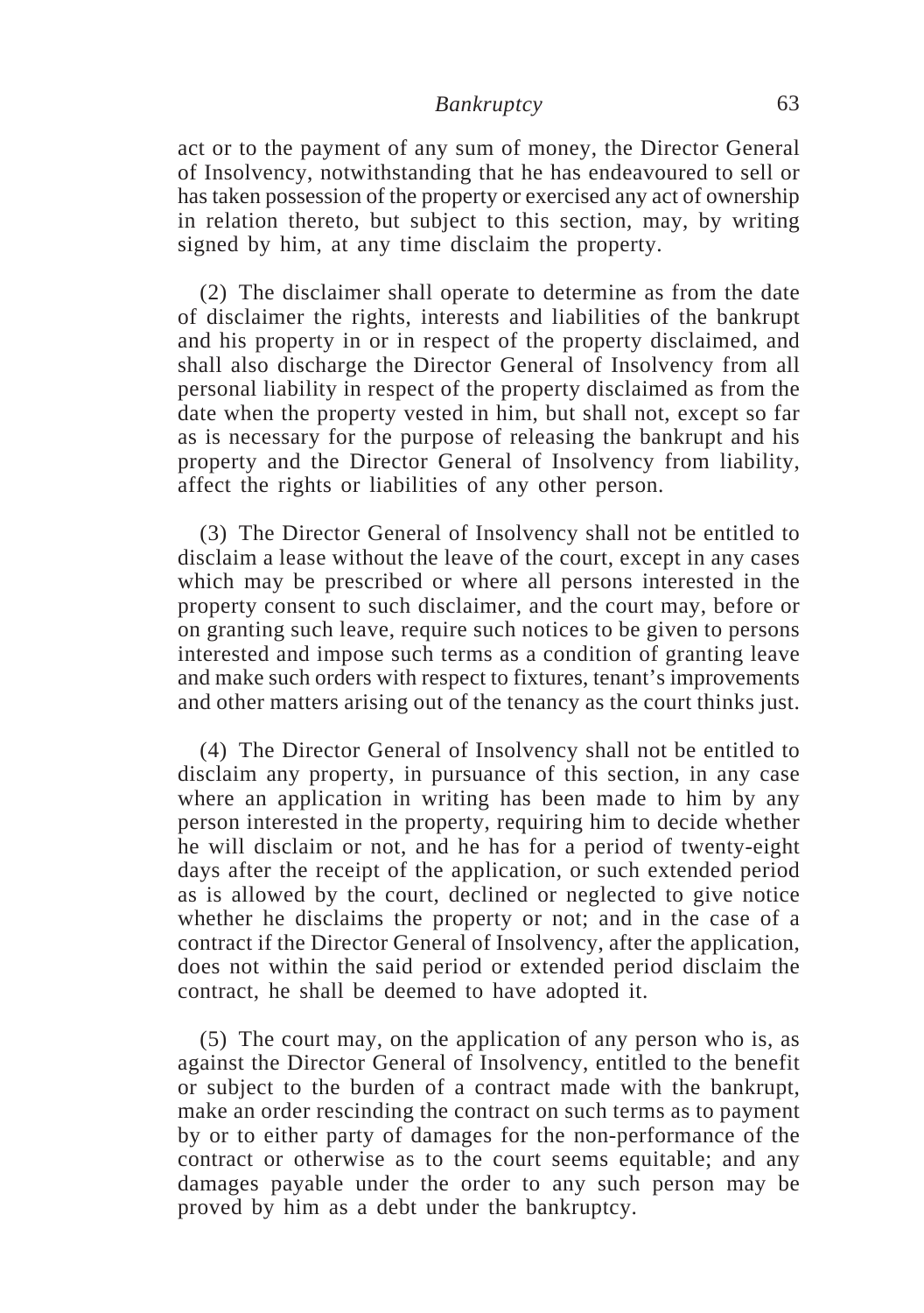(6) The court may, on application by any person either claiming any interest in any disclaimed property or under any liability not discharged by this Act in respect of any disclaimed property, and on hearing such persons as it thinks fit, make an order for the vesting of the property in or delivery thereof to any person entitled thereto or to whom it seems just that the same should be delivered by way of compensation for the liability or a trustee for him and on such terms as the court thinks just; and on any such vesting order being made, the property comprised therein shall vest accordingly in the person therein named in that behalf, without any conveyance or assignment for the purpose.

(7) Where the property disclaimed is of a leasehold nature the court shall not make a vesting order in favour of any person claiming under the bankrupt, whether as under-lessee or as mortgagee by demise, except upon the terms of making such person subject to the same liabilities and obligations as the bankrupt was subject to under the lease in respect of the property at the date when the bankruptcy petition was filed, and any mortgagee or under-lessee declining to accept a vesting order upon such terms shall be excluded from all interest in and security upon the property, and if there is no person claiming under the bankrupt who is willing to accept an order upon such terms, the court shall have power to vest the bankrupt's estate and interest in the property in any person liable, either personally or in a representative character, and either alone or jointly with the bankrupt, to perform the lessee's covenants in such lease, freed and discharged from all estates, incumbrances and interests created therein by the bankrupt.

(8) Any person injured by the operation of a disclaimer under this section shall be deemed to be a creditor of the bankrupt to the extent of the injury, and may accordingly prove the same as a debt under the bankruptcy.

#### **Powers of Director General of Insolvency to deal with property**

- **60.** Subject to this Act, the Director General of Insolvency may—
	- (*a)* sell all or any part of the property of the bankrupt, including the goodwill of his business, if any, and the book-debts due or growing due to him, by public auction or private contract, with power to transfer the whole thereof to any person or company or to sell the same in parcels;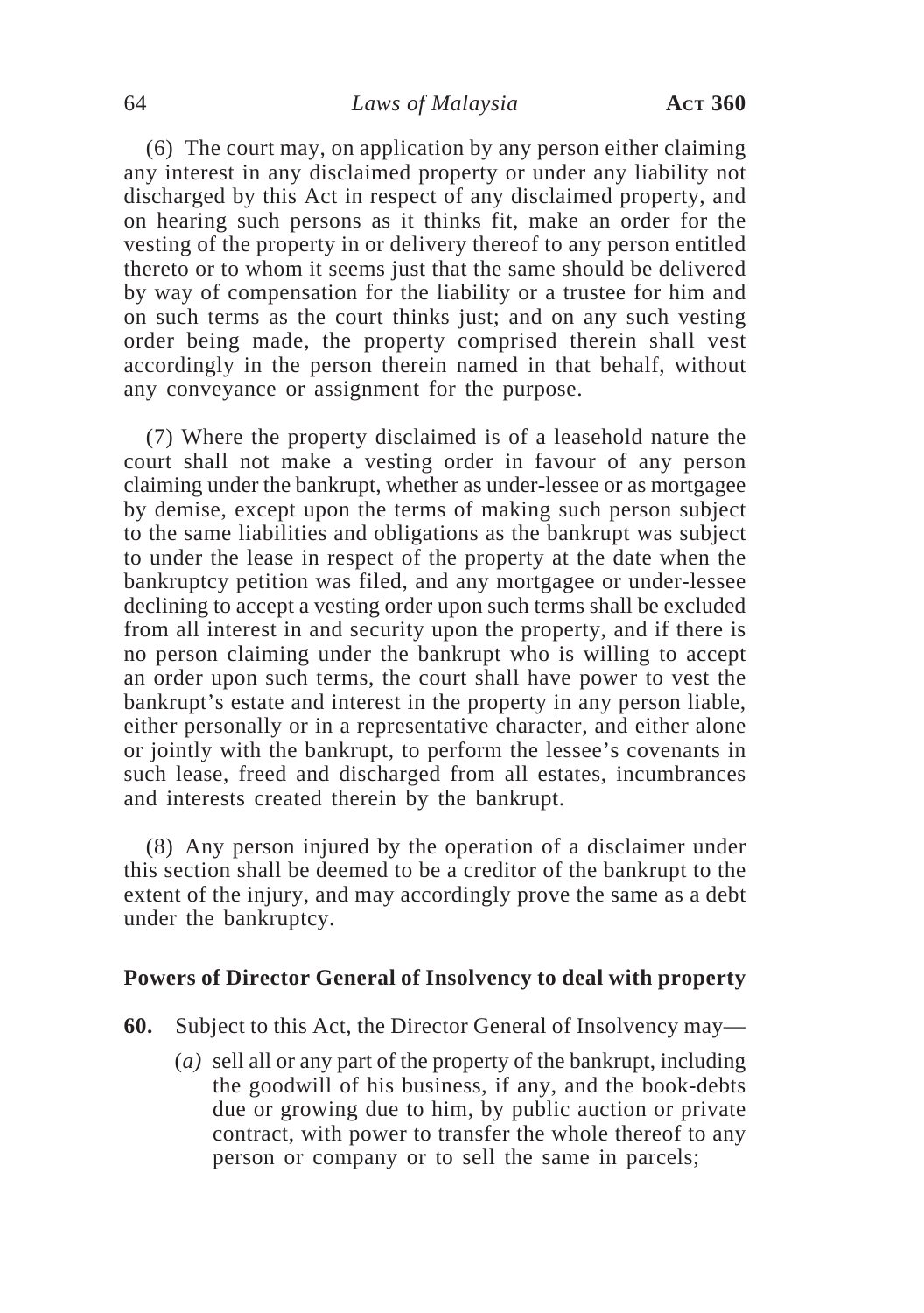- (*b)* give receipts for any money received by him, which receipts shall effectually discharge the person paying the money from all responsibility in respect of the application thereof;
- (*c)* prove, rank, claim, and draw a dividend in respect of any debt due to the bankrupt;
- (*d)* exercise any powers, the capacity to exercise which is vested in the Director General of Insolvency under this Act, and execute any powers of attorney, deeds and other instruments for the purpose of carrying into effect this Act;
- (*e)* deal with any property to which the bankrupt is beneficially entitled s*ui juris*, or other owner of an estate of inheritance less than an estate in perpetuity, in the same manner as the bankrupt might have dealt with it; and any such dealing with any property to which the bankrupt is before his discharge so entitled shall, although the bankrupt is dead at the time of that dealing, be as valid and have the same operation as though the bankrupt were then alive.

## **Powers exercisable by Director General of Insolvency subject to orders of court**

**61.** The Director General of Insolvency, subject to any general or special orders of the court, may—

- (*a)* carry on the business of the bankrupt so far as is necessary for the beneficial winding up of the same;
- (*b)* bring, institute or defend any action or other legal proceeding relating to the property of the bankrupt;
- (*c)* employ, with the permission in writing of the Attorney General, a solicitor to take any proceedings or do any business;
- (*d)* accept, as the consideration for the sale of any property of the bankrupt, a sum of money payable at a future time, subject to such stipulations as to security and otherwise as he thinks fit;
- (*e)* mortgage, charge or pledge any part of the property of the bankrupt for the purpose of raising money for the payment of his debts;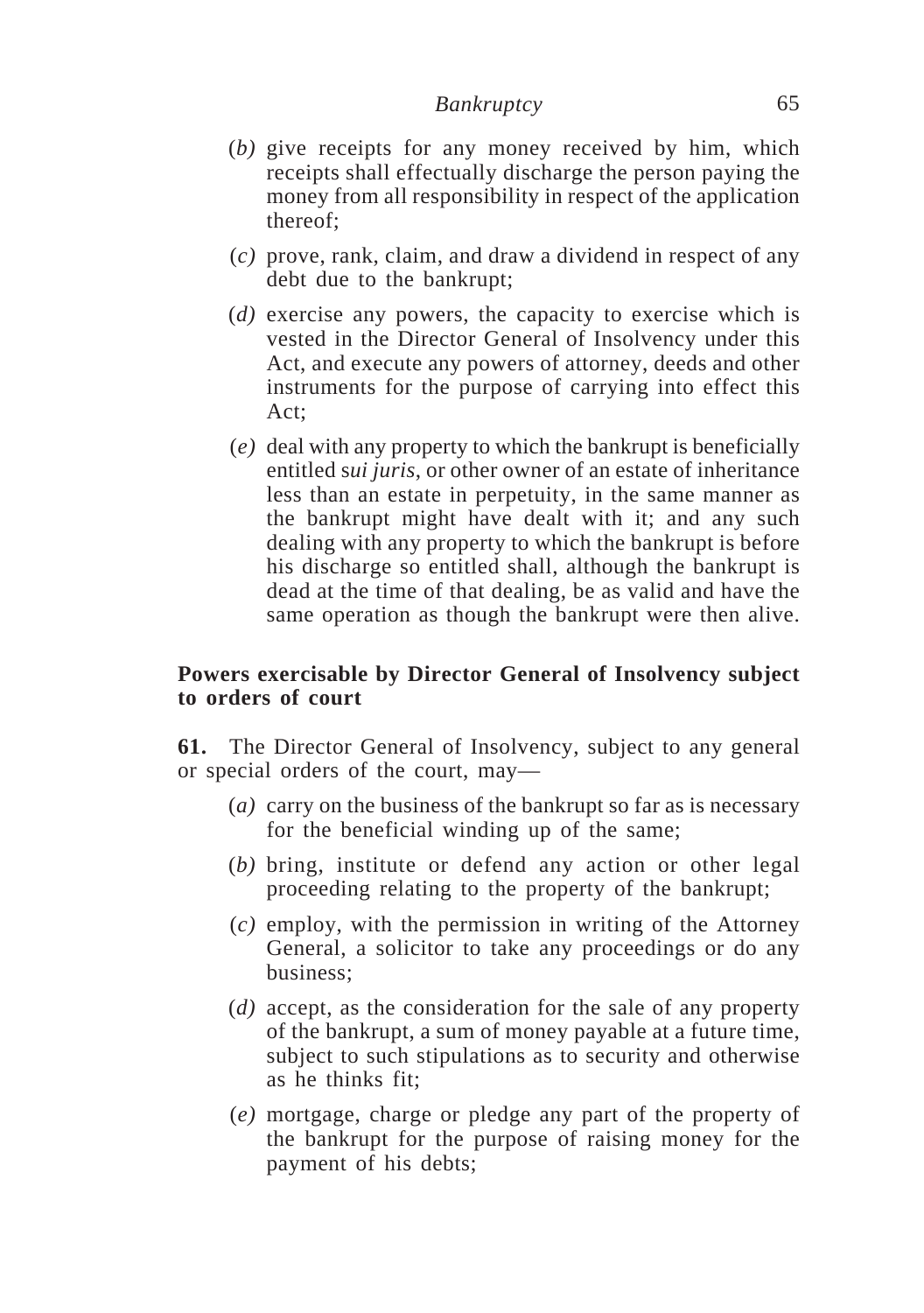- (*f)* refer any dispute to arbitration, compromise all debts, claims and liabilities, whether present or future, certain or contingent, liquidated or unliquidated, subsisting or supposed to subsist, between the bankrupt and any person who may have incurred any liability to the bankrupt, on the receipt of such sums payable at such times, and generally on such terms as are agreed on;
- (*g)* make such compromise or other arrangement as is thought expedient with creditors or persons claiming to be creditors in respect of any debts provable under the bankruptcy;
- (*h)* make such compromise, or other arrangement, as is thought expedient, with respect to any claim arising out of or incidental to the property of the bankrupt, made or capable of being made on the Director General of Insolvency by any person or by the Director General of Insolvency on any person;
- (*i)* divide in its existing form, amongst the creditors according to its estimated value, any property which from its peculiar nature or other special circumstances cannot be readily or advantageously sold.

## *Distribution of Property*

## **Declaration and distribution of dividends**

**62.** (1) Subject to the retention of such sums as may be necessary for the costs of administration or otherwise, the Director General of Insolvency shall, with all convenient speed, declare and distribute dividends amongst the creditors who have proved their debts.

(2) The first dividend, if any, shall be declared and distributed within twelve months after the adjudication, unless the Director General of Insolvency, for reasons to be given to creditors, decides to postpone the declaration to a later date.

(3) Subsequent dividends shall, in the absence of sufficient reason to the contrary, be declared and distributed at intervals of not more than twelve months.

(4) Before declaring a dividend the Director General of Insolvency shall cause notice of his intention to do so to be gazetted and shall also send reasonable notice thereof to each creditor mentioned in the bankrupt's statement who has not proved his debt.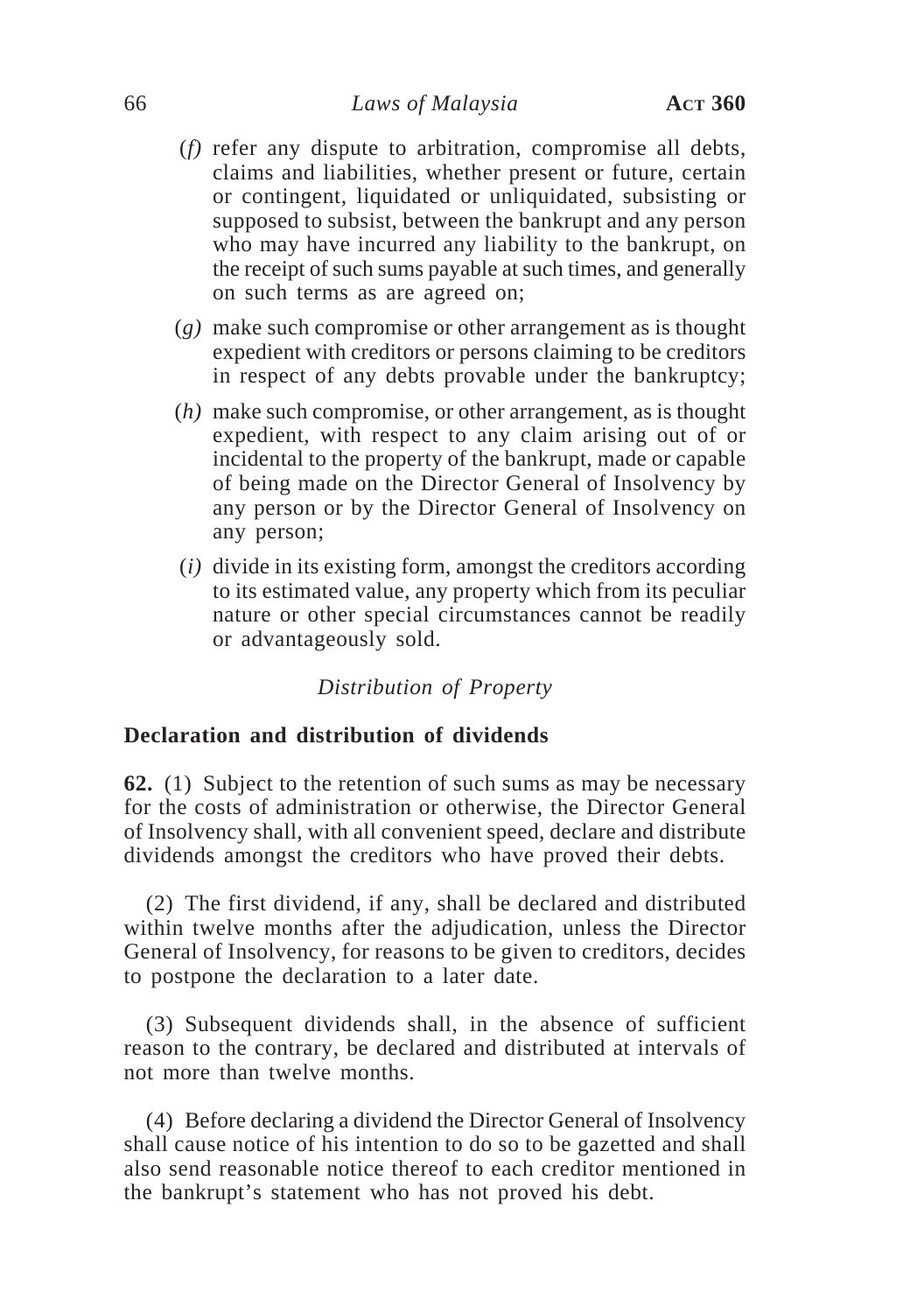(5) When the Director General of Insolvency has declared a dividend he shall send to each creditor who has proved a notice showing the amount of the dividend, and when, and how it is payable.

(6) No dividend shall be paid to any creditor which does not amount to five ringgit.

(7) Where the Director General of Insolvency makes any payment of dividends upon production of a certificate of identity in the form prescribed in the rules, he shall thereupon be discharged from all liability in respect of that payment.

### **Joint and separate dividends**

**63.** (1) Where one partner of a firm is adjudged bankrupt, a creditor to whom the bankrupt is indebted jointly with the other partners of the firm, or any of them, shall not receive any dividend out of the separate property of the bankrupt until all the separate creditors have received the full amount of their respective debts.

(2) Where joint and separate properties are being administered, dividends of the joint and separate properties shall, subject to any order to the contrary that is made by the court on the application of the Director General of Insolvency or any person interested, be declared together.

(3) The expenses of and incident to such dividends shall be fairly apportioned by the Director General of Insolvency between the joint and separate properties, regard being had to the work done for and the benefit received by each property.

#### **Provision for creditors residing at a distance,** *etc.*

**64.** (1) In the calculation and distribution of a dividend the Director General of Insolvency shall make provision for debts provable in bankruptcy appearing from the bankrupt's statements or otherwise to be due to persons resident in places so distant from the place where the Director General of Insolvency is acting that in the ordinary course of communication they have not had sufficient time to tender their proofs or to establish them if disputed, and also for debts provable in bankruptcy the subject of claims not yet determined.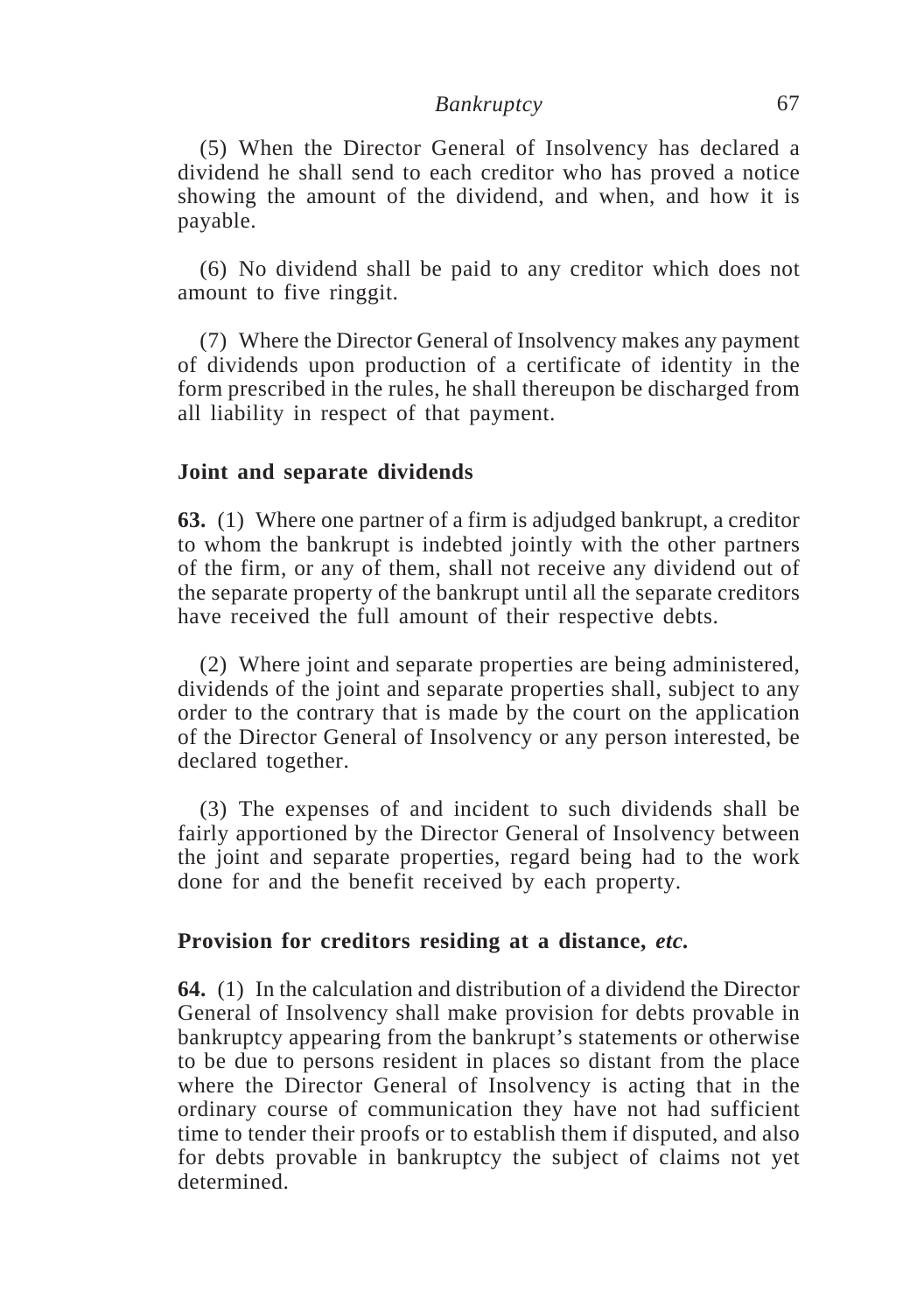(2) The Director General of Insolvency shall also make provision for any disputed proofs or claims and for the expenses necessary for the administration of the estate or otherwise, and, subject to the foregoing provisions, he shall distribute as dividend all money in hand.

## **Right of creditor who has not proved debt before declaration of a dividend**

**65.** Any creditor who has not proved his debt before the declaration of any dividend or dividends shall be entitled to be paid, out of any money for the time being in the hands of the Director General of Insolvency, any dividend or dividends he has failed to receive before that money is applied to the payment of any future dividend or dividends, but he shall not be entitled to disturb the distribution of any dividend declared before his debt was proved by reason that he has not participated therein.

## **Final dividend**

**66.** (1) When the Director General of Insolvency has realized all the property of the bankrupt, or so much thereof as can, in his opinion, be realized without needlessly protracting the proceedings in bankruptcy, he shall declare a final dividend.

(2) Before so doing he shall give notice as prescribed to the persons whose claims to be creditors have been notified to him, but not established to his satisfaction, that if they do not establish their claims to the satisfaction of the court within a time limited by the notice he will proceed to make a final dividend without regard to their claim.

(3) After the expiration of the time so limited, or if the court, on application by any such claimant, grants him further time for establishing his claim, then on the expiration of such further time, the property of the bankrupt shall be divided among the creditors who have proved their debts without regard to the claims of any other persons.

### **No action for dividend**

**67.** No action for a dividend shall lie against the Director General of Insolvency, but if he refuses to pay any dividend the court may if it thinks fit order him to pay it.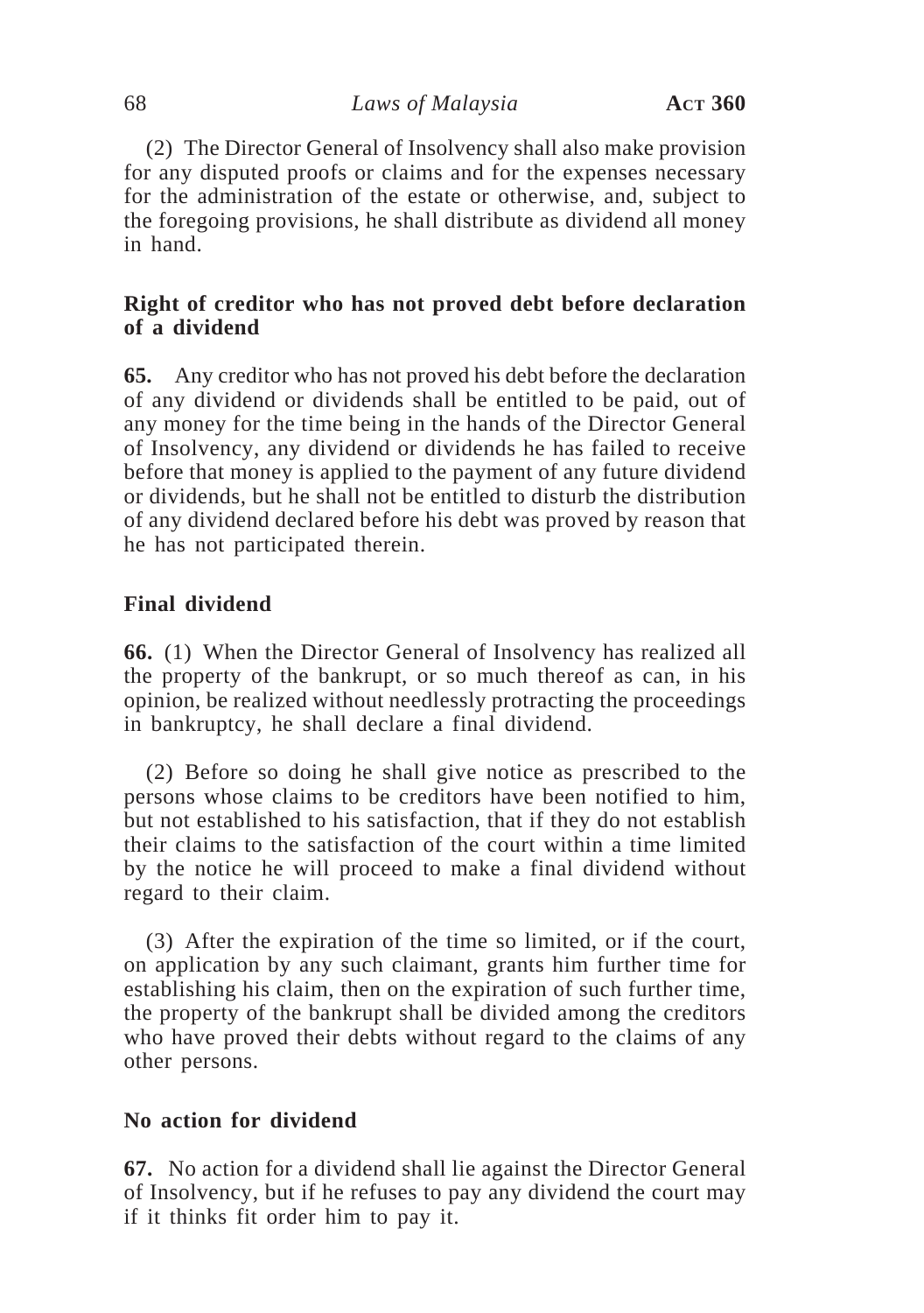#### **Power to allow bankrupt to manage property**

**68.** (1) The Director General of Insolvency may appoint the bankrupt himself to superintend the management of the property of the bankrupt, or of any part thereof, or to carry on the trade, if any, of the bankrupt for the benefit of his creditors, and in any other respect to aid in administering the property in such manner and on such terms as the Director General of Insolvency directs.

#### **Allowance to bankrupt for maintenance or service**

(2) The Director General of Insolvency may make such allowance as he thinks just to the bankrupt out of his property for the support of the bankrupt and his family, or in consideration of his service if he is engaged in winding up his estate, but the court may reduce any such allowance and limit the time for which it may be made.

(3) Where the bankrupt has died, the Director General of Insolvency may make an allowance to the bankrupt's family for their support.

(4) The Director General of Insolvency may also make an allowance towards the funeral expenses of a bankrupt.

#### **Right of bankrupt to surplus**

**69.** The bankrupt shall be entitled to any surplus remaining after payment in full of his creditors, with interest as by this Act provided, and for the costs, charges and expenses of the proceedings under the bankruptcy petition.

### PART IV

#### DIRECTOR GENERAL OF INSOLVENCY

#### *Appointment*

#### **Appointment of Director General of Insolvency and other officers**

**70.** (1) The Minister shall appoint a Director General of Insolvency and a Deputy Director General of Insolvency from amongst the members of the Judicial and Legal Service.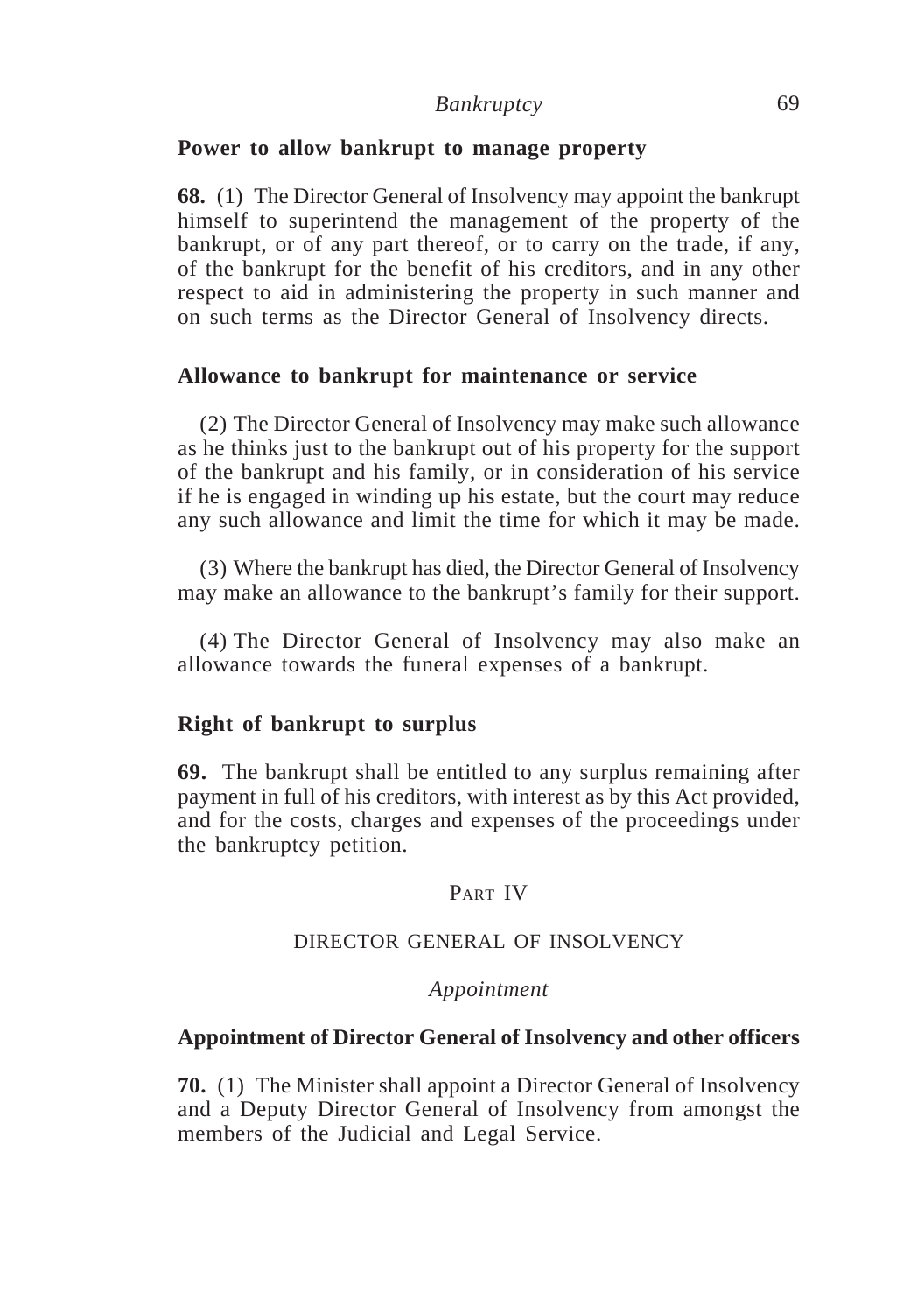(2) The Minister may appoint such number of Directors of Insolvency, Deputy Directors of Insolvency, Senior Assistant Directors of Insolvency, Assistant Directors of Insolvency, Insolvency Officers and other officers, as he deems fit, to assist the Director General of Insolvency in carrying out the purposes of this Act.

(3) The Deputy Director General of Insolvency, Directors of Insolvency, Deputy Directors of Insolvency, Senior Assistant Directors of Insolvency, Assistant Directors of Insolvency and Insolvency Officers shall be subject to the general direction, control and supervision of the Director General of Insolvency and shall exercise such powers of the Director General of Insolvency as the Director General of Insolvency may assign except all the powers expressly stated in this Act to be exercisable by the Director General of Insolvency personally.

#### *Duties*

#### **Status of Director General of Insolvency**

**71.** (1) The duties of the Director General of Insolvency shall have relation both to the conduct of the debtor and to the administration of his estate.

(2) The Director General of Insolvency, Deputy Director General of Insolvency, Directors of Insolvency, Deputy Directors of Insolvency, Senior Assistant Directors of Insolvency, Assistant Directors of Insolvency, Insolvency Officers and other officers may administer oaths for the purposes of any matters or proceedings under this Act or for the purpose of taking affidavits.

(3) The Director General of Insolvency, Deputy Director General of Insolvency and every Director of Insolvency, Deputy Director of Insolvency, Senior Assistant Director of Insolvency, Assistant Director of Insolvency, Insolvency Officer and other officer shall be deemed to be a public servant within the meaning of the Penal Code.

### **Duties of Director General of Insolvency as regards the debtor's conduct**

**72.** As regards the debtor, the Director General of Insolvency shall—

(*a)* investigate the conduct of the debtor, and report to the court stating whether there is reason to believe that the debtor has committed any act which constitutes an offence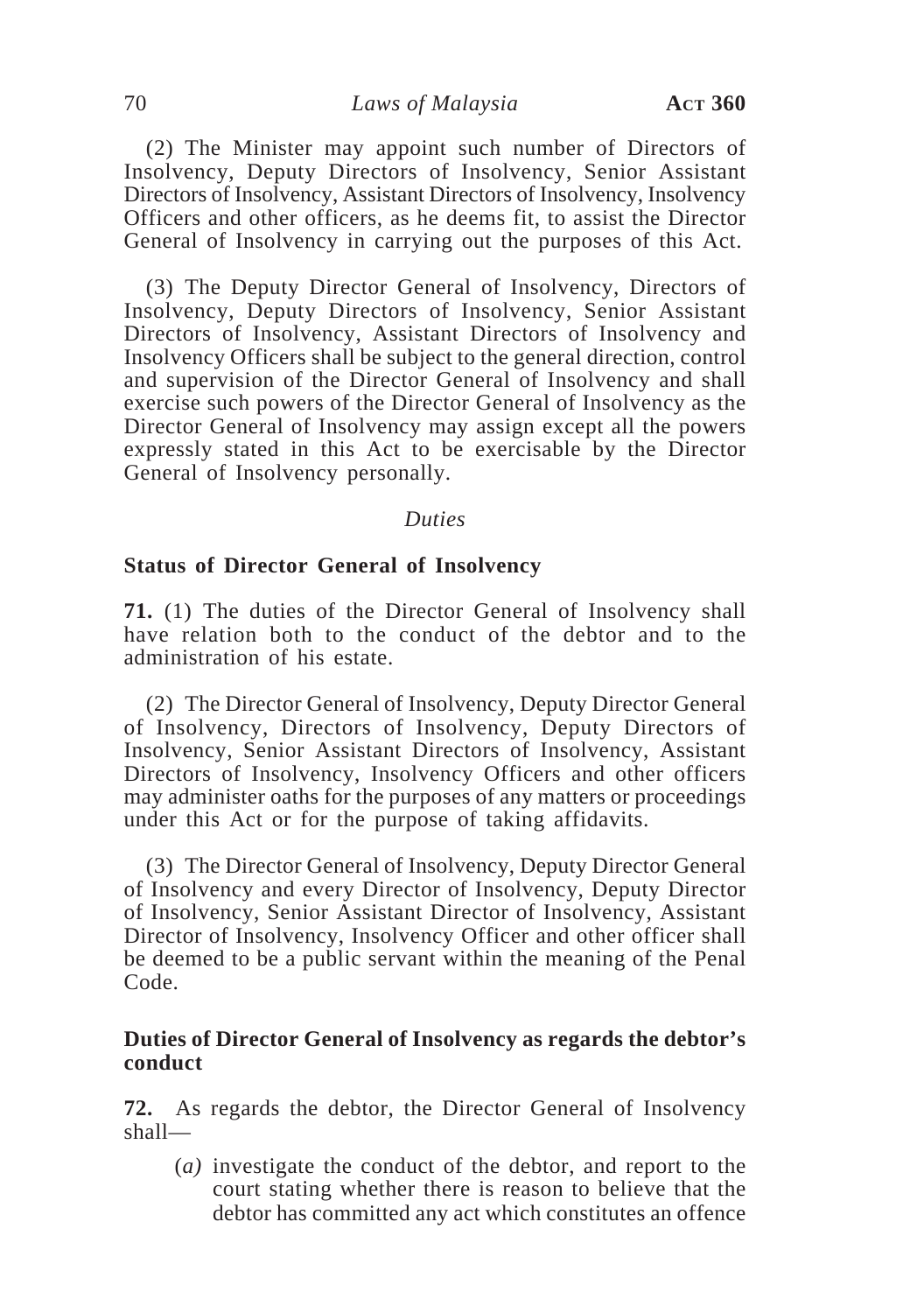under this Act or under section 421, 422, 423 or 424 of the Penal Code or which would justify the court in refusing, suspending or qualifying an order for his discharge;

- (*b)* make such other reports concerning the conduct of the debtor as the court directs or as may be prescribed;
- (*c)* take such part as may be directed by the court or prescribed in the public examination of the debtor;
- (*d)* take such part and give such assistance in relation to the prosecution of any fraudulent debtor or any other person charged with an offence under this Act, as the Public Prosecutor may direct.

## **Duties of Director General of Insolvency as to debtor's estate**

**73.** (1) As regards the estate of a debtor, the Director General of Insolvency shall—

- (*a)* act as the receiver of the debtor's estate, and act as manager thereof where a special manager has not been appointed;
- (*b)* raise money or make advances for the purposes of the estate, and authorize the special manager to raise money or make advances for the like purposes in any case where in the interests of the creditors it appears necessary so to do;
- (*c)* summon and preside at all meetings of creditors held under this Act;
- (*d)* issue forms of proxy for use at the meetings of creditors;
- (*e)* report to the creditors as to any proposal which the debtor makes with respect to the mode of liquidating his affairs;
- (*f)* advertise the receiving order, the date of the debtor's public examination and such other matters as it is necessary to advertise.

(2) For the purpose of his duties as receiver or manager the Director General of Insolvency shall have the same powers as if he were a receiver and manager appointed by the court, but shall as far as practicable consult the wishes of the creditors with respect to the management of the debtor's property, and may for that purpose, if he thinks it advisable, summon meetings of the persons claiming to be creditors.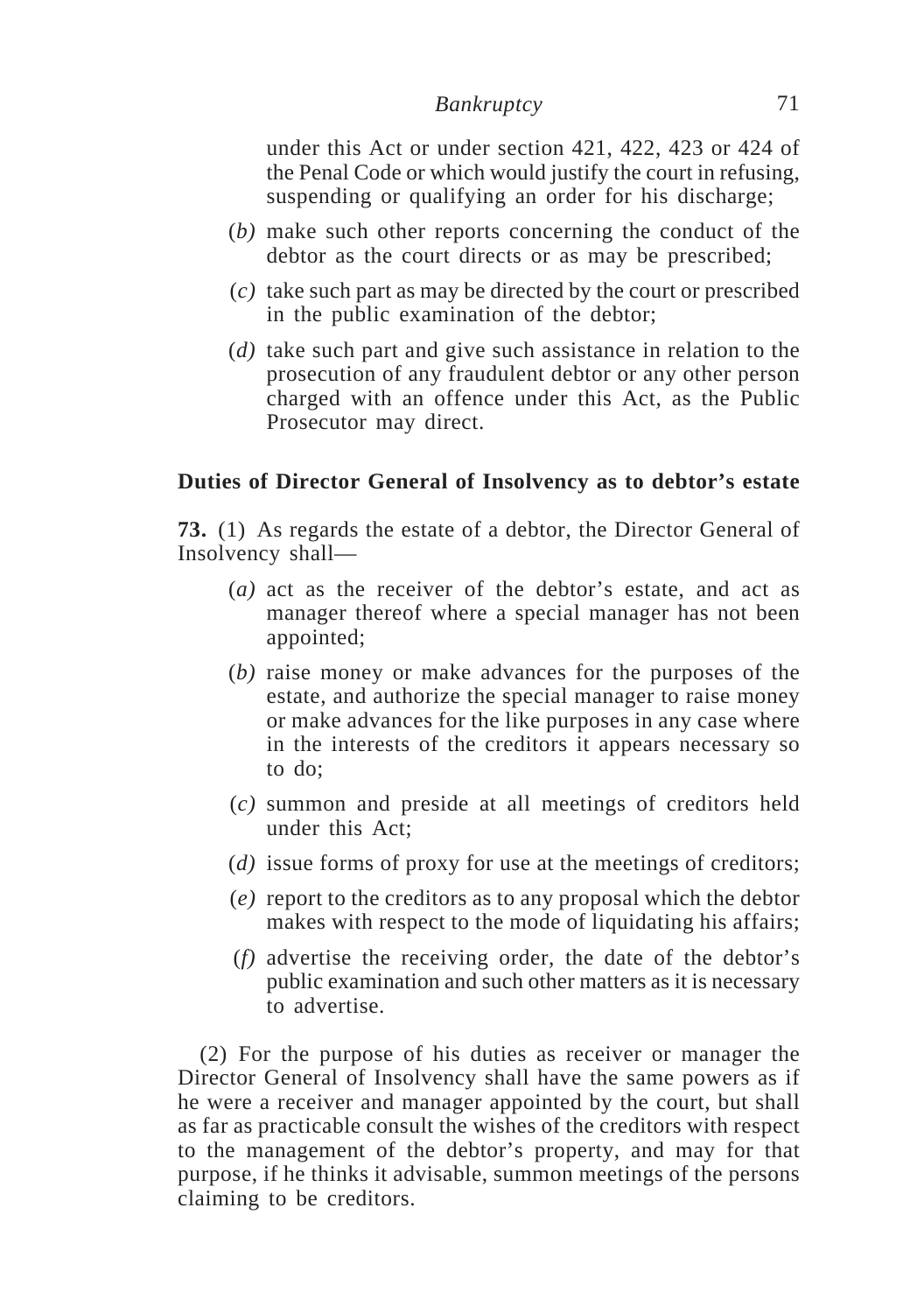(3) The Director General of Insolvency shall account to the court and pay over all moneys and deal with all securities in such manner as, subject to this Act, the court directs.

## **Protection of Director General of Insolvency and person acting under his direction or control**

**74.** The Director General of Insolvency or any person acting under his direction or control shall not be liable personally in any action or proceeding in respect of anything done or intended or omitted to be done under this Act but any person aggrieved by anything so done or intended or omitted to be done may apply to the court for directions in the matter and the court may thereupon give such directions or make such order as it thinks fit.

#### *Costs*

### **Allowance and taxation of costs**

**75.** (1) No payment shall be allowed in the accounts of the Director General of Insolvency, or of any special manager, in respect of the performance by any other person of the ordinary duties which are required by this Act or any rules made thereunder to be performed by himself.

(2) All bills and charges of solicitors, managers, accountants, auctioneers, brokers and other persons shall be taxed by the prescribed officer, and no payments in respect thereof shall be allowed in the accounts of the Director General of Insolvency without leave of the court, until after such taxation has been made.

(3) Every such person shall on request by the Director General of Insolvency, which request the Director General of Insolvency shall make a sufficient time before declaring a dividend, deliver his bill of costs or charges to the prescribed officer for taxation, and if he fails to do so within seven days after receipt of the request, or such further time as the court on application grants, the Director General of Insolvency shall declare and distribute the dividend without regard to any claim by him, and thereupon any such claim shall be forfeited as well against the Director General of Insolvency personally as against the estate.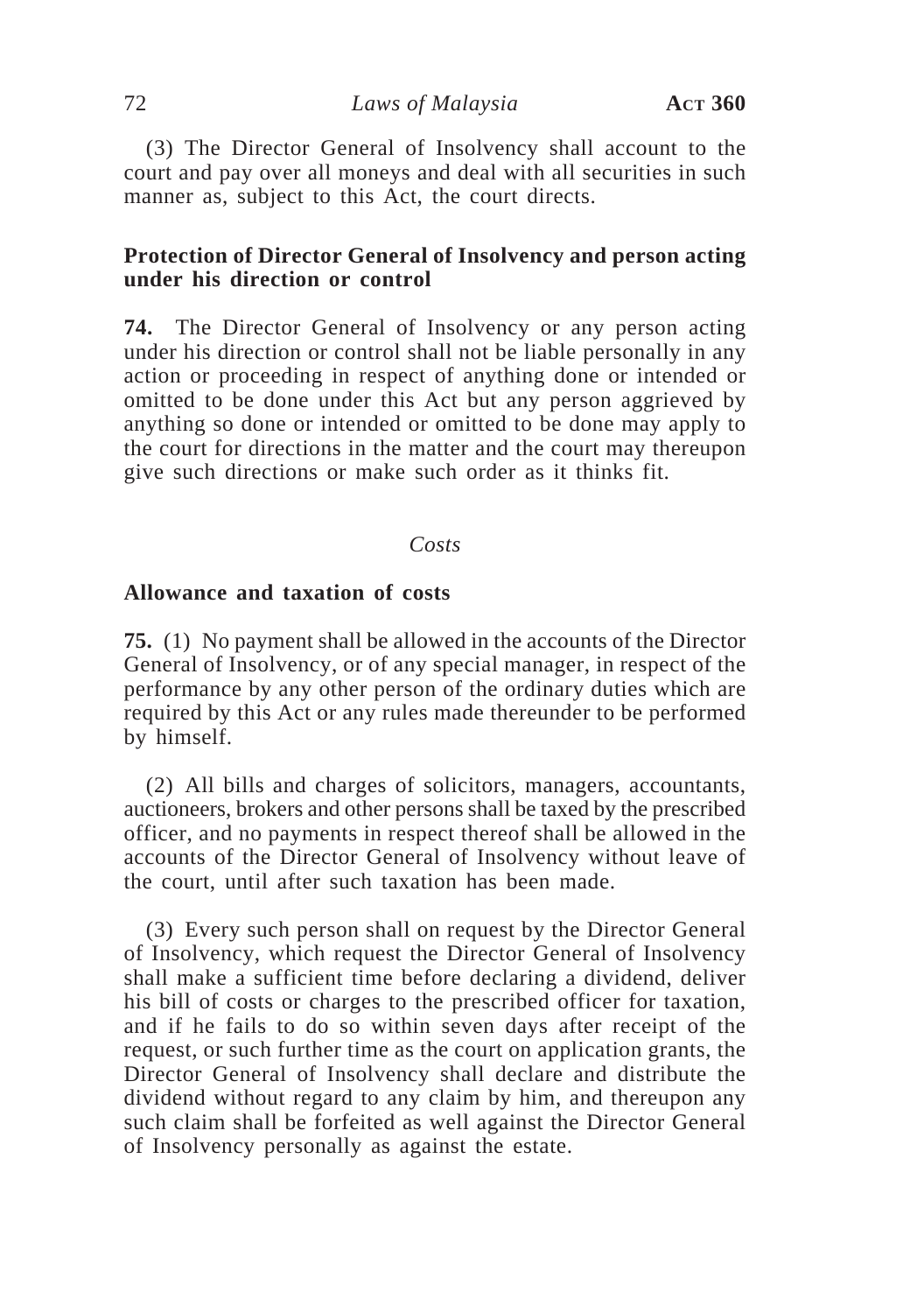## *Receipts, Payments, Accounts, Audit*

## **Bankruptcy Estates Account**

**76.** (1) An account, to be called the Bankruptcy Estates Account, shall be kept by the Director General of Insolvency with such Bank as the Minister of Finance shall direct and, subject to the other provisions of this Act, all moneys received by the Director General of Insolvency in respect of proceedings under this Act shall be paid to that account.

(2) Before the Minister of Finance makes any direction under subsection (1) the Bankruptcy Estates Account may be kept—

- (*a)* with the Treasury in the case of bankruptcy proceedings in \*Peninsular Malaysia; and
- (*b)* with the Treasury of Sabah or Sarawak in the case of bankruptcy proceedings in either State.

(3) All payments out of moneys standing to the credit of the Director General of Insolvency in the Bankruptcy Estates Account shall be made in the prescribed manner.

#### **Investment of surplus funds**

**77.** (1) Whenever the cash balance standing to the credit of a Bankruptcy Estates Account is in excess of the amount which, in the opinion of the Director General of Insolvency, is required for the time being to answer demands in respect of insolvent estates the Director General of Insolvency shall pay over such excess to the Minister who shall invest the same in trustee securities to be placed to the credit of the said account.

(2) When any part of the money so invested is in the opinion of the Director General of Insolvency required to answer any demands in respect of insolvent estates, the Director General of Insolvency shall notify to the Minister the amount so required and the Minister shall thereupon pay to the Director General of Insolvency such sum as may be required to the credit of the Bankruptcy Estates Account and for that purpose the Minister may direct the sale of such part of the said securities as may be necessary.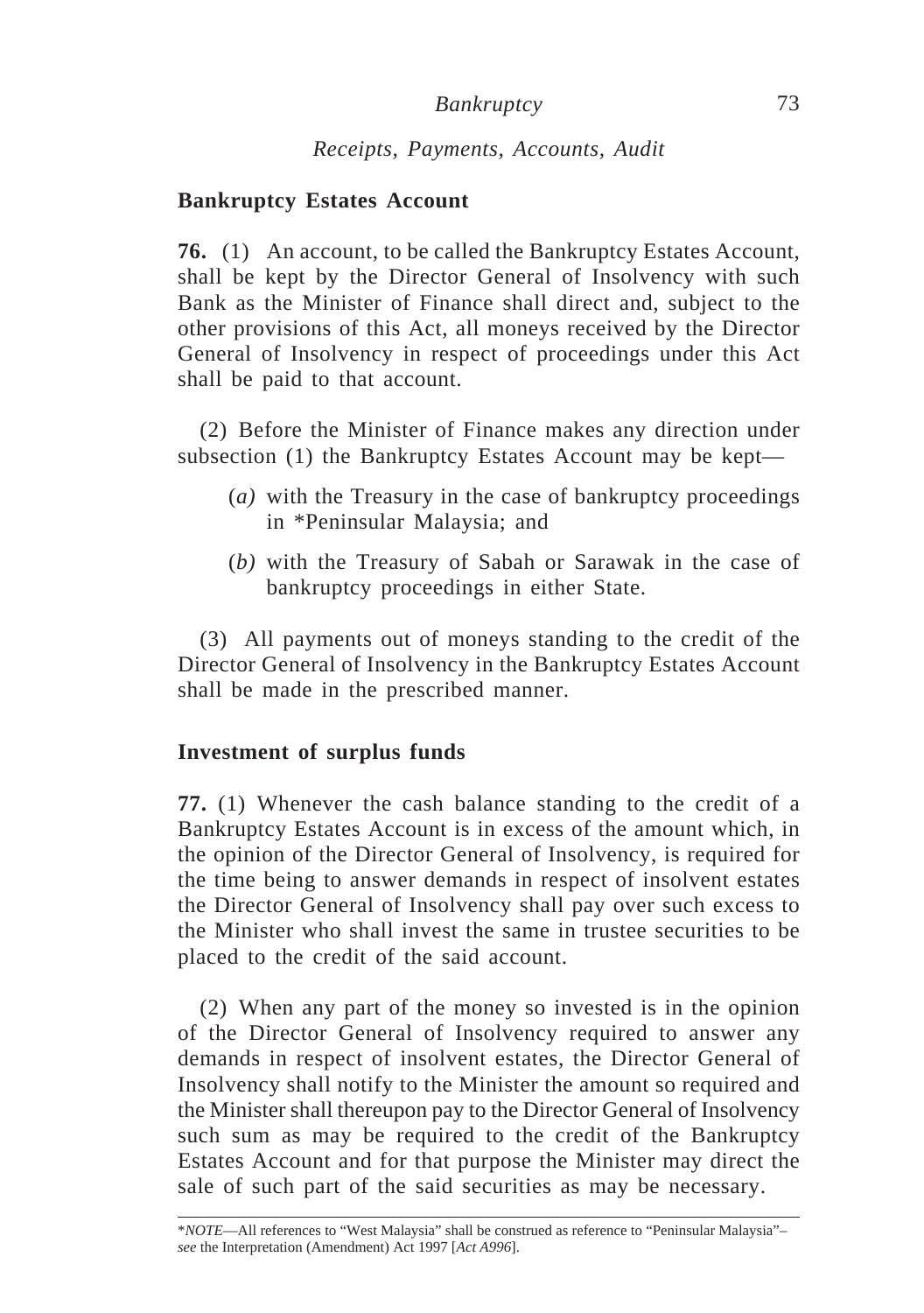## 74 *Laws of Malaysia* **ACT 360**

(3) Any profits on the sale of any of the securities placed to the credit of a Bankruptcy Estates Account shall be credited to the Consolidated Fund and the Consolidated Fund shall be liable to make good any loss arising out of the sale of such securities.

(4) The dividends on investments made under this section shall be credited to the Consolidated Fund and regard shall be had to the amount thus derived in fixing the fees payable in respect of proceedings in bankruptcy.

## **Inspection and audit of Director General of Insolvency's accounts**

**78.** (1) The Director General of Insolvency shall keep in the prescribed form an account of his receipts and payments as Director General of Insolvency, and shall permit inspection thereof by the bankrupt or by any creditor who has proved his debt or by any other person interested, subject to payment of the prescribed fee.

(2) All such accounts shall be audited not less than twice in each year by the Auditor General, and for the purposes of such audit the Director General of Insolvency shall produce to the auditing officer such books and shall furnish him with such vouchers and information as he requires.

## **Director General of Insolvency to furnish list of creditors**

**79.** The Director General of Insolvency shall, whenever required by any creditor so to do, and on payment by such creditor of the prescribed fee, furnish and transmit to such creditor a list of the creditors, showing in such list the amount of the debt due to each of such creditors.

#### **Books to be kept by Director General of Insolvency**

**80.** The Director General of Insolvency shall keep as prescribed proper books, in which he shall cause to be made entries or minutes of proceedings at meetings and of such other matters as are prescribed, and any creditor of the bankrupt may, subject to control of the court, personally or by his agent inspect any such books.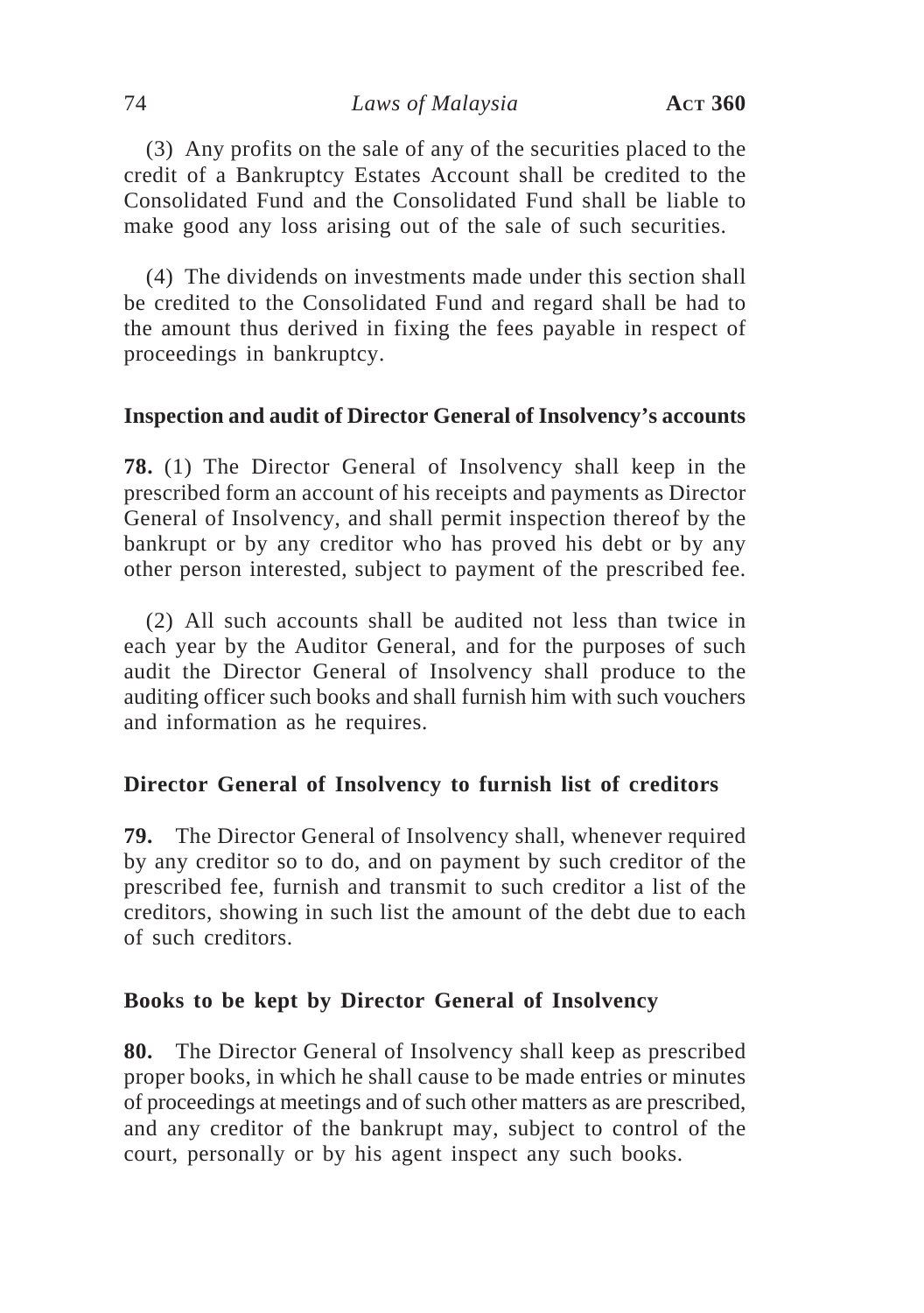# **Official examination of Director General of Insolvency's records**

**81.** The Director General of Insolvency shall, on the demand of any officer authorized by the Attorney General in that behalf in writing, produce for the inspection of such officer all records and documents in his possession relating to any bankruptcy, and such officer may examine the same and report thereon to the Attorney General.

# *Release*

# **Release of Director General of Insolvency**

**82.** (1) When the Director General of Insolvency has realized all the property of the bankrupt, or so much thereof as can in his opinion be realized without needlessly protracting the proceedings in bankruptcy, and distributed a final dividend, if any, or has ceased to act by reason of a composition having been approved, or has resigned or has vacated or been removed from his office, the court shall, on his application, cause a report on his accounts to be prepared, and, on his complying with all the requirements of the court, shall take into consideration the report and any objection which is urged by any creditor or person interested against the release of the Director General of Insolvency, and shall either grant or withhold the release accordingly.

(2) *(Deleted by Act A364)*.

(3) An order of the court releasing the Director General of Insolvency shall discharge him from all liability in respect of any act done or default made by him in the administration of the affairs of the bankrupt or otherwise in relation to his conduct as Director General of Insolvency, but any such order may be revoked on proof that it was obtained by fraud or by suppression or concealment of any material fact.

# *Official Name*

# **Official name of Director General of Insolvency**

**83.** The Director General of Insolvency may sue and be sued by the official name of "The Director General of Insolvency of the property of ............, bankrupt," inserting the name of the bankrupt, or in a case under section 122 by the official name of "The Director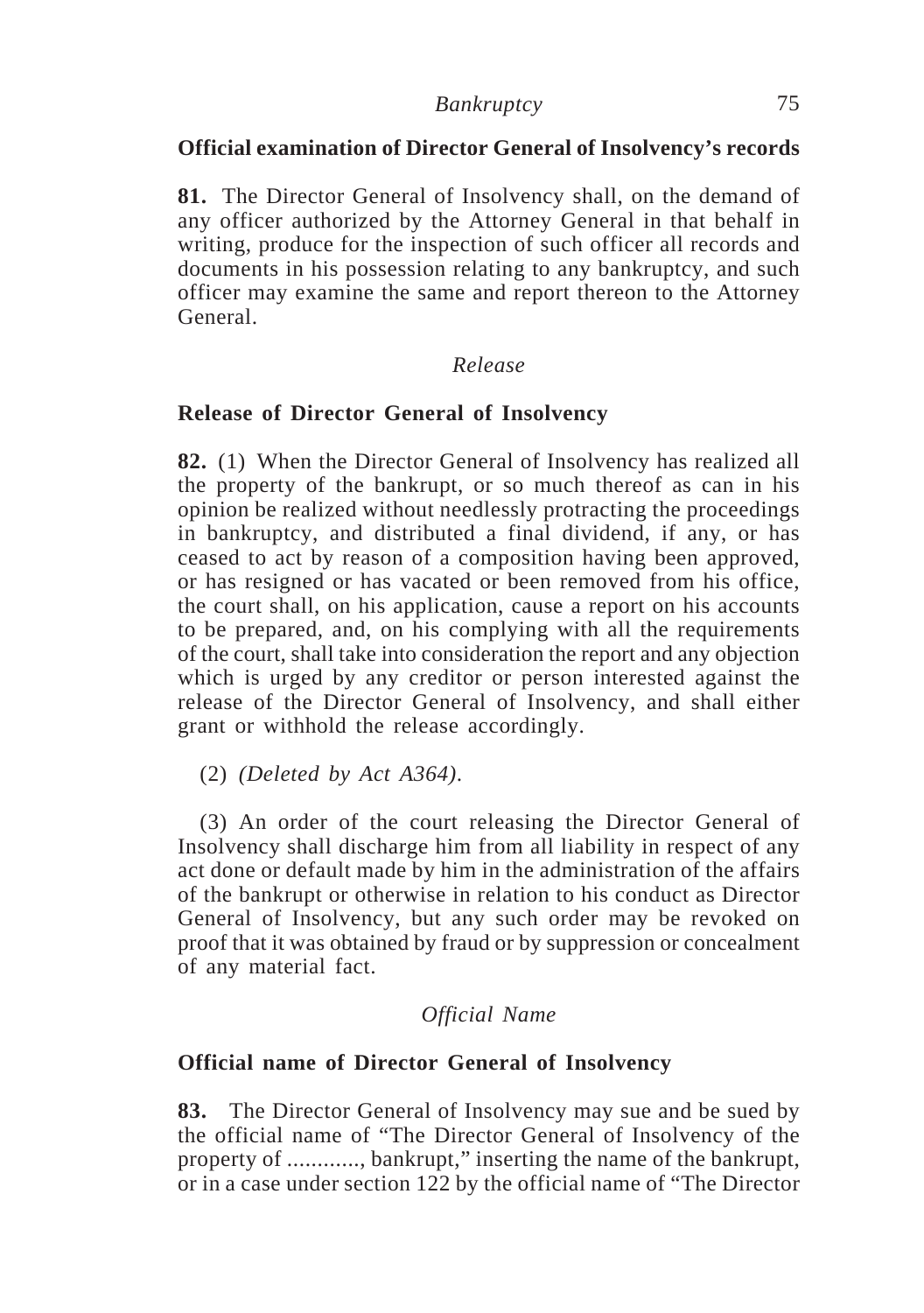General of Insolvency of the property of ................ a deceased insolvent", inserting the name of the deceased, and by such name may hold property of every description, make contracts, sue and be sued, enter into any engagements binding on himself and his successors in office, and do all other acts necessary or expedient to be done in the execution of his office.

### *Vacation of Office on Insolvency*

#### **Office of Director General of Insolvency vacated by insolvency**

**84.** If a receiving order is made against the Director General of Insolvency or against a Deputy Director General of Insolvency, Director of Insolvency, Deputy Director of Insolvency, Senior Assistant Director of Insolvency, Assistant Director of Insolvency, Insolvency Officer or other officer he shall thereby vacate his office of Director General of Insolvency, Deputy Director General of Insolvency, Director of Insolvency, Deputy Director of Insolvency, Senior Assistant Director of Insolvency, Assistant Director of Insolvency, Insolvency Officer or other officer, as the case may be.

### *Additional Powers*

#### **Additional powers of Director General of Insolvency**

**84A.** (1) In addition to, and without prejudice to the powers, duties and functions conferred under this Act, the Director General of Insolvency shall, for the purposes of this Act and sections 421, 422, 423 and 424 of the Penal Code, have all the powers of a Commissioner of Police under the Police Act 1967 [Act 3*44*] and the Criminal Procedure Code [*Act 593*].

(2) The powers exercisable by the Director General of Insolvency in subsection (1) shall be exercisable by the Director General of Insolvency personally.

(3) The Director General of Insolvency may appoint fit and proper persons to be investigation officers who shall, for the purposes of this Act and sections 421, 422, 423 and 424 of the Penal Code, have all the powers of a police officer under the Police Act 1967 and the Criminal Procedure Code.

(4) Notwithstanding any provision in this Act to the contrary, the Director General of Insolvency shall have the power to direct any creditor to render such assistance in the administration of the debtor's estate as he deems necessary.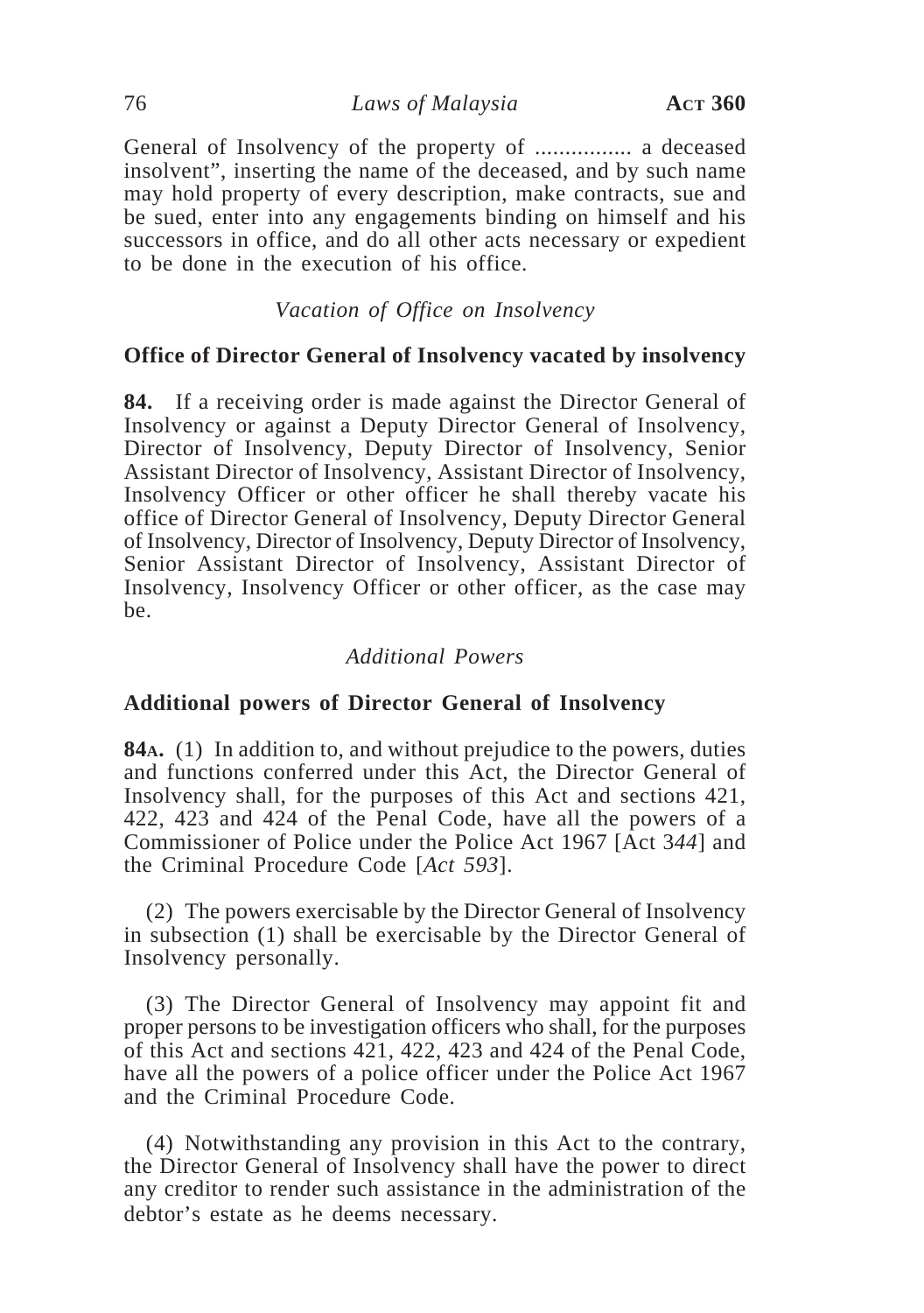### *Control*

## **Discretionary powers of Director General of Insolvency and control thereof**

**85.** (1) Subject to this Act, the Director General of Insolvency shall, in the administration of the property of the bankrupt, have regard to any directions that are given by resolution of the creditors at any general meeting, and to any advice given by the consultative committee, but so that any directions so given by the creditors at any general meeting shall in case of conflict override any advice given by the consultative committee.

(2) The Director General of Insolvency may summon general meetings of the creditors for the purpose of ascertaining their wishes, and it shall be his duty to summon meetings at such times as the court directs, or whenever requested in writing so to do by at least one-fourth in value of the creditors or by the consultative committee.

(3) The Director General of Insolvency may apply to the court as prescribed for directions in relation to any particular matter arising under the bankruptcy.

(4) Subject to this Act, the Director General of Insolvency shall use his own discretion in the administration of the property of the bankrupt.

## **Appeal to court against Director General of Insolvency**

**86.** If the bankrupt or any of the creditors or any other person is aggrieved by any act or decision of the Director General of Insolvency, he may apply to the court, and the court may confirm, reverse or modify the act or decision complained of and make such order in the premises as it thinks just.

## **Control of court over Director General of Insolvency**

**87.** (1) The court shall take cognizance of the conduct of the Director General of Insolvency, and in the event of the Director General of Insolvency not faithfully performing his duties and duly observing all the requirements imposed on him by any statute, rules or otherwise with respect to the performance of his duties,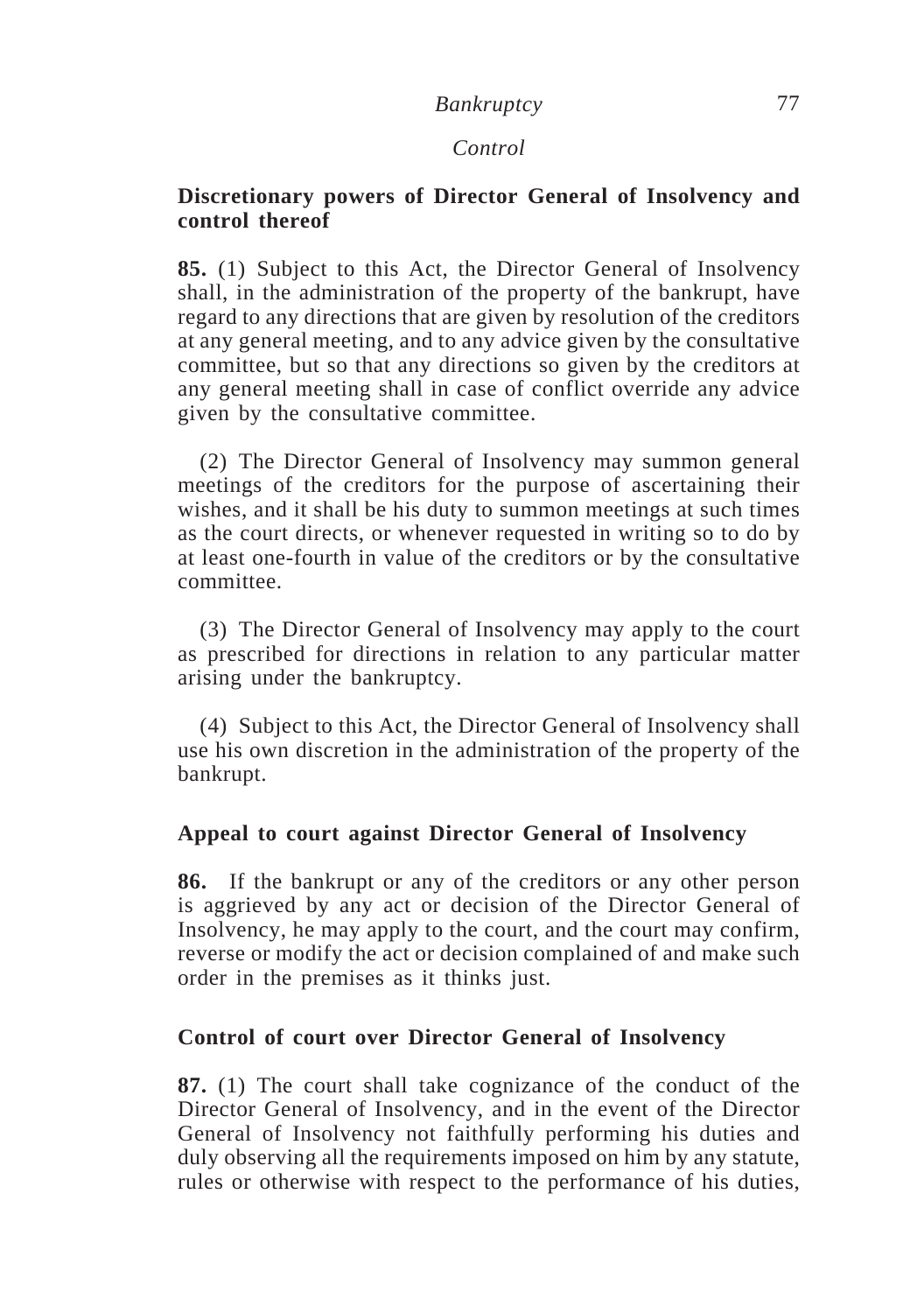### 78 *Laws of Malaysia* **ACT 360**

or in the event of any complaint being made to the court by any creditor in regard thereto, the court shall inquire into the matter and take such action thereon as is deemed expedient.

(2) The court may at any time require the Director General of Insolvency to answer any inquiry made by it in relation to any bankruptcy in which he is engaged, and may examine on oath him or any other person concerning the bankruptcy.

(3) The court may also direct a local investigation to be made of the books and vouchers of the Director General of Insolvency.

(4) All sums required to discharge any liability which the Director General of Insolvency is not entitled to pay out of the estate of the bankrupt shall be charged upon the Consolidated Fund except where the liability is one to which neither the Director General of Insolvency as such nor any of his officers has in any way contributed and which neither he nor any of his officers could by the exercise of reasonable diligence have averted and in that case the Director General of Insolvency shall not, nor shall Malaysia, be subject to any liability.

## PART V

#### CONSTITUTION, PROCEDURE AND POWERS OF COURT

#### *Jurisdiction*

#### **High Court to be the court having jurisdiction in bankruptcy**

**88.** The High Court shall be the court having jurisdiction in bankruptcy under this Act.

### **Exercise in Chambers of jurisdiction**

**89.** Subject to this Act and to any rules made by the Minister any Judge of the court may exercise in chambers the whole or any part of his jurisdiction.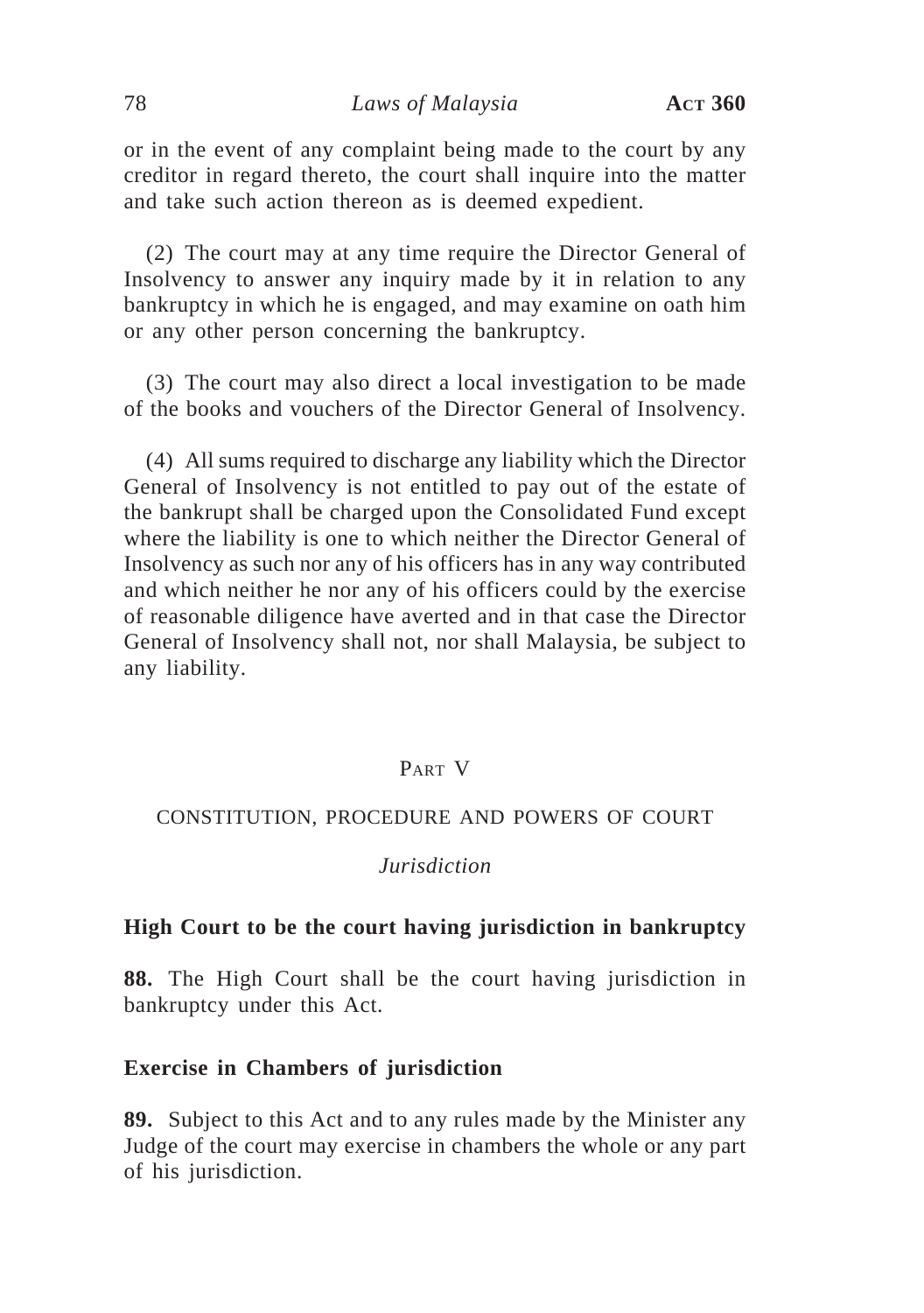## **Jurisdiction in bankruptcy of Registrar**

**90.** (1) The Registrar shall have the powers and jurisdiction in this section mentioned, and any order made or act done by him in the exercise of the said powers and jurisdiction shall, subject to an appeal, be deemed the order or act of the court.

(2) Subject to any rules made by the Minister limiting the powers conferred by this section the Registrar shall have power—

- (*a)* to make interim orders in any case of urgency where a Judge cannot be found in the State in which an application for the relief has been duly made;
- (*b)* to hear and determine any application as may be directed by the Chief Justice from time to time.

#### **General power of bankruptcy courts**

**91.** (1) Subject to this Act, the court, under its jurisdiction in bankruptcy, shall have full power to decide all questions of priorities and all other questions whatsoever, whether of law or fact, which may arise in any case of bankruptcy coming within the cognizance of the court, or which the court deems it expedient or necessary to decide for the purpose of doing complete justice or making a complete distribution of property in any such case.

(2) Where default is made by a debtor or other person in obeying any order or direction given by the court, or given by the Director General of Insolvency, or any other officer of the court, under any power conferred by this Act, the court may, on the application of the Director General of Insolvency or other duly authorized person, or of its own motion, order such defaulting debtor or person to comply with the order or direction so given, and may also, if it thinks fit, make an immediate order for the committal of such defaulting debtor or other person.

(3) The power given by subsection (2) shall be deemed to be in addition to and not in substitution for any other right or remedy in respect of such default.

*Appeals*

#### **Appeals in bankruptcy**

**92.** (1) The court may review, rescind or vary any order made by it under its bankruptcy jurisdiction.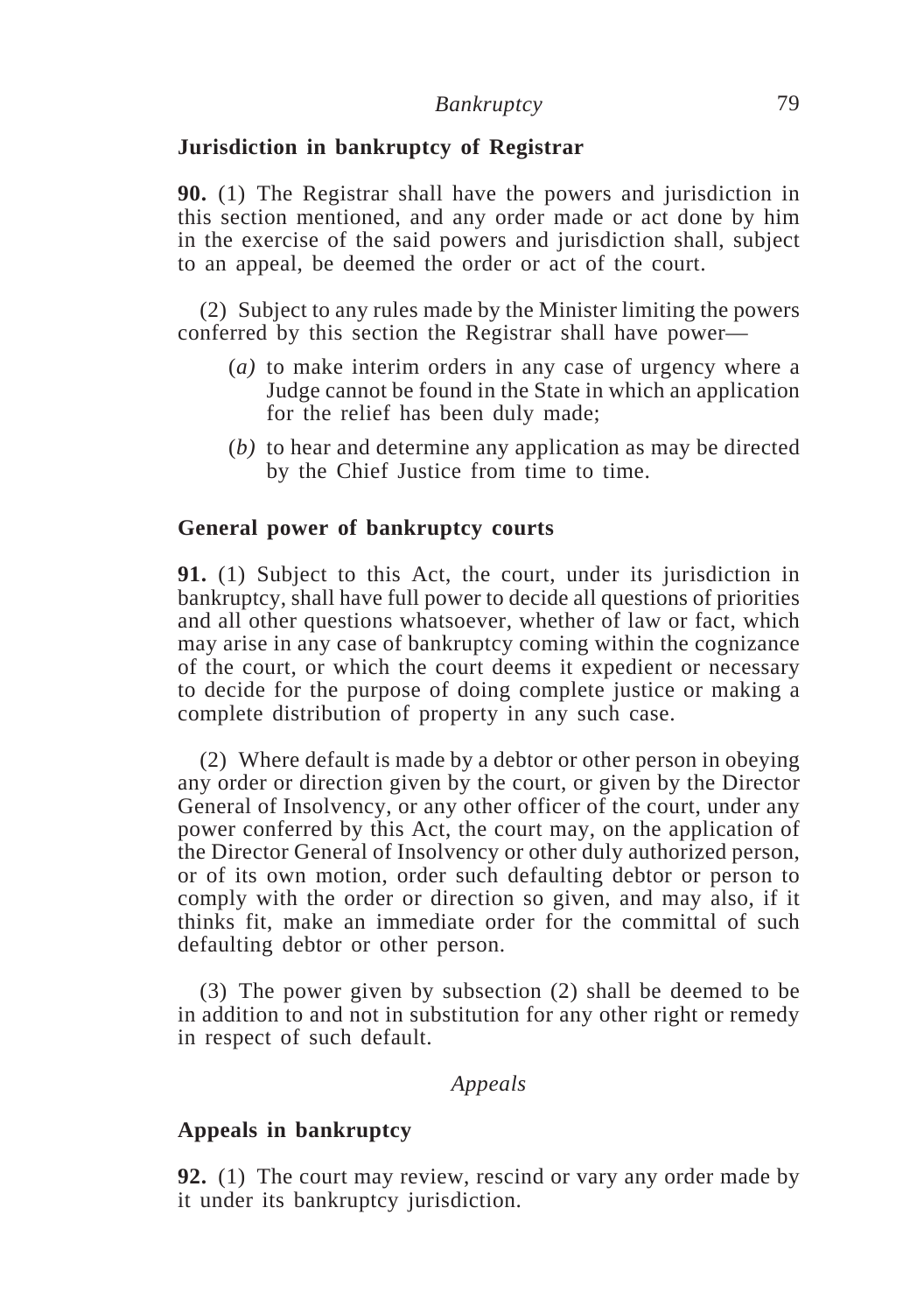(2) Orders in bankruptcy matters shall, at the instance of any person aggrieved, be subject to appeal in the same way as orders of the High Court in other matters are for the time being appealable.

(3) For the purposes of this section the Director General of Insolvency shall be deemed to be aggrieved by the refusal of any application made by him to the court.

### *Procedure*

### **Discretionary powers of the court**

**93.** (1) Subject to this Act and to general rules, the costs of and incidental to any proceeding in court shall be in the discretion of the court.

(2) The court may at any time adjourn any proceedings before it upon such terms, if any, as it thinks fit to impose.

(3) The court may at any time amend any written process or proceeding upon such terms, if any, as it thinks fit to impose.

(4) Where by this Act or by general rules the time for doing any act or thing is limited, the court may extend the time, either before or after the expiration thereof, upon such terms, if any, as to the court seems fit.

(5) Subject to general rules, the court may in any matter take the whole or any part of the evidence, either *viva voce* or by interrogatories or upon affidavit or by commission abroad.

(6) For the purpose of approving a composition or scheme by joint debtors the court may if it thinks fit, and on the report of the Director General of Insolvency that it is expedient so to do, dispense with the public examination of one of such joint debtors if he is unavoidably prevented from attending the examination by illness or absence abroad.

(7) Where the debtor is proved to be resident in a State other than the State in which a petition under this Act is presented, the court may upon application duly made in that behalf order the transfer of the proceedings to the court of the State in which the debtor resides, at any time before or after the making of a receiving order against the debtor.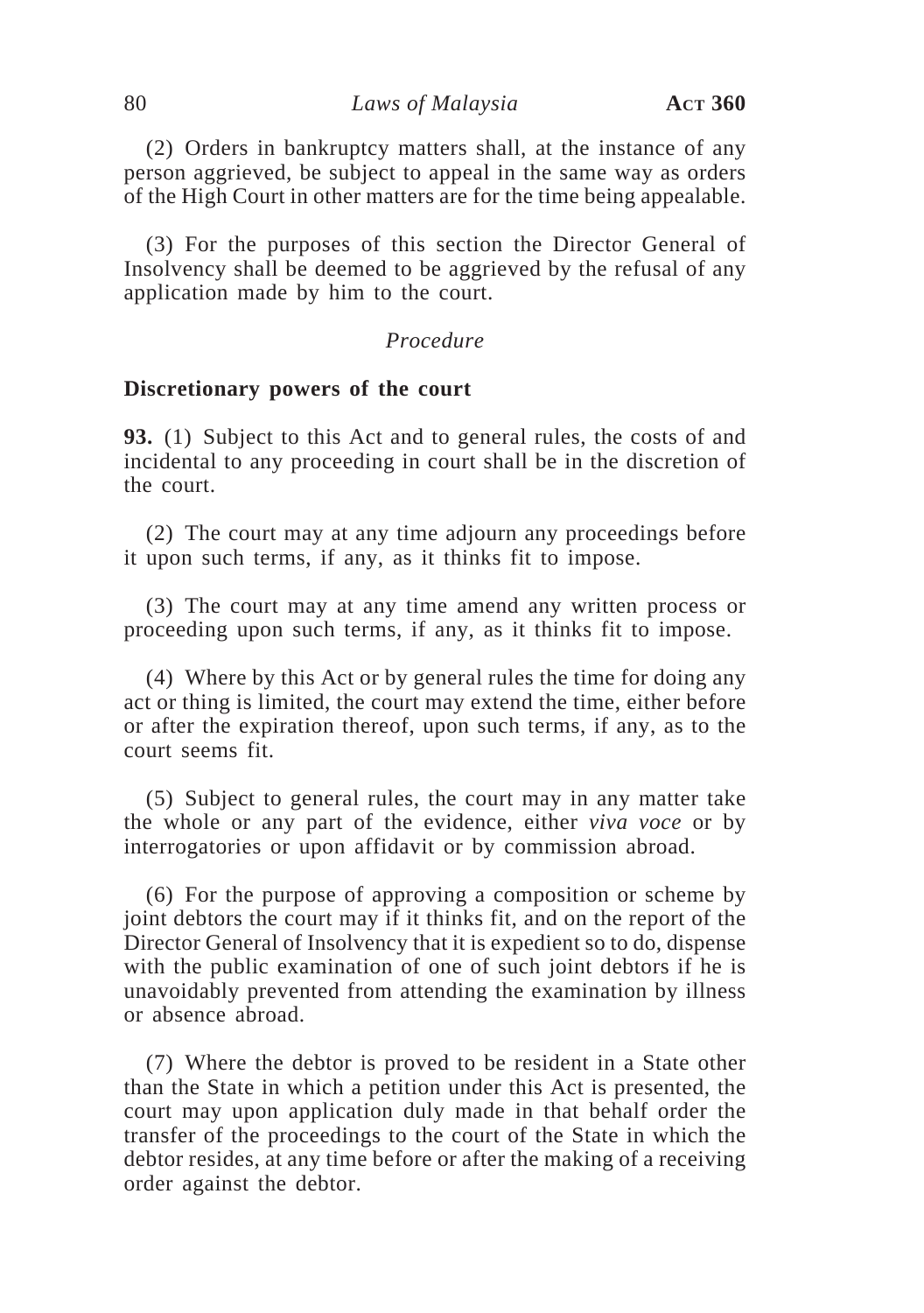# **Consolidation of petitions**

**94.** Where two or more bankruptcy petitions are presented against the same debtor or against joint debtors, the court may consolidate the proceedings or any of them on such terms as to the court seems fit.

# **Power to change carriage of proceedings**

**95.** Where the petitioner does not proceed with due diligence on his petition, the court may substitute as petitioner any other creditor to whom the debtor is indebted in the amount required by this Act in the case of the petitioning creditor, or may give the carriage of the proceedings to the Director General of Insolvency, and thereafter the proceedings shall, unless the court otherwise orders, be continued as though no change had been made in the conduct of the proceedings.

# **Continuance of proceedings on death of debtor**

**96.** If a debtor by or against whom a bankruptcy petition has been presented dies, the proceedings in the matter shall, unless the court otherwise orders, be continued as if he were alive, and the court may dispense with service of the petition upon him.

# **Power to stay proceedings**

**97.** The court may at any time, for sufficient reason, make an order staying the proceedings under a bankruptcy petition, either altogether or for a limited time, on such terms and subject to conditions as the court thinks just.

# **Power to present petition against one partner**

**98.** Any creditor whose debt is sufficient to entitle him to present a bankruptcy petition against all the partners of a firm may present a petition against any one or more partners of the firm without including the others.

# **Power to dismiss petition against some respondents only**

**99.** Where there are more respondents than one to a petition the court may dismiss the petition as to one or more of them, without prejudice to the effect of the petition as against the other or others of them.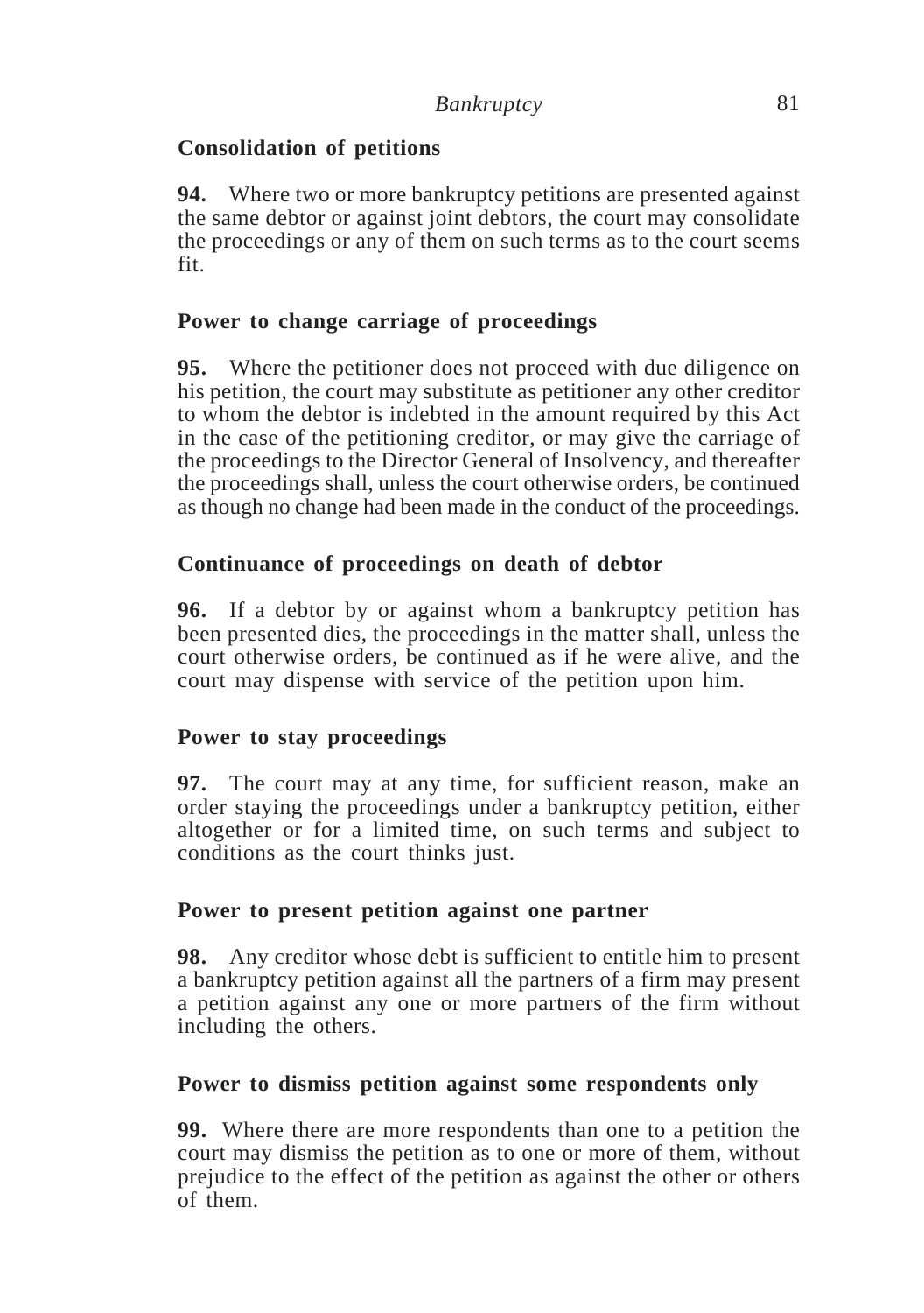## **Consolidation of bankruptcy proceedings by or against partners**

**100.** Where a receiving order has been made on a bankruptcy petition against or by one member of a partnership any other bankruptcy petition against or by a member of the same partnership shall be filed in or transferred to the court in which the first mentioned petition is in course of prosecution and the court shall give such directions for consolidating the proceedings under the petitions as it thinks just.

# **Actions by Director General of Insolvency and bankrupt's partners**

**101.** (1) Where a member of a partnership is adjudged bankrupt, the court may authorize the Director General of Insolvency to commence and prosecute any action or other legal proceeding in the names of the Director General of Insolvency and of the bankrupt's partners.

(2) Any release by such partner of the debt or demand to which the action or proceeding relates shall be void; but notice of the application for authority to commence the action or proceeding shall be given to him and he may show cause against it, and on his application the court may, if it thinks fit, direct that he shall receive his proper share of the proceeds of the action or proceeding, and if he does not claim any benefit therefrom he shall be indemnified against costs in respect thereof as the court directs.

## **Actions on joint contracts**

**102.** Where a bankrupt is a contractor in respect of any contract jointly with any other person, such person may sue or be sued in respect of the contract without the joinder of the bankrupt.

## **Proceedings in partnership name**

**103.** (1) Any two or more persons being partners or any person carrying on business under a partnership name may take proceedings or be proceeded against under this Act in the name of the firm.

(2) In such case the court may, on application by any person interested, order the names of the persons who are partners in such firm or the name of such person to be disclosed in such manner and verified on oath or otherwise as the court directs.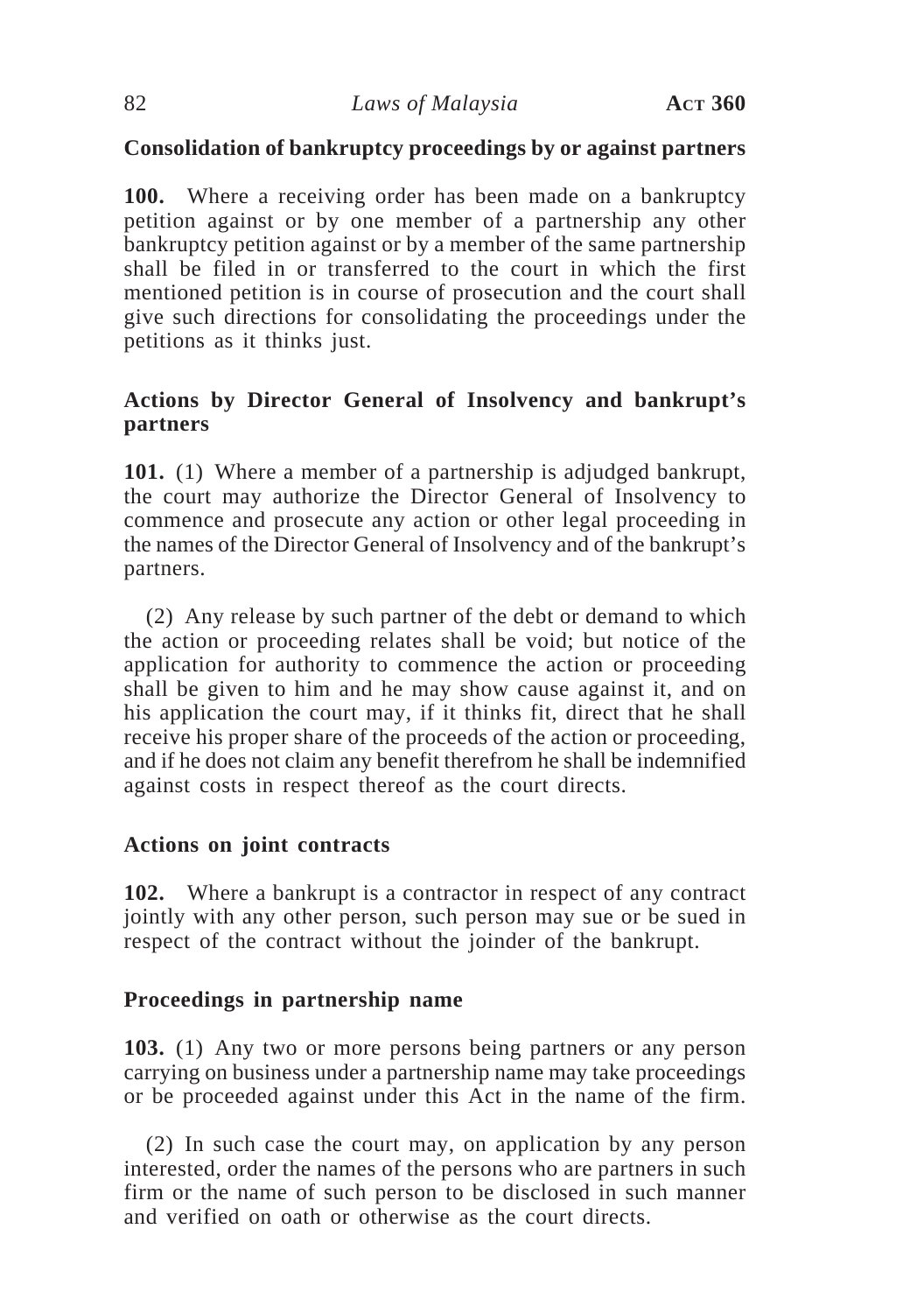## **Reciprocal provisions relating to Singapore and designated countries**

**104.** (1) The High Court and the officers thereof shall in all matters of bankruptcy and insolvency act in aid of and be auxiliary to the courts of the Republic of Singapore or any designated country having jurisdiction in bankruptcy and insolvency so long as the law thereof requires its courts to act in aid of and be auxiliary to the courts of Malaysia.

(2) An order of any such court of the Republic of Singapore or any designated country, seeking aid with a request to the High Court, shall be deemed sufficient to enable the High Court to exercise in respect of the matters directed by the order such jurisdiction as either the court which made the request or the High Court could exercise in respect of similar matters within their several jurisdictions.

(2A) In exercising its discretion under subsection (2), the High Court shall have regard to the rules of private international law.

(3) The Yang di-Pertuan Agong by notification in the *Gazette* may declare that the Government of Malaysia has entered into an agreement with the Government of the Republic of Singapore for the recognition by the Government of Malaysia of the Official Assignee in Bankruptcy appointed by the Government of Singapore and the recognition by the Government of Singapore of the Director General of Insolvency in Bankruptcy appointed by the Government of Malaysia.

(4) From the date of such notification where any person has been adjudged a bankrupt by a court of the Republic of Singapore, such property of such bankrupt situate in Malaysia as would, if he had been adjudged bankrupt in Malaysia, vest in the Director General of Insolvency of Malaysia, shall vest in the Official Assignee appointed by the Government of the Republic of Singapore, and all courts in Malaysia shall recognize the title of such Official Assignee to such property:

Provided that this subsection shall not apply where a bankruptcy petition has been presented against the bankrupt in Malaysia, until the petition has been dismissed or withdrawn or the receiving order has been rescinded or the order of adjudication has been annulled as the case may be.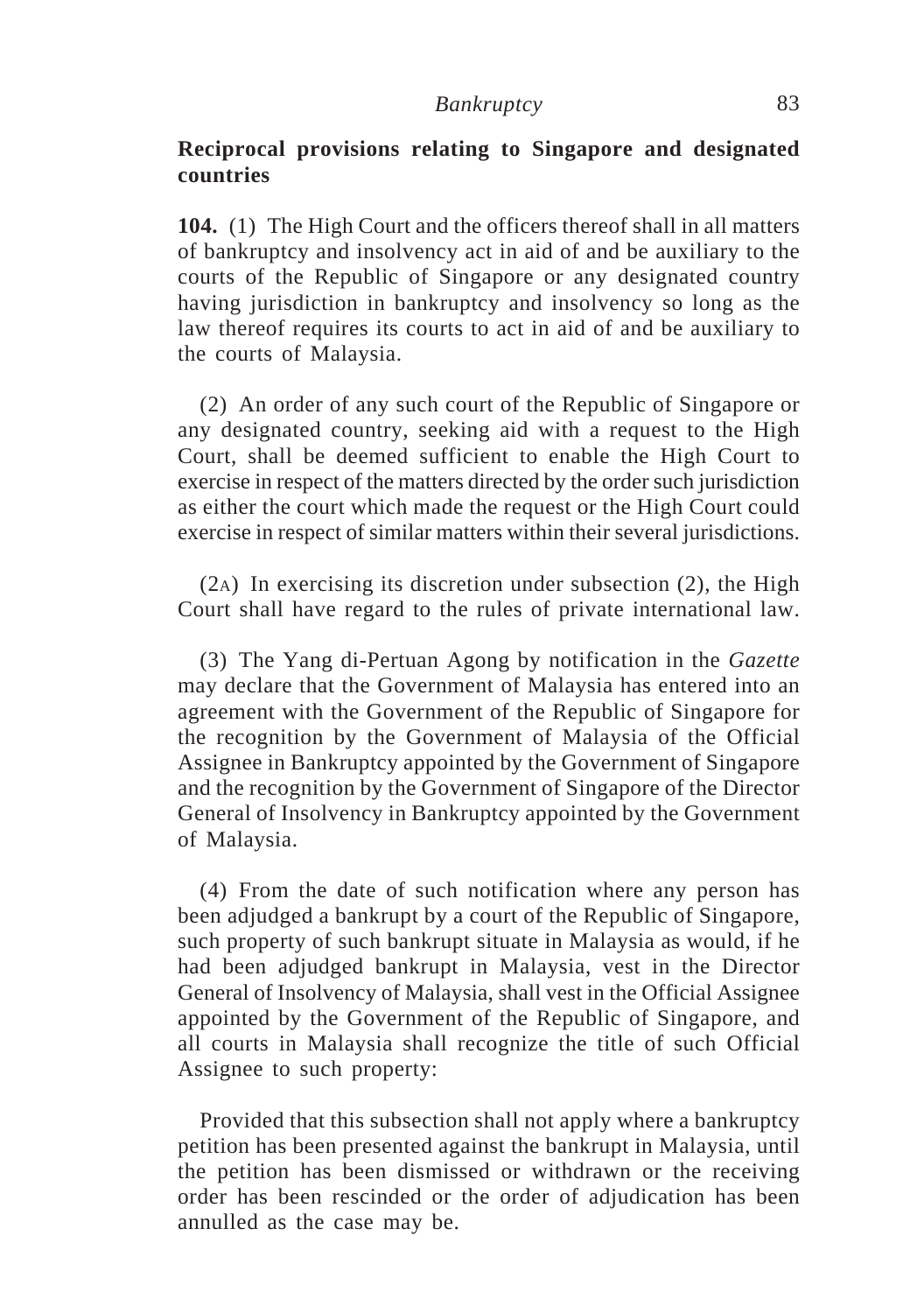(5) The production of an order of adjudication purporting to be certified under the seal of the court in the Republic of Singapore making the order by the Registrar of that court or of a copy of the official *Gazette* of the Republic of Singapore containing a notice of an order adjudging such person a bankrupt shall be conclusive proof in all courts in Malaysia of the order having been duly made and of its date.

(6) The Official Assignee of the Republic of Singapore may sue and be sued in any court in Malaysia by the official name of "The Official Assignee of the property of ................... a bankrupt under the law of the Republic of Singapore" inserting the name of the bankrupt.

(7) In this section "designated country" means any country designated for the purposes of this section by the Yang di-Pertuan Agong by notification in the *Gazette*.

### *Annulment of Adjudication*

### **Power of court to annul adjudication in certain cases**

**105.** (1) Where in the opinion of the court a debtor ought not to have been adjudged bankrupt, or where it is proved to the satisfaction of the court that the debts of the bankrupt are paid in full, or where it appears to the court that proceedings are pending in the Republic of Singapore for the distribution of the bankrupt's estate and effects among his creditors under the bankruptcy or insolvency laws of the Republic of Singapore and that the distribution ought to take place in that country, the court may annul the adjudication.

(2) Where an adjudication is annulled under this section, all sales and dispositions of property, and payments duly made, and all acts theretofor done by the Director General of Insolvency, or other person acting under his authority, or by the court, shall be valid, but the property of the debtor who was adjudged bankrupt shall vest in such person as the court appoints, or in default of any such appointment revert to the debtor for all his estate or interest therein on such terms and subject to such conditions, if any, as the court declares by order.

(3) Notice of the order annulling an adjudication shall be forthwith gazetted and published in at least one local paper.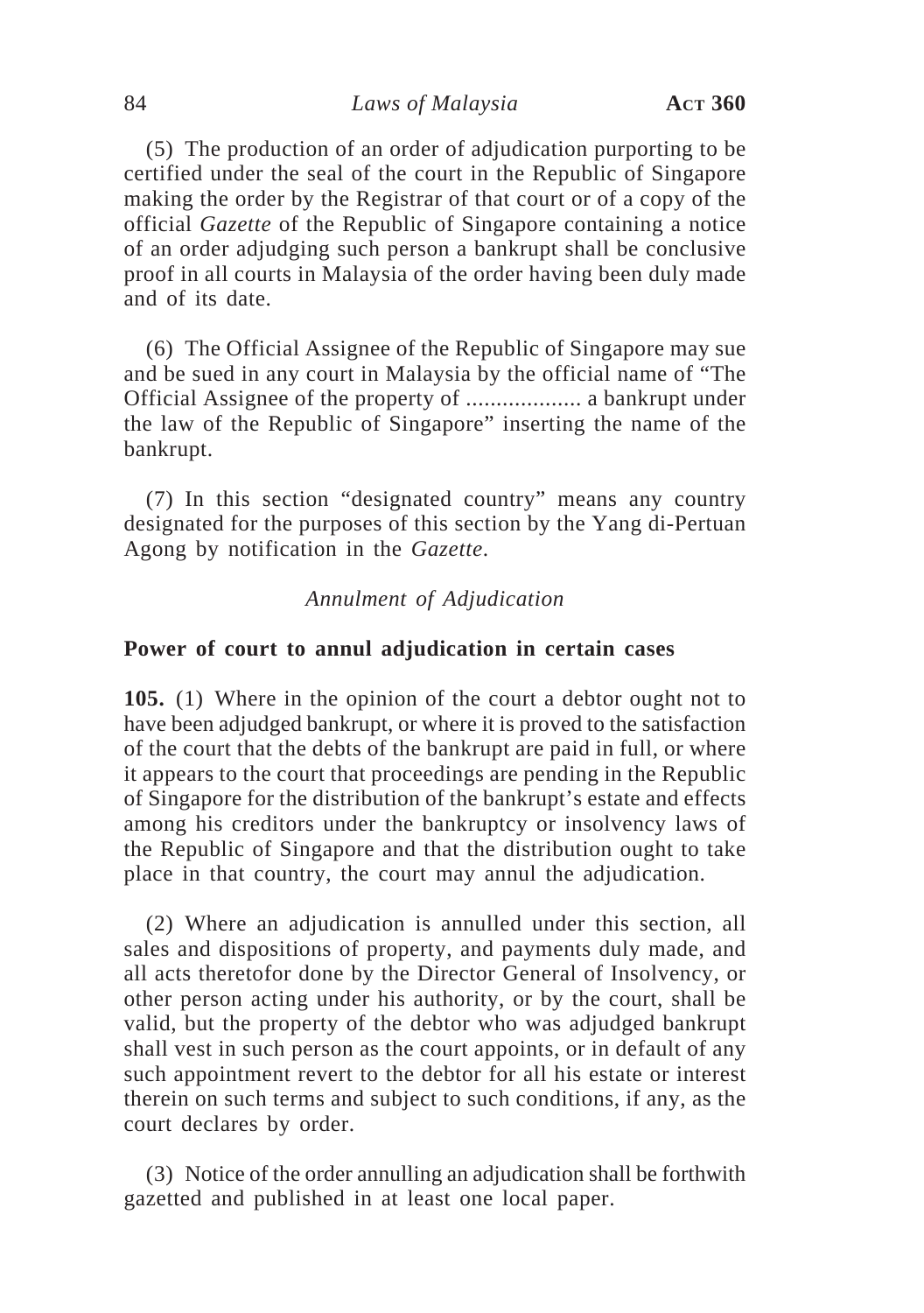(4) For the purposes of this section any debt disputed by a debtor shall be considered as paid in full if the debtor enters into a bond, in such sum and with such sureties as the court approves, to pay the amount to be recovered in any proceeding for the recovery of or concerning the debt with costs, and any debt due to a creditor who cannot be found or cannot be identified shall be considered as paid in full if paid into court.

(5) When the court annuls an adjudication under this section it shall also rescind the receiving order.

### PART VI

#### SMALL BANKRUPTCIES

#### **Summary administration in small cases**

**106.** In any case where a receiving order has been made and the Director General of Insolvency reports to the court that the assets (after deducting any sums paid to secured creditors in respect of their securities) are unlikely to exceed ten thousand ringgit in value the court may make an order that the debtor's estate be administered in a summary manner, and thereupon this Act shall be subject to the following modifications:

- *(a)* no appeal shall lie from any order of the court except by order of the court;
- *(b)* if during or at the conclusion of the public examination of the debtor it appears to the court that the debtor does not intend to propose a composition or scheme or that for any reason a composition or scheme ought not to be sanctioned the court may, without further process, adjudge the debtor bankrupt;
- *(c)* the estate where practicable shall be distributed in a single dividend;
- *(d)* such other modifications may be made in this Act as may be prescribed by rules made by the Minister with the view of saving expense and simplifying procedure; but nothing in this section shall permit the modification of this Act relating to the examination or discharge of the debtor.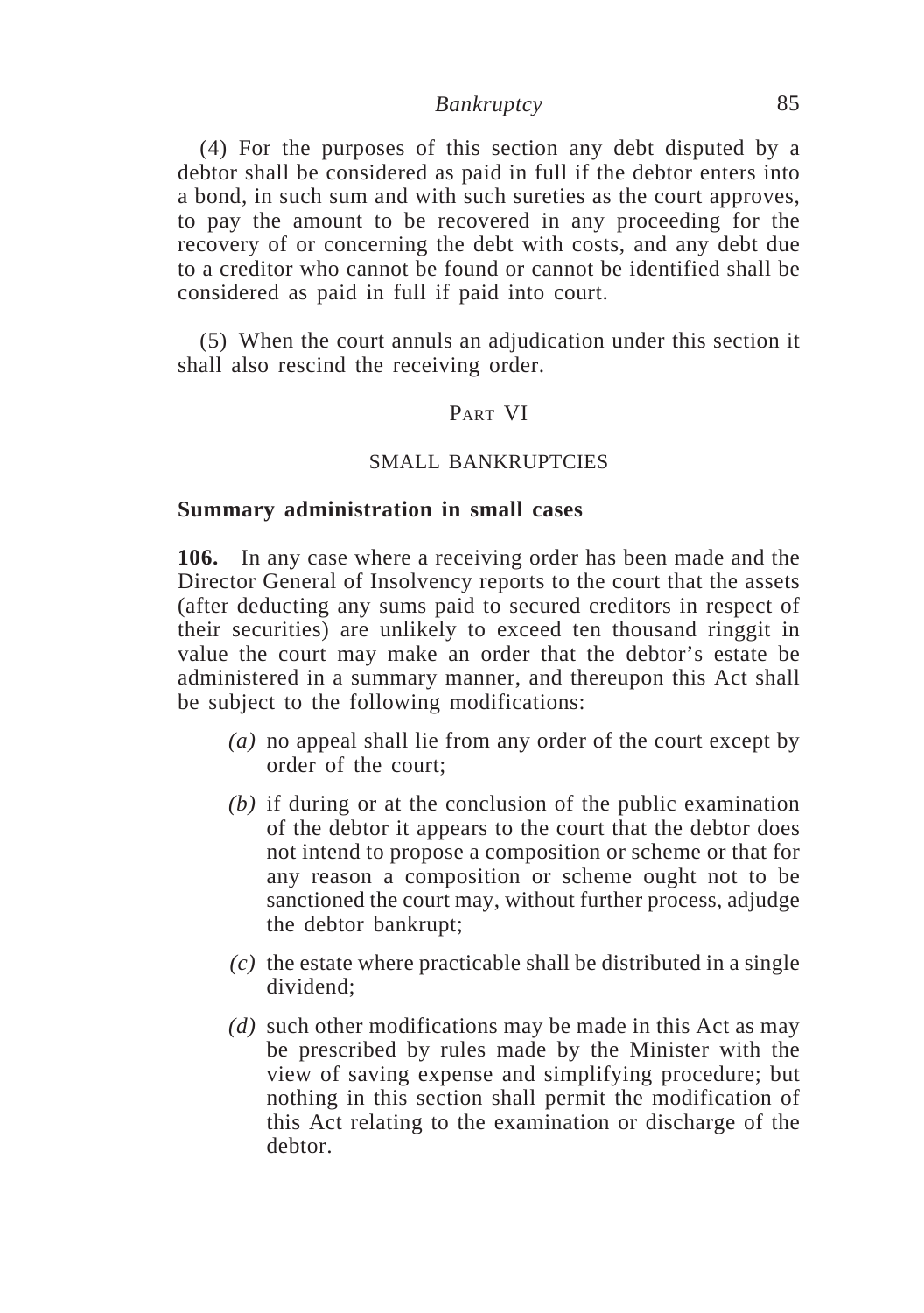## **Wage-earner**

**107.** (1) In this part "wage-earner" means a person who is or has been employed on a salary or wage of an amount not exceeding five hundred ringgit per mensem excluding any temporary allowance and whose other income, if any, exclusive of any pension he may receive, does not exceed fifty ringgit per mensem and does not arise from any trade or business in the management of which he takes any part.

(2) If on examination of a judgment debtor in the High Court or in a Sessions Court or Magistrates Court it appears to such Court—

- (i) that the debtor is a wage-earner; and
- (ii) that he is indebted to more than one creditor; and
- (iii) that none of his debts or other liabilities was contracted in any trade or business in the management of which the debtor took part; and
- (iv) that his liabilities exceed the probable amount of his income during the ensuing six months,

such Court shall, unless cause to the contrary be shown, instead of making any order for the payment of the judgment debt or for the committal of the debtor, order the debtor to attend before the Director General of Insolvency and also report the matter to the Director General of Insolvency.

## **No public examination in small cases**

**108.** (1) In any case where a receiving order has been made and the Director General of Insolvency reports to the court that the debtor is a wage-earner and that none of his debts appears to have been contracted in any trade or business in the management of which the debtor took part, the court may make an order that the debtor's estate be administered in a summary way and paragraphs 106*(a)*, *(c)* and *(d)* shall apply in addition to the following modifications:

- *(a)* there shall be no public examination unless the court shall by order direct the debtor to attend for a public examination; and
- *(b) (Deleted by Act A827)*;
- *(c)* subsection 43(5) shall not apply.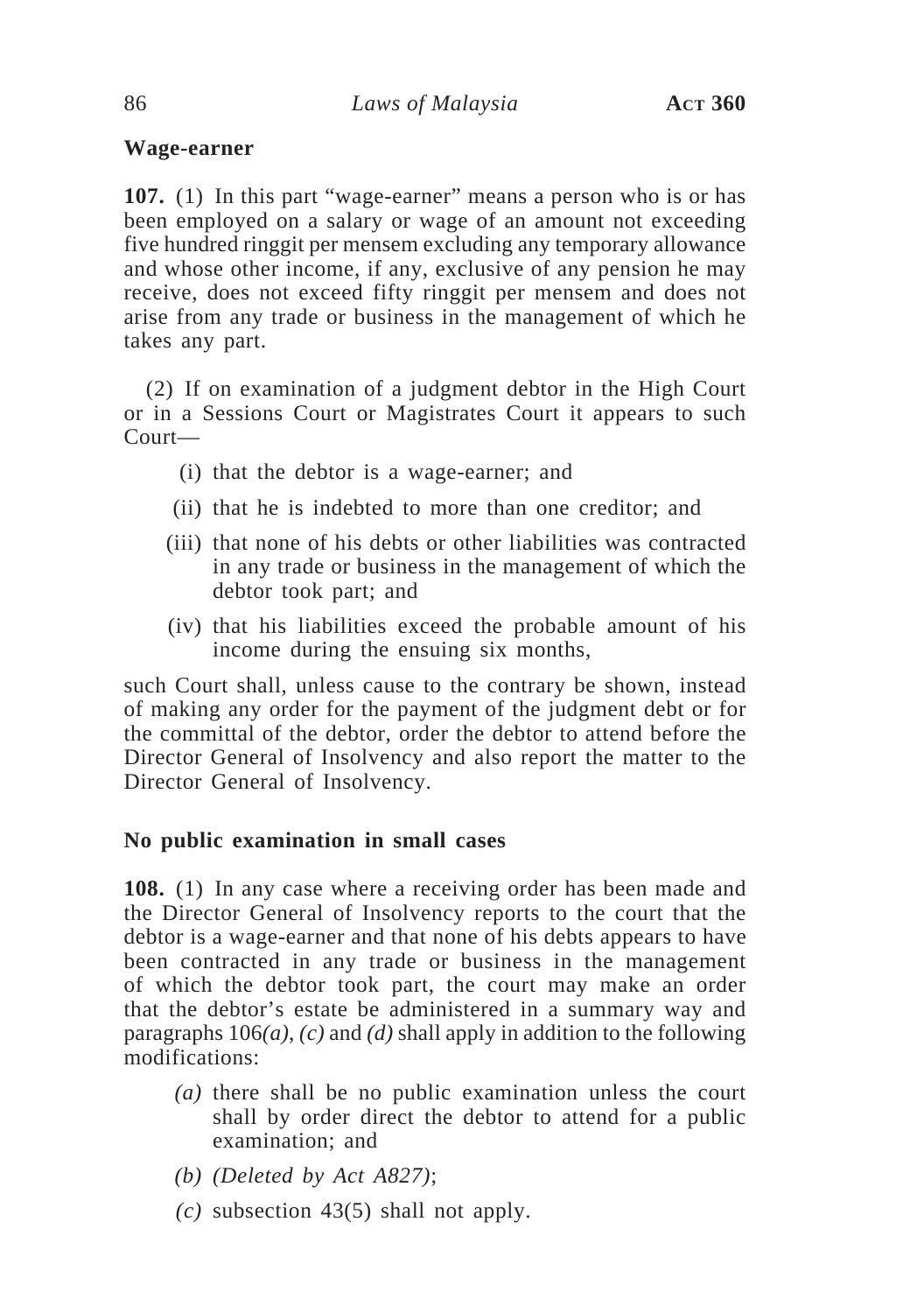(2) The report furnished to the court under subsection (1) shall be *prima facie* evidence of the statements contained therein.

### PART VII

### FRAUDULENT DEBTORS AND CREDITORS

#### **Punishment of fraudulent debtors**

**109.** (1) Any person who has been adjudged bankrupt or in respect of whose estate a receiving order has been made under this Act shall in each of the cases following be punished with imprisonment, which may extend to two years, or with fine or with both:

- *(a)* if he does not to the best of his knowledge and belief fully and truly discover to the Director General of Insolvency all his property, and how, and to whom, and for what consideration, and when he disposed of any part thereof, except such part as has been disposed of in the ordinary way of his trade, if any, or laid out in the ordinary expenses of his family, unless he proves that he had no intent to defraud;
- *(b)* if he does not deliver up to the Director General of Insolvency or as he directs all such part of his property as is in his custody or under his control, and which he is required by law to deliver up, unless he proves that he had no intent to defraud;
- *(c)* if he does not deliver up to the Director General of Insolvency or as he directs all books, documents, papers and writings in his custody or under his control relating to his property or affairs, unless he proves that he had no intent to defraud;
- *(d)* if after the presentation of a bankruptcy petition by or against him or within twelve months next before such presentation he conceals any part of his property to the value of one hundred ringgit or upwards or conceals any debt due to or from him, unless he satisfies the court that he had no intent to defraud;
- *(e)* if after the presentation of a bankruptcy petition by or against him or within twelve months next before such presentation he fraudulently removes any part of his property of the value of one hundred ringgit or upwards;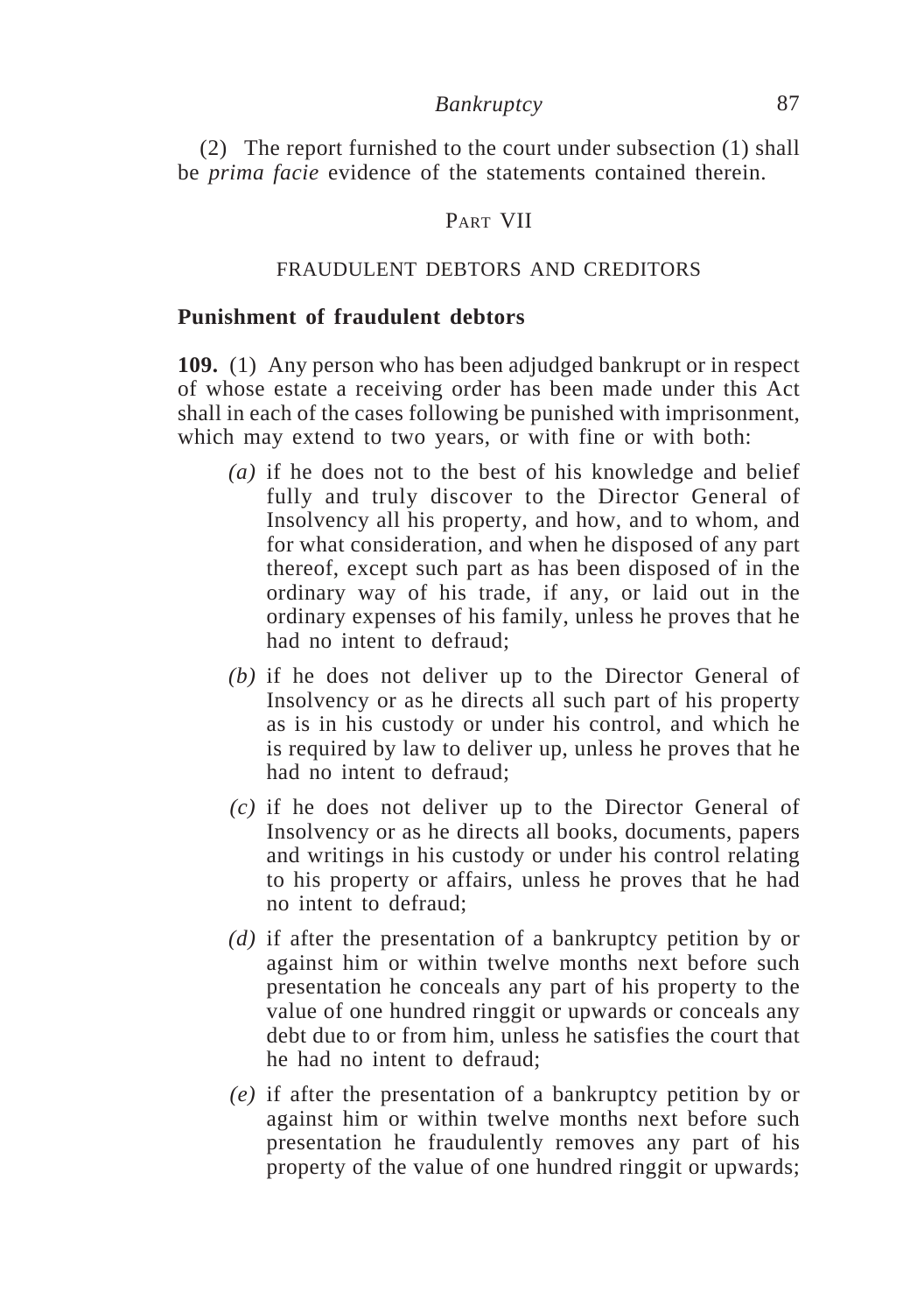- *(f)* if he makes any material omission in any statement relating to his affairs, unless he proves that he had no intent to defraud;
- *(g)* if, knowing, or believing, or having reason to believe, that a false debt has been proved by any person under the bankruptcy, he fails for the period of one month to inform the Director General of Insolvency thereof;
- (*h)* if after the presentation of a bankruptcy petition by or against him he prevents the production of any book, document, paper or writing affecting or relating to his property or affairs, unless he proves that he had no intent to conceal the state of his affairs or to defeat the law;
- *(i)* if after the presentation of a bankruptcy petition by or against him or within twelve months next before such presentation or service he conceals, destroys, mutilates or falsifies or is privy to the concealment, destruction, mutilation or falsification of any book or document affecting or relating to his property or affairs, unless he proves that he had no intent to conceal the state of his affairs or to defeat the law;
- (*j)* if after presentation of a bankruptcy petition by or against him or within twelve months next before such presentation or service he makes or is privy to the making of any false entry in any book or document affecting or relating to his property or affairs, unless he proves that he had no intent to conceal the state of his affairs or to defeat the law;
- (*k)* if after the presentation of a bankruptcy petition by or against him or within twelve months next before such presentation or service he fraudulently parts with, alters or makes any omission in, or is privy to the fraudulently parting with, altering or making any omission in, any document affecting or relating to his property or affairs;
- (*l)* if after the presentation of a bankruptcy petition by or against him, or at any meeting of his creditors within twelve months next before the presentation thereof, he attempts to account for any part of his property by fictitious losses or expenses;
- (*m)* if being an undischarged bankrupt—
	- *(i)* either alone or jointly with any other person he obtains credit to the extent of \*one thousand ringgit or upwards, unless he proves that before obtaining the credit he informed the person giving the credit that he was an undischarged bankrupt; or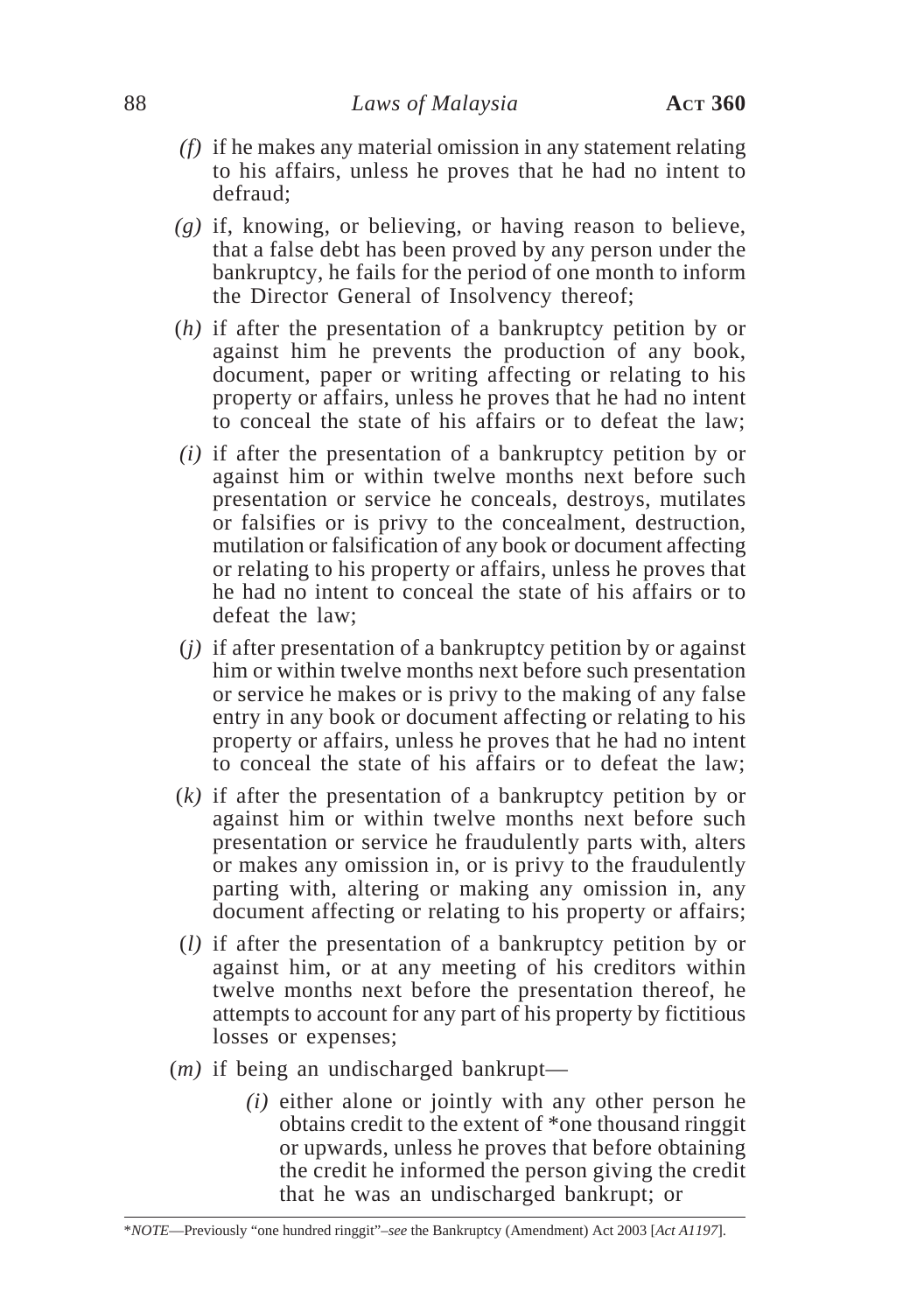- *(ii)* either alone or jointly with any other person he engages in any trade or business or enters into any contract in furtherance of any trade or business, unless he proves that before engaging in the trade or business or before entering into the contract he informed the person with whom he engages in the trade or business or with whom he entered into the contract that he was an undischarged bankrupt;
- (*n)* if within twelve months next before the presentation of a bankruptcy petition by or against him or after the presentation of a bankruptcy petition and before the making of a receiving order, he by any false representation or other fraud has obtained any property on credit and has not paid for the same;
- (*o)* if within twelve months next before the presentation of a bankruptcy petition by or against him or after the presentation of a bankruptcy petition and before the making of a receiving order, he obtains, under the false pretence of carrying on business and if a trader of dealing in the ordinary way of his trade, any property on credit and has not paid for the same, unless he proves that he had no intent to defraud;
- (*p)* if within twelve months next before the presentation of a bankruptcy petition by or against him or after the presentation of a bankruptcy petition and before the making of a receiving order he pawns, pledges or disposes of or sends out of Malaysia any property which he has obtained on credit and not paid for unless in the case of a trader he proves that such pawning, pledging, disposal of or sending out of Malaysia is in the ordinary way of his trade and that in any case he had no intent to defraud;
- (*q)* if he is guilty of any false representation or other fraud for the purpose of obtaining the consent of his creditors or any of them to any agreement with reference to his affairs or his bankruptcy;
- (*r)* if having been engaged in any trade or business, and having outstanding at the date of the receiving order any debt contracted in the course and for the purposes of such trade or business—
	- *(i)* he has, within two years prior to the presentation of the bankruptcy petition, materially contributed to or increased the extent of his insolvency by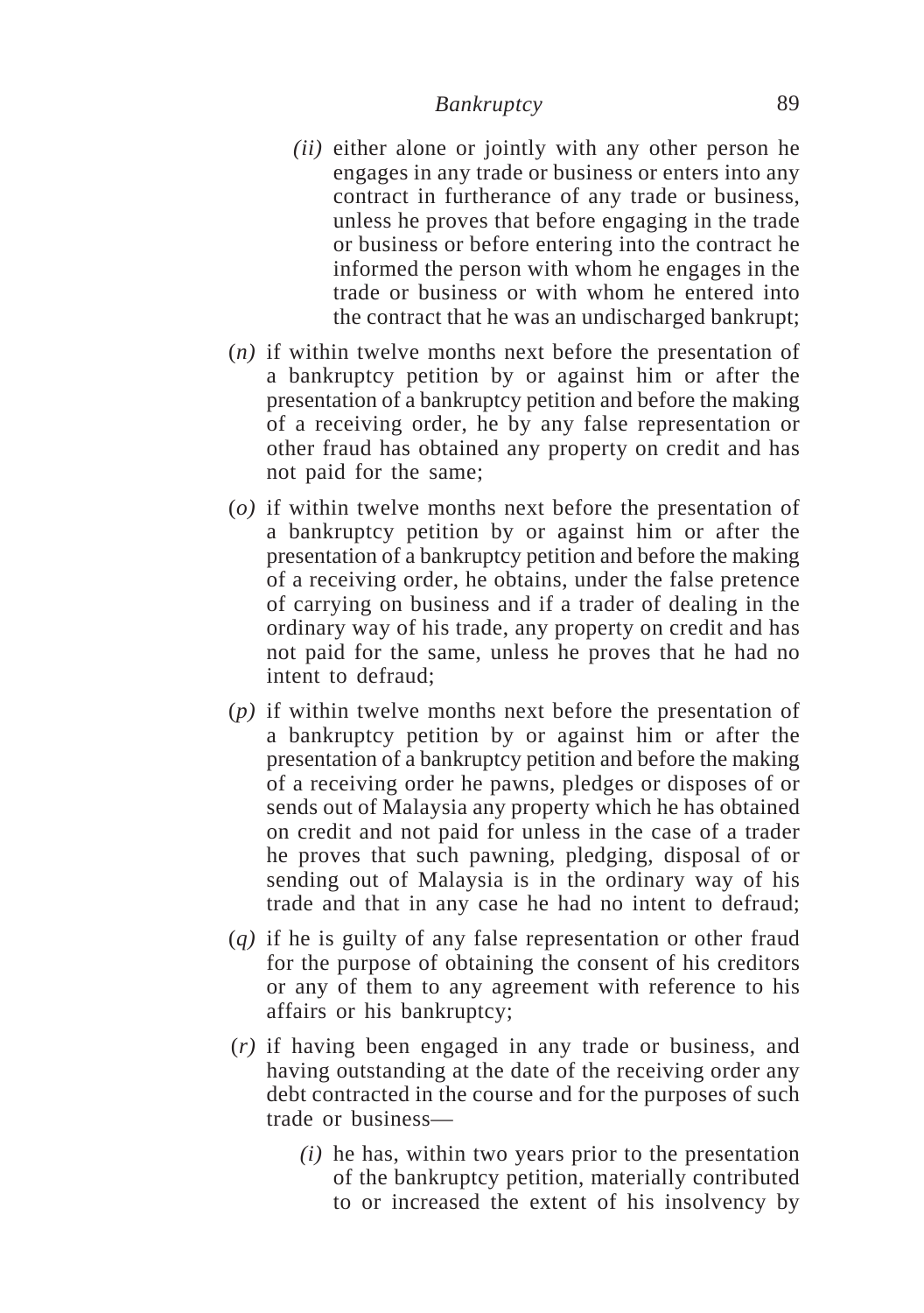#### 90 *Laws of Malaysia* **ACT 360**

gambling or by rash and hazardous speculation, and such gambling or speculation is unconnected with his trade or business:

- *(ii)* he has, between the date of the presentation of the petition and the date of the receiving order, lost any part of his estate by such gambling or rash and hazardous speculation; or
- *(iii)* on being required by the Director General of Insolvency at any time, or in the course of this public examination by the court, to account for the loss of any substantial part of his estate incurred within a period of a year next preceding the date of the presentation of the bankruptcy petition, or between that date and the date of the receiving order, he fails to give a satisfactory explanation of the manner in which such loss was incurred:

Provided that, in determining for the purpose of this paragraph whether any speculation was rash and hazardous, the financial position of the accused person at the time when he entered into the speculation shall be taken into consideration.

(2) A person who has sent out of Malaysia any property which he has obtained on credit and not paid for shall, until the contrary is proved, be deemed to have disposed of the same otherwise than in the ordinary way of his trade, if such property not having been paid or accounted for at the date of the receiving order by the person to whom the same was sent, such last-mentioned person cannot be found, or does not pay or account for the same within a reasonable time after being called upon so to do by the Director General of Insolvency.

(3) Where any person pawns, pledges or disposes of any property in circumstances which amount to an offence under paragraph  $(1)(p)$ , every person who takes in pawn or pledge or otherwise receives the property knowing it to be pawned, pledged or disposed of in such circumstances shall be guilty of an offence and shall be liable on conviction to be punished with imprisonment which may extend to two years or with fine or with both.

(4) *(Deleted by Act A1197).*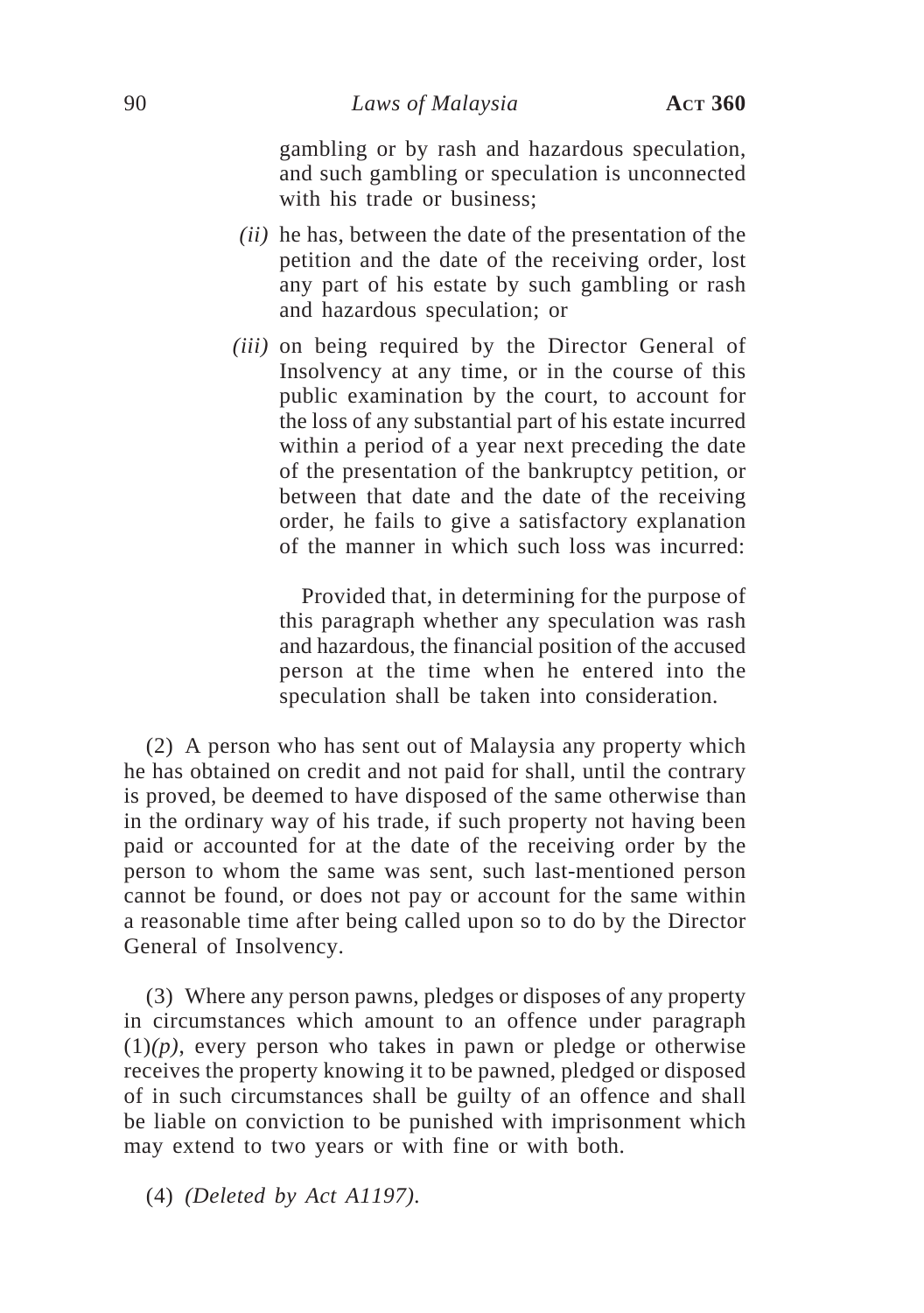## **Bankrupt failing to keep proper account**

**110.** (1) Any person who has been adjudged bankrupt or in respect of whose estate a receiving order has been made shall be punished with imprisonment which may extend to two years or with fine or with both if having been engaged in any trade or business during any period in the two years immediately preceding the date of the presentation of the bankruptcy petition, he has not kept proper books of account throughout that period and throughout any further period in which he was so engaged between the date of the presentation of the petition and the date of the receiving order, or has not preserved all books of account so kept:

Provided that a person who has not kept or has not preserved such books of account shall not be convicted of an offence under this section—

- *(a)* if his unsecured liabilities at the date of the receiving order did not exceed, in the case of a person who has not on any previous occasion been adjudged bankrupt or made a composition or arrangement with his creditors, four thousand ringgit, or in any other case one thousand ringgit; or
- *(b)* if he proves that in the circumstances in which he traded or carried on business the omission was honest and excusable.
- (2) *(Deleted by Act A1197).*

(3) For the purposes of this section a person shall be deemed not to have kept proper books of account if he does not furnish the Director General of Insolvency with trading and profit and loss accounts for such period not exceeding three years prior to the date of the receiving order and if he has not kept such books of account as are necessary to exhibit or explain his transaction and financial position in his trade or business, including a book or books containing entries from day to day in sufficient detail of all cash received and cash paid, and, where the trade or business has involved dealings in goods, statements of annual stock-takings, and (except in the case of goods sold by way of retail trade to the actual consumer) accounts of all goods sold and purchased showing the buyers and sellers thereof in sufficient details to enable the goods and the buyers and sellers thereof to be identified.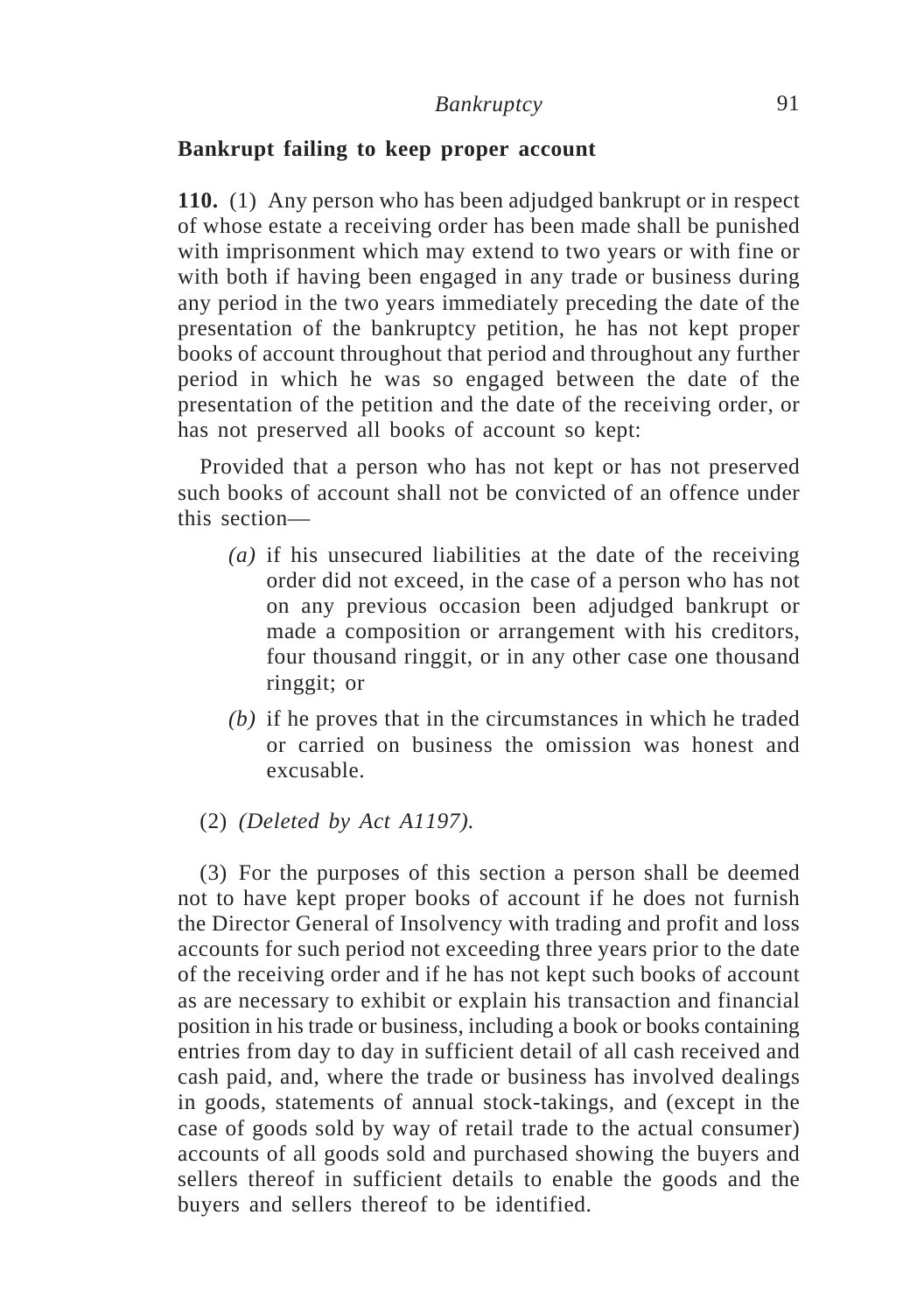## **Bankrupt incurring debt without reasonable ground of expectation of paying it**

**111.** Any person who has been adjudged bankrupt or in respect of whose estate a receiving order has been made shall be punished with imprisonment which may extend to two years or with fine or with both—

- *(a)* if within twelve months next before the presentation of a bankruptcy petition by or against him he incurs any debt provable in bankruptcy unless he proves to the satisfaction of the court that he had reasonable ground of expectation of being able to pay it;
- *(b)* if having been engaged in carrying on any trade or business, he continues to trade or carry on business, by incurring any debt or indebtedness provable in bankruptcy within twelve months next before the date of a bankruptcy petition by or against him, unless he proves to the satisfaction of the court that he was solvent at the date of incurring such debt or, in the case of indebtedness, at the date of the incurring of the first item of such indebtedness, that he had reasonable ground of expectation of being able to pay it.

## **Penalty for absconding with property**

**112.** If after the presentation of a bankruptcy petition by or against him, or the service of a debtor's summons upon him, or within four months next before such presentation or service, any person against whom a receiving order is made, quits Malaysia and takes with him or attempts or makes preparation to quit Malaysia and to take with him any part of his property to the amount of fifty ringgit or upwards which ought by law to be divided amongst his creditors, he shall, unless he proves that he had no intent to defraud, be punished with imprisonment, which may extend to two years or with fine or with both.

## **Penalty for absconding in order to avoid service of bankruptcy process or embarrass bankruptcy proceedings**

**113.** (1) Any person against whom a receiving order is made who quits or before the making of such order has quitted Malaysia, with intent to avoid service of any petition or other process in bankruptcy, or to avoid examination in respect of his affairs, or otherwise to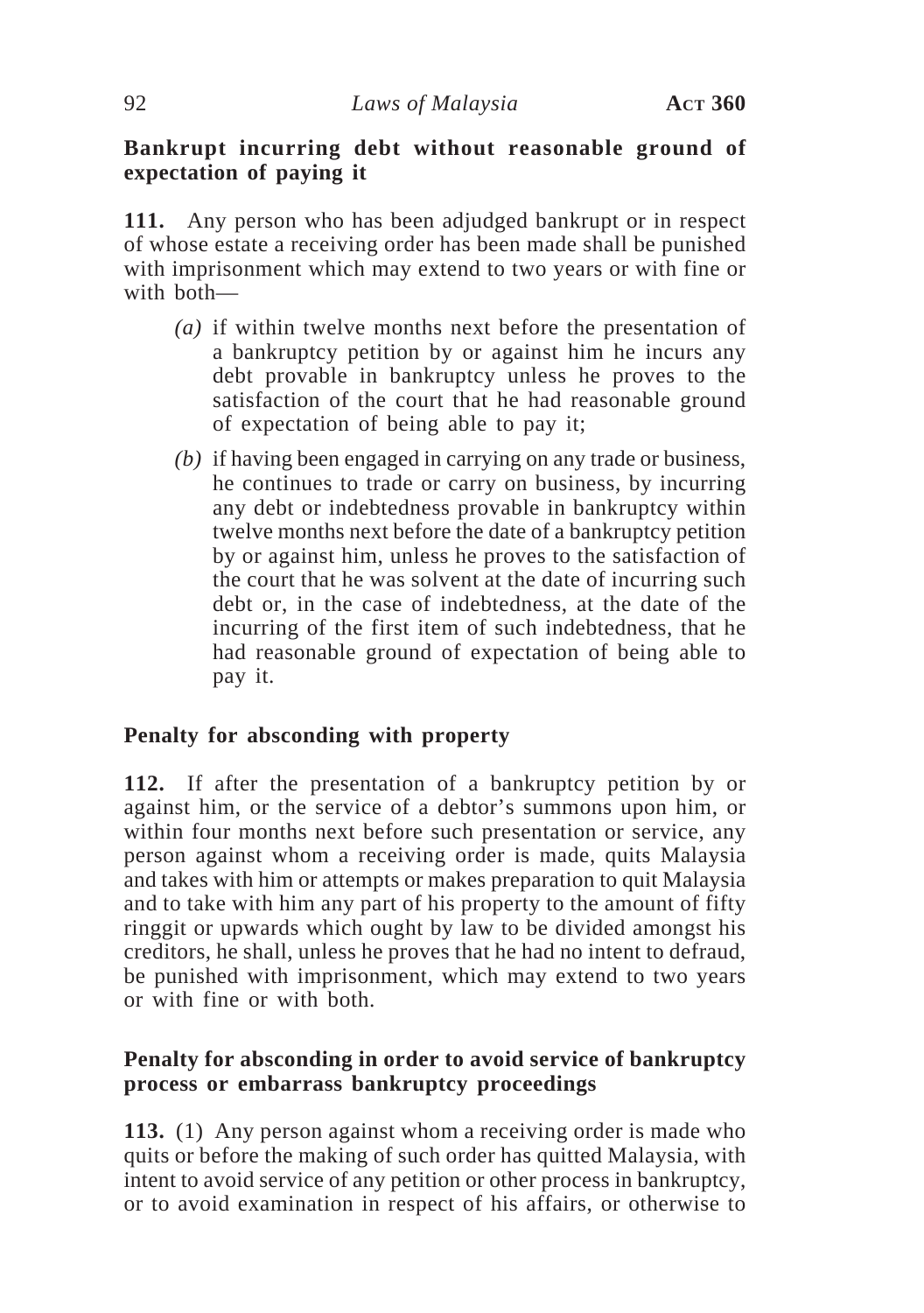defeat, embarrass or delay any proceedings against him in bankruptcy, shall be punished with imprisonment, which may extend to one year or with fine not exceeding one thousand ringgit, or with both.

(2) Any person who after the presentation of a bankruptcy petition by or against him, or the service of a debtor's summons upon him, or within three months next before such presentation or service, quits Malaysia, shall until the contrary is proved be deemed to quit Malaysia with such intent as in this section is mentioned.

## **Penalty on fraudulently obtaining credit,** *etc.*

**114.** (1) Any person who has been adjudged bankrupt or in respect of whose estate a receiving order has been made shall in each of the cases following be punished with imprisonment, which may extend to one year, or with fine or with both:

- *(a)* if in incurring any debt or liability he has obtained credit under false pretences or by means of any other fraud;
- *(b)* if he has, with intent to defraud his creditor or any of them, made or caused to be made any gift, delivery or transfer of or any charge on his property or caused or connived at the levying of any execution against his property;
- *(c)* if he has, with intent to defraud his creditors or any of them, concealed or removed any part of his property since or within two months before the date of any unsatisfied judgment or order for payment of money obtained against him.

(2) A person who having an unsatisfied judgment for a sum exceeding two hundred and fifty ringgit entered up against him obtains credit shall, until the contrary is proved, be deemed to have obtained such credit under false pretences or by means of fraud.

#### **Penalty on false claims,** *etc.*

**115.** (1) Any creditor or person claiming to be a creditor in any bankruptcy, composition or arrangement with creditors who makes any claim, proof, declaration or statement of account which is untrue in any material particular shall, unless he satisfies the court that he had no intent to defraud, be punished with imprisonment which may extend to one year or with fine or with both.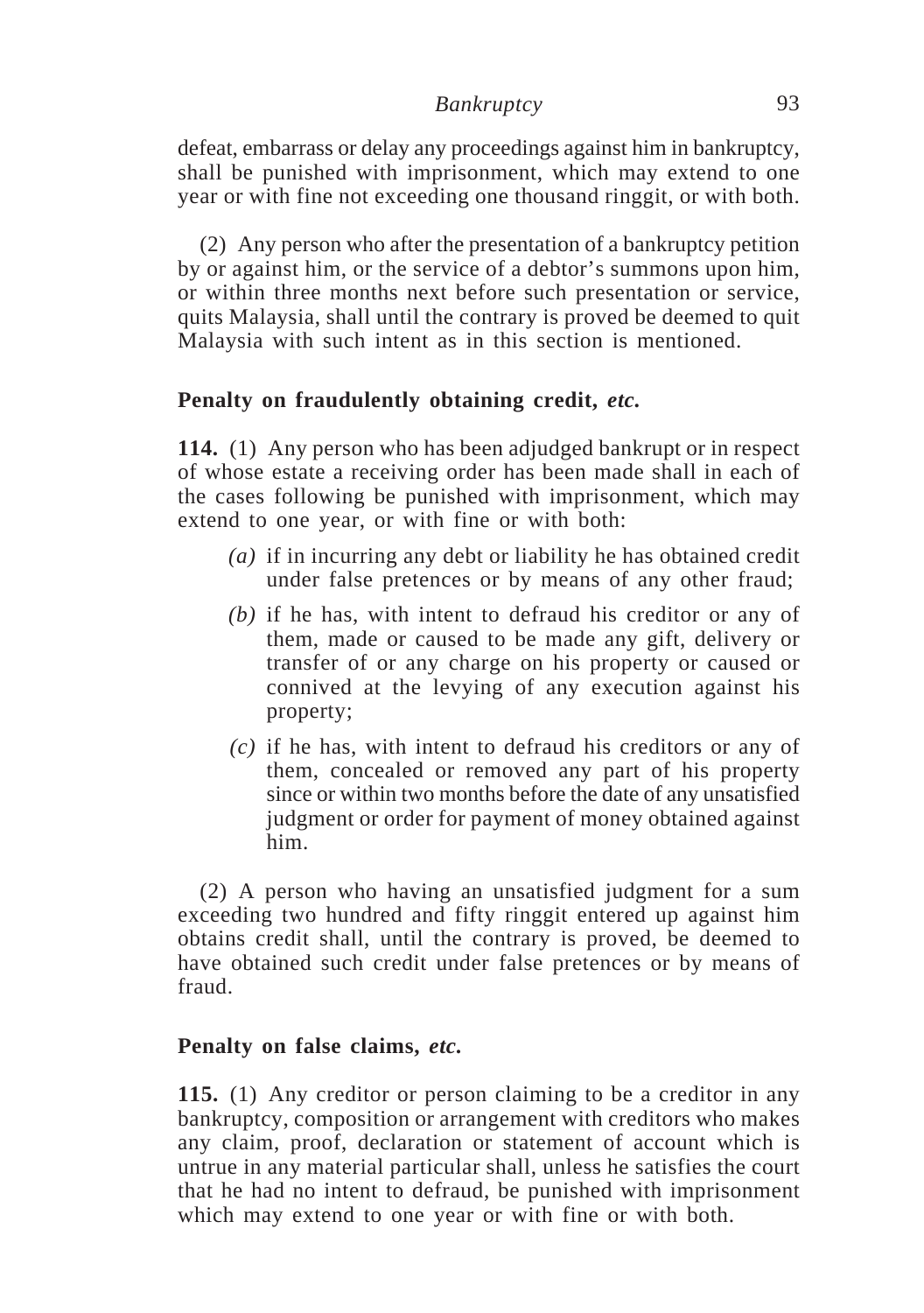(2) Any creditor who obtains or receives any money or property, or security from any person as an inducement for forbearing to oppose, or for consenting to, the discharge of a bankrupt shall be punished with a fine, which may extend to three times the amount or value of such money, property or security.

(3) Any person who, knowing that a receiving order has been made against a debtor, removes, conceals, receives or otherwise deals with or disposes of any part of the property of such debtor, with intent to defeat the order, shall be punished with a fine, which may extend to double the amount or value of such property, or imprisonment which may extend to three years or with both.

(4) Fines imposed and levied under this section shall be deemed part of the property of the debtor and shall vest in the Director General of Insolvency.

## **Debts incurred by fraud**

**116.** Where a debtor makes any composition or arrangement with his creditors he shall remain liable for the unpaid balance of any debt which he incurred or increased by any fraud, or whereof before the date of the arrangement or composition he obtained forbearance by any fraud, provided the defrauded creditor has not assented to the arrangement or composition otherwise than by proving his debt and accepting dividends.

**117.** *(Deleted by Act A1197).*

# **Sessions Court to have full jurisdiction to try offences**

**117A.** Notwithstanding any written law to the contrary, a Sessions Court shall have jurisdiction to try all offences against this Act or rules made thereunder and to impose the full punishment provided therefor.

# **Criminal liability after discharge or composition**

**118.** Where a debtor has been guilty of any offence he shall not be exempt from being proceeded against therefor by reason that he has obtained his discharge, or that a composition or scheme of arrangement has been accepted or approved.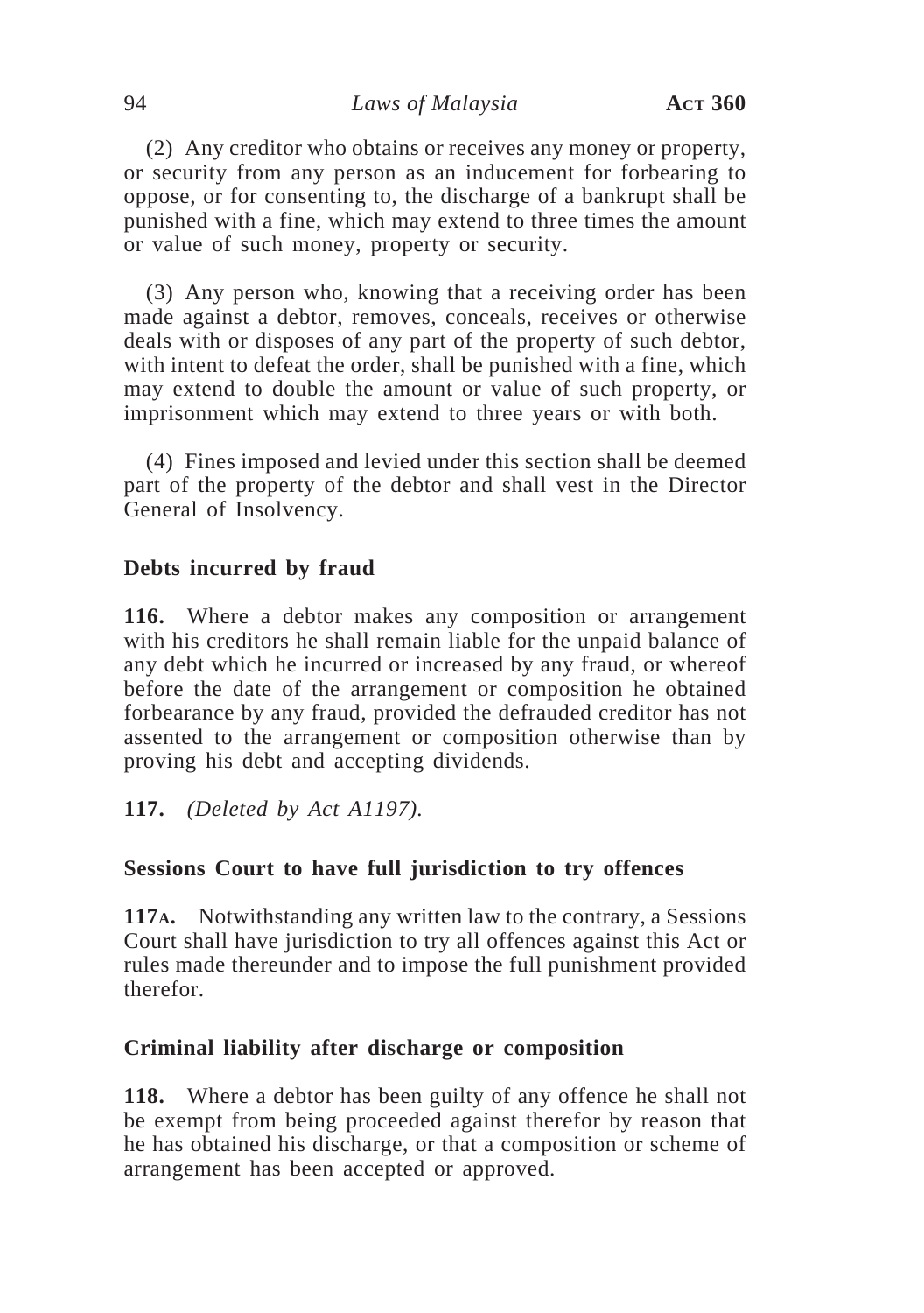## **Form of charge**

**119.** In a charge for an offence under this Act it shall be sufficient to set forth the substance of the offence charged in the words of this Act, specifying the offence or as near thereto as circumstances admit, without alleging or setting forth any debt, act of bankruptcy, adjudication, or any proceedings in, or order, warrant or document of any court acting under this Act.

## PART VIII

### SUPPLEMENTAL PROVISIONS

*Application of Act*

## **Application to married women**

**120.** A married woman shall be subject to this Act in all respects as if she was a feme-sole.

## **Exclusion of corporations and companies**

**121.** A receiving order shall not be made against any corporation or against any partnership, association or company registered under any Act dealing with companies.

## **Administration in bankruptcy of estate of person dying insolvent**

**122.** (1) Unless the context otherwise requires, "creditor" in this section means one or more creditors qualified to present a bankruptcy petition as in this Act provided.

(2) Any creditor of a deceased debtor whose debt would have been sufficient to support a bankruptcy petition against the debtor had he been alive, may present to the court a petition in the prescribed form praying for an order for the administration of the estate of the deceased debtor according to the law of bankruptcy.

(3) The Director General of Insolvency may present to the court a petition in the prescribed form praying for an order for the administration in bankruptcy of the estate of any deceased debtor.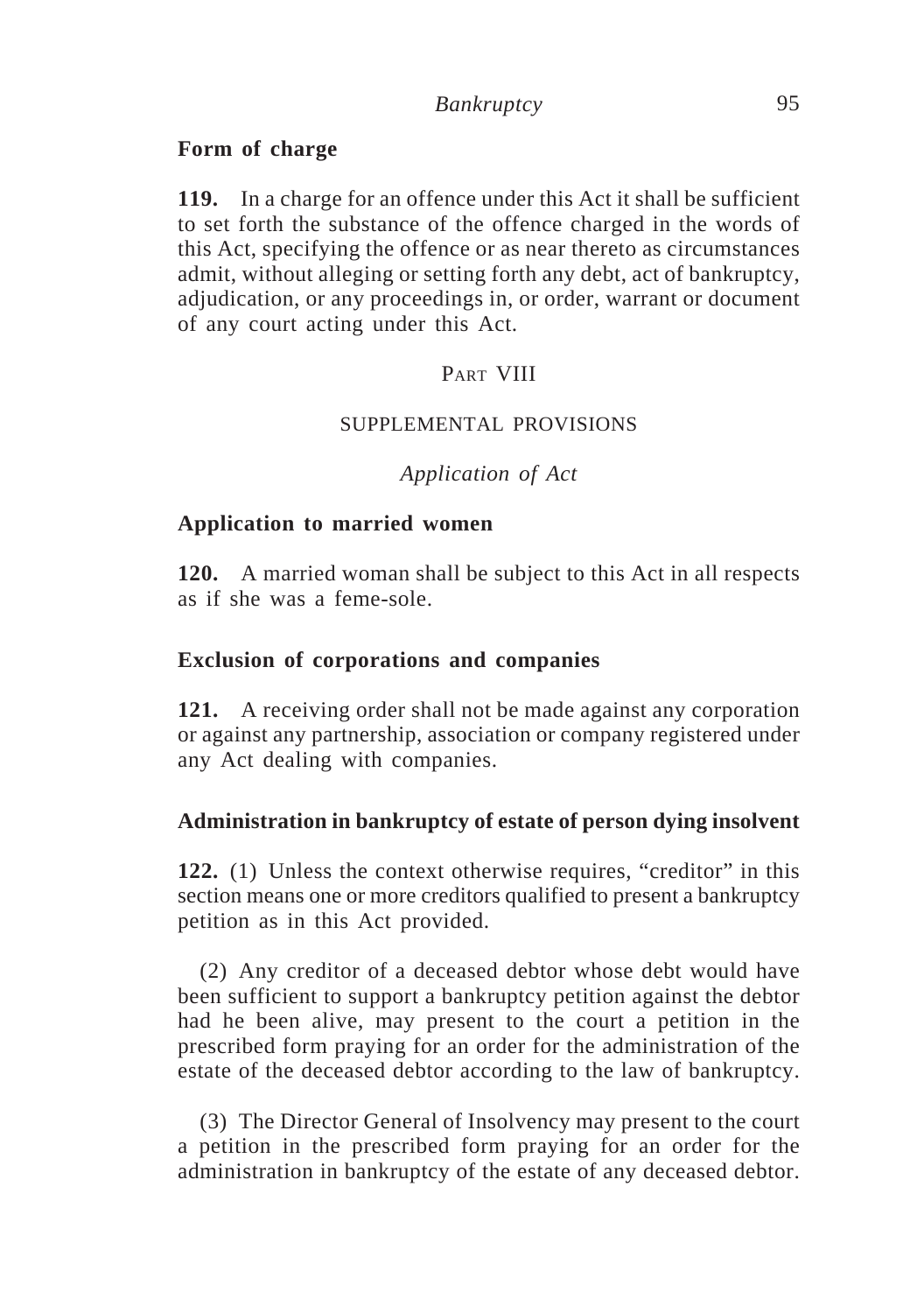(4) Upon the prescribed notice being given to the legal representative, if any, of the deceased debtor the court may, in the prescribed manner, upon proof of the petitioner's debt, unless the court is satisfied that there is a reasonable probability that the estate will be sufficient for the payment of the debts owing by the deceased, make an order for the administration in bankruptcy of the deceased debtor's estate, or may, upon cause shown, dismiss the petition with or without costs.

(5) An order of administration under this section shall not be made until the expiration of two months from the date of the grant of probate or letters of administration, unless with the concurrence of the legal representative of the deceased debtor, or unless the petitioner proves to the satisfaction of the court that the debtor committed an act of bankruptcy within three months prior to his decease.

(6) A petition for administration under this section shall not be presented to the court after proceedings have been commenced for the administration of the deceased debtor's estate; but the court may, in that case, on the application of any creditor and on proof that the estate is insufficient to pay its debts in the prescribed manner, make an order for the administration of the estate of the deceased debtor in bankruptcy, and the like consequences shall ensue as under an administration order made on the petition of a creditor.

(7) Upon an order being made for the administration of a deceased debtor's estate under this section the property of the debtor shall vest in the Director General of Insolvency as trustee thereof, and he shall forthwith proceed to realize and distribute the same in accordance with this Act.

(8) Section 31 so far as they relate to persons other than the debtor, and, with the modifications hereinafter mentioned, Part III shall, so far as the same are applicable, apply to the case of an administration order under this section. Sections 50, 51 and 52 shall apply in the case of an administration order under this section as if the administration order were a receiving order made under section 4.

(9) In the administration of the property of the deceased debtor under an order of administration, the Director General of Insolvency shall have regard to any claims by the legal representative of the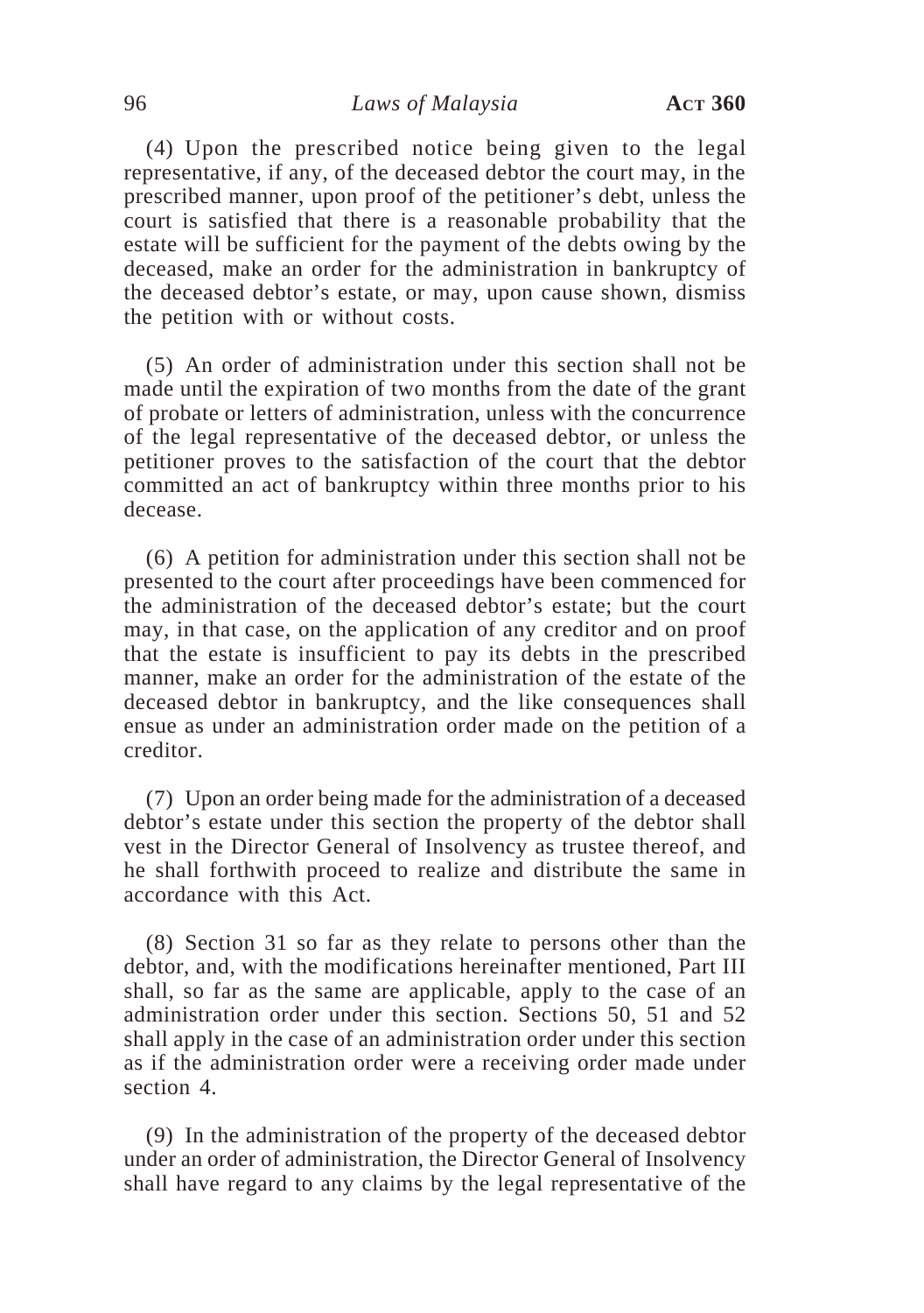deceased debtor to payment of the proper funeral and testamentary expenses incurred by him in and about the debtor's estate; such claims shall be deemed a preferential debt under the order and be payable in full out of the debtor's estate in priority to all other debts.

(10) If on the administration of a deceased debtor's estate any surplus remains in the hands of the Director General of Insolvency, after payment in full of all the debts due from the debtor, together with the costs of the administration and interest as provided by this Act in case of bankruptcy, the surplus shall be paid over to the legal representative of the deceased debtor's estate or dealt with in such other manner as is prescribed.

(11) Notice to the legal representative of a deceased debtor of the presentation by a creditor of a petition under this section shall, in the event of an order for administration being made thereon, be deemed to be equivalent to notice of an act of bankruptcy, and after the notice no payment or transfer of property made by the legal representative shall operate as a discharge to him as between himself and the Director General of Insolvency, but save as aforesaid, nothing in this section shall invalidate any payment made or act or thing done in good faith by the legal representative before the date of the order for administration.

(12) General rules for carrying into effect this section may be made in the same manner and to the like effect and extent as in bankruptcy.

### *General Rules*

### **Power to make rules**

**123.** The Minister may from time to time make rules for carrying into effect the objects of this Act.

*Fees*

### **Fees**

**124.** The Minister may make rules prescribing the fees and percentages to be charged for or in respect of proceedings under this Act, and may direct by whom and in what manner, the same are to be collected and accounted for. The fees and percentages charged shall be credited to the Consolidated Fund.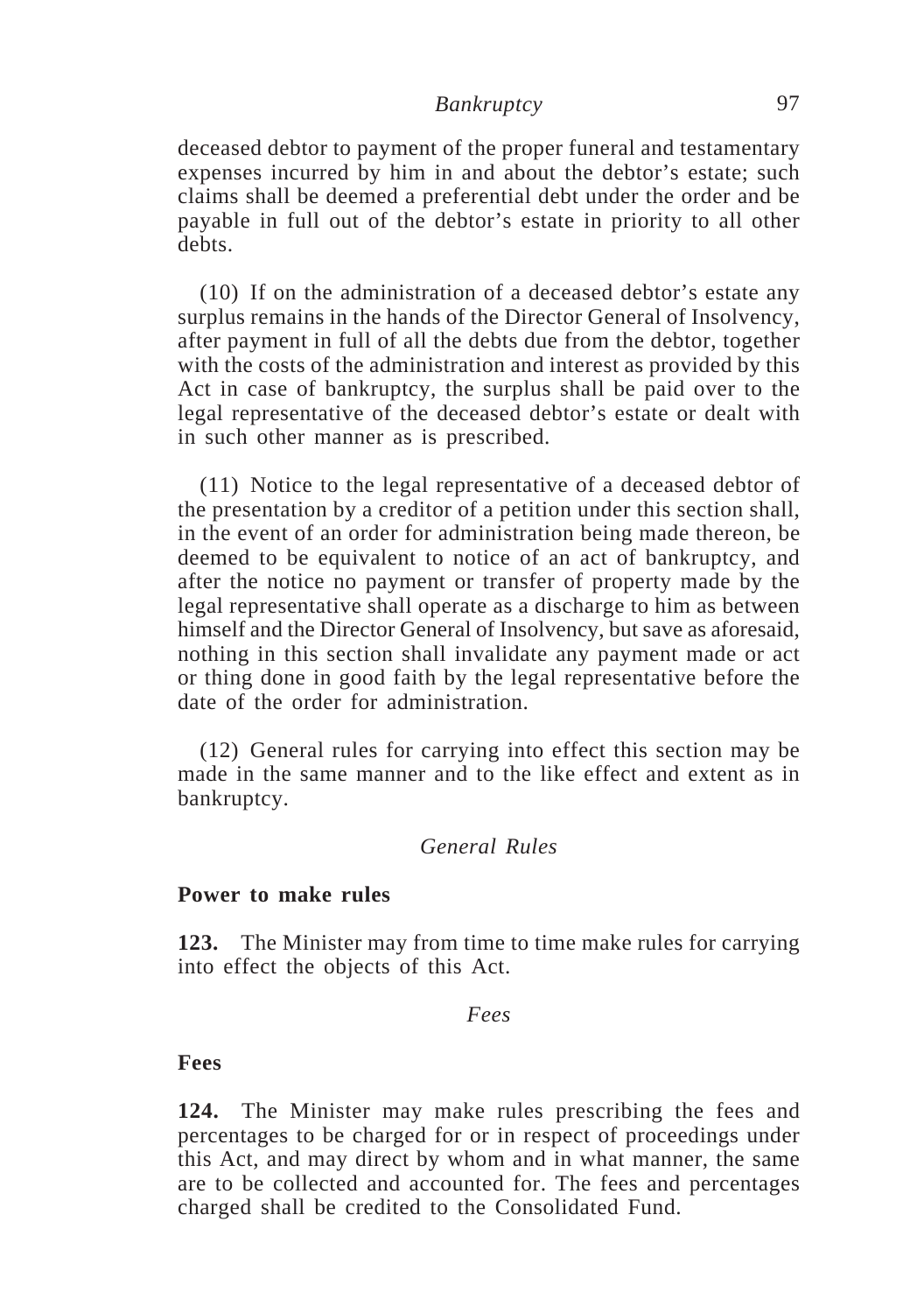## *Evidence*

# *Gazette* **to be evidence**

**125.** (1) A copy of the *Gazette* containing any notice inserted therein in pursuance of this Act, or the rules made under this Act, shall be evidence of the facts stated in the notice.

(2) The production of a copy of the *Gazette* containing any notice of a receiving order, or of an order adjudging a debtor bankrupt, shall be conclusive proof in all legal proceedings of the order having been duly made and of its date.

# **Evidence of proceedings at meetings of creditors**

**126.** (1) A minute of proceedings at a meeting of creditors under this Act, signed at the same or the next ensuing meeting by a person describing himself as or appearing to be chairman of the meeting at which the minute is signed, shall be received in evidence without further proof.

(2) Until the contrary is proved, every meeting of creditors in respect of the proceedings whereof a minute has been so signed shall be deemed to have been duly convened and held, and all resolutions passed or proceedings had thereat to have been duly passed or had.

# **Evidence of proceedings in bankruptcy**

**127.** Any petition or copy of a petition in bankruptcy, any order or certificate or copy of an order or certificate made by the court in bankruptcy, any instrument, affidavit or document or copy of an instrument, affidavit or document made or used in the course of any bankruptcy proceedings or other proceedings had under this Act, shall, if it appears to be sealed with the seal of the court or purports to be signed by any judge thereof, or is certified as a true copy by the Registrar thereof, be receivable in evidence in all legal proceedings whatever.

# **Swearing of affidavits**

**128.** Subject to general rules made by the Minister, any affidavit may be used in a bankruptcy court if it is sworn—

*(a)* in Malaysia or in the Republic of Singapore before any person authorized to administer oaths in the High Court or any Magistrate; or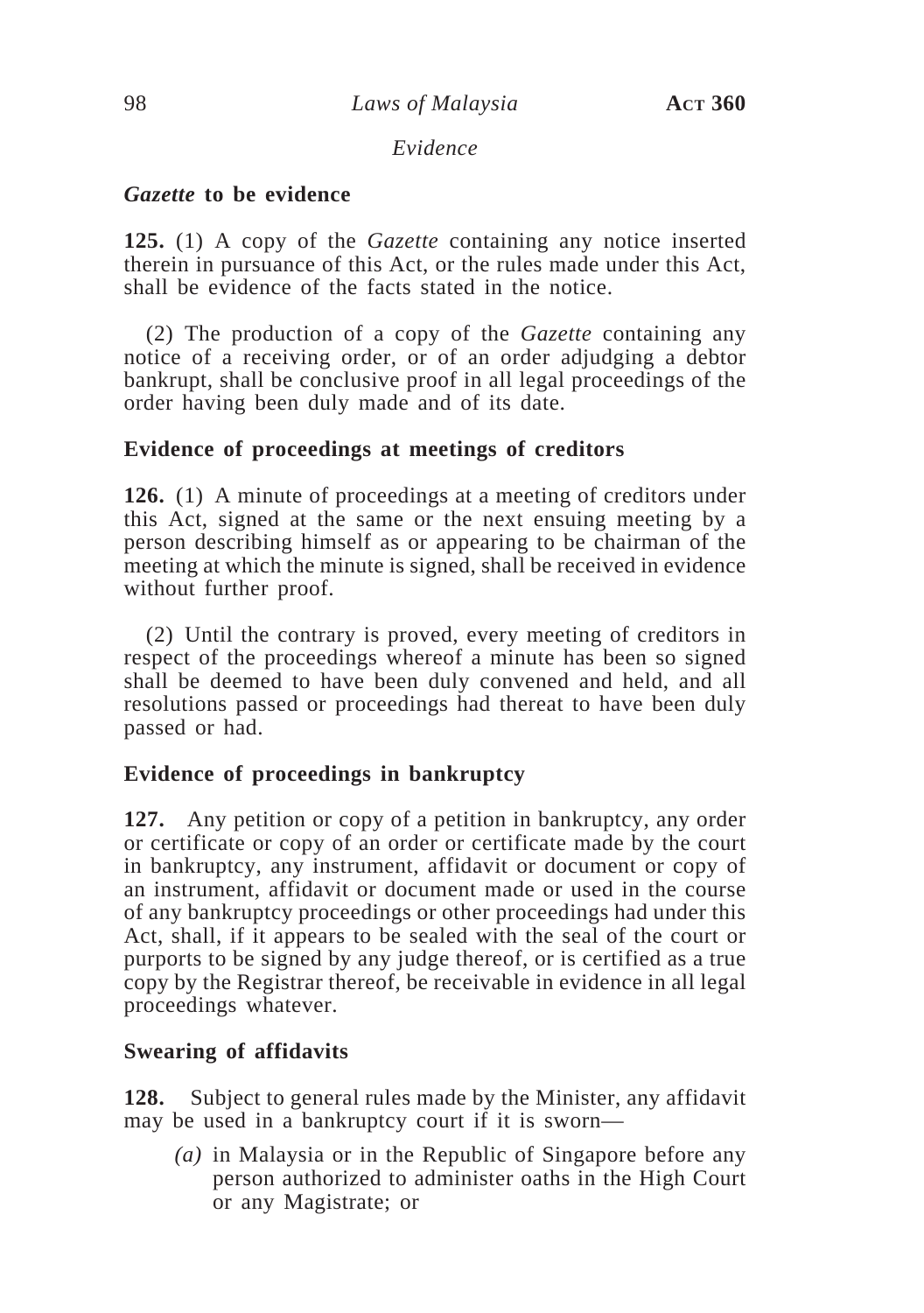- *(b)* in England before any person authorized to administer oaths in Her Majesty's High Court of Justice, or in the Court of Chancery of the Country Palatine of Lancaster, or before any Registrar of a Bankruptcy Court, or before any officer of a Bankruptcy Court authorized in writing in that behalf by the Judge of the Court; or
- *(c)* in Scotland or in Northern Ireland before a Judge, Ordinary Magistrate or Justice of the Peace; or
- *(d)* in any other place before a Magistrate or Justice of the Peace or other person qualified to administer oaths in that place who is certified to be a Magistrate or Justice of the Peace or qualified as aforesaid by a Consul or person performing consular functions on behalf of the Government of Malaysia or by a notary public.

# **Death of witness**

**129.** In case of the death of the debtor or of his wife or of a witness whose evidence has been received by any court in any proceeding under this Act, the deposition of the person so deceased, purporting to be sealed with the seal of the court, or a copy thereof purporting to be so sealed, shall be admitted as evidence of the matters therein deposed to.

## *Notices*

## **Service of notices**

**130.** All notices and other documents for the service of which no special mode is prescribed may be sent by prepaid registered post letter to the last known address of the person to be served therewith.

## *Formal Defects*

## **Formal defect not to invalidate proceedings**

**131.** No proceeding in bankruptcy shall be invalidated by any formal defect or by any irregularity, unless the court before which an objection is made to the proceeding is of opinion that substantial injustice has been caused by the defect or irregularity and that the injustice cannot be remedied by any order of that court.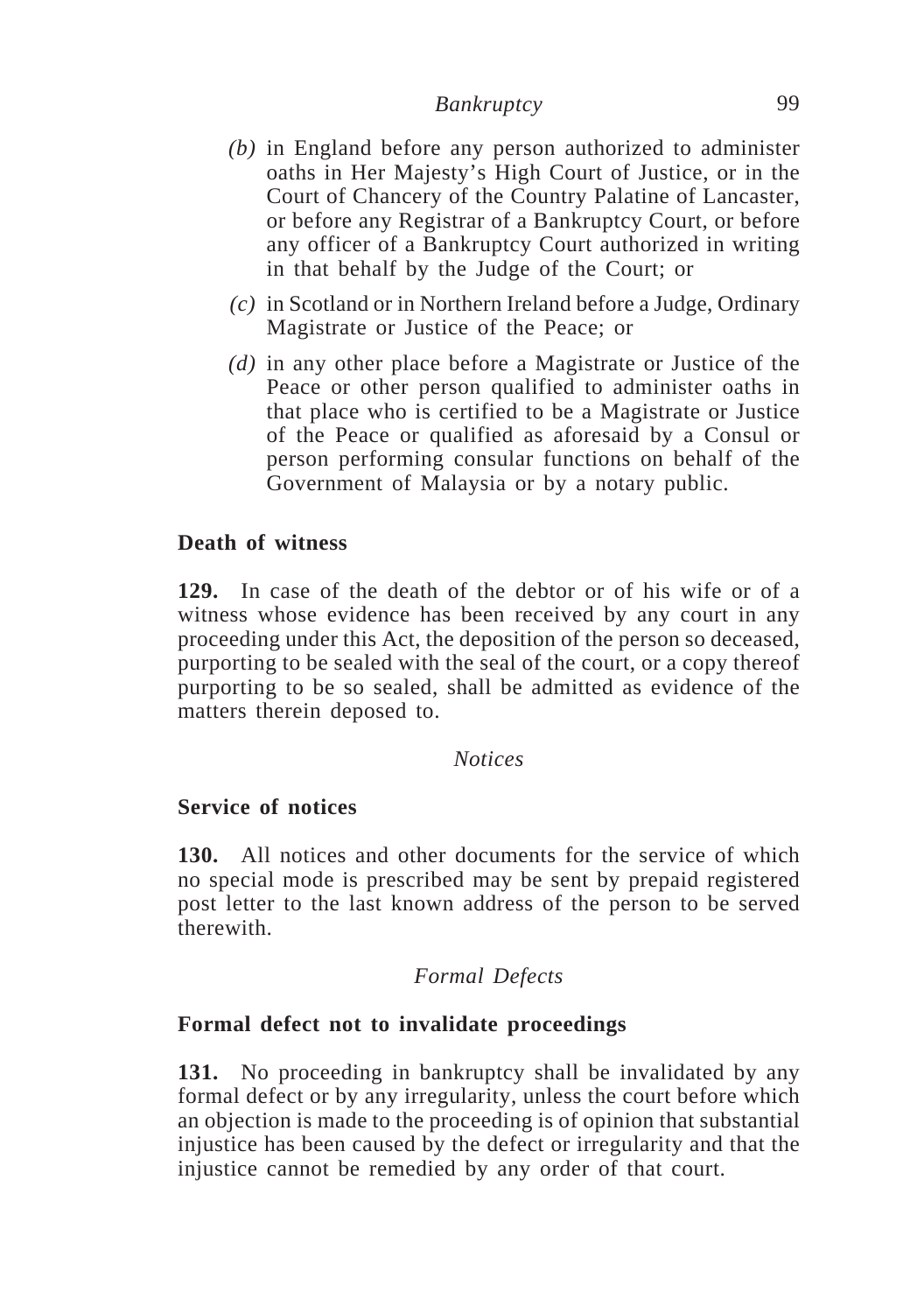## *Stamp Duty*

## **Exemption of deeds,** *etc.***, from stamp duty**

**132.** (1) For the purposes of this section "bankruptcy" includes any proceeding before or after adjudication and whether any adjudication is made or not; and "bankrupt" includes any debtor proceeded against under this Act.

(2) Every deed, conveyance, assignment or other assurance relating solely to freehold (including land held in perpetuity) or leasehold property or to any mortgage, charge or other incumbrance on, or any estate, right or interest in, any real or personal property which is part of the estate of any bankrupt, and which, after the execution of the deed, conveyance, assignment or other assurance, either at law or in equity, is or remains the estate of the bankrupt or of the Director General of Insolvency, and every power of attorney, proxy paper, writ, order, certificate, affidavit, bond or other instrument or writing relating solely to the property of any bankrupt or to any proceeding under any bankruptcy shall be exempt from stamp duty except in respect of fees under this Act.

*Corporations, Firms and Mentally Disordered Persons*

## **Acts of corporations, firms and mentally disordered persons**

- **133.** For all or any of the purposes of this Act—
	- *(a)* a corporation may act by any of its officers authorized in that behalf under the seal of the corporation;
	- *(b)* a firm may act by any of its members;
	- *(c)* a mentally disordered person or lunatic may act by his committee or *curator bonis*.

### *Unclaimed Funds or Dividends*

## **Unclaimed or undistributed money**

**134.** (1) Where any person other than the Director General of Insolvency has under his control pursuant to or arising out of any composition or scheme of arrangement under this Act any money representing a dividend which has remained unclaimed for more than six months and where such person has under his control after the expiration of six months from the date of declaration of a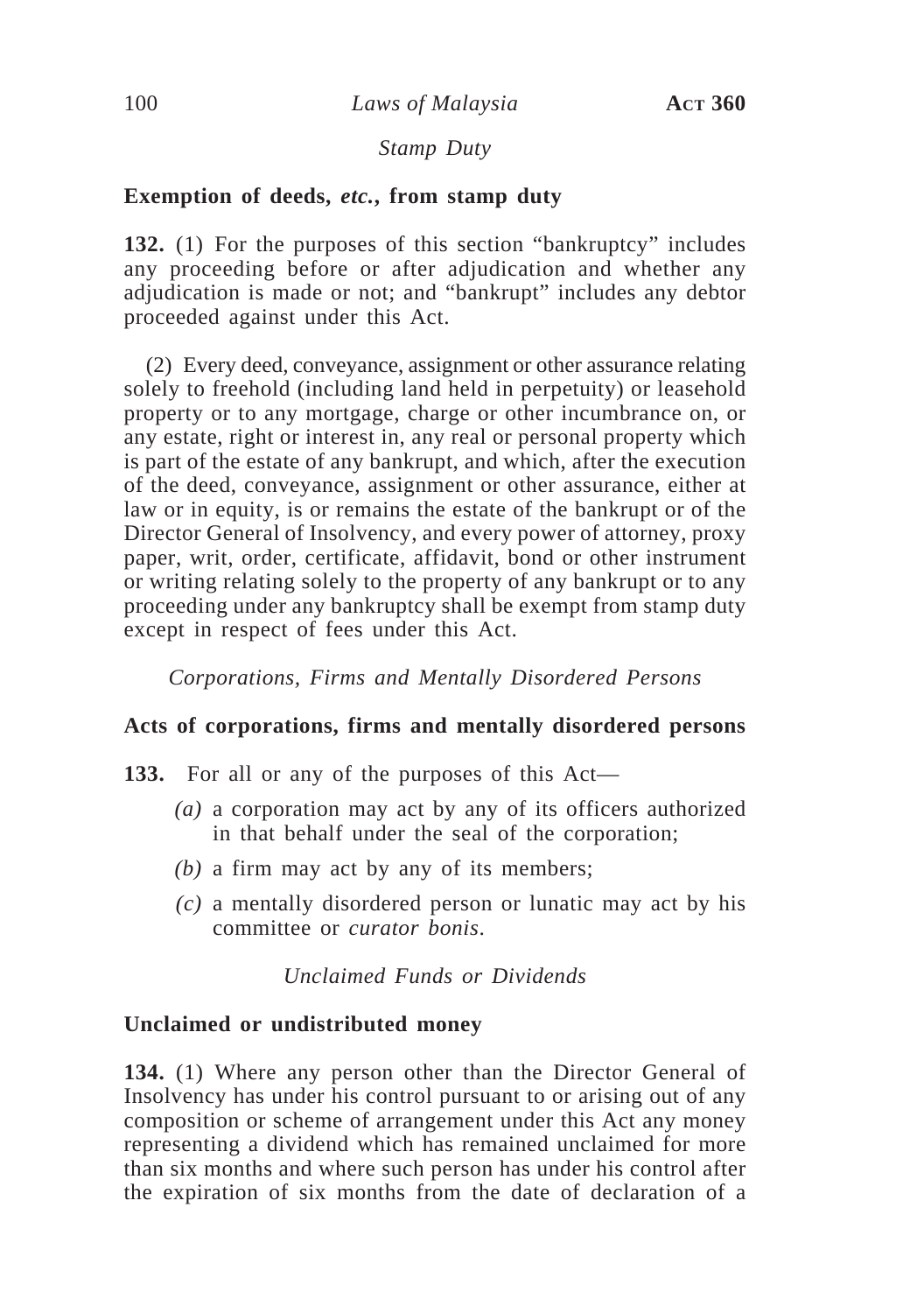dividend any other unclaimed or undistributed money arising from the property of the debtor, he shall forthwith pay such money to the Director General of Insolvency whose receipt shall be an effectual discharge in respect thereof.

(2) The Director General of Insolvency may at any time order any such person to submit to him an account verified by affidavit of the sums received and paid by him in respect of any such composition or scheme and may direct and enforce an audit of the account.

(3) The Director General of Insolvency may collect and get in all such unclaimed or undistributed money and at his instance the court may exercise all the powers conferred by this Act with respect to the discovery and realization of the property or a debtor and Part I of this Act with respect thereto shall with any necessary modifications apply to proceedings under this section.

(4) This section shall not deprive any claimant or any larger or other right or remedy to which he may be entitled against any person other than the Director General of Insolvency.

(5) All unclaimed dividends, all dividends not paid under subsection 62(6) and all money remaining unclaimed or undistributed after a final dividend has been declared shall stand at the credit of the Bankruptcy Estates Account for seven years and if they remain unclaimed at the expiration of that period shall be credited to the Consolidated Fund.

(6) If any claim is made to any part of the unclaimed dividends or money so transferred to the Consolidated Fund and if such claim is established to the satisfaction of the Director General of Insolvency, the amount certified by the Director General of Insolvency to be due to the claimant shall be paid to him, without interest, from the Consolidated Fund.

(7) Where any money remaining unclaimed is subsequently paid to a claimant and is after that claimed by any other person, such other person shall not be entitled to any payment out of the Bankruptcy Estates Account or the Consolidated Fund and he shall have recourse only against the claimant to whom the money remaining unclaimed was paid.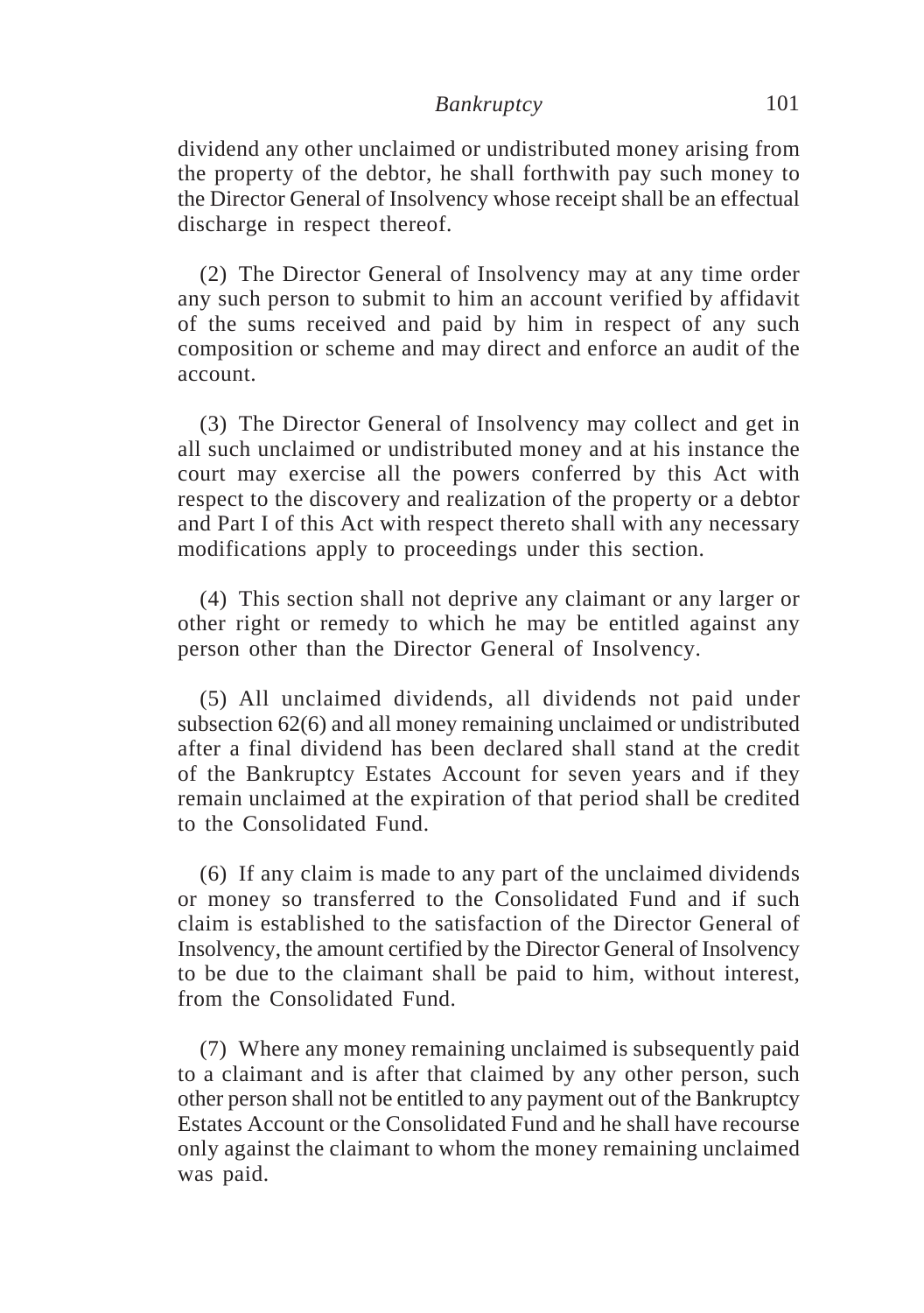## *Debtor's Books*

## **Access to debtor's books**

**135.** (1) No person shall as against the Director General of Insolvency be entitled to withhold possession of the books of account or other papers or documents belonging to the debtor or to set up any lien thereon.

(2) Any creditor of the bankrupt may, subject to the control of the court, inspect at all reasonable times, personally or by agent, any such books, papers or documents in the possession of the Director General of Insolvency.

*Repeals and Special Provisions*

**136.** *(Omitted)*.

# **Transitional provisions for States of Malaya**

**137.** (1) *(Omitted)*.

(2) This Act shall apply to proceedings under the Bankruptcy Ordinance of the States of Malaya repealed by this Act pending at the commencement of this Act as if commenced under this Act.

(3) Any reference in this Act to a previous bankruptcy or to any order made in or in respect of a previous bankruptcy shall be deemed to include a reference to any previous bankruptcy under the Bankruptcy Ordinance of the States of Malaya repealed by this Act and to any order made in or in respect of such bankruptcy.

(4) All orders, notices, directions and appointments made or given under the Bankruptcy Ordinance of the States of Malaya repealed by this Act and in force and effect immediately before the commencement of this Act shall continue in force and effect as if made under this Act.

## **Jurisdiction of District Officers, Sarawak and Sabah**

**138.** For the purpose of this Act, every person appointed to be or exercising the powers of a District Officer in Sarawak or Sabah shall be *ex officio* an Assistant Director of Insolvency within and for his District.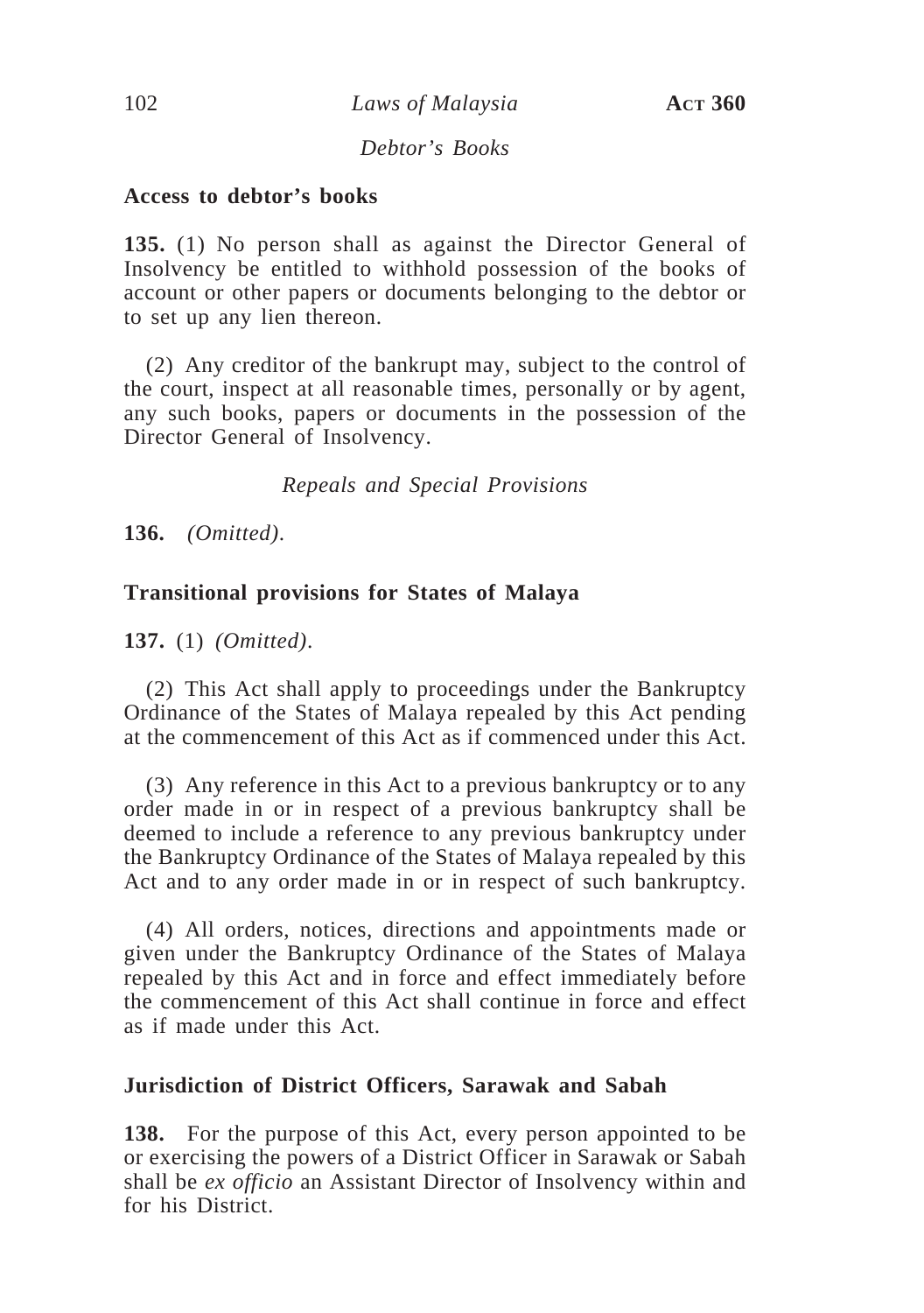## **Transitional provisions for Sarawak and Sabah**

**139.** This Act shall not apply to the winding up of the estate of any person against whom a receiving or adjudication order has been made under the provisions of the Bankruptcy Ordinance of Sarawak [*Sarawak Cap. 46*] and the Insolvency Ordinance of Sabah [*Sabah Cap. 62*] repealed by this Act, but every such estate shall be wound up in the same manner and with the same incidents as if this Act had not been passed and for the purposes of the winding up the written laws under which the receiving or adjudication order was made shall be deemed to remain in full force.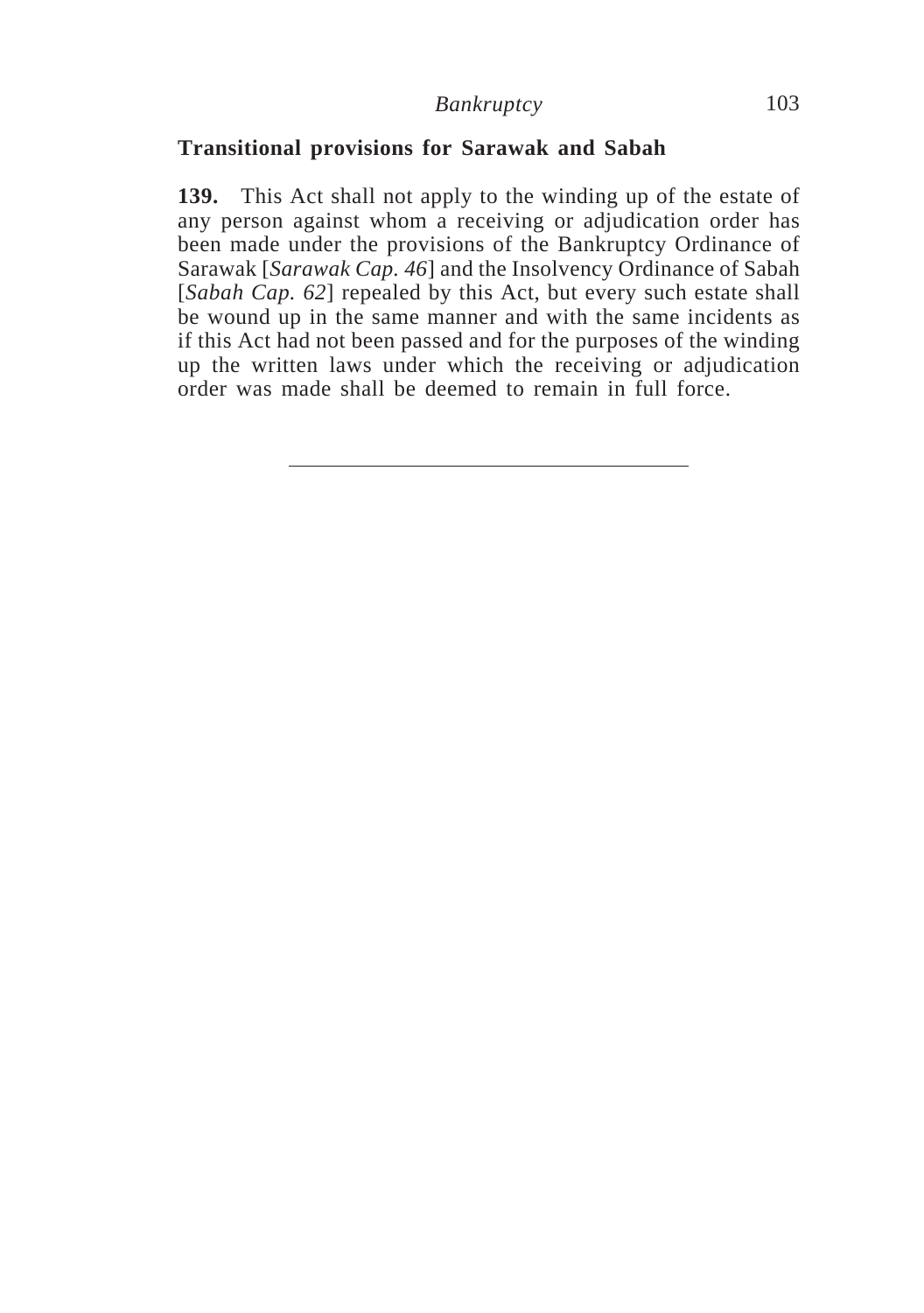#### SCHEDULE A

#### [Section 15]

#### MEETING OF CREDITORS

**1.** The first meeting of creditors shall be summoned for a day not later than two months in the case of a debtor's petition, or three months in the case of a creditor's petition, after the date of the receiving order, unless the court, for any special reason, deems it expedient that the meeting be summoned for a later day.

**2.** The Director General of Insolvency shall summon the meeting by giving not less than seven days' notice of the time and place thereof in the prescribed manner.

**3.** The Director General of Insolvency shall also, as soon as practicable, send to each creditor mentioned in the debtor's statement of affairs a notice of the time and place of the meeting, accompanied by a summary of the debtor's statement of affairs, including the cause of his failure and any observations thereon which the Director General of Insolvency thinks fit to make; but the proceedings at the meeting shall not be invalidated by reason of any such notice or summary not having been sent or received before the meeting.

**4.** The meeting shall be held at such place as is, in the opinion of the Director General of Insolvency, convenient for the majority of the creditors.

**5.** The Director General of Insolvency may at any time summon a meeting of creditors, and shall do so whenever so directed by the court, or so requested in writing by at least one-fourth in value of the creditors or by the consultative committee.

**6.** Meetings subsequent to the first meeting shall be summoned by sending not less than three days' notice of the time and place thereof to each creditor at the address given in his proof of debt or, if he has not proved, at the address given in the debtor's statement of affairs, or at such other address as is known to the person summoning the meeting.

**7.** The Director General of Insolvency, or in his absence some person nominated by him, shall be the chairman at every meeting; provided that if the court so directs, the chairman at any subsequent meeting shall be such person as the meeting by ordinary resolution appoints.

**8.** A person shall not be entitled to vote as a creditor at any meeting of creditors unless he has duly proved a debt provable in bankruptcy to be due to him from the debtor and the proof has been duly lodged before the time appointed for the meeting.

**9.** A creditor shall not vote at any such meeting in respect of any unliquidated or contingent debt.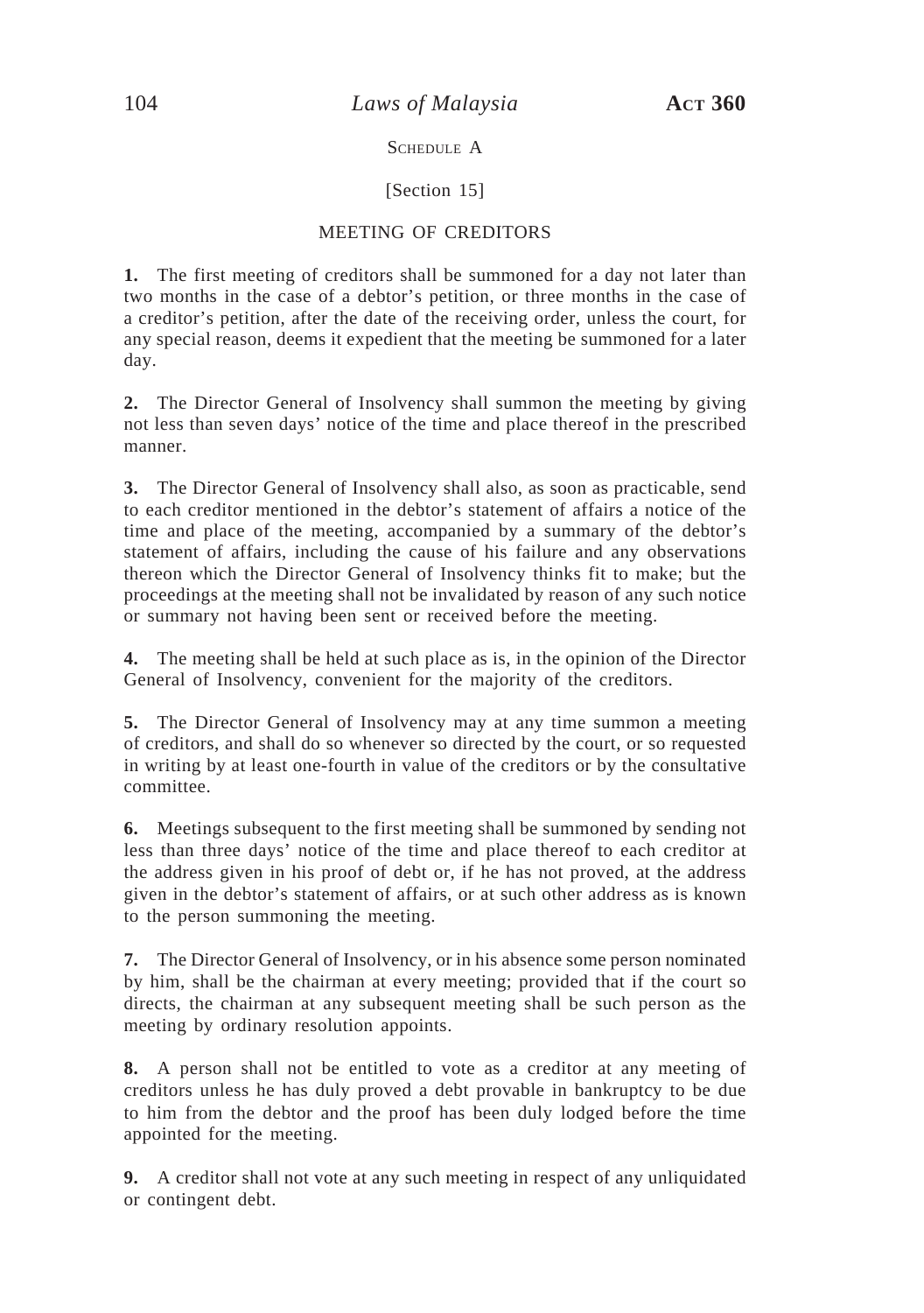**10.** For the purposes of voting a secured creditor shall, unless he surrenders his security, state in his proof the particulars of his security, the date when it was given and the value at which he assesses it, and shall be entitled to vote only in respect of the balance, if any, due to him after deducting the value of his security. If he votes in respect of his whole debt he shall be deemed to have surrendered his security unless the court, on application, is satisfied that the omission to value the security has arisen from inadvertence.

**11.** A creditor shall not vote in respect of any debt on or secured by a current bill of exchange or promissory note held by him, unless he is willing to treat the liability to him thereon of every person who is liable thereon antecedently to the debtor and against whom a receiving order has not been made as a security in his hands and to estimate the value thereof, and for the purposes of voting, but not for the purposes of dividend, to deduct it from his proof.

**12.** It shall be competent to the Director General of Insolvency, within twentyeight days after a proof estimating the value of a security as aforesaid has been made use of in voting at any meeting, to require the creditor to give up the security for the benefit of the creditors generally on payment of the value so estimated with an addition thereto of twenty per centum: Provided that where a creditor has put a value on the security he may, at any time before he has been required to give up the security as aforesaid, correct the valuation by a new proof and deduct the new value from his debt, but in that case the addition of twenty per centum shall not be made if the Director General of Insolvency requires the security to be given up.

**13.** If a receiving order is made against one partner of a firm, any creditor to whom that partner is indebted jointly with the other partners of the firm or any of them may prove his debt for the purpose of voting at any meeting of creditors, and shall be entitled to vote thereat.

**14.** The chairman of a meeting shall have power to admit or reject a proof for the purpose of voting, but his decision shall be subject to appeal to the court. If he is in doubt whether the proof of a creditor should be admitted or rejected, he shall mark the proof as objected to and shall allow the creditor to vote, subject to the vote being declared invalid in the event of the objection being sustained.

**15.** A creditor may vote either in person or by proxy.

**16.** Every instrument of proxy shall be in the prescribed form and shall be issued by the Director General of Insolvency, and every insertion therein shall be in the handwriting of the person giving the proxy, or if such person is unable to write English then in the handwriting of the Director General of Insolvency or of a Commissioner for Oaths.

**17.** A creditor may give a general proxy to his manager or clerk or any other person in his regular employment. In that case the instrument of proxy shall state the relation in which the person to act thereunder stands to the creditor.

**18.** A creditor may give a special proxy to any person to vote at any specified meeting or adjournment thereof for or against any specific resolution.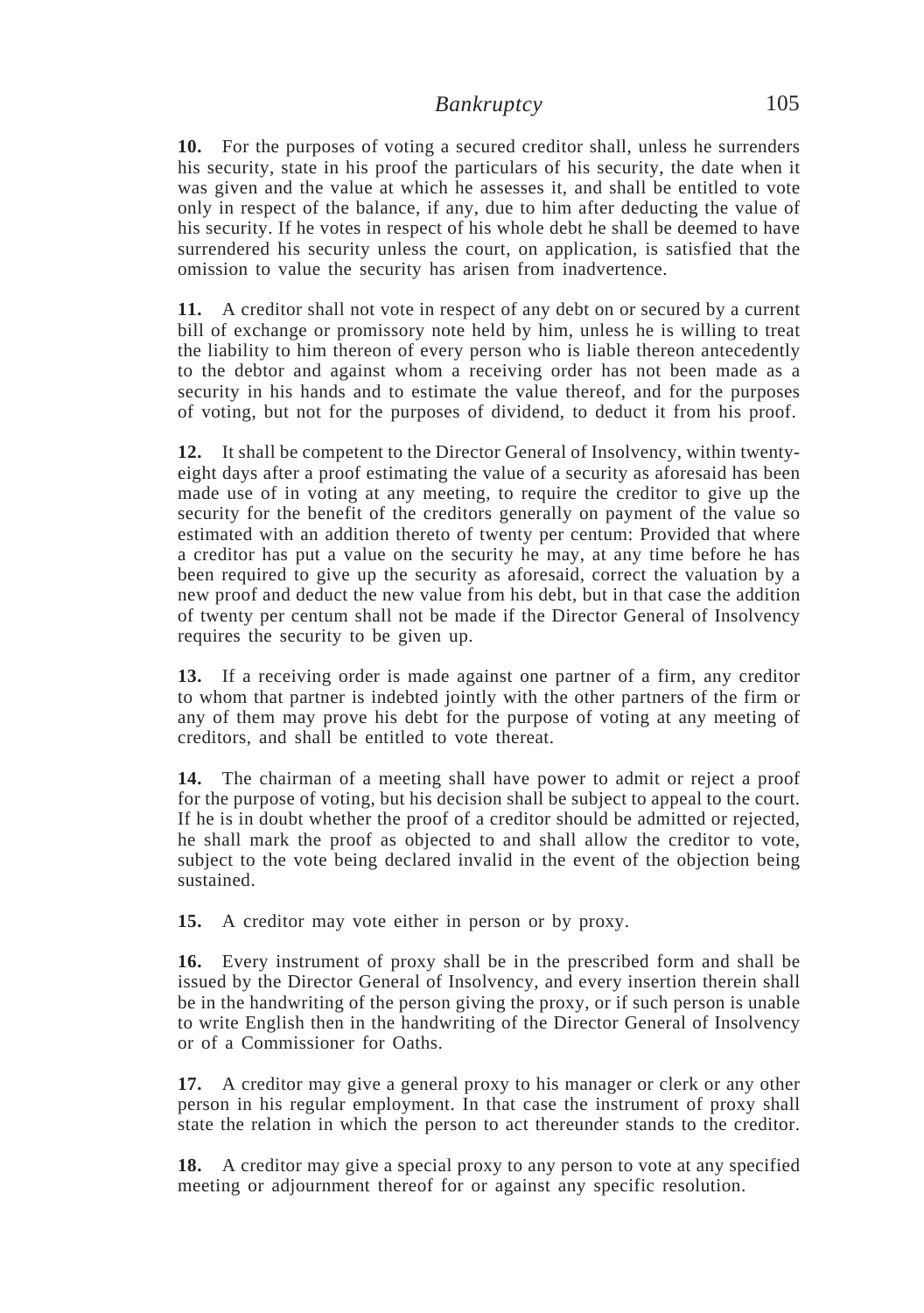**19.** A proxy shall not be used unless it is deposited with the Director General of Insolvency before the meeting at which it is to be used.

**20.** A creditor may appoint the Director General of Insolvency to act in manner prescribed as his general or special proxy.

**21.** The chairman of a meeting may with the consent of the meeting adjourn the meeting from time to time and from place to place.

**22.** A meeting shall not be competent to act for any purpose except the election of a chairman, the proving of debts and the adjournment of the meeting, unless there are present or represented thereat at least three creditors, or all the creditors if their number does not exceed three.

**23.** If within half an hour from the time appointed for the meeting a quorum of creditors is not present or represented, the meeting shall be adjourned to the same day in the following week at the same time and place, or to such other day as the chairman may appoint, not being less than seven or more than twentyone days. If a meeting is adjourned for want of quorum and if at the adjourned meeting a quorum of creditors is not present, the chairman shall proceed with the meeting.

**24.** The chairman of every meeting shall cause minutes of the proceedings at the meeting to be drawn up and fairly entered in a book kept for that purpose, and the minutes shall be signed by him.

**25.** No person acting under either a general or a special proxy shall vote in favour of any resolution which would directly or indirectly place himself, his partner or employer in a position to receive any remuneration out of the estate of the debtor otherwise than as a creditor rateably with the other creditors of the debtor.

SCHEDULE B

[Section 22]

RULES FOR THE REGISTRATION OF DEEDS OF ARRANGEMENTS

The registration of Deeds of Arrangement shall be effected in the following manner:

**1.** A true copy of the deed, and of every schedule or inventory thereto annexed, or therein referred to, shall be filed with the Registrar within fourteen clear days after the execution of the said deed together with an affidavit verifying the time of execution, and containing a description of the residence and occupation of the debtor, and of the place or places where his business is carried on, and an affidavit by the debtor stating the total estimated amount of property and liabilities included under the deed, the total amount of the composition if any payable thereunder, and the names and addresses of his creditors.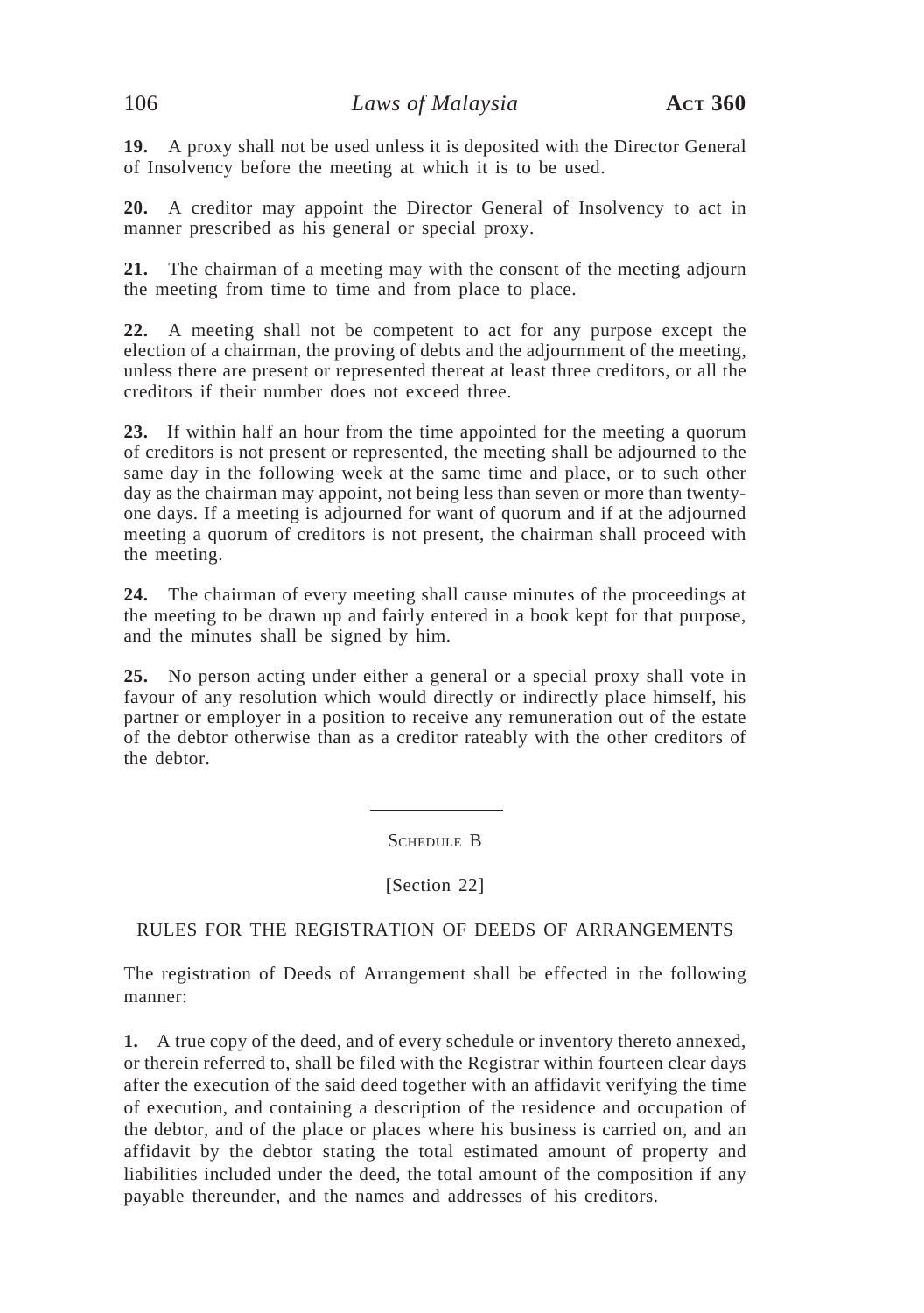**2.** No deed shall be registered unless the original of such deed, duly stamped with the proper duty, is produced to the Registrar at the time of such registration.

**3.** Every copy filed under these rules shall be written in legible characters.

### **Appendix**

**4.** The Registrar shall keep a register in the form prescribed by the appendix to this Schedule wherein shall be entered, after the presentation of a deed for registration, an abstract of the contents of every Deed of Arrangement containing the following particulars:

- *(a)* The date of the deed;
- *(b)* The name, address, and description of the debtor, and the place or places where his business is carried on, and the title of the firm or firms under which the debtor carries on business, and the name and address of the trustee, if any, under the deed;
- *(c)* A short statement of the nature and effect of the deed, and of the composition;
- *(d)* The date of registration; and
- *(e)* The amount of property and liabilities included under the deed, as estimated by the debtor.

**5.** After the registration of any deed of composition or arrangement, a certificate, stating the registered number of the deed and the volume and page of the register where the same is entered, shall be endorsed on the original and the copy thereof, and the same shall be sealed and signed by the Registrar.

**6.** Any person shall be entitled to have an office copy of or extract from, any deed registered under these rules, upon paying the prescribed fees and any copy or extract purporting to be a certified office copy or extract shall, in all courts and before all arbitrators or other persons be admitted as *prima facie* evidence thereof, and of the fact and date of registration shown thereon.

**7.** Any person shall be entitled, at all reasonable times, to search the register, on payment of search fees and shall be entitled at all reasonable times to inspect, examine and make extracts from any registered Deed of Arrangement, without being required to make a written application.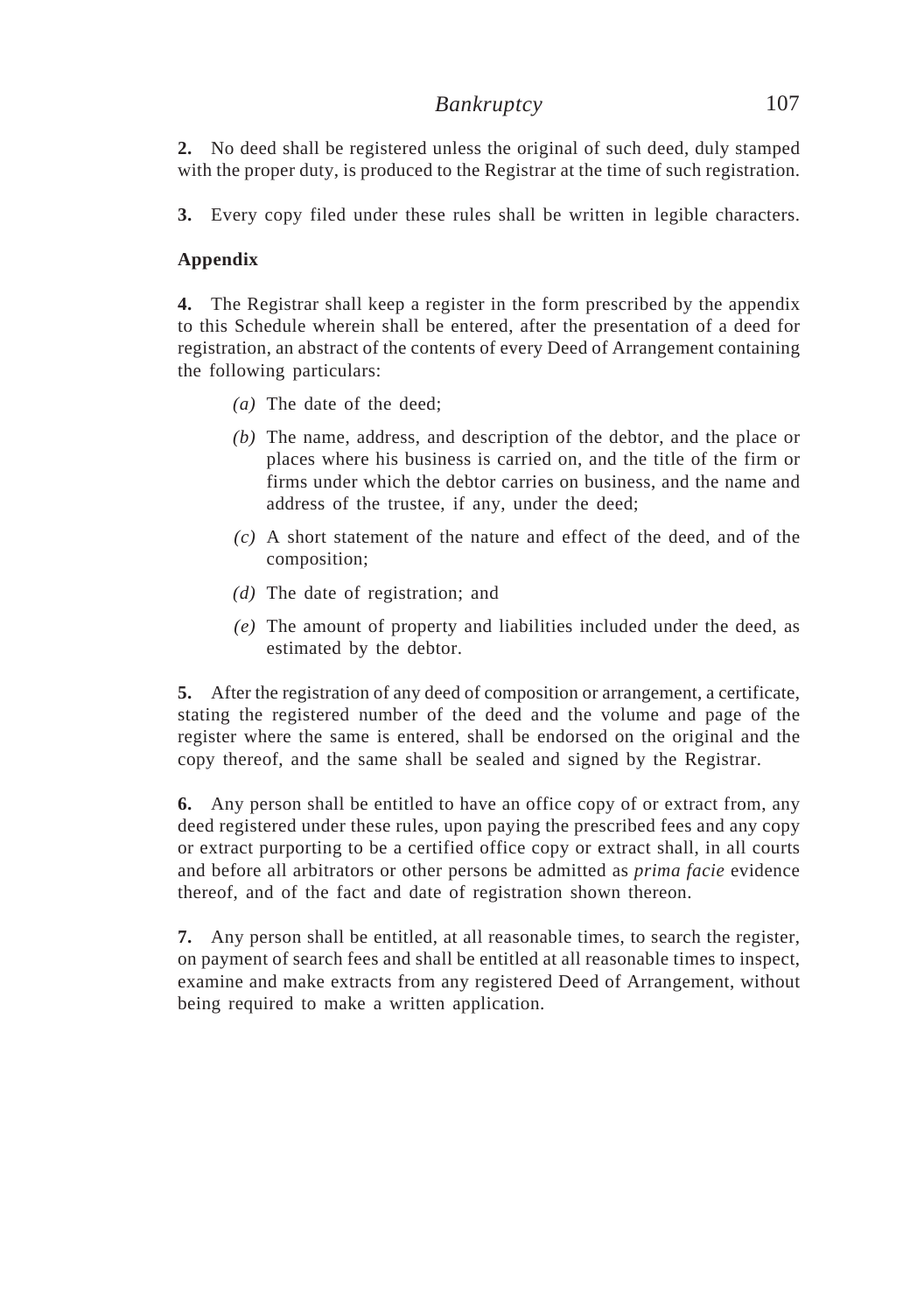#### APPENDIX

#### REGISTER OF DEEDS OF ARRANGEMENTS

**No. Date of Name,** *etc.***, Nature and Date of Amount of Amount of deed of debtor effect of registration property liabilities deed** *Debtor's name— Address— Place of business— Name of firm— Trustee (if any)—*

SCHEDULE C

[Section 42]

#### PROOF OF DEBTS

#### *Proof in Ordinary Cases*

**1.** Every creditor shall prove his debt as soon as may be after the making of a receiving order.

**2.** A debt may be proved by delivering or sending through the post in a prepaid letter to the Director General of Insolvency an affidavit verifying the debt.

**3.** The affidavit may be made by the creditor himself or by some person authorized by or on behalf of the creditor or his estate. If made by a person so authorized, it shall state his authority and means of knowledge.

**4.** The affidavit shall contain or refer to a statement of account showing the particulars of the debt and shall specify the vouchers, if any, by which the same can be substantiated. The Director General of Insolvency may at any time call for the production of the vouchers or books of account.

**5.** The affidavit shall state whether the creditor is or is not a secured creditor.

**6.** A creditor shall bear the cost of proving his debt unless the court otherwise specially orders.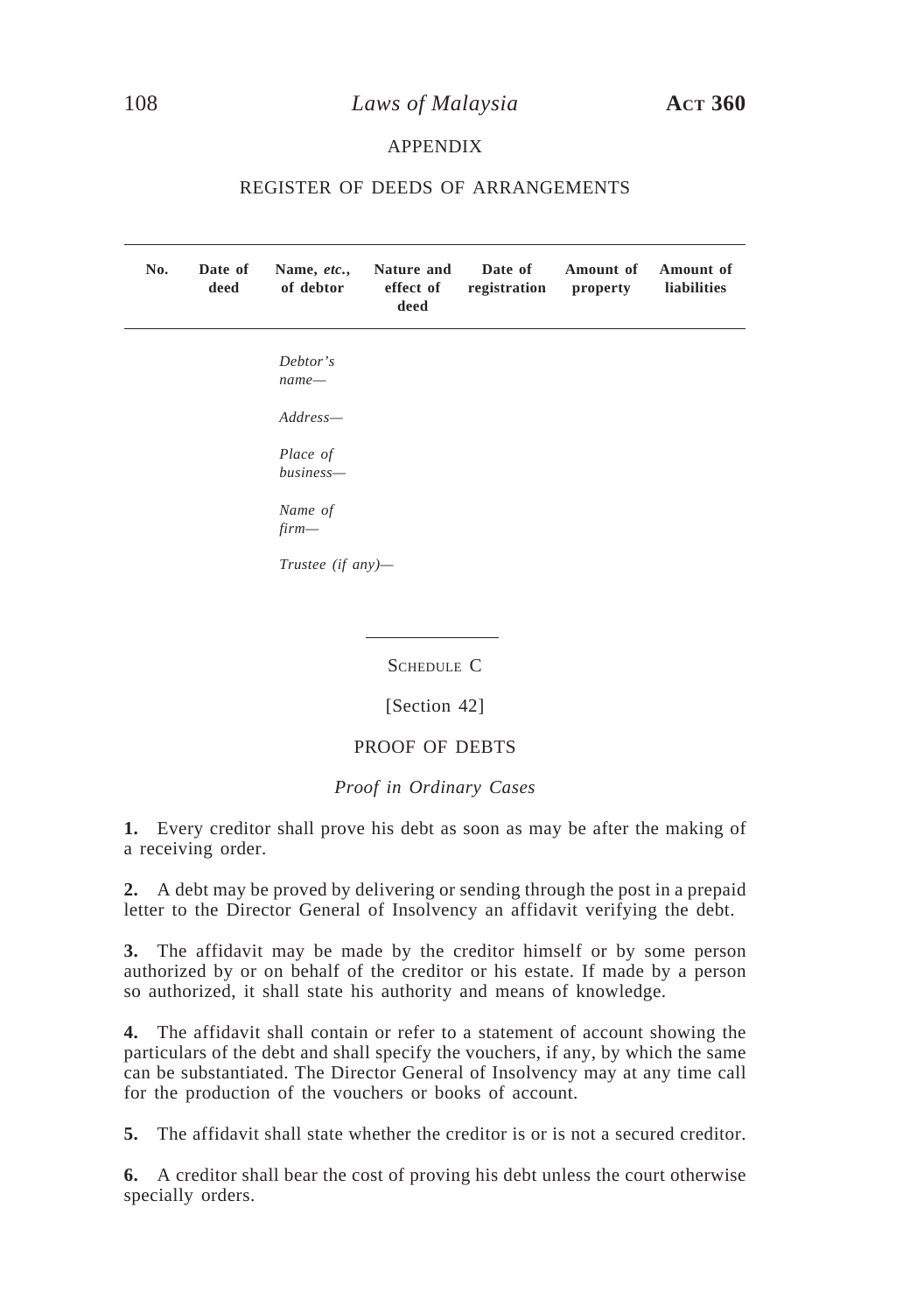### *Bankruptcy* 109

**7.** Every creditor who has lodged a proof shall be entitled to see and examine the proofs of other creditors at all reasonable times.

**8.** A creditor proving his debt shall deduct therefrom all trade discounts, but he shall not be compelled to deduct any discount not exceeding five per centum on the net amount of his claim, which he has agreed to allow for payment in cash.

#### *Proof by Secured Creditors*

**9.** If a secured creditor realizes his security he may prove for the balance due to him after deducting the net amount realized.

**10.** If a secured creditor surrenders his security to the Director General of Insolvency for the general benefit of the creditors he may prove for his whole debt.

**11.** If a secured creditor does not either realize or surrender his security he shall state in his proof the particulars of his security, the date when it was given and the value at which he assesses it, and shall be entitled to receive a dividend only in respect of the balance due to him after deducting the value so assessed.

**12.** *(a)* Where a security is so valued the Director General of Insolvency may at any time redeem it on payment to the creditor of the assessed value.

*(b)* If the Director General of Insolvency is dissatisfied with the value at which a security is assessed he may require that the property comprised in any security so valued be offered for sale at such times and on such terms and conditions as are agreed on between the creditor and the Director General of Insolvency, or as in default of agreement the court directs. If the sale is by public auction the creditor or the Director General of Insolvency on behalf of the estate may bid or purchase:

Provided that the creditor may at any time by notice in writing require the Director General of Insolvency to elect whether he will or will not exercise his power of redeeming the security or requiring it to be realized and if the Director General of Insolvency does not within six months after receiving the notice signify in writing to the creditor his election to exercise the power, he shall not be entitled to exercise it; and the equity of redemption or any other interest in the property comprised in the security, which is vested in the Director General of Insolvency, shall vest in the creditor, and the amount of his debt shall be reduced by the amount at which the security has been valued.

**13.** Where a creditor has so valued his security he may at any time amend the valuation and proof on showing to the satisfaction of the Director General of Insolvency or the court that the valuation and proof were made *bona fide* on a mistaken estimate, or that the security has diminished or increased in value since its previous valuation; but every such amendment shall be made at the cost of the creditor and upon such terms as the court orders, unless the Director General of Insolvency allows the amendment without application to the court.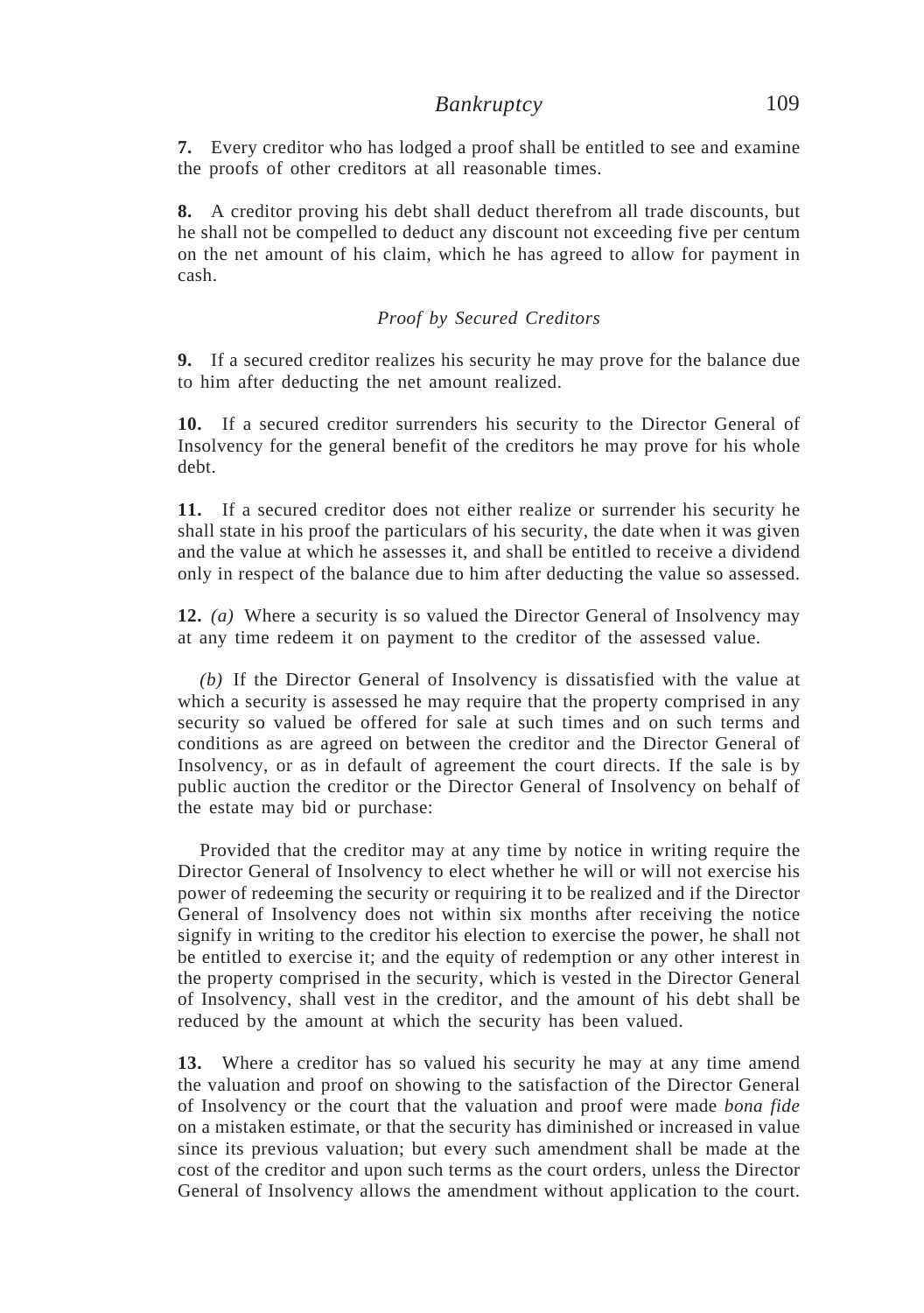**14.** Where a valuation has been amended in accordance with the foregoing rule, the creditor shall forthwith repay any surplus dividend which he has received in excess of that to which he would have been entitled on the amended valuation, or as the case may be, shall be entitled to be paid out of any money for the time being available for dividend any dividend or share of dividend which he has failed to receive by reason of the inaccuracy of the original valuation, before that money is made applicable to the payment of any future dividend, but he shall not be entitled to disturb the distribution of any dividend declared before the date of the amendment.

**15.** If a creditor, after having valued his security, subsequently realizes it, or if it is realized under rule 12, the net amount realized shall be substituted for the amount of any valuation previously made by the creditor, and shall be treated in all respects as an amended valuation made by the creditor.

**16.** If a secured creditor does not comply with the foregoing rules he shall be excluded from all share in any dividend.

**17.** Subject to rule 12, a creditor shall in no case receive more than one hundred sen in the ringgit and interest as provided by this Act.

#### *Taking Accounts of Property mortgaged or charged and sale thereof*

**18.** Upon application by summons in Chambers supported by an affidavit by any person claiming to be a mortgagee or chargee of any part of the bankrupt's immovable property, whether the mortgage or charge is of a legal or equitable nature, the court shall proceed to inquire whether the person is such mortgagee or chargee and for what consideration and under what circumstances; and if it is found that the person is such mortgagee or chargee, and if no sufficient objection appears to the title of the person to the sum claimed by him under the mortgage or charge, the court shall direct such accounts and inquiries to be taken as are necessary for ascertaining the principal, interest and costs due upon the mortgage or charge and the rents and profits or dividends, interest or other proceeds received by the person or by any other person by his order or for his use, in case he has been in possession of the property over which the mortgage or charge extends or any part thereof; and the court, if satisfied that there ought to be a sale, shall direct notice to be given, in such manner as it thinks fit, when and where and by whom and in what way the property or the interest therein so mortgaged or charged is to be sold, and that the sale be made accordingly and that the Director General of Insolvency, unless it is otherwise ordered, shall have the conduct of the sale; but it shall not be imperative on any such mortgagee or chargee to make such application. At any such sale the mortgagee or chargee may bid and purchase.

**19.** All proper parties shall join in the conveyance to the purchaser as the court directs.

**20.** The moneys arising from the sale shall be applied in the first place in payment of the costs, charges and expenses of the Director General of Insolvency of and occasioned by the application to the court and of and attending the sale, and then in payment and satisfaction, so far as the same will extend, of what is found due to the mortgagee or chargee for principal, interest and costs; and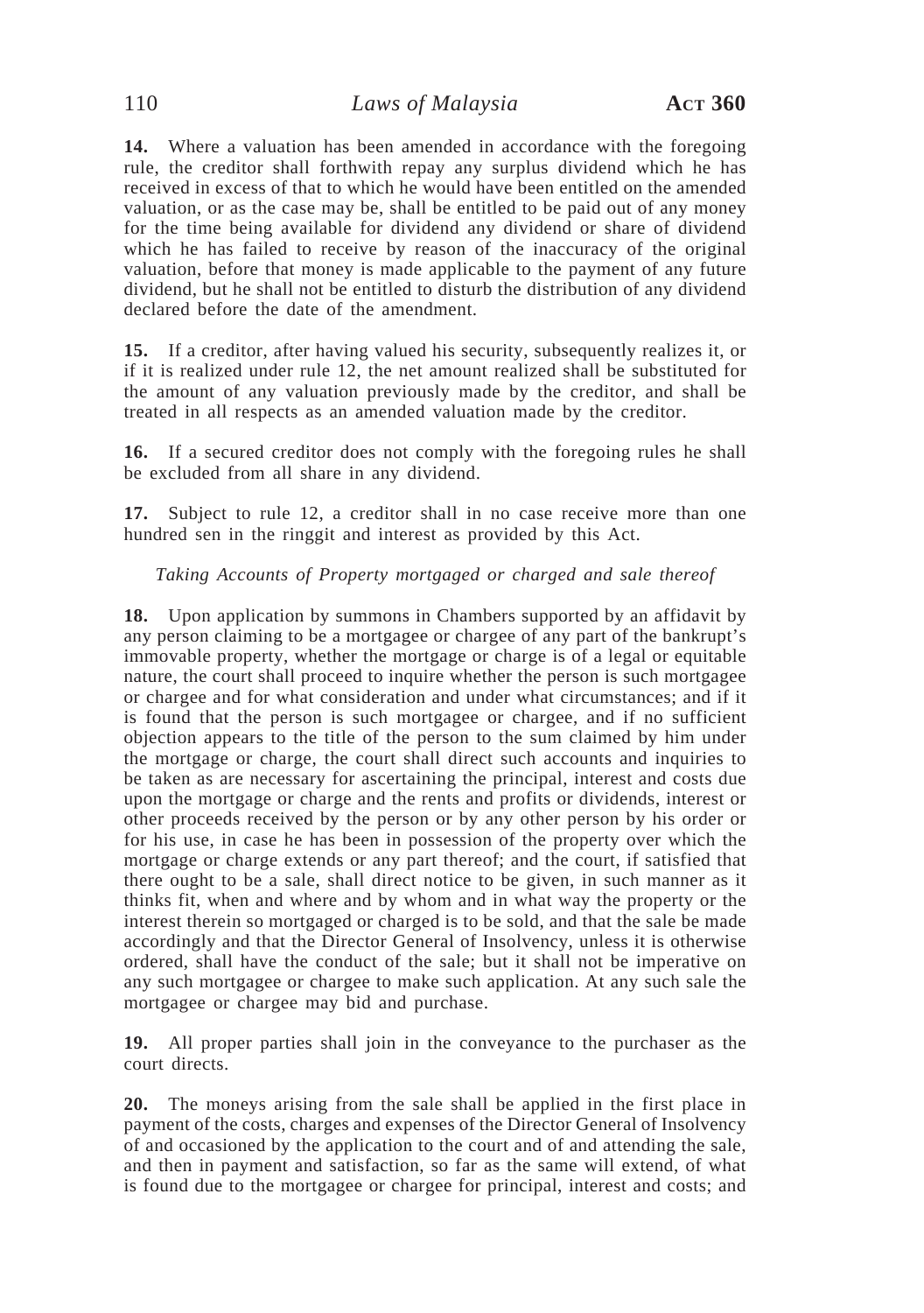### *Bankruptcy* 111

the surplus of the said moneys, if any, shall then be paid to the Director General of Insolvency. But in case the moneys arising from the sale are insufficient to pay and satisfy what is so found due to the mortgagee or chargee, then he shall be entitled to prove as a creditor for the deficiency and receive dividends thereon rateably with the other creditors, but not so as to disturb any dividend then already declared.

**21.** For the better taking of such inquiries and accounts and making a title to the purchaser, all parties may be examined by the court upon interrogatories or otherwise as it thinks fit, and shall produce before the court upon oath all deeds, papers, books and writings in their respective custody or power relating to the estate or effects of the bankruptcy as the court directs.

### *Proof in respect of Distinct Contracts*

**22.** If a debtor was at the date of the receiving order liable in respect of distinct contracts as a member of two or more distinct firms or as a sole contractor and also as member of a firm, the circumstance that the firms are in whole or in part composed of the same individuals, or that the sole contractor is also one of the joint contractors, shall not prevent proof in respect of the contracts against the properties respectively liable on the contracts.

### *Periodical Payments*

**23.** When any rent or other payment falls due at stated periods, and the receiving order is made at any time other than one of those periods, the person entitled to the rent or payment may prove for a proportionate part thereof up to the date of the order, as if the rent or payment grew due from day to day.

#### *Interest*

**24.** On any debt or sum certain payable at a certain time or otherwise, whereon interest is not reserved or agreed upon and which is overdue at the date of the receiving order and provable in bankruptcy, the creditor may prove for interest at a rate not exceeding six per centum per annum to the date of the receiving order from—

- *(a)* if the debt or sum is payable by virtue of a written instrument at a certain time, the time the debt or sum was payable; or
- *(b)* if the debt or sum is payable otherwise than by virtue of a written instrument, the time when demand in writing was made.

### *Debt payable at a future time*

**25.** A creditor may prove for a debt not payable when the debtor committed an act of bankruptcy as if it were payable presently, and may receive dividends equally with the other creditors, deducting only thereout a rebate of interest at the rate of six per centum per annum computed from the declaration of a dividend to the time when the debt would have become payable according to the terms on which it was contracted.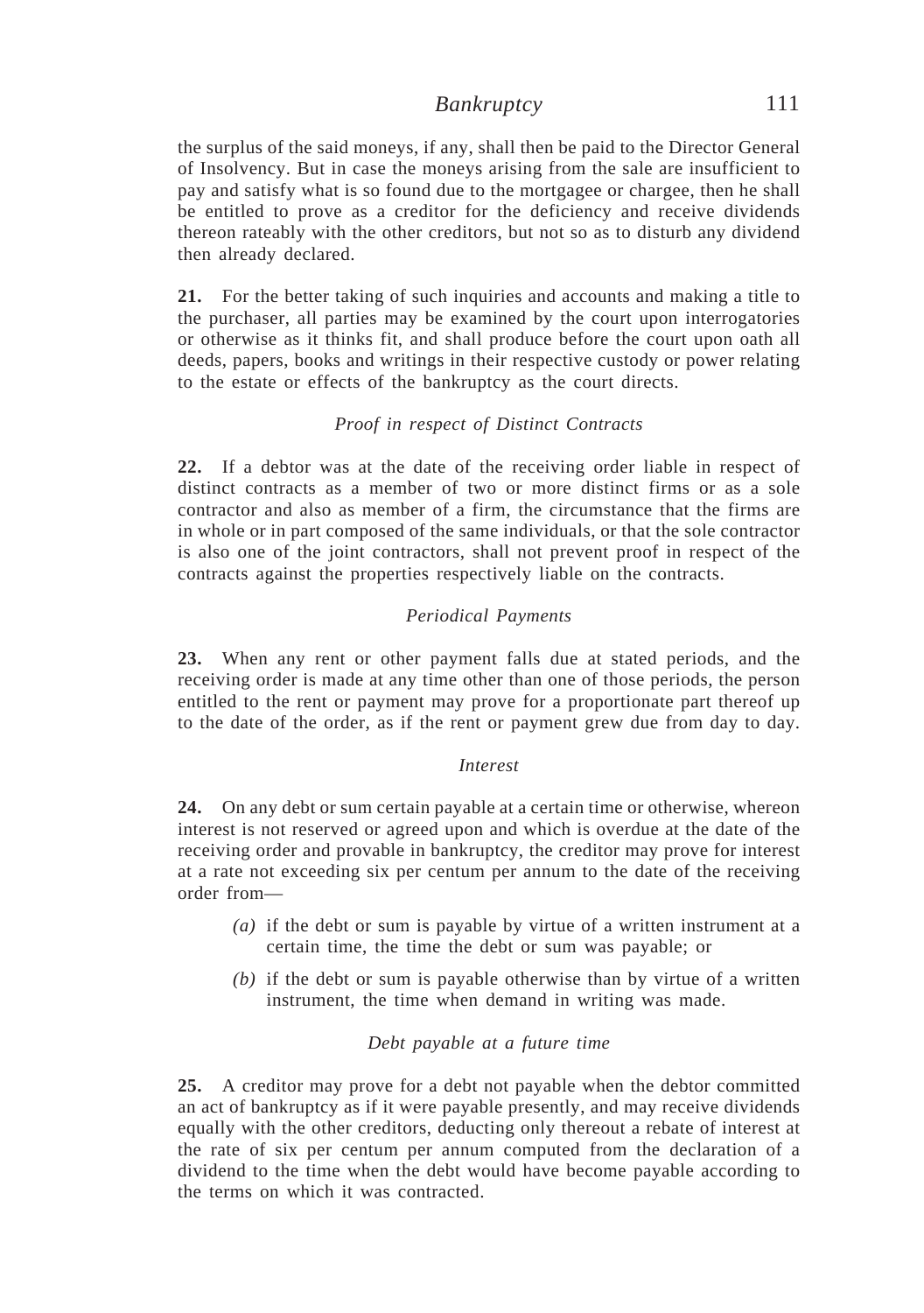## 112 *Laws of Malaysia* **ACT 360**

### *Admission or Rejection of Proofs*

**26.** The Director General of Insolvency shall examine every proof and the grounds of the debt, and in writing admit or reject it in whole or in part or require further evidence in support of it. If he rejects a proof he shall state in writing to the creditor the grounds of the rejection.

**27.** If the Director General of Insolvency thinks that a proof has been improperly admitted the court may on his application, after notice to the creditor who made the proof, expunge the proof or reduce its amount.

**28.** If a creditor is dissatisfied with the decision of the Director General of Insolvency in respect of a proof, the court may on the application of the creditor reverse or vary the decision.

**29.** The court may also expunge or reduce a proof upon the application of a creditor if the Director General of Insolvency declines to interfere in the matter, or in the case of a composition or scheme upon the application of the debtor.

**30.** For the purpose of any of his duties in relation to proofs the Director General of Insolvency may administer oaths and take affidavits.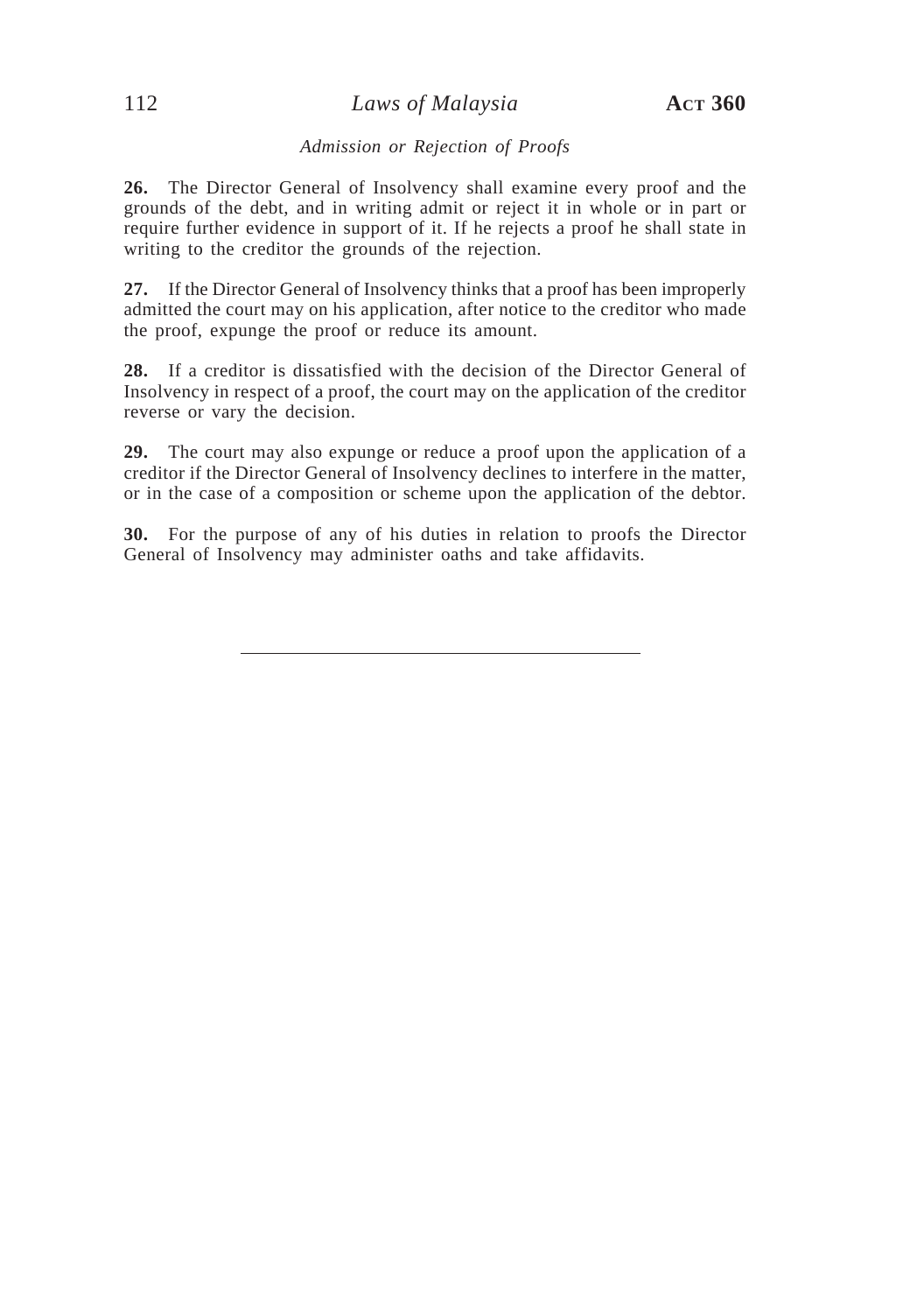## **LAWS OF MALAYSIA**

## **Act 360**

# **BANKRUPTCY ACT 1967**

## LIST OF AMENDMENTS

| Amending law    | Short title                                | In force from    |
|-----------------|--------------------------------------------|------------------|
| Act160          | Malaysia Currency (Ringgit)<br>Act 1975    | 29-08-1975       |
| Act A364        | Bankruptcy (Amendment)<br>Act 1976         | 29-10-1976       |
| Act A671        | Subordinate Courts (Amendment)<br>Act 1987 | 22-05-1987       |
| Act A710        | Bankruptcy (Amendment)<br>Act 1988         | 09-09-1988       |
| <b>Act A827</b> | Bankruptcy (Amendment)<br>Act 1992         | 17-07-1992       |
| Act A1035       | Bankruptcy (Amendment)<br>Act 1998         | $01 - 01 - 1999$ |
| Act A1197       | Bankruptcy (Amendment)<br>Act 2003         | $01 - 10 - 2003$ |
|                 |                                            |                  |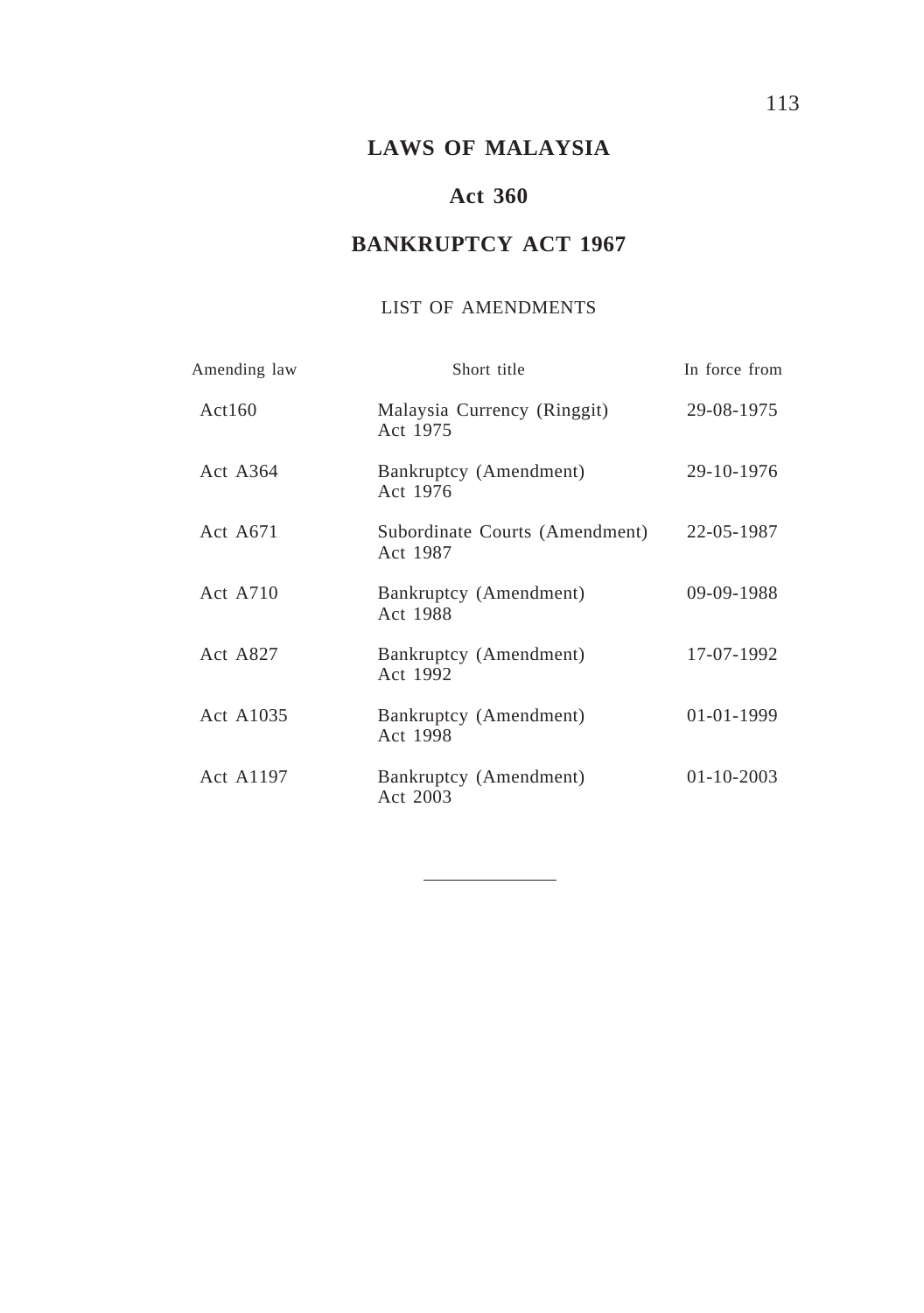## **LAWS OF MALAYSIA**

## **Act 360**

# **BANKRUPTCY ACT 1967**

### LIST OF SECTIONS AMENDED

| Section      | Amending authority                | In force from                                |
|--------------|-----------------------------------|----------------------------------------------|
| $\mathbf{2}$ | Act A671<br>Act A827<br>Act A1197 | 22-05-1987<br>17-07-1992<br>$01 - 10 - 2003$ |
| 3            | Act 160<br>Act A364<br>Act A827   | 29-08-1975<br>29-10-1976<br>17-07-1992       |
| 5            | Act A364<br>Act A827<br>Act A1197 | 29-10-1976<br>17-07-1992<br>$01 - 10 - 2003$ |
| 8            | Act A364<br>Act A827              | 29-10-1976<br>17-07-1992                     |
| 15           | Act A827                          | 17-07-1992                                   |
| 17           | Act A364<br>Act A827              | 29-10-1976<br>17-07-1992                     |
| 18           | Act A827                          | 17-07-1992                                   |
| 31           | Act A827                          | 17-07-1992                                   |
| 32           | Act A364                          | 29-10-1976                                   |
| 33           | Act A827<br>Act A1035             | 17-02-1992<br>01-01-1999                     |
| 33A          | Act A1035<br>Act A1197            | 01-01-1999<br>$01 - 10 - 2003$               |
| 33B          | Act A1035<br>Act A1197            | 01-01-1999<br>$01 - 10 - 2003$               |
| 35           | Act A1035                         | 01-01-1999                                   |
| 35A          | Act A1035                         | 01-01-1999                                   |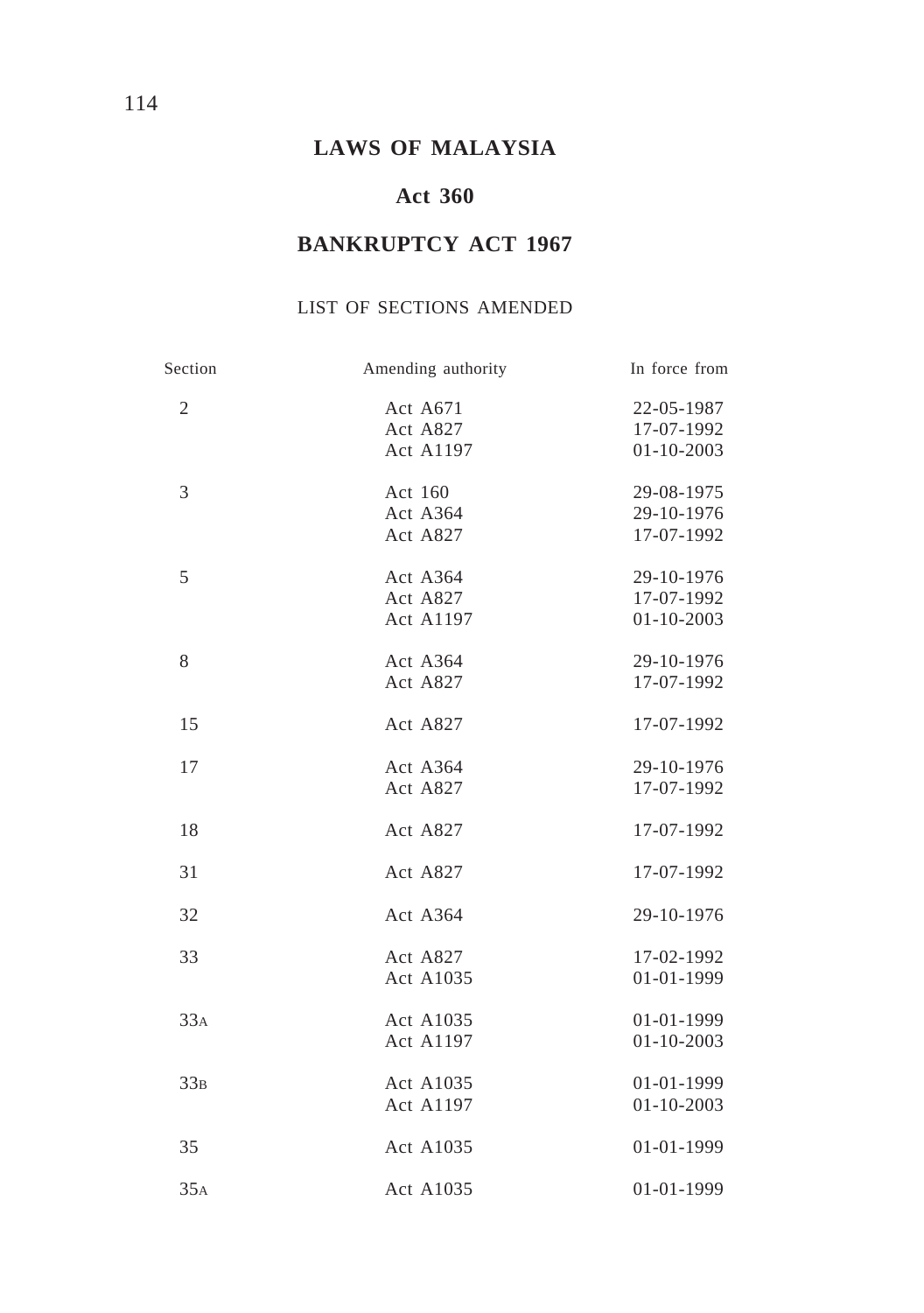| Section         | Amending authority    | In force from                  |
|-----------------|-----------------------|--------------------------------|
| 38              | Act A364<br>Act A827  | 29-10-1976<br>17-07-1992       |
| 38A             | Act A827              | 17-07-1992                     |
| 39              | Act A364<br>Act A1035 | 29-10-1976<br>01-01-1999       |
| 40              | Act A364              | 29-10-1976                     |
| 43              | Act A1197             | $01 - 10 - 2003$               |
| 48              | Act A827              | 17-07-1992                     |
| 52              | Act A364              | 29-10-1976                     |
| 53              | Act A364              | 29-10-1976                     |
| 53A             | Act A364              | 29-10-1976                     |
| 53B             | Act A364              | 29-10-1976                     |
| 53 <sub>C</sub> | Act A364              | 29-10-1976                     |
| 54              | Act A364              | 29-10-1976                     |
| 57              | Act A364              | 29-10-1976                     |
| 59              | Act A364              | 29-10-1976                     |
| 62              | Act A364              | 29-10-1976                     |
| 67              | Act A364              | 29-10-1976                     |
| 70              | Act A364<br>Act A1197 | 29-10-1976<br>$01 - 10 - 2003$ |
| 71              | Act A364<br>Act A1197 | 29-10-1976<br>$01 - 10 - 2003$ |
| 72              | Act A671              | 22-05-1987                     |
| 73              | Act A671              | 22-05-1987                     |
| 74              | Act A364              | 29-10-1976                     |
| 78 <sub>A</sub> | Act A671              | 22-05-1987                     |
| 82              | Act A364              | 29-10-1976                     |